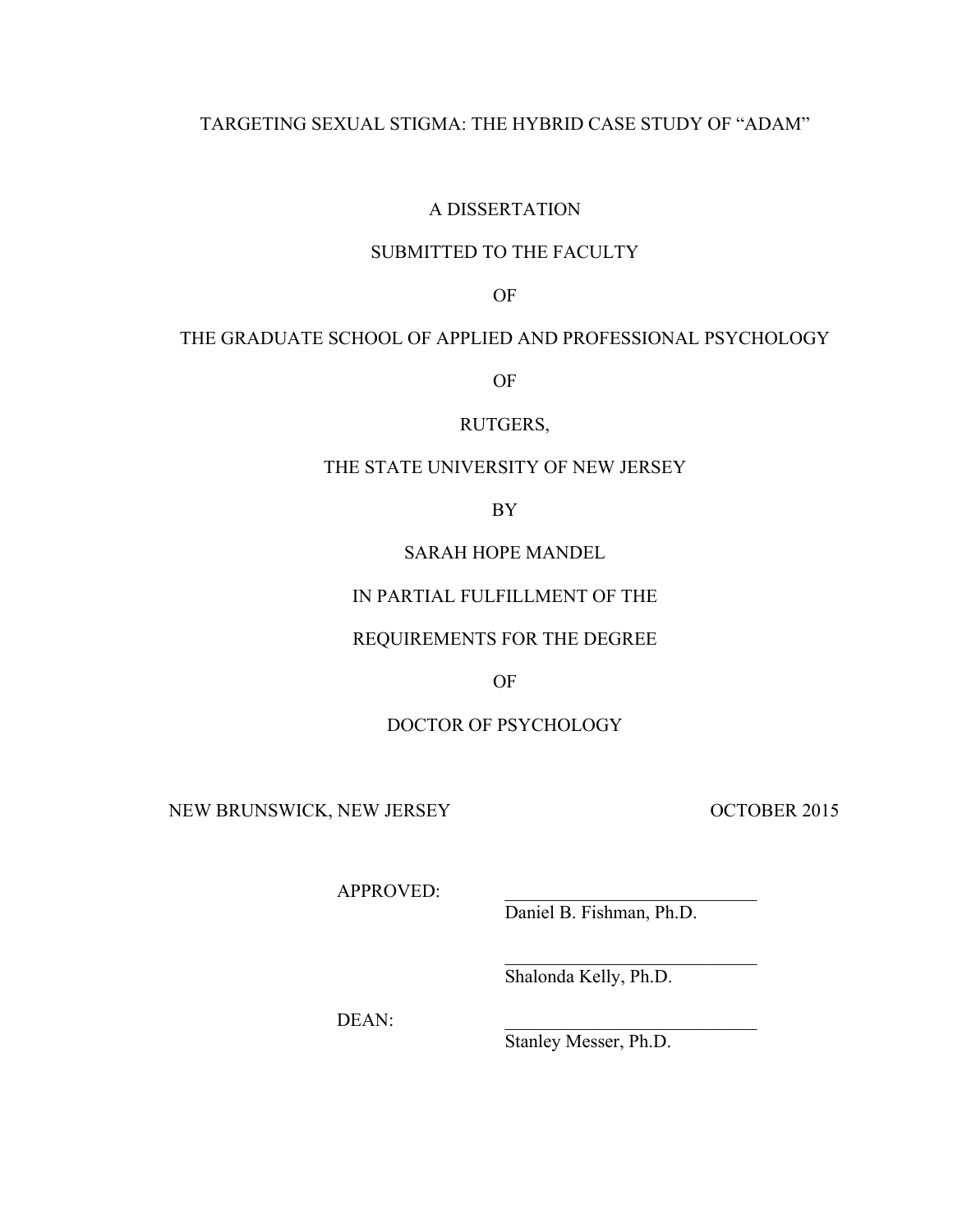Copyright 2015 by Sarah Hope Mandel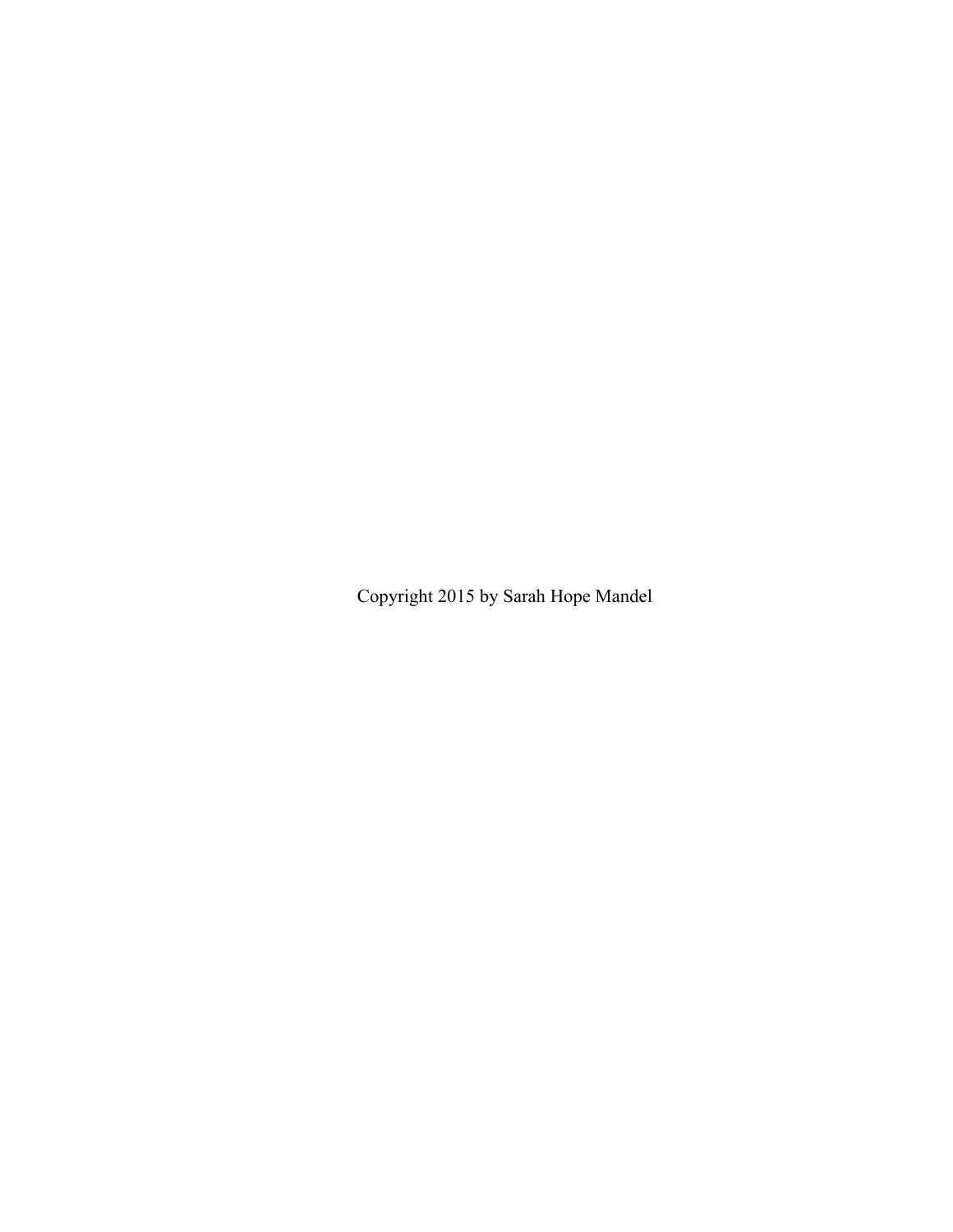#### Abstract

The purpose of this study is to explore the effects of sexual stigma on mental health and corresponding therapy implications when working with lesbian, gay, and bisexual (LGB) clients during the coming-out process. This study provides a literature review of sexual stigma and its consequences, describes multicultural considerations, and illustrates what are currently thought of as the best treatment practices when working with sexual minority clients. Treatment considerations are demonstrated via the hybrid case example of "Adam," who serves as a vivid portrayal of a psychotherapy client who struggles with research-consistent symptomatology and a crisis in identity formation. In addition to being informed by clinical examples in relevant psychological literature, Adam's composite case is assembled from actual psychotherapy cases. Demonstrating Adam's course of treatment provides an avenue for describing key clinical issues related to LGB mental health and the coming-out process. By adopting a qualitative, disciplined inquiry approach, I illustrate how, theoretically, treatment can be tailored to a potential client's unique psychological struggles within the context of historical, contextual, and cultural factors. Following a pragmatic case study research format (Fishman, 1999), Adam's case material is analyzed both qualitatively and quantitatively. It is proposed that the hybrid case of Adam demonstrates the potential for an integrative treatment approach, combining cognitive-behavioral, client-centered, and multicultural theories, to be helpful in the treatment of sexual minority patients who struggle with minority-stress, internalized homophobia, and identity formation concerns. The composite case study of Adam is designed to be used as a resource for therapists who seek to gain additional understanding of how to provide effective and affirmative treatment for LGB clients.

ii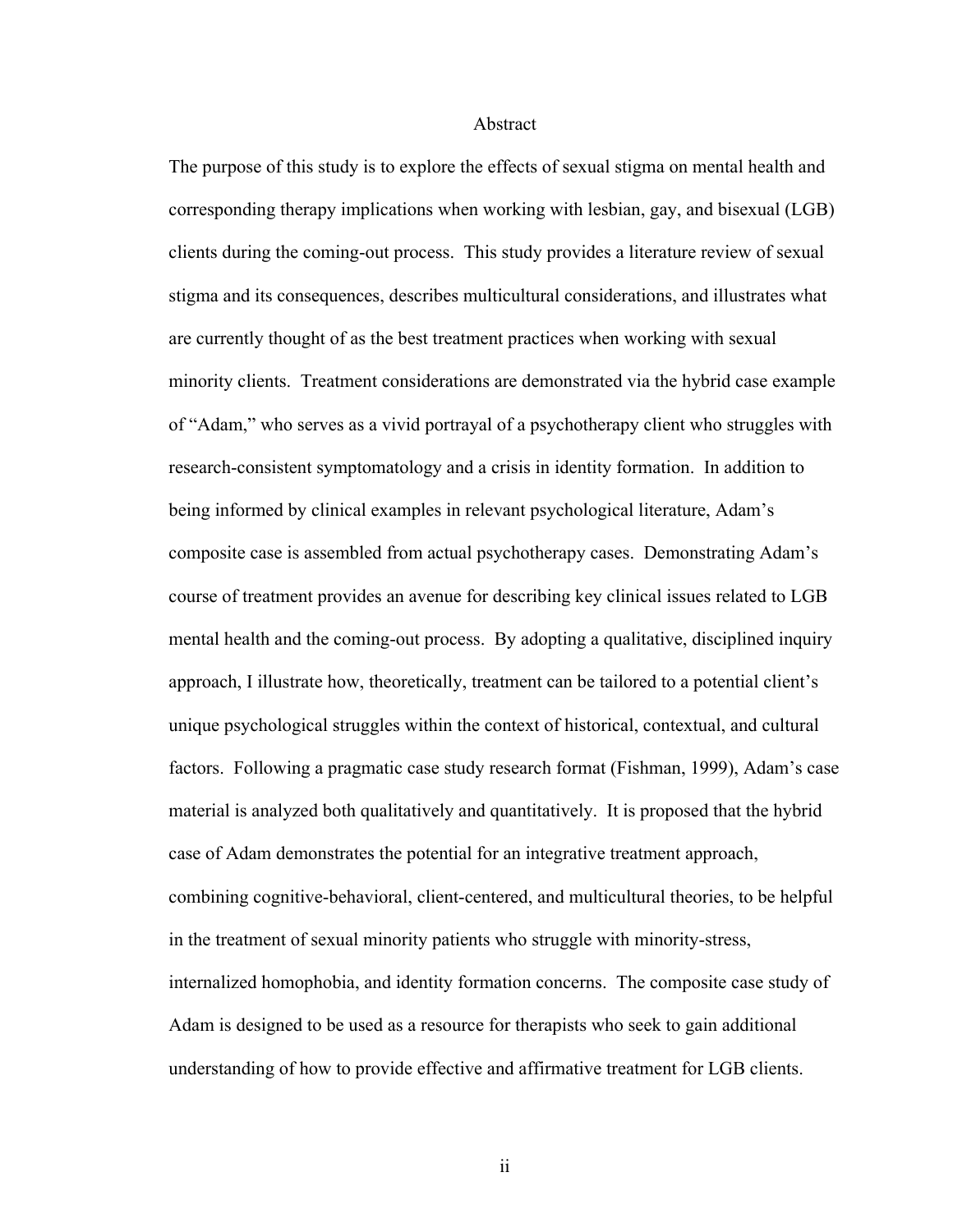The dissertation concludes with a critical discussion of the advantages and limitations of employing hybrid cases in lieu of actual ones.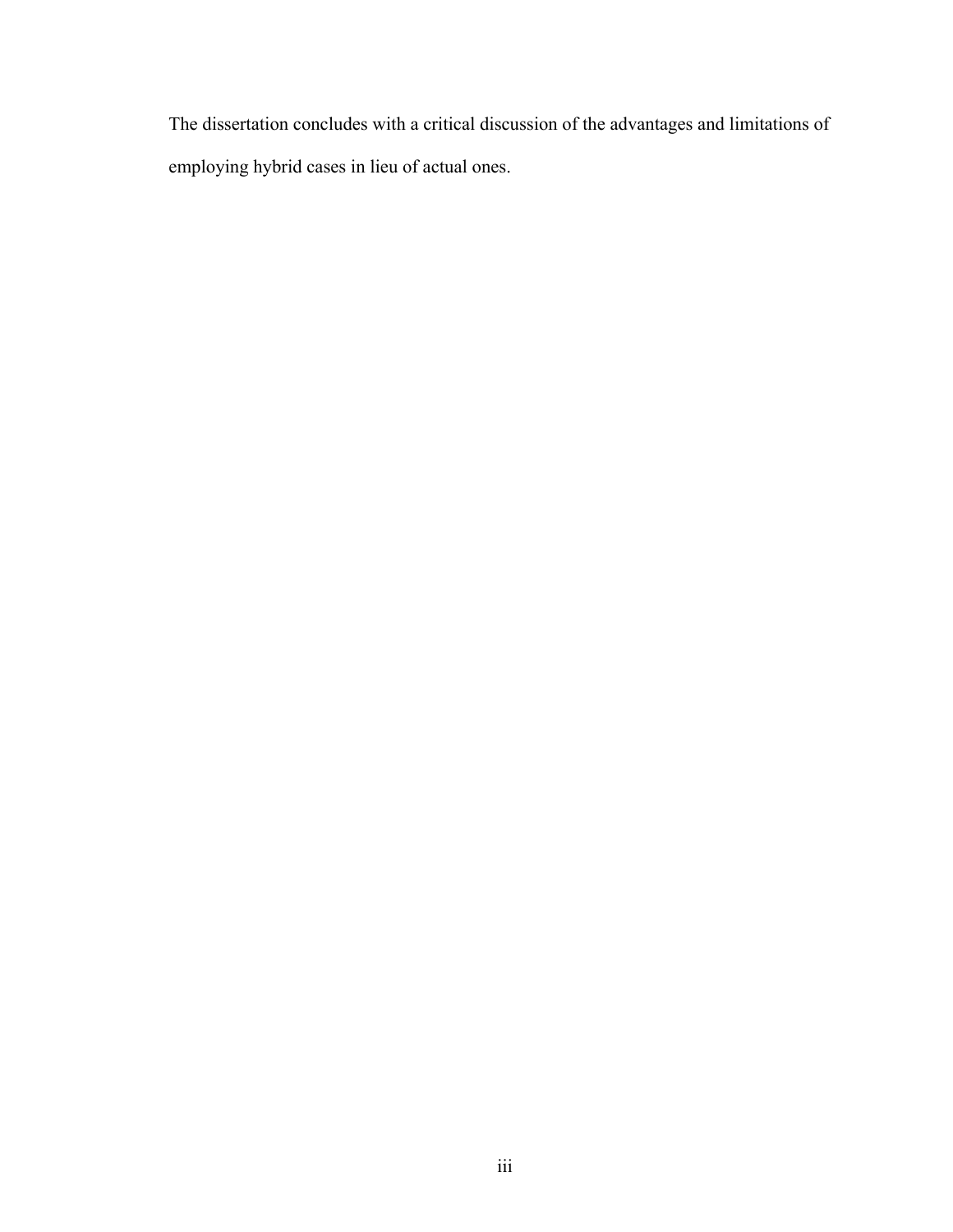#### Acknowledgements

Thank you to my dissertation committee, Daniel B. Fishman, Ph.D., and Shalonda Kelly, Ph.D. Dan, you have been a phenomenal dissertation chairperson, supervisor, mentor, and source of support throughout my years at GSAPP. You instilled in me the value of understanding clients from multiple perspectives, and played a fundamental role in my development as a clinician. Shalonda, thank you for being an exceptional supervisor and for showing me that cognitive-behavioral therapy can be integrated with additional theoretical orientations, and to great effect. I am also very appreciative of your having taught me how to embrace a multicultural understanding of each and every one of my clients.

Thank you to the GSAPP faculty and staff, who have all contributed immeasurably to my growth as a psychologist-in-training.

Thank you to my clients, and, in particular, to those who inspired this dissertation. It was an honor to be let into your worlds; you reinforced that I have found my life's passion in the world of clinical psychology.

Thank you to my GSAPP classmates, who provided me with their remarkable insights, humor, and kindness. I am grateful to have been on this journey with all of you.

Thank you to my family for all of the animated conversations around the kitchen table as I grew up, which without a doubt shaped me into a person who strives to understand and connect with people. And thank you, my family, for supporting my dream to be a psychologist, even though I got a late start! I know that this accomplishment would not have been possible without all of you.

iv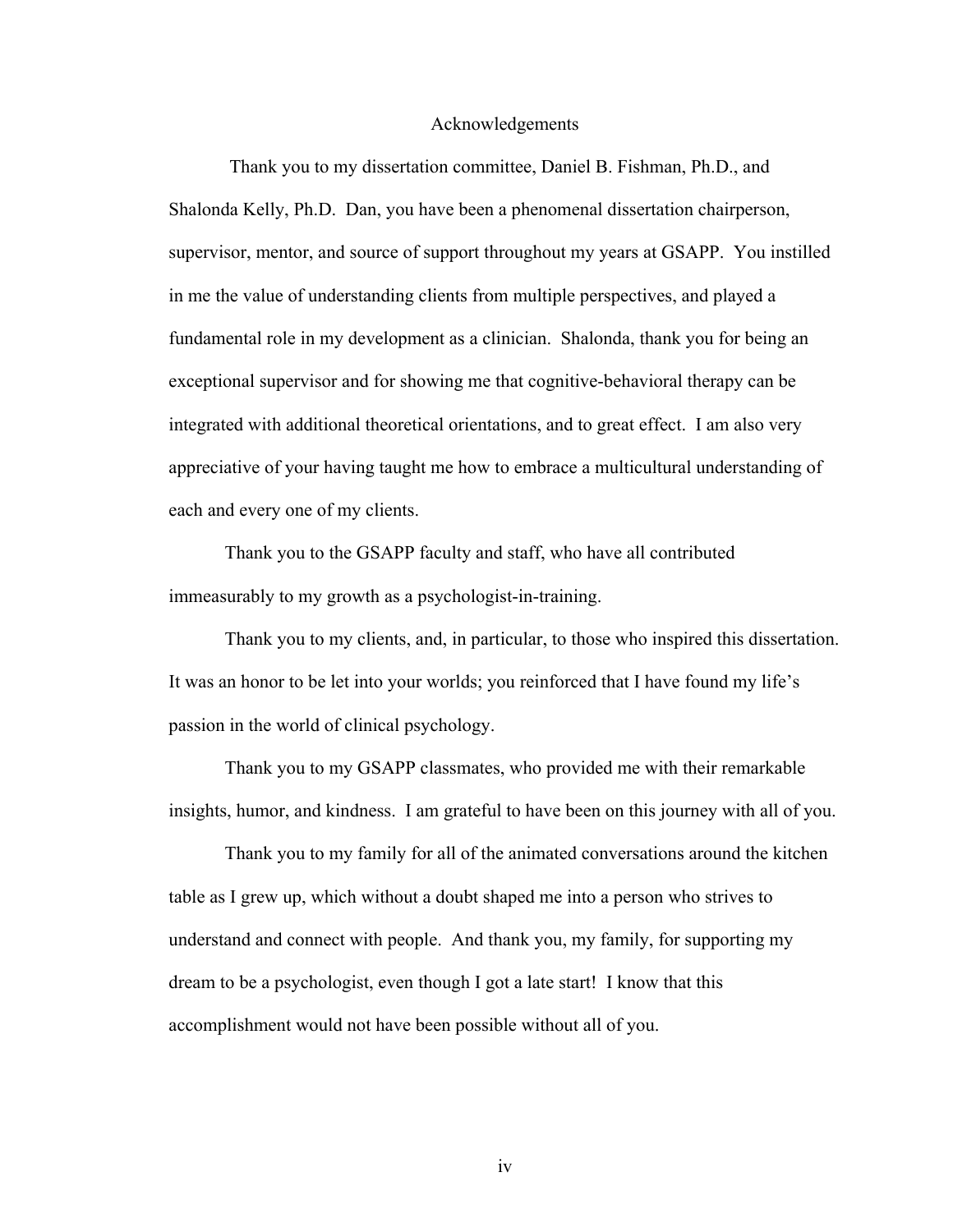And, finally, Derek. Thank you for your undying patience and encouragement as I navigated graduate school, and for filling my life with more joy than I could ever have imagined.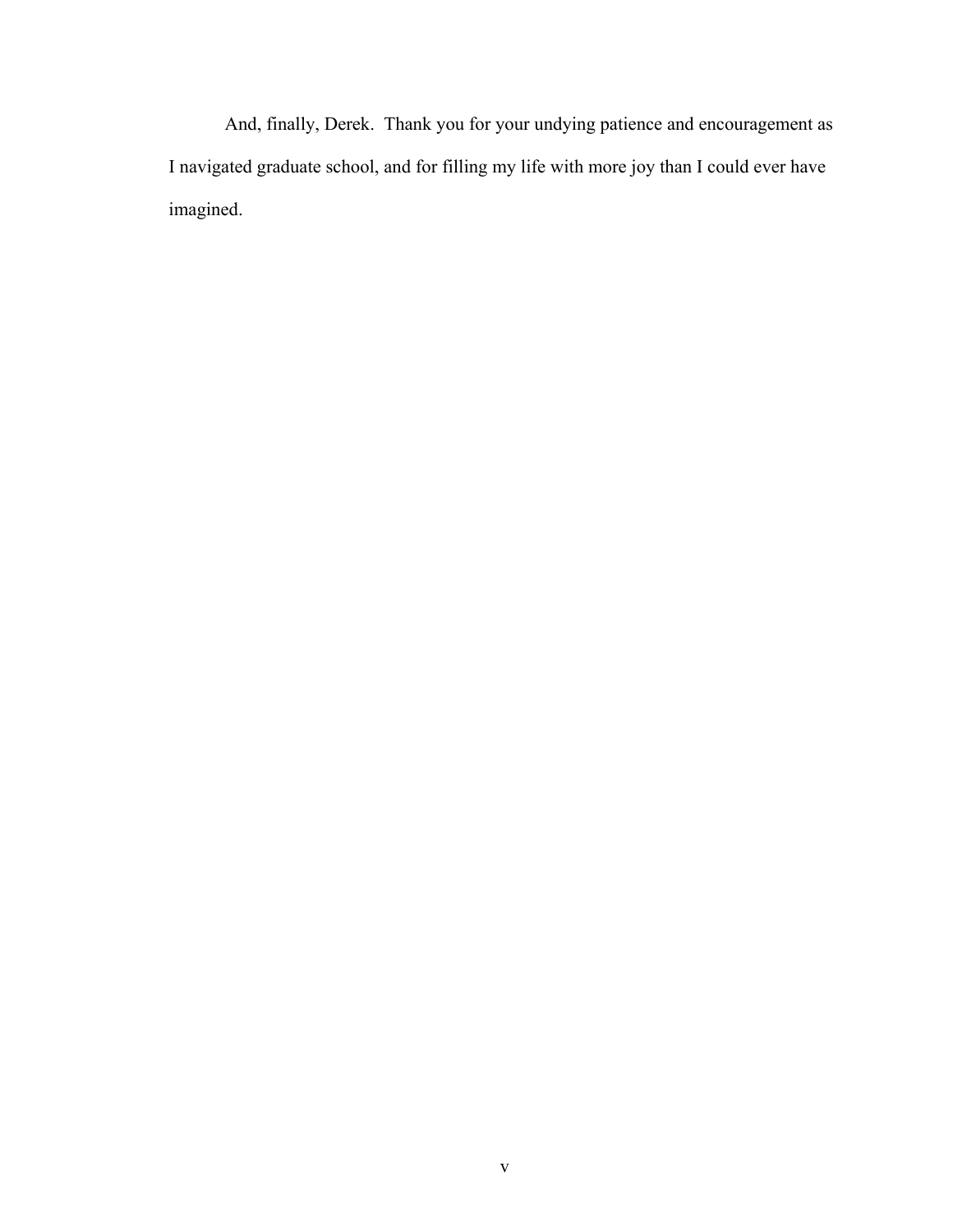# Table of Contents

|                |                                                                   | Page |
|----------------|-------------------------------------------------------------------|------|
|                |                                                                   |      |
|                |                                                                   |      |
|                |                                                                   |      |
| Chapters       |                                                                   |      |
| $\mathbf{I}$ . |                                                                   |      |
|                | The Rationale for Selecting this Particular Client for Study1     |      |
|                |                                                                   |      |
|                |                                                                   |      |
|                |                                                                   |      |
| II.            |                                                                   |      |
| III.           |                                                                   |      |
|                |                                                                   |      |
|                |                                                                   |      |
|                |                                                                   |      |
|                |                                                                   |      |
|                |                                                                   |      |
|                |                                                                   |      |
|                |                                                                   |      |
| $IV_{-}$       | Assessment of the Client's Presenting Problems, Goals, Strengths, |      |
|                |                                                                   |      |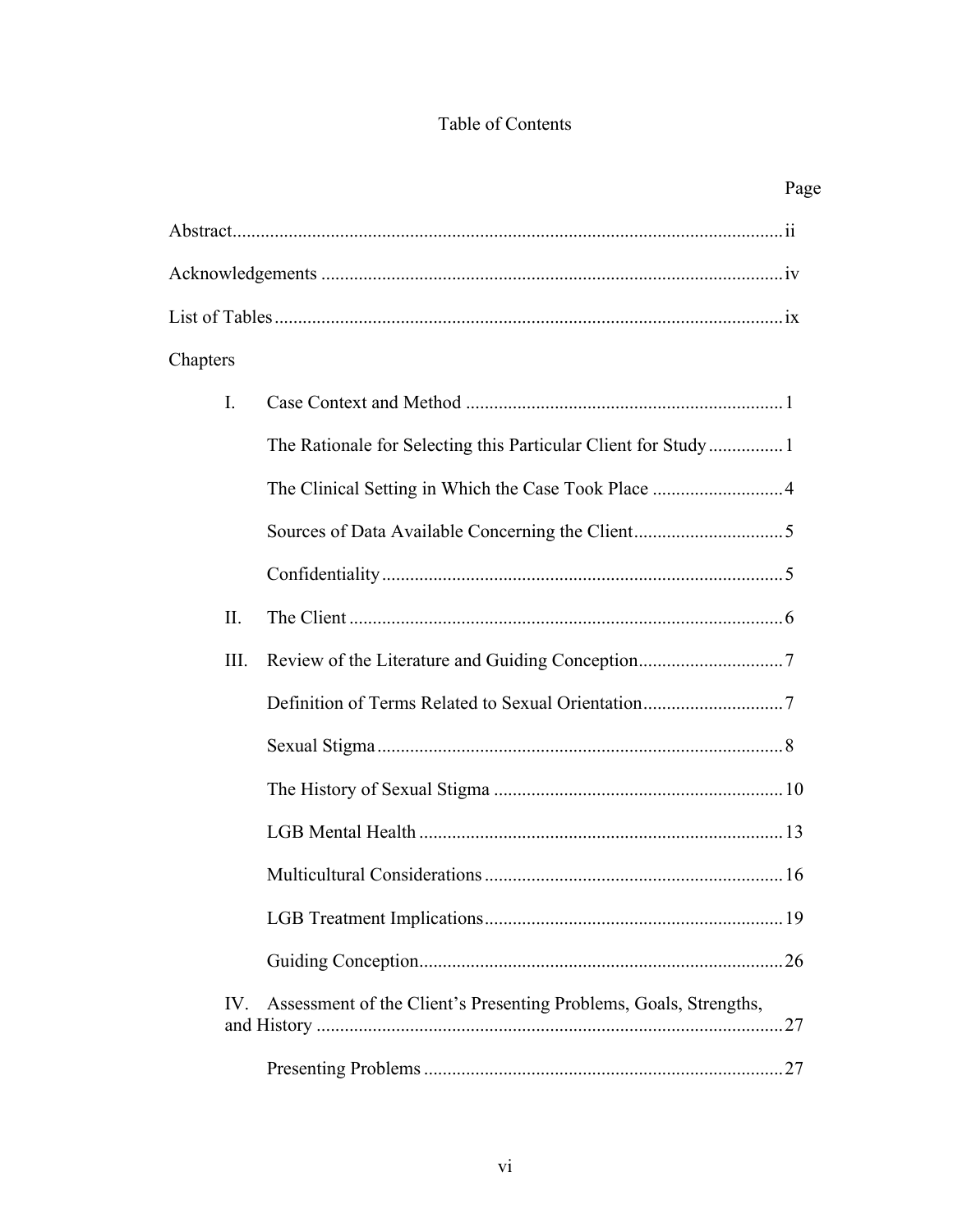| V.  |                                                                                                                             |  |
|-----|-----------------------------------------------------------------------------------------------------------------------------|--|
|     |                                                                                                                             |  |
|     |                                                                                                                             |  |
| VI. |                                                                                                                             |  |
|     |                                                                                                                             |  |
|     | Sessions 1-3: Developing Rapport, Creating a Safe/Validating<br>Therapeutic Environment, Introduction to Therapy, Gathering |  |
|     |                                                                                                                             |  |
|     | Sessions 4-8: Targeting Depression via Behavioral Activation                                                                |  |
|     | Sessions 9-16: Targeting Depression via Cognitive                                                                           |  |
|     |                                                                                                                             |  |
|     | Sessions 17-21: Addressing Substance Use via Cognitive-<br>Behavioral, Harm Reduction, Motivational Interviewing,           |  |
|     | Sessions 22-25: Addressing Substance Use via Social                                                                         |  |
|     |                                                                                                                             |  |
|     |                                                                                                                             |  |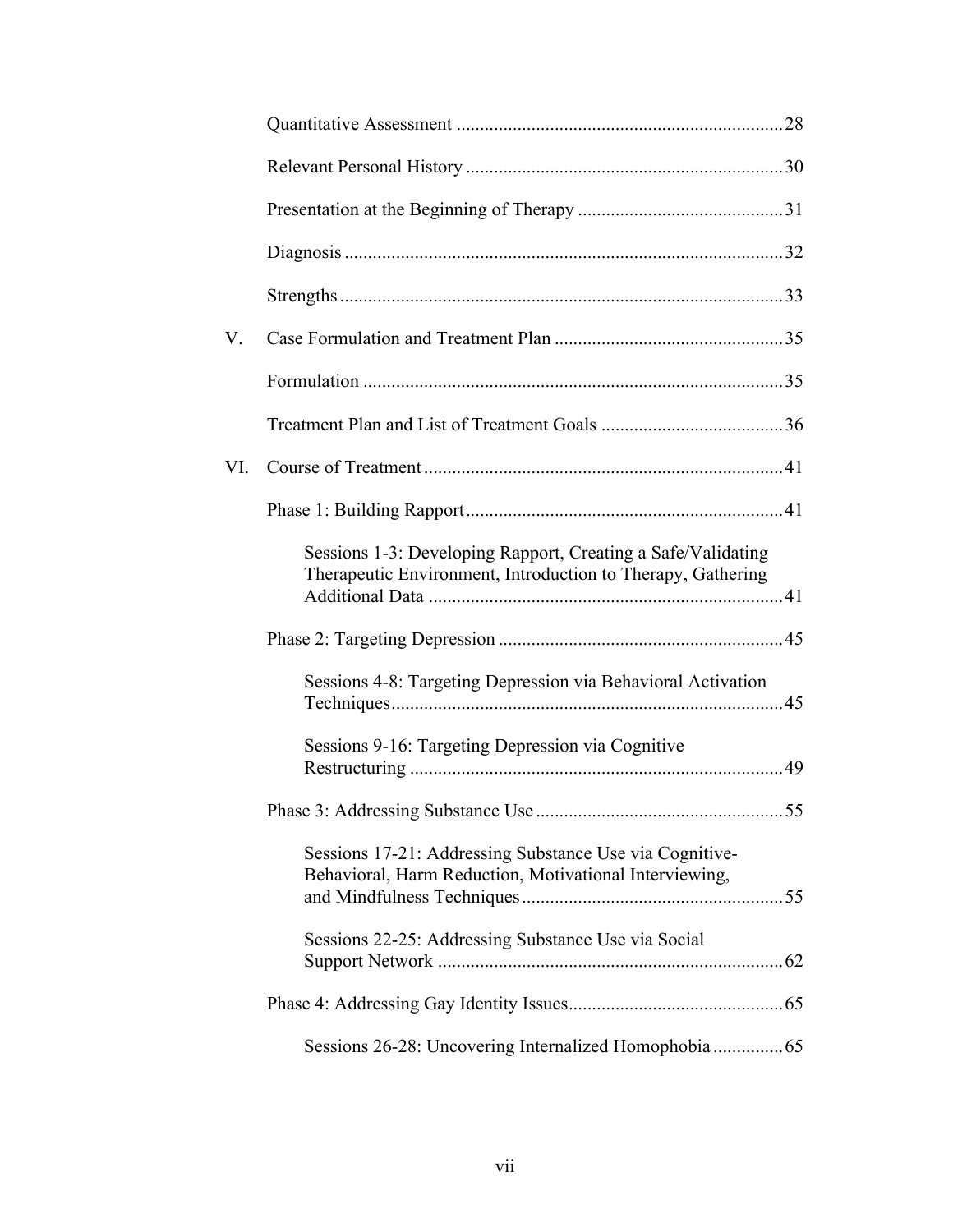| Sessions 29-37: Identity Formation and Acceptance                   |  |
|---------------------------------------------------------------------|--|
|                                                                     |  |
| Sessions 38-40: Reflecting on Therapeutic Gains, Relapse            |  |
|                                                                     |  |
| VIII. Concluding Evaluation of the Therapy's Process and Outcome 89 |  |
|                                                                     |  |
|                                                                     |  |
|                                                                     |  |
|                                                                     |  |
| Discussion of Broader Issues Raised by Adam's Case 94               |  |
|                                                                     |  |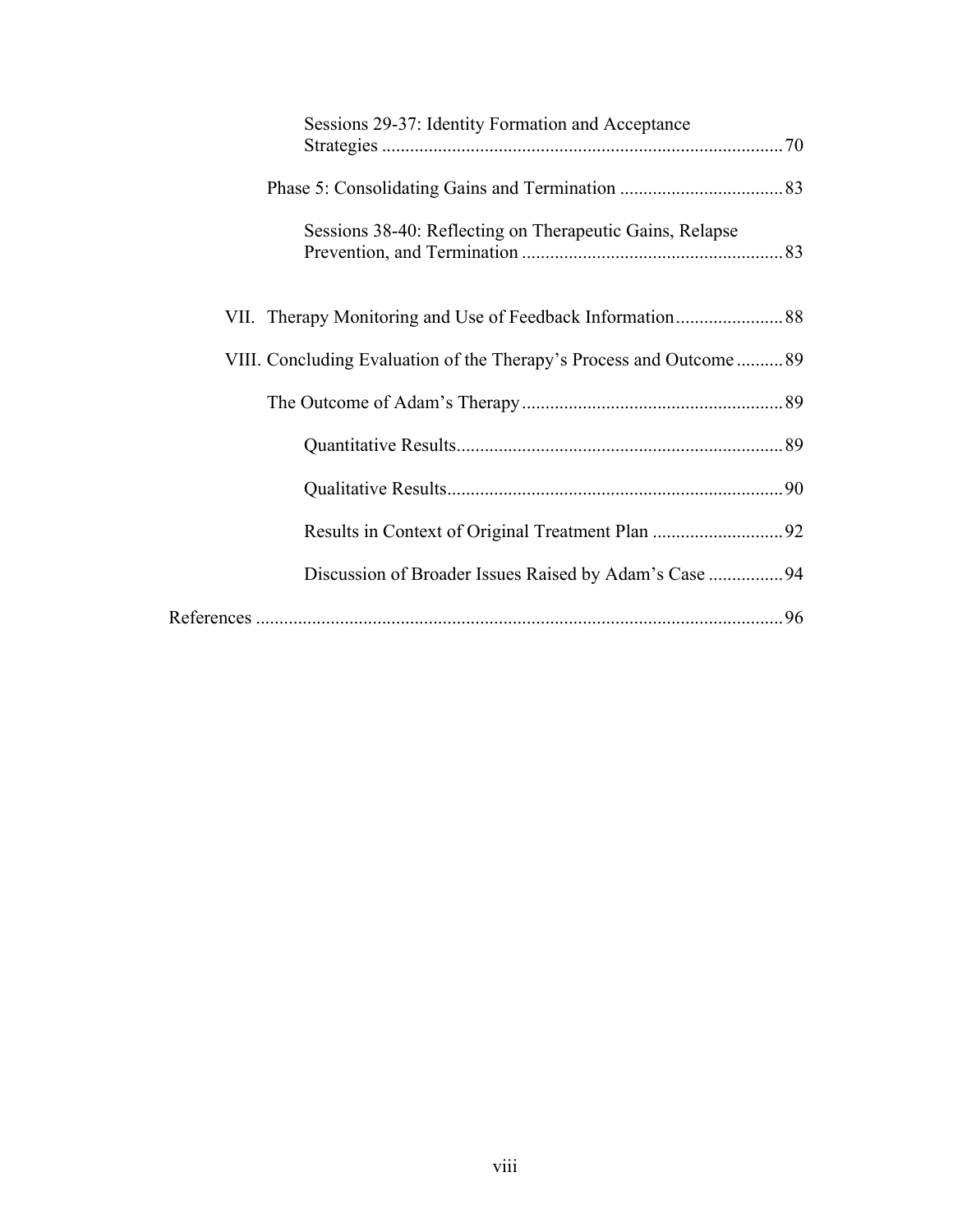## List of Tables

| Table 1 Adam's Scores: Beck Depression Inventory – Second Version  102 |  |
|------------------------------------------------------------------------|--|
|                                                                        |  |
|                                                                        |  |
|                                                                        |  |
|                                                                        |  |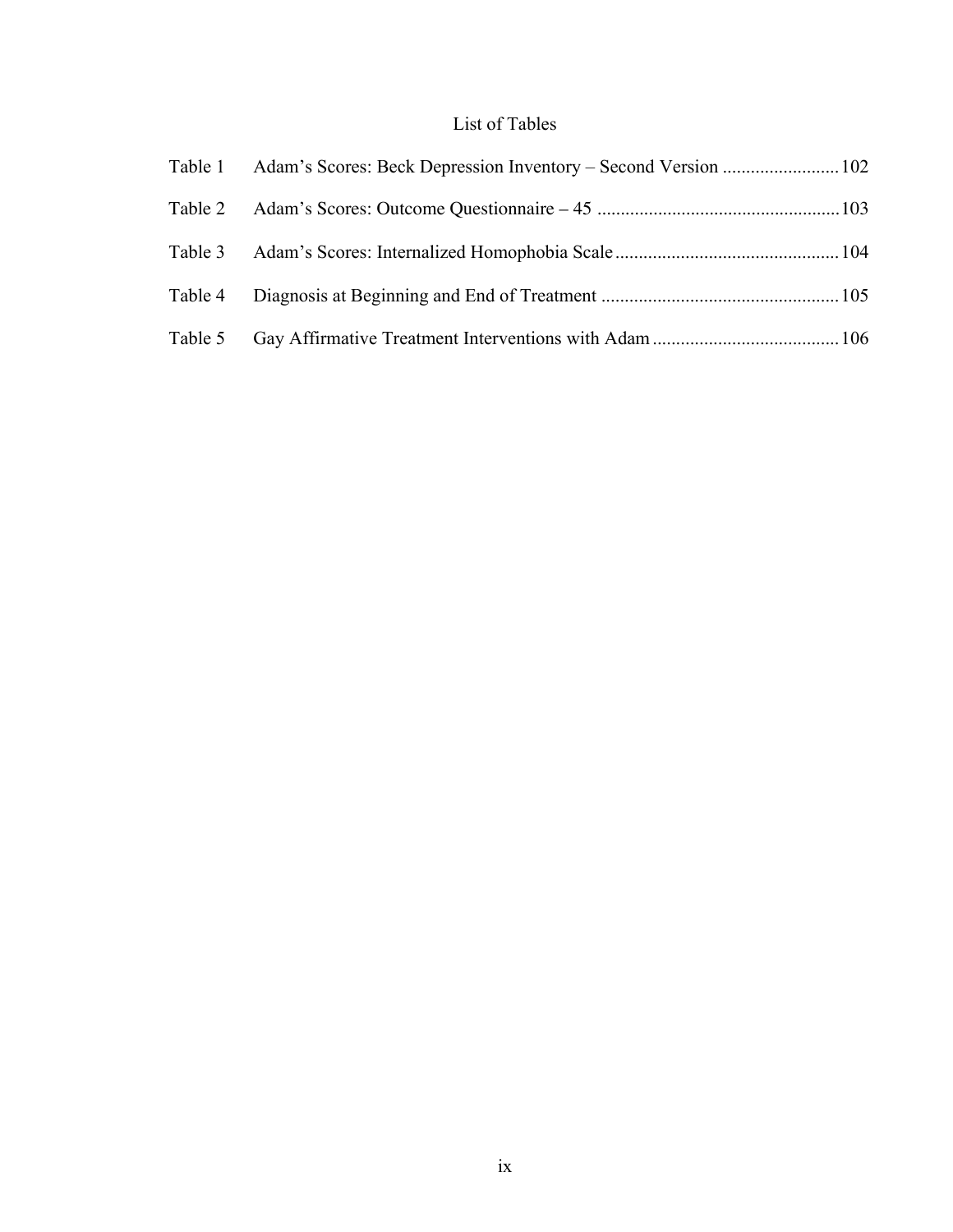#### Chapter I

### **Case Context and Method**

### **The Rationale for Selecting this Particular Client for Study**

On September 19, 2010, a Rutgers University freshman named Tyler Clementi was broadcast on the internet during a sexual encounter with another young man; three days later Tyler jumped to his death off the George Washington Bridge. The tragedy of Tyler's suicide amassed a media surge regarding the challenges facing gay adolescents. Questions still remain, however, concerning how best to serve the psychological needs of lesbian, gay, and bisexual (LGB) individuals, especially during the coming-out process.

Like other minorities, LGBs experience stigma, which is defined as the culturally shared knowledge that society views members of a group negatively (Herek, 2010). Stigma is a socially constructed negative evaluation regarding an enduring attribute (be it race, gender, or sexuality) that results in the stigmatized group being labeled as undesirably different (Herek, 2010). LGBs, as victims of sexual stigma, endure "the negative regard, inferior status, and relative powerlessness that society collectively accords to any nonheterosexual behavior, identity, relationship, or community" (Herek, 2007, pp. 906-907). Although "homophobia" has been culturally adopted as an appropriate term for sexual stigma or sexual prejudice, it is actually a misnomer. Sexually prejudiced individuals do not appear to "fear" LGBs as is implied by a "phobia;" instead, they react to nonheterosexuality with disgust and anger (Herek, 2004).

During my clinical training, I have treated multiple LGB clients who were struggling with their sexuality. The majority of the clients presented with symptoms research has found to be more common among LGB individuals; thus, for many of my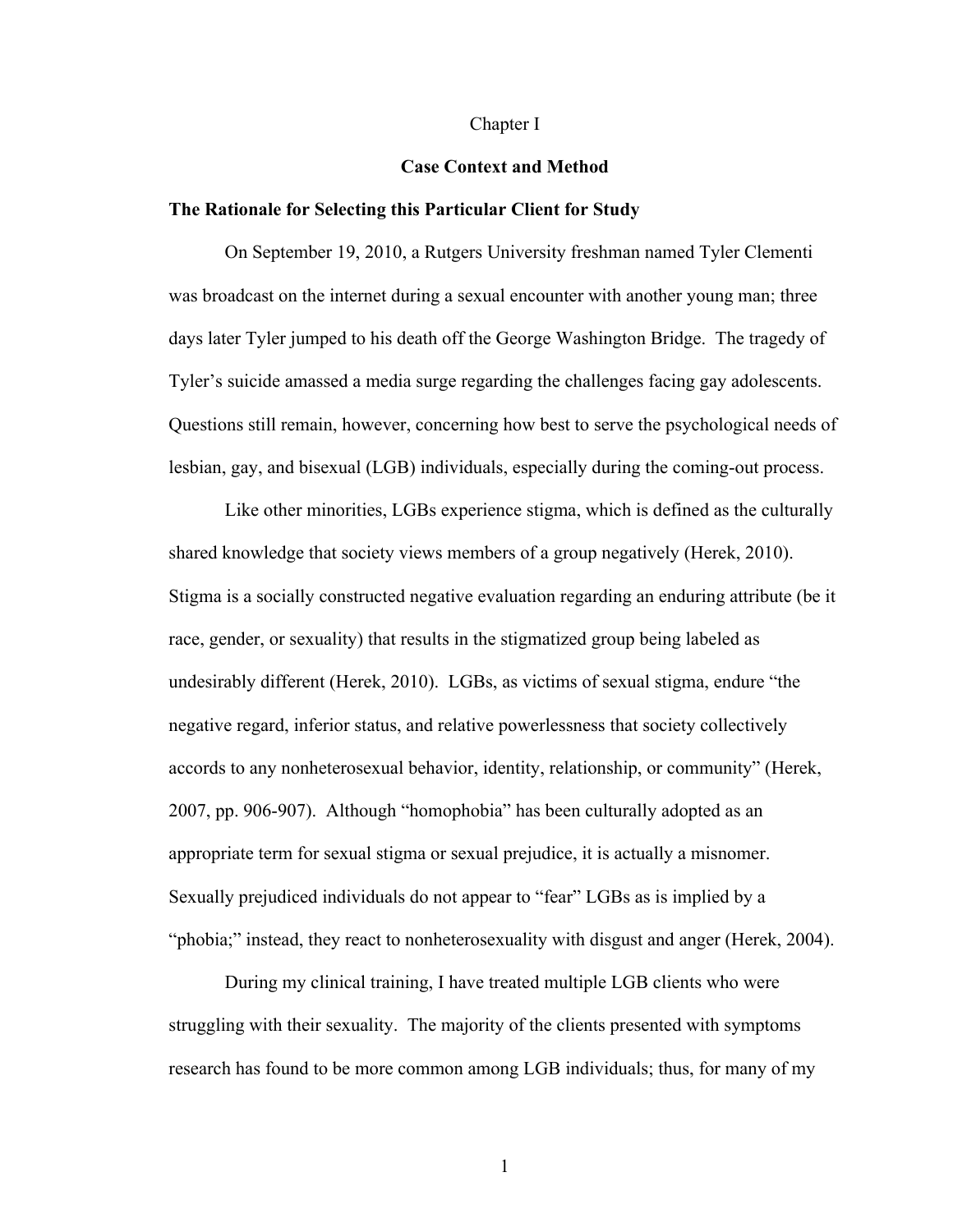patients, I conceptualized much of their distress as related to minority-stress, internalized homophobia, and identity formation concerns. I found that adopting Persons' (2008) cognitive-behavioral theory as my guiding conception allowed for idiographic treatment plans in which cognitive restructuring, exposure techniques, mindfulness strategies, and my modeling of an affirming stance toward nonheterosexuality yielded psychological relief. In working with my LGB clients, I sought to uncover their internalized homophobia, challenge their negative views regarding their sexual orientation, and offer support and guidance toward entry into gay culture. The goal of treatment has been not only for my clients to tolerate their sexuality, but also to accept it.

In order to explore the effects of sexual stigma on mental health and corresponding therapy implications when working with LGB clients during the comingout process, I have created a hybrid case example, which is an extension of a pragmatic case study. In addition to being informed by clinical examples in relevant psychological literature, this composite case is assembled from actual psychotherapy cases I have treated during my clinical training. The hybridized case will serve as a vivid portrayal of a psychotherapy client who struggles with research-consistent symptomatology and a crisis in identity formation. Presenting a course of treatment with this patient provides an avenue for describing key clinical issues related to LGB mental health. Additionally, by demonstrating my first-hand clinical experiences, this case study will build upon the existing knowledge base of best treatment practices that are currently found within the psychological literature. Since no single case can illustrate the heterogeneity of experiences for the sexual minority population, this hybrid case should not be interpreted as the only presentation of a LGB client during the coming-out process. However, by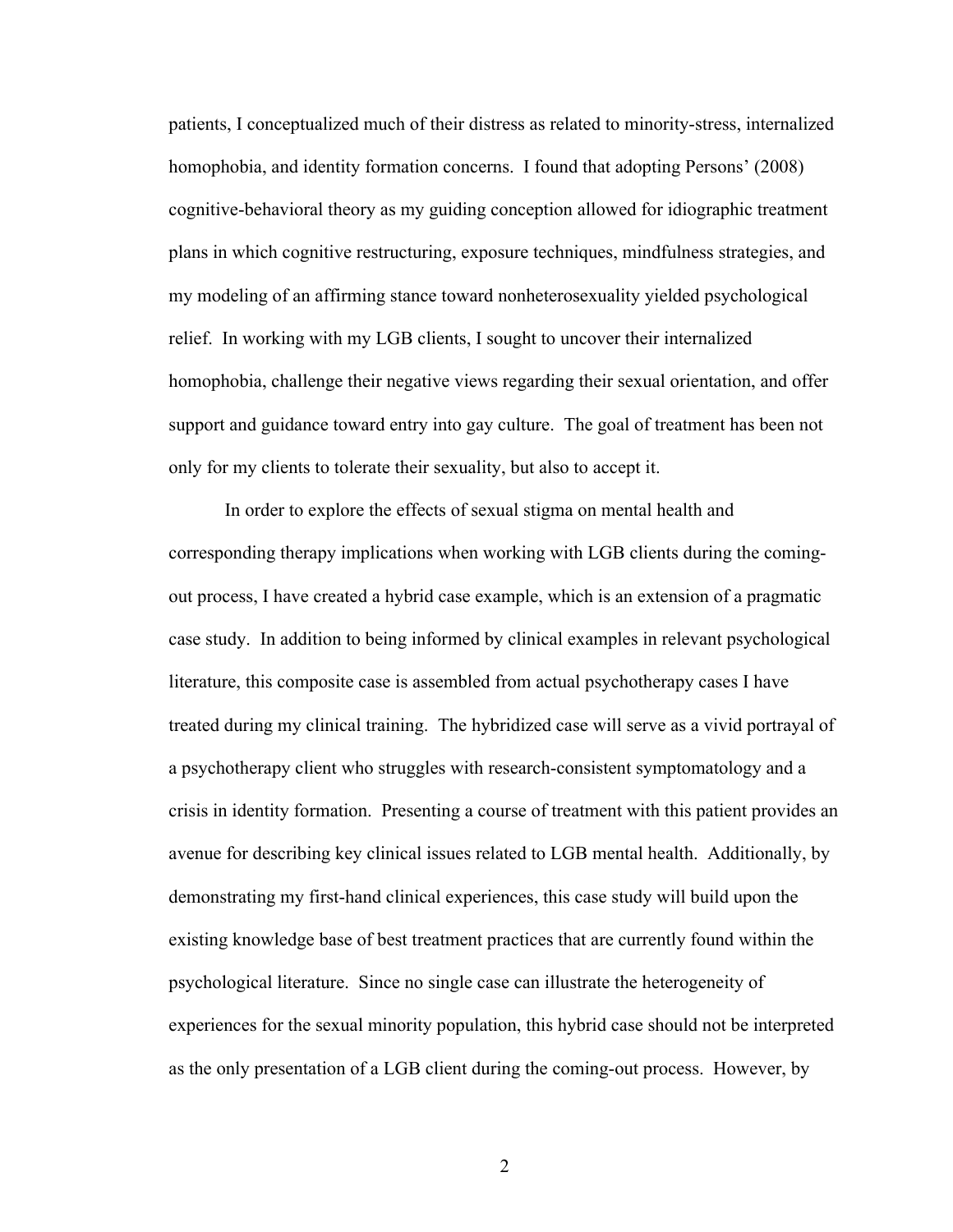highlighting common themes that emerged in my psychotherapy treatment experiences, I hope to increase therapists' understanding of the effects of sexual-stigma on LGB clients, assist clinicians in their ability to formulate case conceptualizations for sexual minority patients, and improve the quality and effectiveness of psychotherapy services for this population.

The dissertation's structure follows the format of a traditional pragmatic case study, which includes: (i) a short description of the hybridized client; (ii) the case's theoretical guiding conception and associated literature review; (iii) a detailed assessment of the client's presenting problems, goals, strengths, and history; (iv) a case formulation and treatment plan; (v) a detailed description of the course of treatment; (vi) a review of therapy monitoring and the use of feedback; and (vii) a final quantitative and qualitative analysis of the therapy outcome (Fishman, 1999). I review literature on the effects of sexual stigma, explore multicultural considerations with LGB clients, and describe what are currently thought of as the best treatment practices when working with LGB clients. I adopt a qualitative, disciplined inquiry approach (Peterson, 1996), which allows treatment to be tailored to the client's unique psychological struggles within the context of historical, contextual, and cultural factors. As therapy progresses, reassessments allow for necessary "shifts" in focus according to the hybridized client's mental health needs.

I provide the reader with the results of fictionalized quantitative measures in order to concretely demonstrate the client's level of distress and internalized homophobia throughout the treatment. The hypothetical data also serves to emphasize the importance of incorporating ongoing assessment in treatment. I hope that including information regarding the utility of self-report assessments will encourage therapists to use these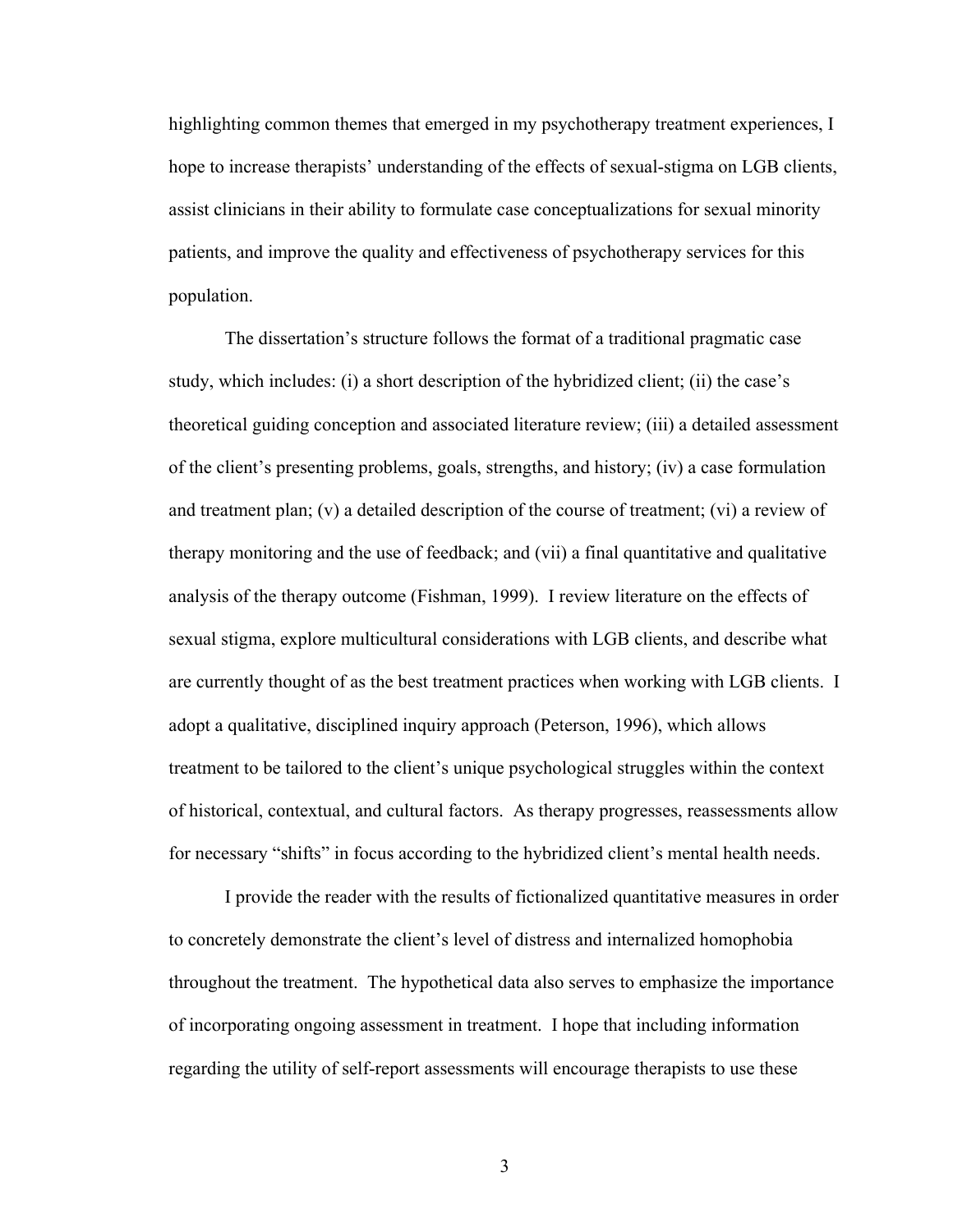specific quantitative measures with their own LGB clients, when appropriate. Although actual data is not presented, this study's data reflects general patterns I have observed within data I have collected across treatment with my LGB patients.

In this study I present a composite case of LGB clients, ages 18 through 34, for whom I have provided short- and long-term treatment in outpatient settings over my years as a doctoral-level graduate student. Although I have worked with lesbian and bisexual clients who have struggled with stigma-related symptomatology and internalized homophobia, a significant portion of my therapy experiences have concerned the treatment of gay men. Thus, the hybrid case presented in this study will focus on the experience of a young gay man who is undergoing the coming-out process.

The composite clinical case in this study, hereafter referred to by the pseudonym "Adam," is a 19-year-old college freshman who presents with symptoms of depression and substance abuse. Adam is beginning to navigate the coming-out process as a gay man, and is struggling with sexual stigma both within his external environment and internally, within himself.

#### **The Clinical Setting in Which the Case Took Place**

Adam's treatment took place at an urban University Counseling Center in the Northeastern United States. The fee for treatment was reasonable and reflected the lowest possible tier of payment, which was standardized for all students within the university. Throughout my treatment with Adam, I was supervised by a licensed clinical psychologist with knowledge of cognitive-behavioral treatment for depression and substance use. In addition, supervision focused on diversity-related considerations,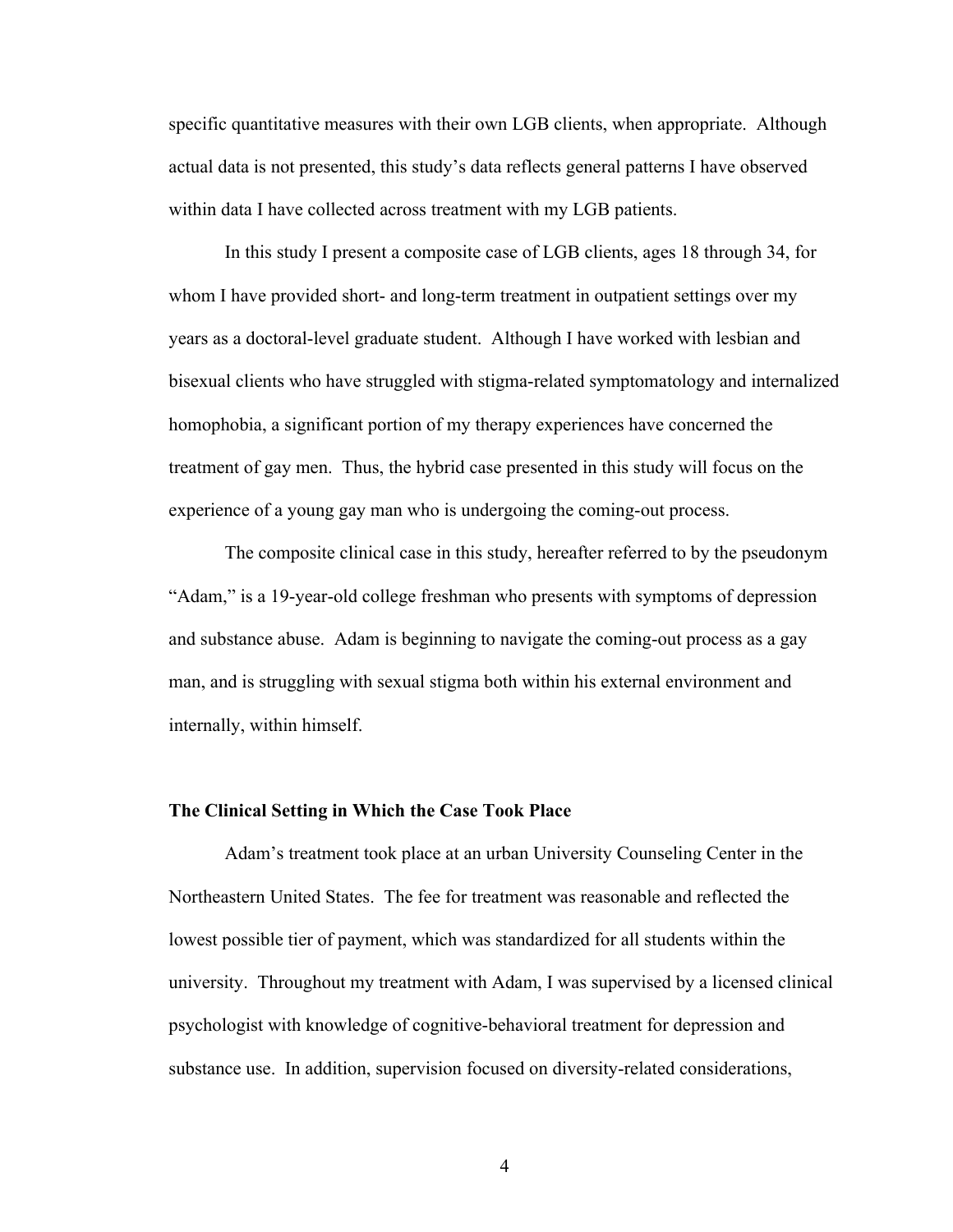specific to the coming-out process and the effects of stigma on mental health. Adam's treatment lasted for 40 weekly sessions, and was understood from the outset to be timelimited to approximately one year given that my practicum at the University Counseling Center was a one-year placement.

### **Sources of Data Available Concerning the Client**

No information was available to me prior to beginning treatment with Adam other than his responses to an initial phone intake at the Counseling Center. This was Adam's first experience with psychotherapy, and collateral information (e.g., from family members or University personnel) was not acquired.

### **Confidentiality**

Given that Adam is not in fact a real person, but is a composite of multiple individuals, the confidentiality of my previous patients will be protected. Additionally, in order to further protect my clients' identities, details of the hybridized case have also been fictionalized.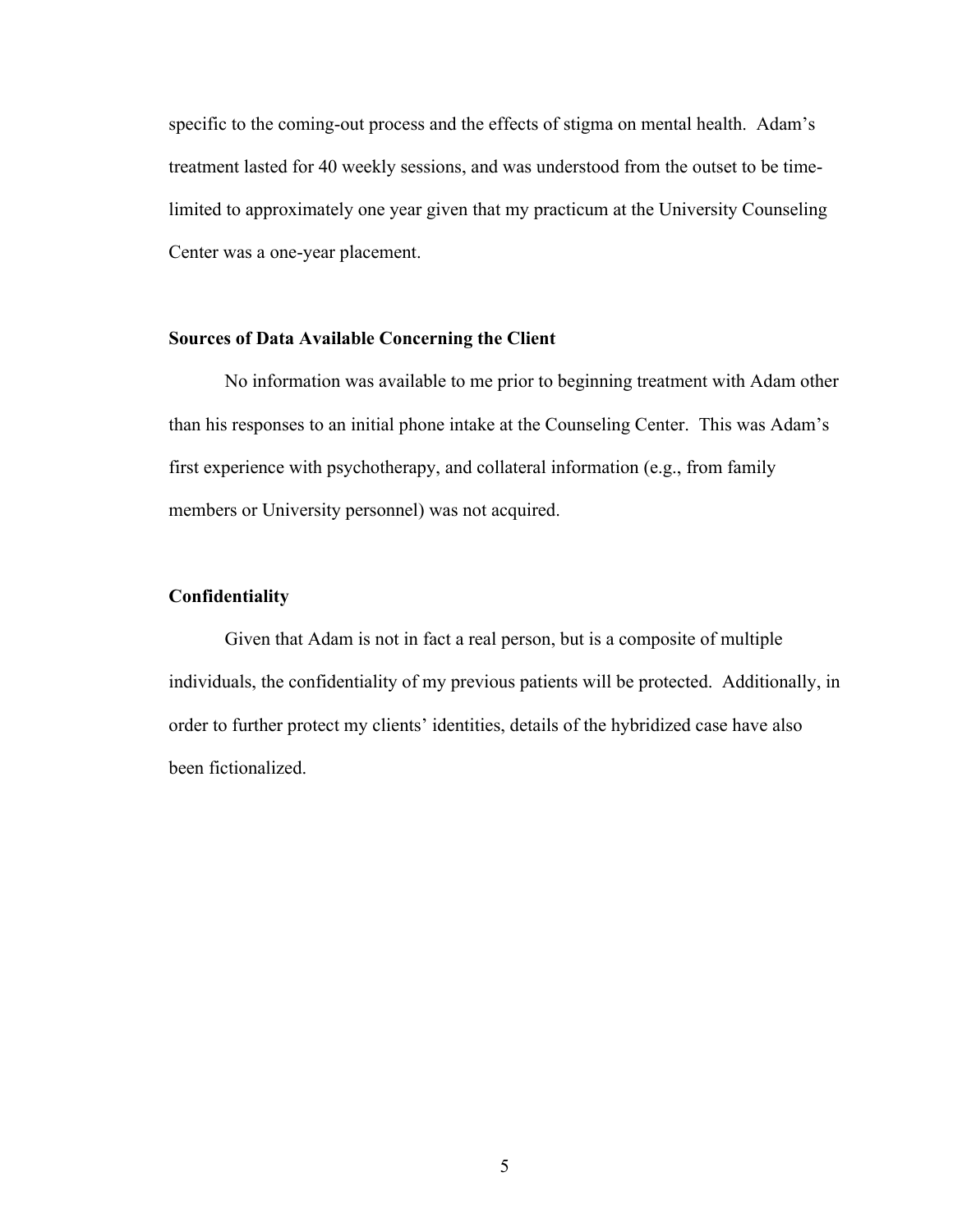#### Chapter II

### **The Client**

"Adam," a 19-year-old, male, Caucasian, college freshman, sought treatment in order to address his symptoms of depression, declining academic performance, problematic use of marijuana, and significant distress regarding his being gay. He presented with symptoms of a Major Depressive Episode, as defined by the American Psychiatric Association's (2000) *Diagnostic and Statistical Manual of Mental Disorders, Fourth Edition, Text Revision* (DSM-IV-TR), including a depressed mood, anhedonia, insomnia, decreased energy, difficulty concentrating, passive suicidal ideation, and feelings of guilt and worthlessness. He also met DSM-IV-TR criteria for Dysthymic Disorder, Early Onset, since on most days from age 13 on he had experienced a depressed mood, low self-esteem, and feelings of hopelessness. In addition, Adam met DSM-IV-TR criteria for Cannabis Dependence, Without Physiological Dependence, as he engaged in a maladaptive pattern of recurrent marijuana use despite its negative impact on his mood and class attendance. He also used marijuana for longer periods than he had intended and had a persistent desire to better control his substance use behaviors. Adam was a likeable, intelligent young man who from the start of therapy was burdened by significant negative beliefs about himself; in particular, he struggled with feelings of shame regarding his sexual orientation. This was Adam's first experience with individual therapy. Our treatment spanned 40 sessions over the course of approximately ten months.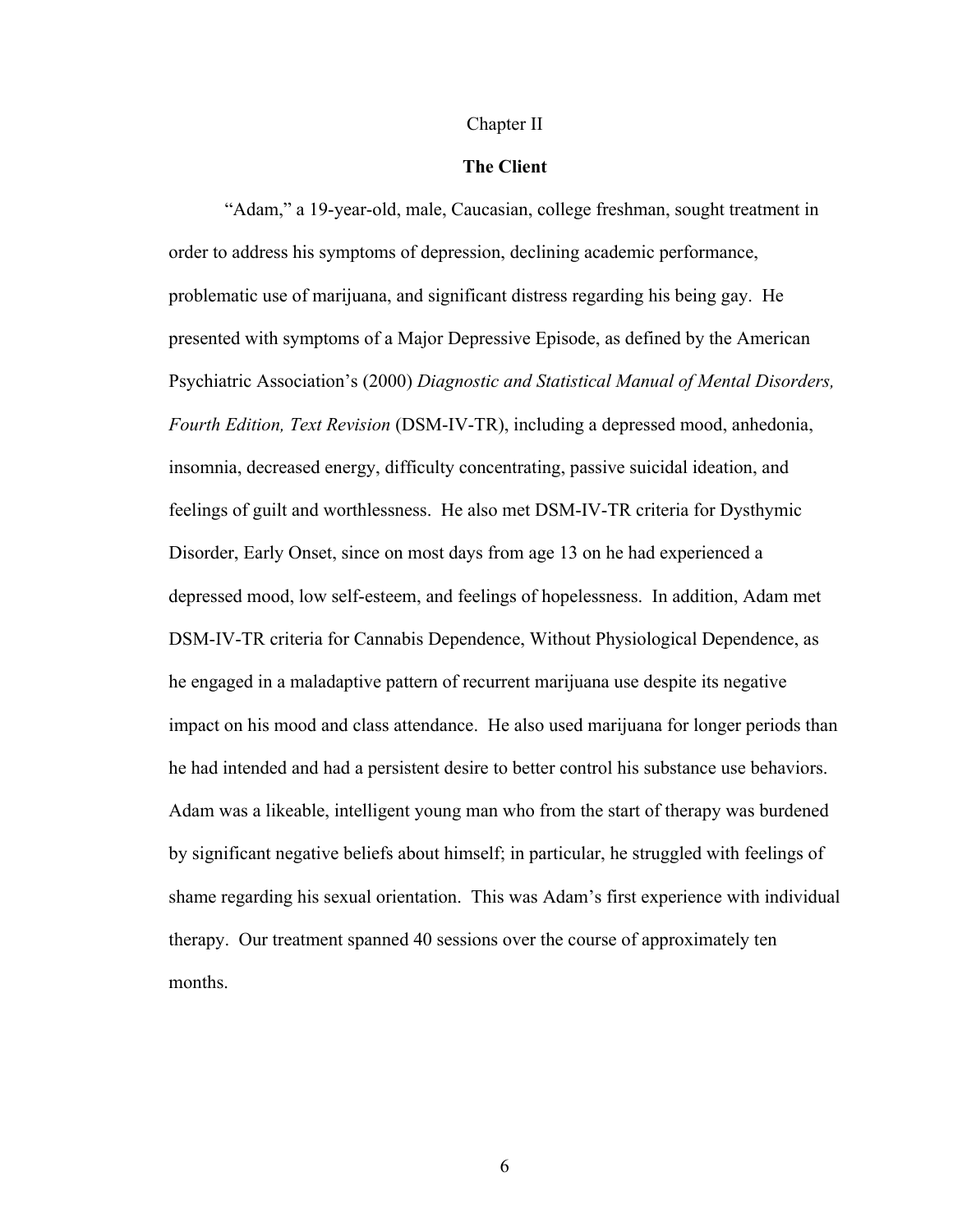#### Chapter III

### **Review of the Literature and Guiding Conception**

### **Definition of Terms Related to Sexual Orientation**

Definitions of important concepts related to sexual orientation will be provided in order to clarify terms that are sometimes misunderstood. *Sexual orientation* refers to the sex (same or other) of the people to whom one feels sexually and emotionally attracted. *Sexual behavior* refers to the sexual activities (e.g., genital contact) in which an individual participates. Whereas engaging in sexual behavior is a choice, research strongly suggests that one's sexual orientation is immutable (Ritter & Terndrup, 2002). *Sexual identity* or *sexual orientation identity* refers to when individuals subjectively label and attach meaning to the experiences of their sexual desires, behavior, and romantic feelings. Importantly, sexual identity is not necessarily reflective of one's sexual behavior (Dworkin, 2001; Igartua, 2012). Individuals may label their sexual identity as lesbian, gay, or bisexual. Additionally, there has been a recent movement toward expanding sexual orientation identity labels to reflect greater sexual fluidity, such as "queer," "mostly straight," or "boidyke" (Cohen & Savin-Williams, 2012). Same-sex sexual behavior, attractions, and orientation are "normal and positive variants of human sexuality" (American Psychological Association, 2009, p. 2).

Although *transgendered* individuals are often associated with the LGB population (e.g., represented as the "T" in LGBT), the term refers to individuals who experience their gender as conflicting with the sex they were assigned at birth. Given that gender identity and sexual orientation are concepts that require differing treatment competencies (Bidell, 2005), this study will focus on sexual orientation exclusively.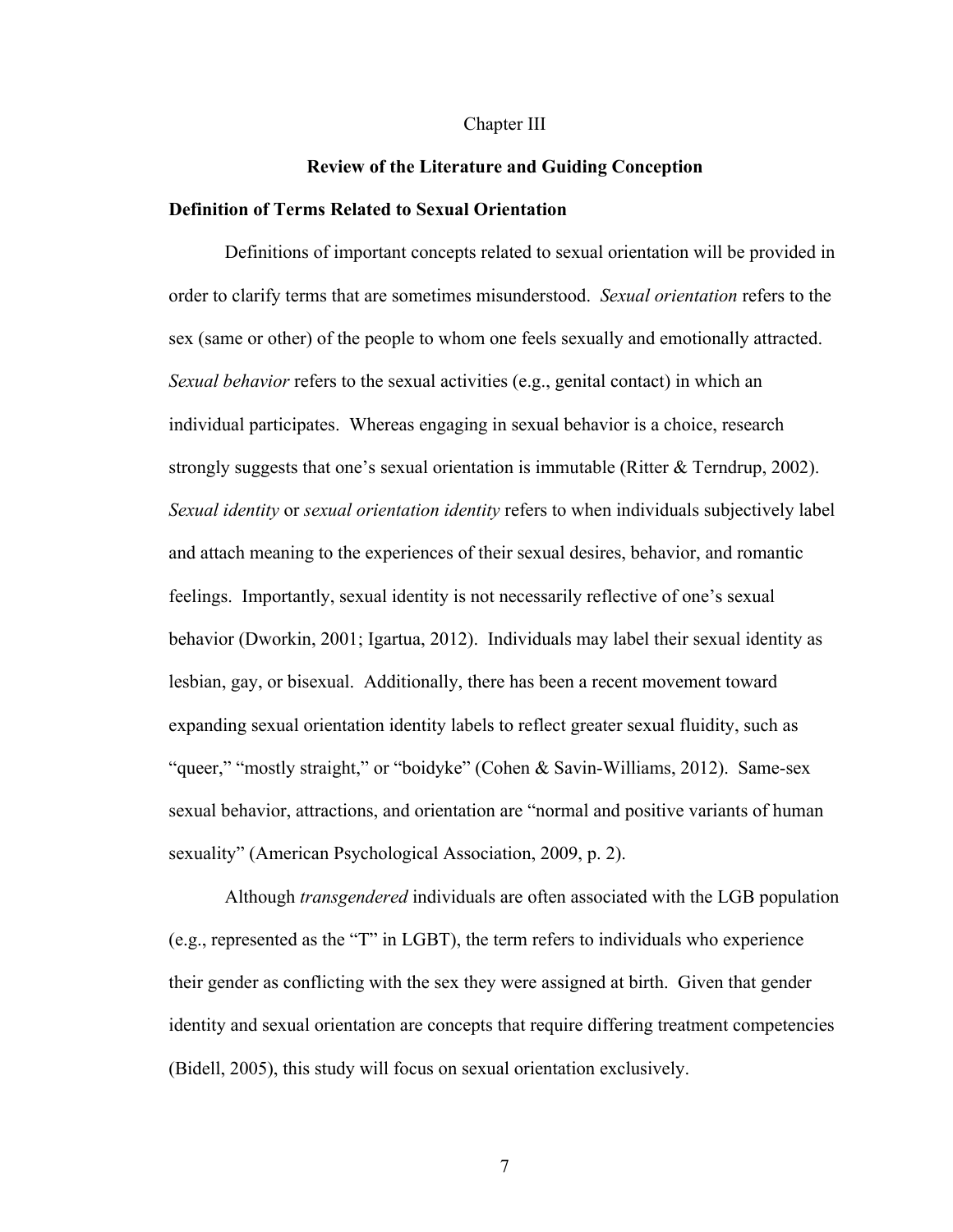Finally, *sexual minorities* are defined as nonheterosexuals who experience oppression and lack privilege as compared to the heterosexual majority. Throughout this study, the term sexual minority will be used in addition to referring to lesbian, gay, and bisexual individuals via the acronym LGB.

### **Sexual Stigma**

There are three categories of sexual stigma: i) enacted, ii) felt, and iii) internalized. Heterosexism, a term closely related to stigma, also negatively impacts the environment for LGB individuals.

*Enacted stigma* refers to an "overt behavioral expression of sexual stigma" and can involve criminal victimization, harassment, threats, the use of antigay epithets, shunning, and ostracism of LGB individuals (Herek, 2007, p. 908). Hate crimes toward sexual minorities are an extreme example of enacted stigma. According to Sue and Sue (2013), over 94% of LGBT adults have experienced hate crime victimization.

Sexual minority individuals, however, need not experience enacted stigma in order to experience the pernicious effects of stigma in their lives. Simply the knowledge that enacted stigma occurs can lead LGB individuals to experience *felt stigma*, i.e., a threatening sense that sexual stigma will be enacted in a particular circumstance (Herek, Gillis, & Cogan, 2009). Felt stigma can motivate individuals to modify their behaviors and avoid specific contexts in order to maintain a subjective sense of safety. As a result, felt stigma can lead LGB individuals to withdraw from their social environment and thereby experience limited social support.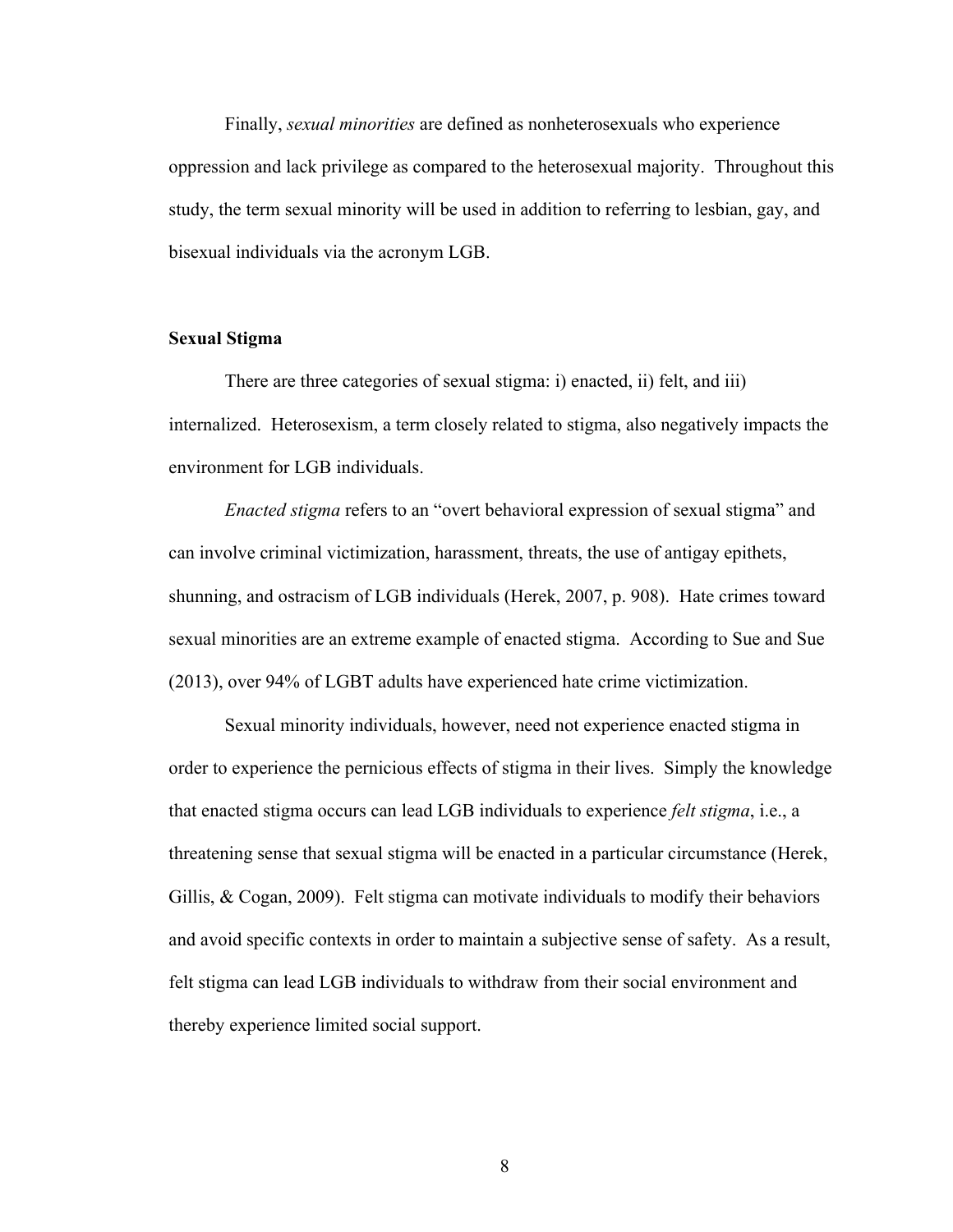*Internalized stigma*, which is also known as internalized homophobia and selfstigma, refers to individuals' negative feelings regarding their nonheterosexuality (Herek, 2004). It indicates that the societal level of sexual stigma has been internalized into their self-concepts and values. Internalized stigma results in an internal conflict between what individuals think they *should* be (heterosexual) versus their *actual* experience of sexuality (nonheterosexual). Due to residence in a culture that promotes sexual stigma, many LGB individuals experience internalized stigma during their identity formation and thereafter throughout their lives (Herek, Cogan, Gillis, & Glunt, 1997). The highest levels of internalized stigma have been found in men, the politically conservative, and the extremely religious (Herek et al., 2009).

*Heterosexism* refers to the structural level at which "society's institutions and ideological systems legitimate and perpetuate sexual stigma and the differentials in status and power that it creates" (Herek, 2007, p. 907). Heterosexism promotes two key notions that lead to the reduction in power for nonheterosexuals: (i) all individuals are assumed to be heterosexual (which leads LGB individuals to feel invisible in most social contexts) and (ii) when visible, nonheterosexual relationships and behaviors are viewed as abnormal and problematic (Herek, 2010). Language that promotes negative associations with sexual minorities, such as the commonly heard phrase "that's so gay," represents a form of heterosexism (Beckstead & Israel, 2010). According to Herek et al. (1997), American culture is "pervaded" by heterosexism; society's institutions such as religion, law, and medicine have historically legitimized the inferior status of LGB individuals as compared to heterosexuals (p. 17).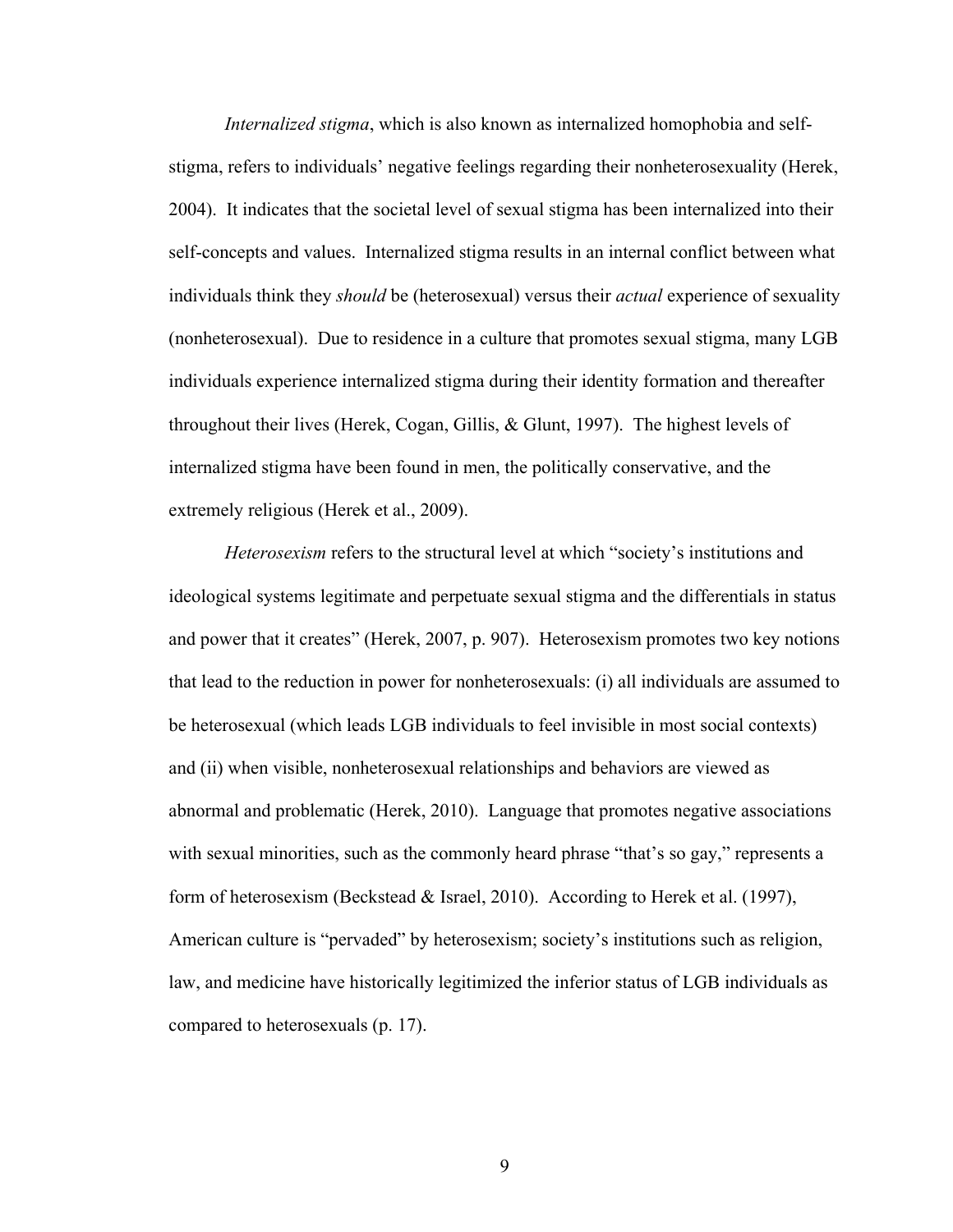Current manifestations of heterosexism in American culture include LGB individuals' (i) inability to file joint tax returns, (ii) not being granted sick leave from work if their partner is ill, (iii) inability to receive child custody if they are not the child's biological parent, and (iv) unequal marriage rights as compared to heterosexuals (Pizer, 2012). In addition, although antisodomy laws were declared unconstitutional by the U.S. Supreme Court in 2003 (i.e., *Lawrence v. Texas*), several states continue to perpetuate antisodomy laws within the states' legal codes. In Kansas, for example, law enforcement officers who are unaware of *Lawrence v. Texas* may charge same-sex couples who engage in oral or anal sex with a misdemeanor that officially carries a prison sentence of up to six months (Sulzberger, 2012).

### **The History of Sexual Stigma**

Historically speaking, sexual orientation is a relatively recent construct. The word "homosexuality" was first introduced in 1868 by a Hungarian writer, and "heterosexuality" was coined thereafter (Herek, 2010). Despite Western society's lack of terminology, starting as early as the sixth century, individuals who engaged in same-sex behavior were victims of scapegoating; they were blamed for natural disasters including plagues and famines and were punished by death in these times of crises (Fassinger, 1991). Punishment for same-sex behavior among women was outlined in a 1260 legal code, which included clitorectomies for first offenses and burning at the stake for additional same-sexual behaviors (Fassinger, 1991).

Sexuality in the early nineteenth century in Western society was regarded quite differently as compared to modern times. In the 1800's, marriage, procreation, and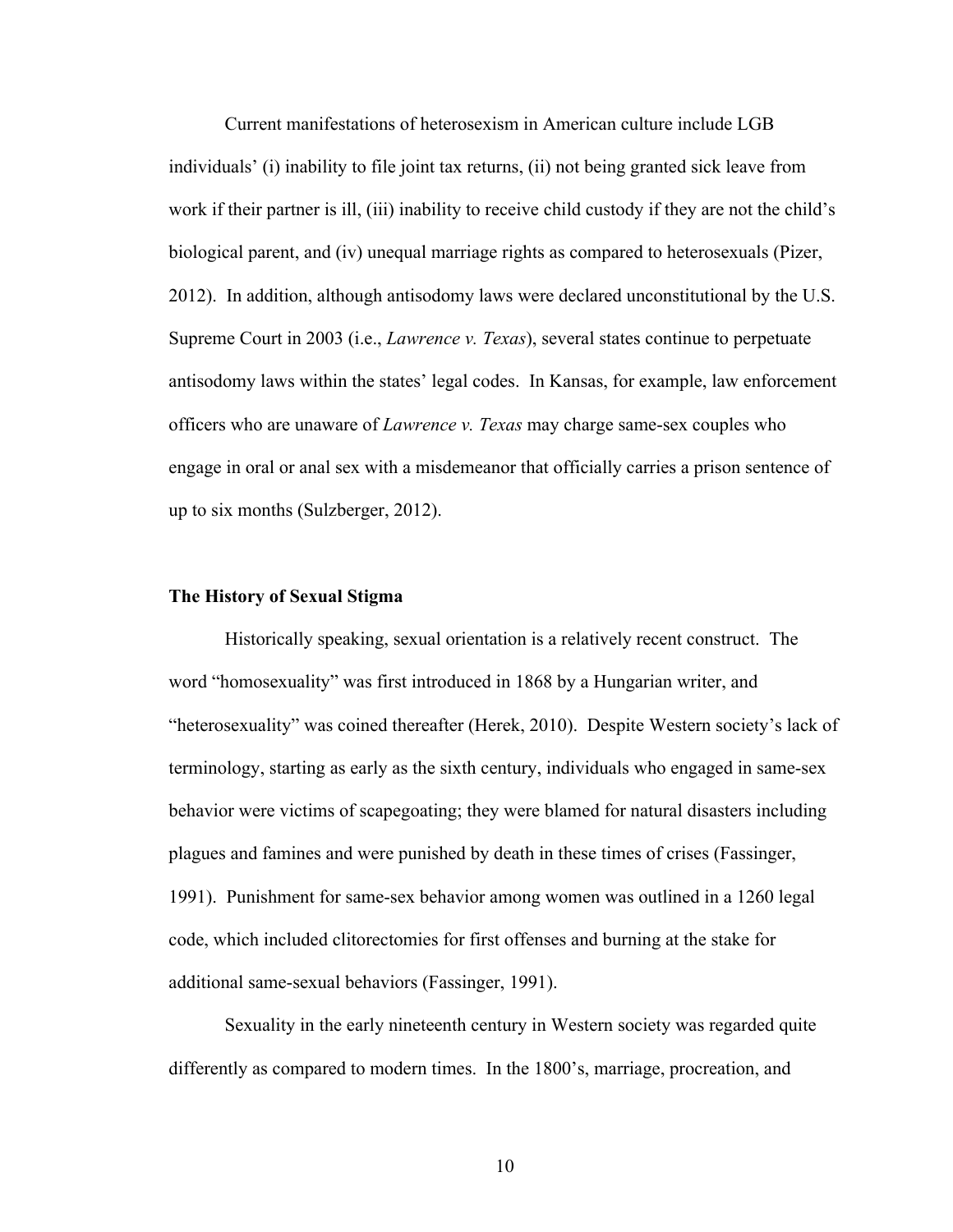securing wealth were considered the crux of a relationship. Love and lust were considered as "polar opposites… [n]ineteenth-century ideologists of eros imagined a crack in the world, with love on one side, and lust on the other" (Katz, 2001, p. 333). Sexual acts that did not result in procreation were deemed animalistic. In fact, in the nineteenth century the term sodomy encompassed any sexual act that did not involve vaginal intercourse between a husband and wife – meaning that same-sex sexual behaviors, masturbation, and pre- and extra-marital heterosexual affairs were regarded as repugnant. During this time, the extremely narrow definition of sexuality did not include "heterosexuality" or "homosexuality" (Katz, 2001).

In the late nineteenth century, the notion of sexual attraction began to gain credence. According to Herek (2010), the importance of attraction became increasingly widespread as psychiatry began to embrace sexuality (with the help of Sigmund Freud's conception of sexual behavior in the early 1900's). Love and sex, for the first time, were regarded as intimately related. Although during the early twentieth century heterosexuality was viewed as the healthiest expression of love and sexuality, Freud did not regard same-sex behavior as a form of mental illness. In fact, challenging previous notions of sexuality, he argued that humans were inherently bisexual. For example, Freud responded by letter to a woman seeking advice about her gay son, writing that "it is nothing to be ashamed of, no vice, no degradation, it cannot be classified as an illness" (Herek, 2010, p. 694).

In the 1940s, however, Freud's view of sexuality was no longer embraced by American psychoanalysts. Instead, it was posited that all human beings were naturally heterosexual and that any nonheterosexual behavior was indicative of a phobic response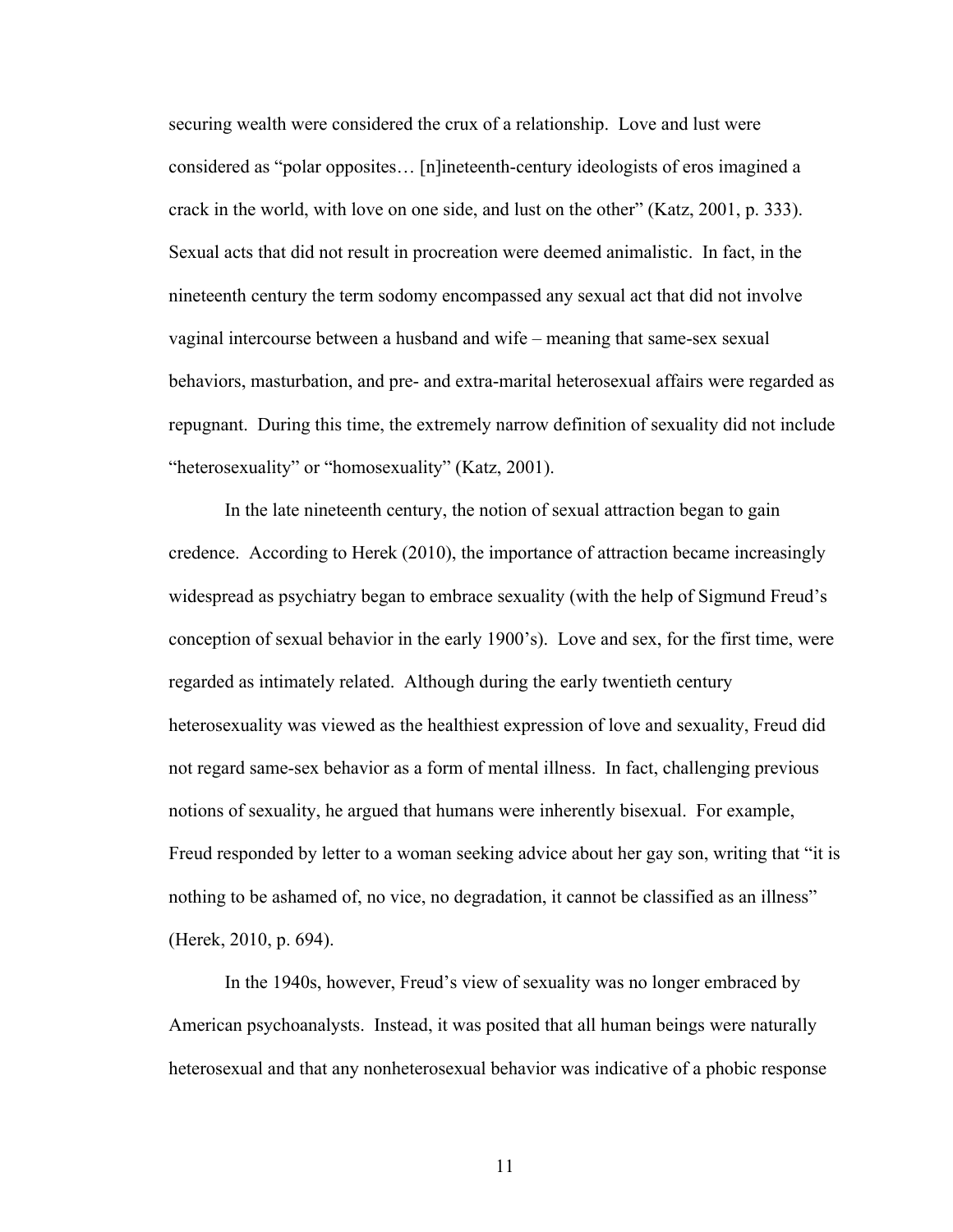to members of the opposite-sex (Herek, 2010). Being gay had become a sickness, and in fact, the psychiatry and psychology field played a fundamental role in legitimatizing and thereafter perpetuating heterosexism by listing "homosexuality" as a mental disorder in the *Diagnostic and Statistical Manual of Mental Disorders* (DSM). Conversion (a.k.a. reparative) "therapies" were touted by psychologists as "cures" for sexual minorities; these treatments sometimes included aversive strategies such as electric shocks to the genitals or nausea-inducing drugs (Herek, 2010).

In the late 1960s, the psychology field began to alter its stance with the help of Alfred Kinsey's (1953) sexuality research and Evelyn Hooker's (1957) Rorschach, Thematic Apperception Test, and Make-A-Picture-Story Test study. Both researchers determined that being gay was not associated with pathology (Herek, 2010). In 1973, the empirical evidence and shifting cultural views toward "homosexuality" led the American Psychiatric Association to remove it as a mental disorder from the DSM. The excising of "homosexuality" from the DSM and the field's change in focus from "transforming" or "curing" sexual minorities to actively supporting their identity formation served to decrease heterosexism. The American Psychological Association is now adamant in its view that conversion "treatments" are completely inappropriate and carry the risk of harming clients (American Psychological Association, 2009).

It is important to note that sexual stigma is socially constructed; the history of sexual stigma described above reflects recent European and mainstream American views toward nonheterosexuality. For example, before Native Americans were forced to acculturate into a European colonial context, LGB Native Americans were perceived as assets within their communities (Balsam, Huang, Fieland, Simoni, & Walters, 2004). An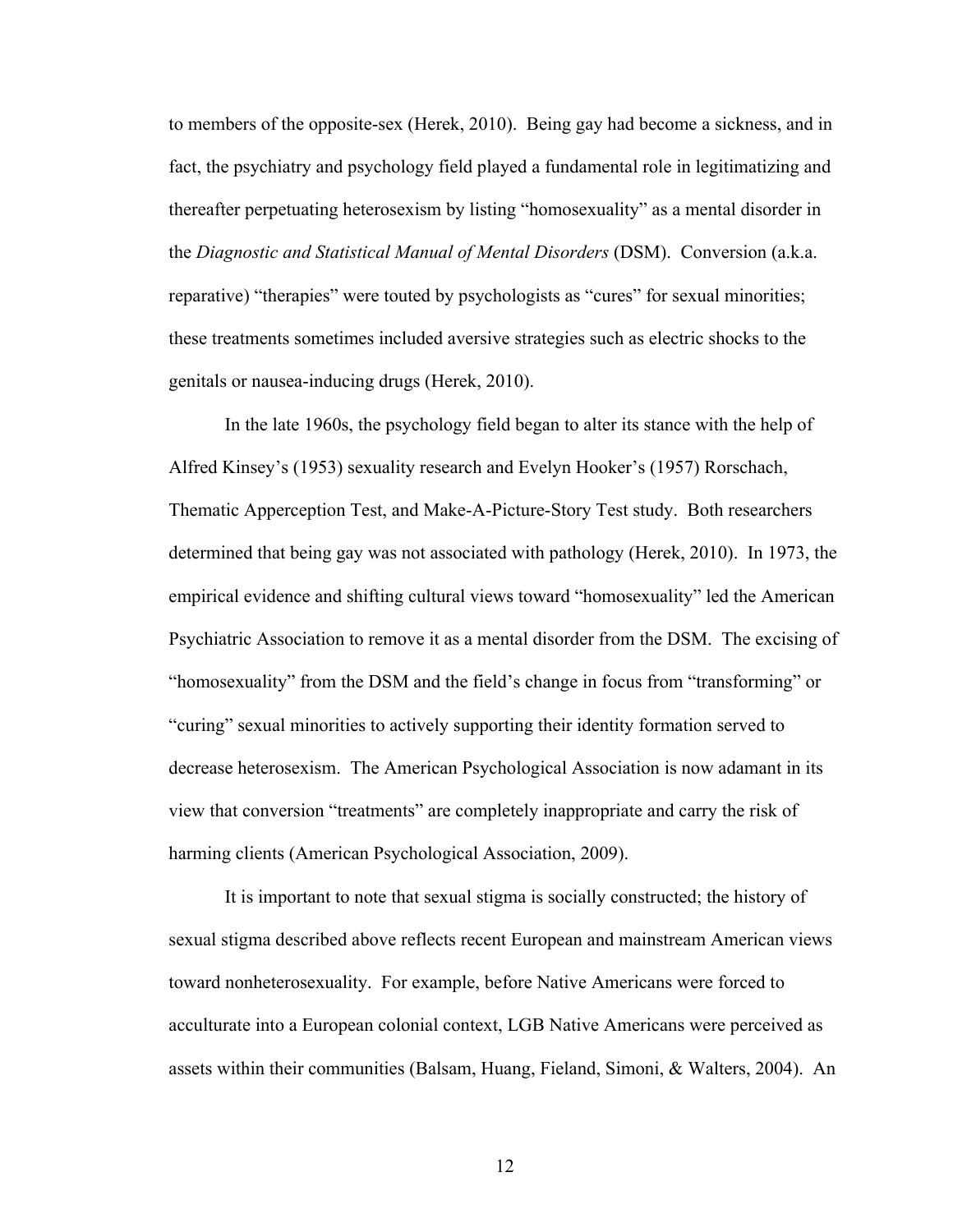individual with a nonheterosexual orientation and/or who embodied both feminine and masculine traits was known as "two-spirited." Within their original cultural context, twospirits were viewed with respect and were often regarded as honorable and sacred (Balsam et al., 2004; Meyer, 2010). Today, however, the majority of two-spirits encounter sexual stigma and oppression from mainstream American society and from their own tribes.

### **LGB Mental Health**

The association between stress and physical and mental health is well established (Lewis, Derlega, Griffin, & Krowinski, 2003). For the LGB community, however, it is important to recognize that there is another type of stress in addition to that generated by life events. Called gay-related or minority stress, it results from belonging to a group that has been culturally categorized as inferior, and leads to social prejudice and discrimination (Lewis et al., 2003). Despite the fact that LGB individuals experience prejudice in Western society, many demonstrate resilience and effective coping strategies in the face of adversity and do not evidence mental health disorders (Schneider, Brown, & Glassgold, 2002; Sue & Sue, 2013). Yet for others, the consequences of living in an environment imbued with discrimination negatively affects psychological well-being and adaptation.

Indeed, there is increasing awareness that LGB adolescents and adults may be at higher risk for psychological disorders due to minority-stress and social stigma (Cochran, Sullivan, & Mays, 2003). Coker, Austin, and Schuster (2010) found that there are "substantially more health risk behaviors and worse health outcomes for LGB youth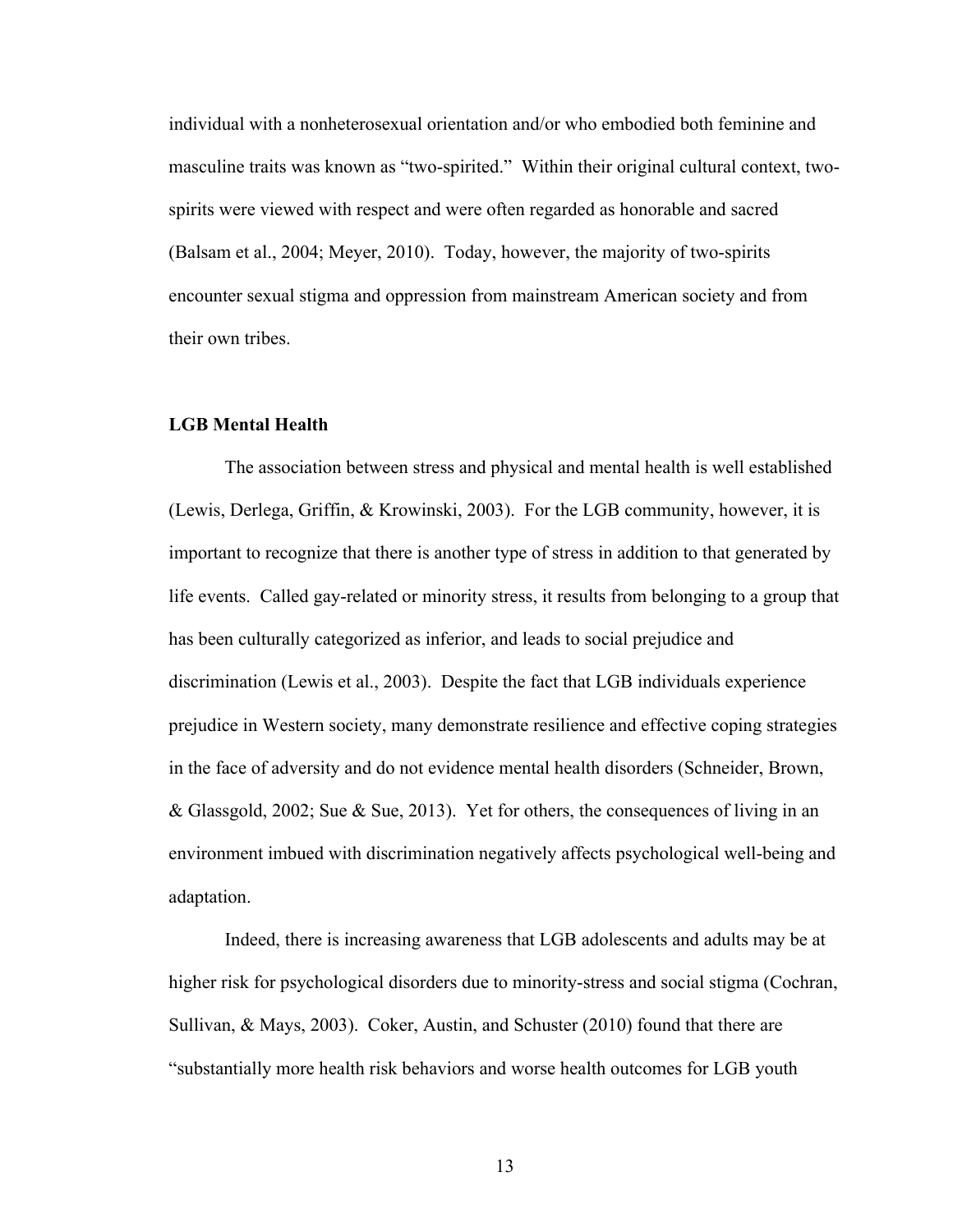compared to heterosexual youth" (p. 458). Furthermore, many LGB individuals, particularly in the earliest stages of gay-identity development, may have few outlets of social support due to society's rejection of nonheterosexuality; this lack of support may only serve to magnify the effects of minority-stress (Coker et al., 2010).

Researchers' finding that social stress can influence the development of mental disorders holds true in particular for affective disorders (Cochran et al., 2003). LGB individuals who experience prejudice based upon their sexual orientation are at an increased risk of depression, especially if they remain silent about their experiences (Sue & Sue, 2013). Lewis et al. (2003) found that gay-related stress and life stress were both significantly and positively associated with depressive symptoms; subjects who indicated higher stigma awareness and higher stigma-related stress reported greater depressive symptoms. In Cochran et al.'s (2003) study, gay and bisexual men were three times more likely to meet criteria for major depressive disorder compared to heterosexual men. Additionally, almost 20% of the study's gay and bisexual men were comorbid for two or more mental disorders (Cochran et al., 2003).

National and state representative surveys have demonstrated that LGB individuals evidence higher rates of substance use as compared to heterosexuals. In one recent metaanalysis, LGB individuals were three times more likely to use substances as compared to non-LGB individuals across studies (Coker et al., 2010). LGB individuals may be using alcohol or drugs to self-medicate their depression and/or attempt to numb their pain from feeling "different" (Ritter & Terndrup, 2002). Rosario, Schrimshaw, and Hunter (2009) found that the amount of rejecting reactions to LGB's disclosure of their sexual identity was associated with current and future marijuana, cigarette, and alcohol use. On the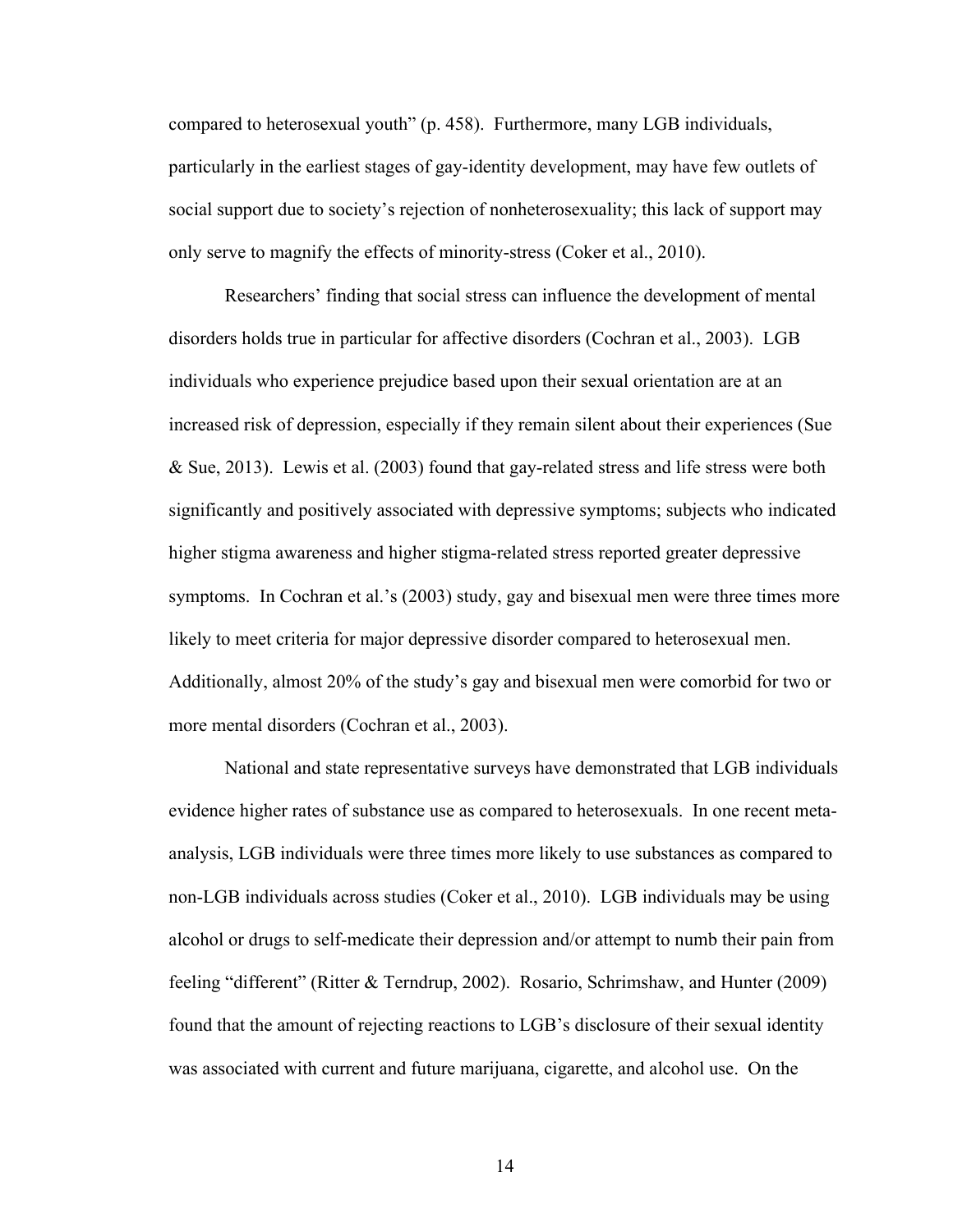other hand, reactions of acceptance from others to the coming out process protected LGB youths from alcohol use. Supporting the minority-stress model, Rosario et al.'s (2009) research suggests that the stress of rejection may lead to substance use among LGB youths.

LGB individuals' internalization of society's denigration of sexual minorities has been investigated by researchers with the help of the Internalized Homophobia Scale (Herek et al., 1997). According to Herek et al. (2009), internalized homophobia (a.k.a., internalized stigma) significantly contributes to psychological distress and well-being. Herek et al. (2009) found that the internalized homophobia/psychological distress relationship was mediated by self-esteem, such that higher levels of internalized homophobia resulted in lower self-esteem, which in turn led to higher psychological distress and reduced positive affect. In addition, higher levels of internalized homophobia are associated with reduced openness about sexual orientation, less sense of belonging within the LGB community, and difficulties related to intimacy, relationship quality, social support, physical health, and career development (American Psychological Association, 2012; Herek et al., 1997). Gay and bisexual men score significantly higher than lesbian and bisexual women on the internalized homophobia measure (Herek et al., 1997). This finding is not entirely surprising given that gay men are more stigmatized than lesbian or bisexual women (Herek et al., 1997; Martell, Safren, & Prince, 2004). Perhaps the greater rate of internalized homophobia among gay men is directly related to American culture's increased distaste toward gay men, which then becomes internalized by this population and evidenced on the internalized homophobia scales.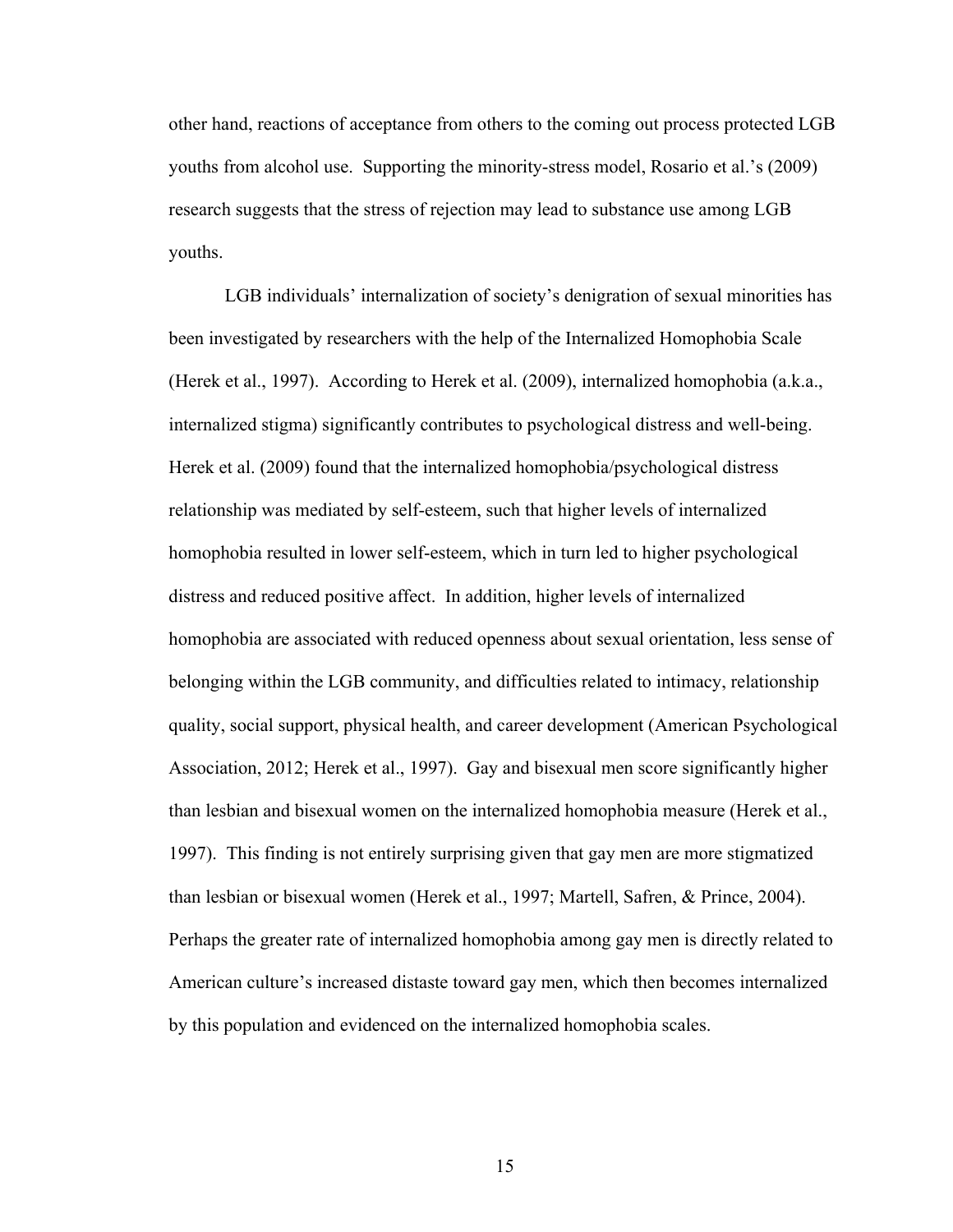### **Multicultural Considerations**

Although multiculturally-informed treatment was originally intended for therapy with African American, Asian American, Native American, and Hispanic and Latino populations (Sue, Arredondo, & McDavis, 1992), the psychology field has since broadened its definition of multiculturalism to encompass diversity related to gender, religion, disability, socioeconomic status, and sexual orientation (Mio, Barker-Hackett, & Tumambing, 2009; Sue & Sue, 2013). Since there are significant commonalities between the experiences of sexual and ethnic minority populations, multicultural treatment can be applied to LGB individuals. For example, individuals in both populations undergo a similar process of identity development (Pope, 1995). In addition, sexual minority and ethnic minority individuals experience stereotyping and stigmatization (Israel & Selvidge, 2003). A multicultural orientation seeks to acknowledge and treat the effects of multiple "isms" such as racism, sexism, and heterosexism; these "isms" are the deleterious byproducts of oppression in which one cultural group is advantaged over another (Fassinger & Richie, 1997).

Even though there are overlapping areas of experience, important distinctions exist between ethnic and sexual minority populations. Unlike ethnic minority individuals, the majority of LGB individuals are raised in communities and families whose members do not share their sexual minority status (Israel & Selvidge, 2003). Furthermore, ethnic minority status is frequently identified more easily than that of sexual orientation (i.e., LGBs are the "invisible minority") and also, sexual orientation is focused on sexuality, which is often a controversial topic for many people (Bowers & Bieschke, 2005; Israel & Selvidge, 2003). Despite these distinctions, a multicultural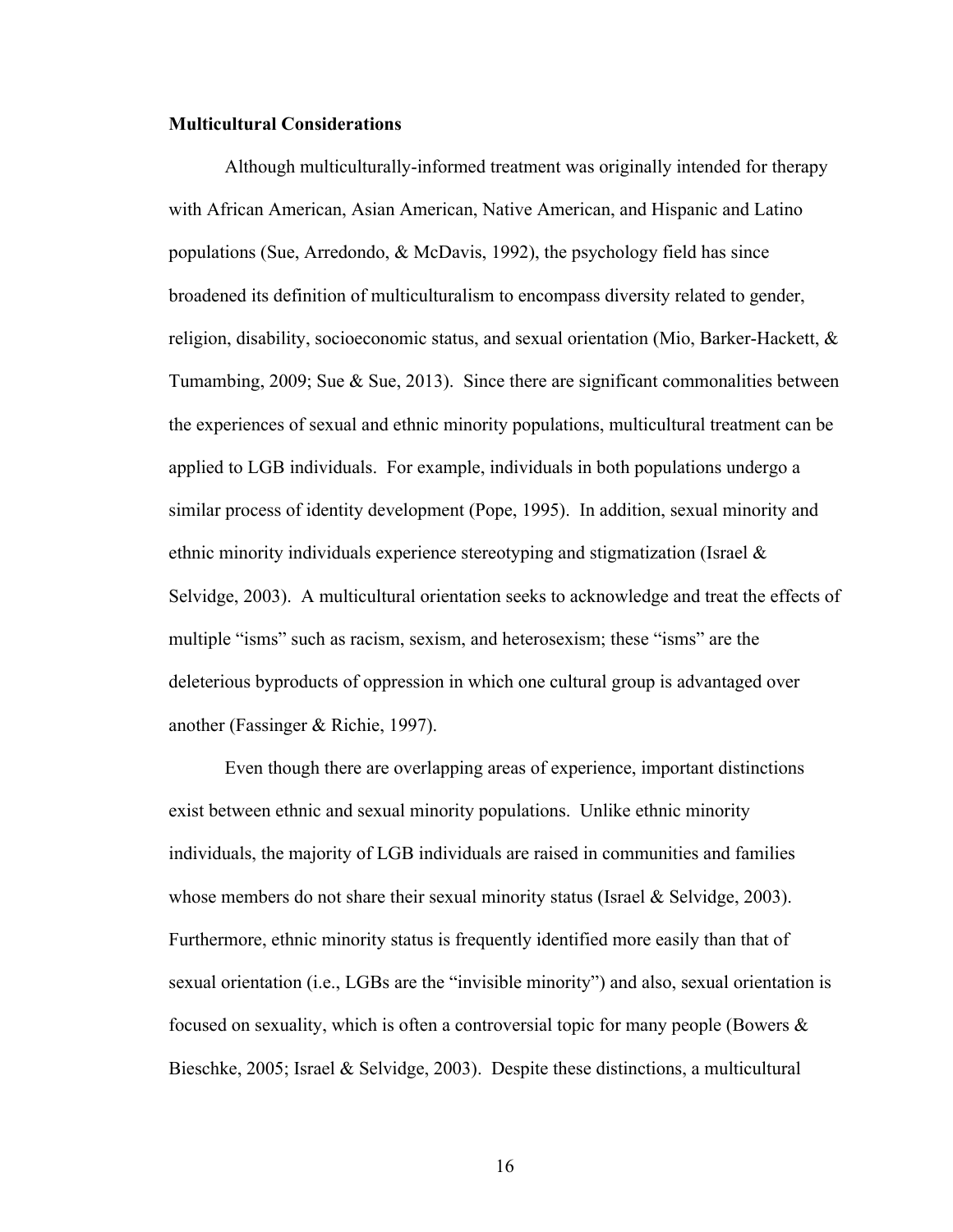orientation provides a valuable framework when working with sexual minority clients (Israel & Selvidge, 2003).

Attending to one's *attitudes*, *knowledge*, and *skills* is central to a culturally competent treatment approach (Sue et al., 1992). First, therapists must strive to be aware of their own personal values, biases, and assumptions, and how these may impact the therapeutic relationship and perception of the client (Sue, 2006). Second, therapists must educate themselves regarding a client's culture, particularly when it differs from their own, and seek knowledge of social and political factors related to a client's specific cultural identity (Fassinger & Richie, 1997). Third, therapists must acquire the ability to provide sensitive and relevant intervention techniques which are consistent with clients' cultural values (Sue at al., 1992). Becoming culturally competent is an active, aspirational process that should continue throughout one's professional career (Sue & Sue, 2013).

Sue et al.'s (1992) culturally competent framework can be readily adapted to meet the needs of LGB clients. Therapists should seek to become aware of attitudes or preconceived notions that they hold toward sexual minorities, and understand how discrimination and stereotyping have affected their LGB patients. Indeed, research suggests that many therapists hold negative biases toward LGB clients and are prone to overpathologizing sexual minorities (Bowers & Bieschke, 2005). In the case of heterosexual therapists, consideration of how they directly or indirectly benefit from heterosexism will be helpful in uncovering awareness of privilege and oppression, and how these factors may influence the work in therapy. Therapists working with sexual minority clients should become knowledgeable regarding the sociopolitical history of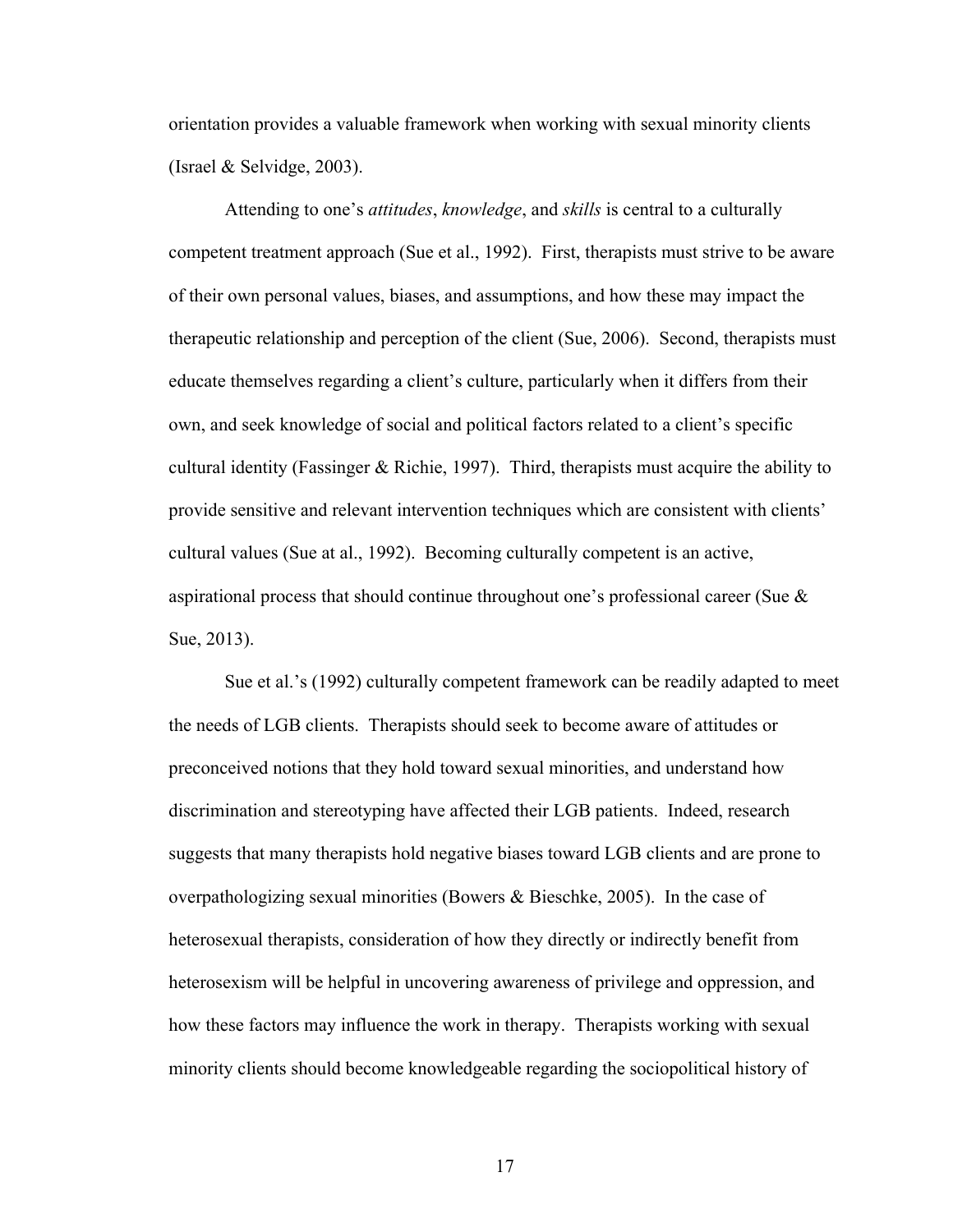LGBs, including lack of civil rights and fear of victimization by enacted stigma (Pope, 1995). Psychologists should also seek out clinical training with sexual minorities and familiarize themselves with LGB-related clinical research.

Therapists, however, should also be aware of sexual minority factors that differ from the standard multicultural treatment model. Feeling invisible, isolated, and/or pressured into a life of secrecy (Fassinger & Richie, 1997; Pope, 1995), the coming-out process, and family of origin issues (e.g., fear of ostracism) differ for LGBs versus other minority populations. Although these issues give rise to potentially significant treatment implications, culturally competent therapists will also recognize when sexual orientation should not be the primary focus in treatment (Israel & Selvidge, 2003; Matthews, 2010; Pachankis & Goldfried, 2004; Ritter & Terndrup, 2002).

When working with LGB individuals, it is important to consider the salience of clients' multiple identities and their inherent interaction. Hays' (1996) "ADRESSING" model is a particularly useful acronym to which therapists can refer in order to increase awareness of cultural factors. The ADRESSING model encompasses the consideration of *A*ge, *D*isability, *R*eligion, *E*thnicity, *S*ocial status, *S*exual orientation, *I*ndigenous heritage, *N*ational origin, and *G*ender (Hays, 1996). Use of this model can increase therapists' understanding of within-group differences for particular minority groups and diminish the risk of generalizing. Therapists should explore how clients' idiosyncratic cultural contexts impact the meaning LGB clients attach to their sexual orientation (Hays, 1996). For example, the presenting problems of a gay man raised in a rural, politically conservative, Catholic household may differ dramatically from those of a gay man raised in an urban, politically liberal, atheist household.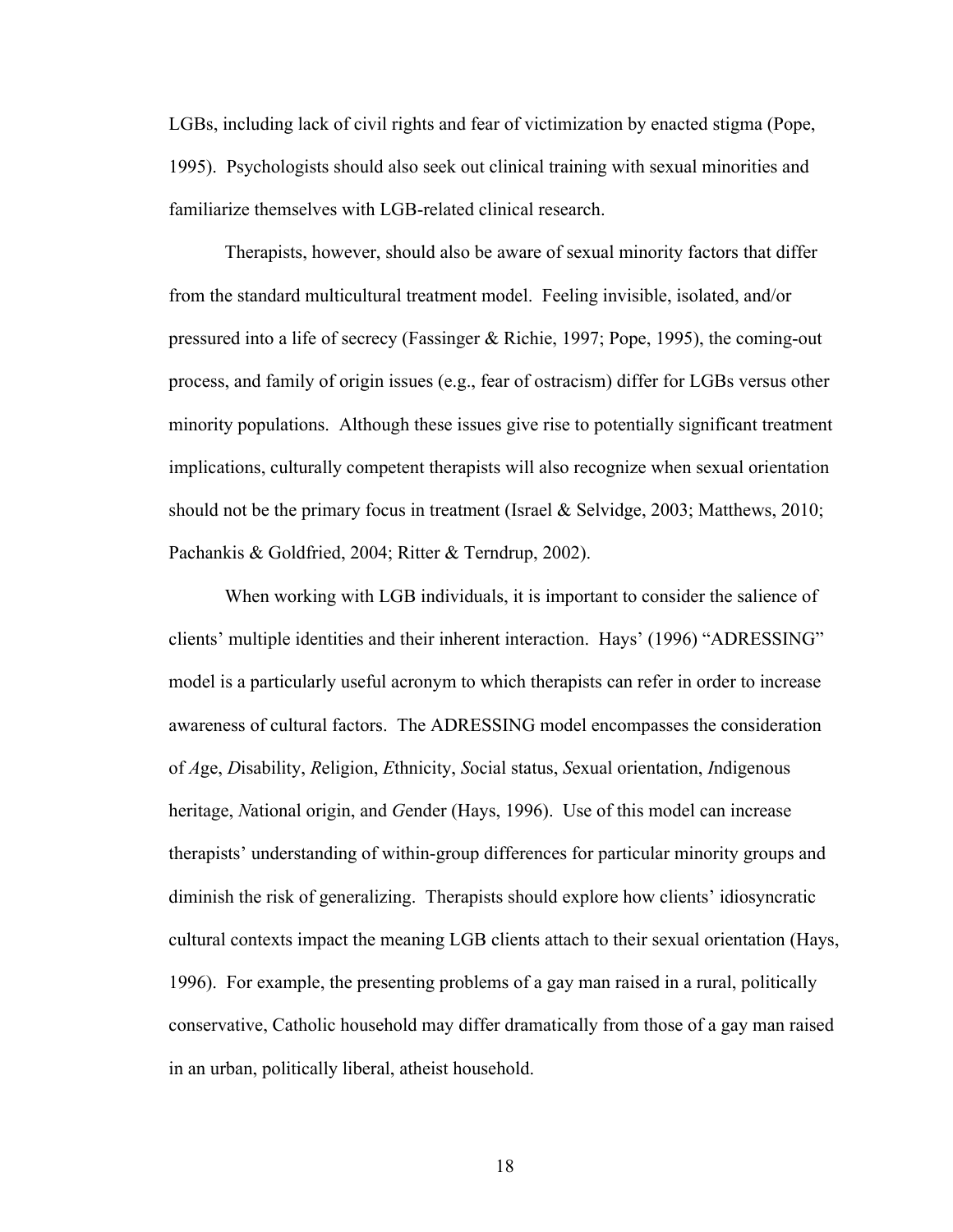#### **LGB Treatment Implications**

What can therapists do to help clients cope with minority-stress and reduce the likelihood that clients will experience psychological distress? A tailored, integrative treatment approach combining client-centered, affirmative, and cognitive-behavioral interventions can help to alleviate potential mental health problems that are unique to the LGB population, such as isolation, feeling invisible, lack of role models, discrimination, and internalized homophobia.

LGB patients report a positive outcome when provided with a client-centered treatment approach, in which the therapist (i) conveys unconditional positive regard and empathy, (ii) demonstrates openness and acceptance of the client's important values and concerns, and (iii) encourages the client's positive self-concept (American Psychological Association, 2009). Unconditional positive regard is especially warranted with this population in order to demonstrate respect for a client's sexual orientation, lifestyle, attitudes, beliefs, and integrity (Pachankis & Goldfried, 2004).

In an effort to provide LGB patients with an effective form of psychotherapy that attends to diversity-related factors such as sexual stigma, an *affirmative* model of therapy was created for use with sexual minority clients (American Psychological Association, 2009; Fassinger, 1991). Affirmative treatment is supportive of clients' identity development, regardless of how clients choose to identify or express their sexual orientation (American Psychological Association, 2009). There are four central components to affirmative treatment: creating a sense of safety in the therapy environment; supporting open dialogues regarding sexuality; exploring the meanings clients attach to their sexuality; and demonstrating the ability to convey understanding of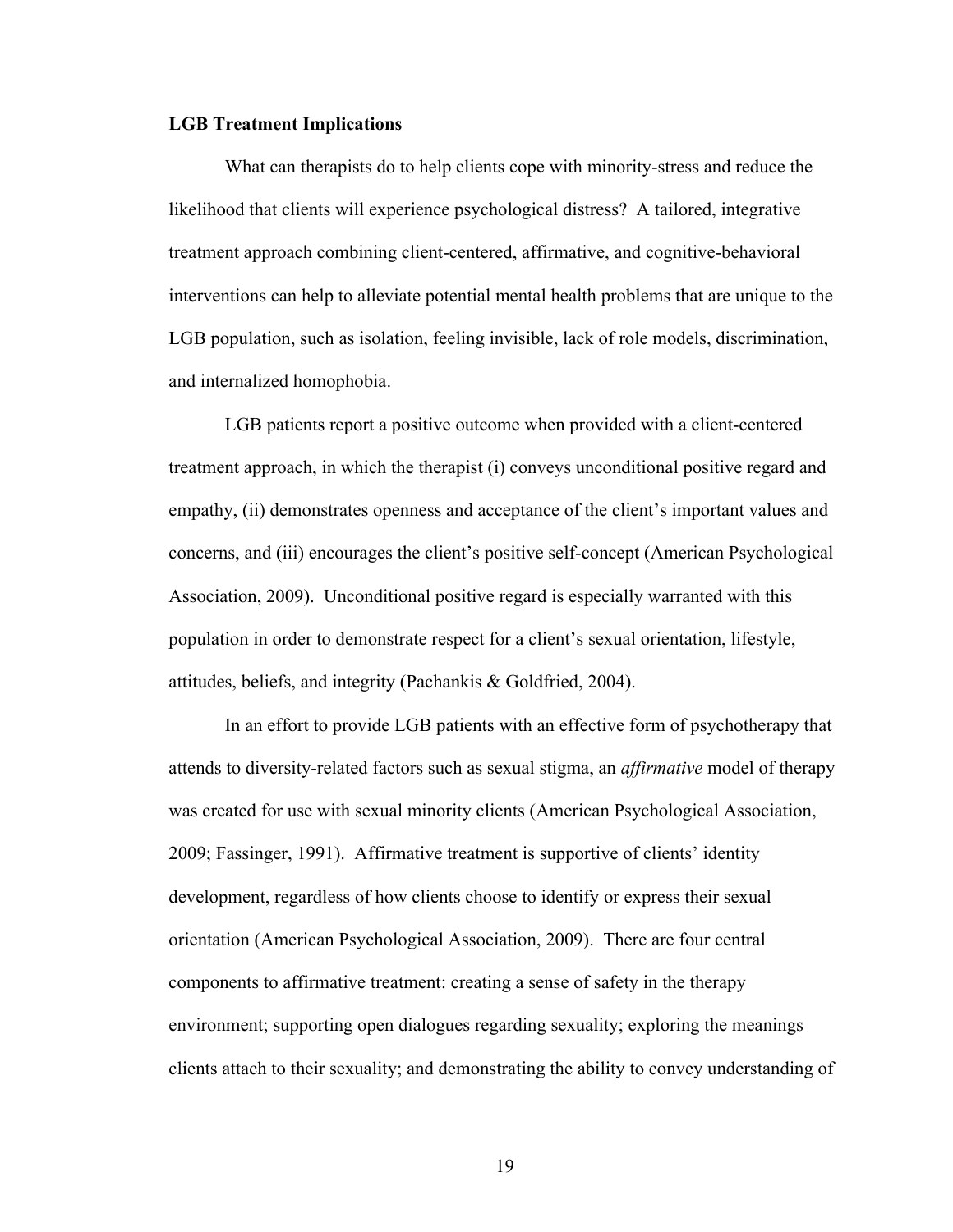patients via validation and awareness (American Psychological Association, 2012). A therapist must also acknowledge the impact of stigma on mental health. For example, a "counterhomophobic" therapy stance in which a therapist conveys to a sexual minority client that being LGB is a non-issue (in a misguided effort to demonstrate a lack of bias) belittles the real and pervasive effects of stigma; thereafter, this patient will likely feel uncomfortable voicing the difficulties associated with being marginalized (McWilliams, 1999, p. 61). Through interventions such as normalization, psychoeducation, exploration, reevaluation, and integration, affirmative treatment seeks to empower clients by broadening their perspectives, increasing self-efficacy, and replacing negative internalized beliefs with feelings of worth and belongingness (Beckstead & Israel, 2010).

Given that sexual orientation is not as readily identifiable as are some ethnic identities, therapists must create LGB-affirming environments for all of their clients (Israel & Selvidge, 2003). For example, using neutral language on intake forms by including the word *partnered* in addition to *married*, *single*, or *divorced* reduces heterosexist bias (Israel & Selvidge, 2003; Sue & Sue, 2013). Additionally, assuming heterosexuality unless a client indicates otherwise perpetuates heterosexism (Garnets, Hancock, Cochran, Goodchilds, & Peplau, 1991); therapists must avoid assumptions based upon a client's marital status or sexual behavior (Matthews, 2010; Pachankis & Goldfried, 2004). Therapists should also display "safe zone" signs such as a rainbow or pink triangle to convey both a sense of safety and an affirmative therapeutic climate (Israel & Selvidge, 2003; Matthews, 2010).

There is an emerging research base which suggests that cognitive-behavioral therapy (CBT) is effective with minority populations (Hays, 2009); therefore, the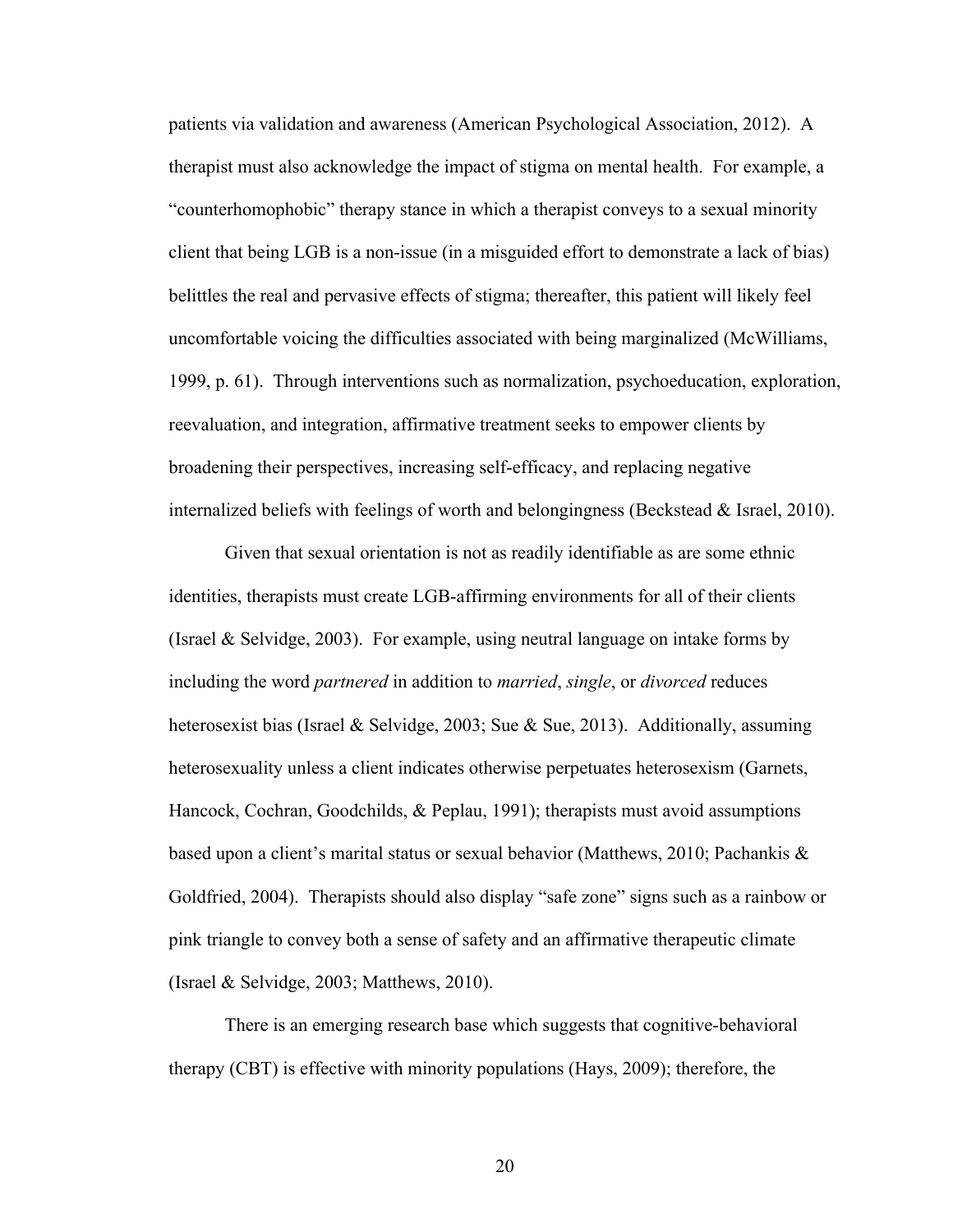addition of sexual minority considerations to a CBT framework may provide clinicians with an effective affirmative treatment (Pachankis & Goldfried, 2004; Safren, Hollander, Hart, & Heimberg, 2001). Indeed, LGB adults report that they benefit from clientcentered, multicultural, evidence-based treatment approaches that emphasize (i) assessment, (ii) support and acceptance, (iii) coping skills, (iv) social support, and  $(v)$ identity development (American Psychological Association, 2009). Additionally, given that depressive disorders are more prevalent among the LGB population (Cochran et al., 2003), CBT may be particularly beneficial as a sexual minority treatment approach since it has proven effective in the treatment of depression (Martell et al., 2004).

Martell et al.'s (2004) *Cognitive Behavioral Therapies with Lesbian, Gay, and Bisexual Clients* provides readers with an understanding of how to utilize a culturally sensitive, affirmative CBT treatment approach with sexual minority clients, particularly those who suffer from depression, anxiety, obsessive-compulsive disorder, and posttraumatic stress disorder. According to Martell et al. (2004), CBT is especially wellsuited to address the specific burdens faced by the LGB population because individualized treatment plans and case conceptualizations focus on the unique client and environmental impacts (e.g., heterosexism) on behavior. For example, most LGBs are raised by people who identify as heterosexual, who often assume that their offspring will also be heterosexual. Therefore, LGBs frequently develop in invalidating environments, which can lead to the origin of negative core beliefs (e.g., "I'm abnormal"), isolative behaviors, and/or the onset of depressive disorders (Martell et al., 2004). CBT can help LGB patients (i) challenge and evaluate their negative assumptions, (ii) teach clients mindfulness interventions in which they can accept their thoughts as simply thoughts, and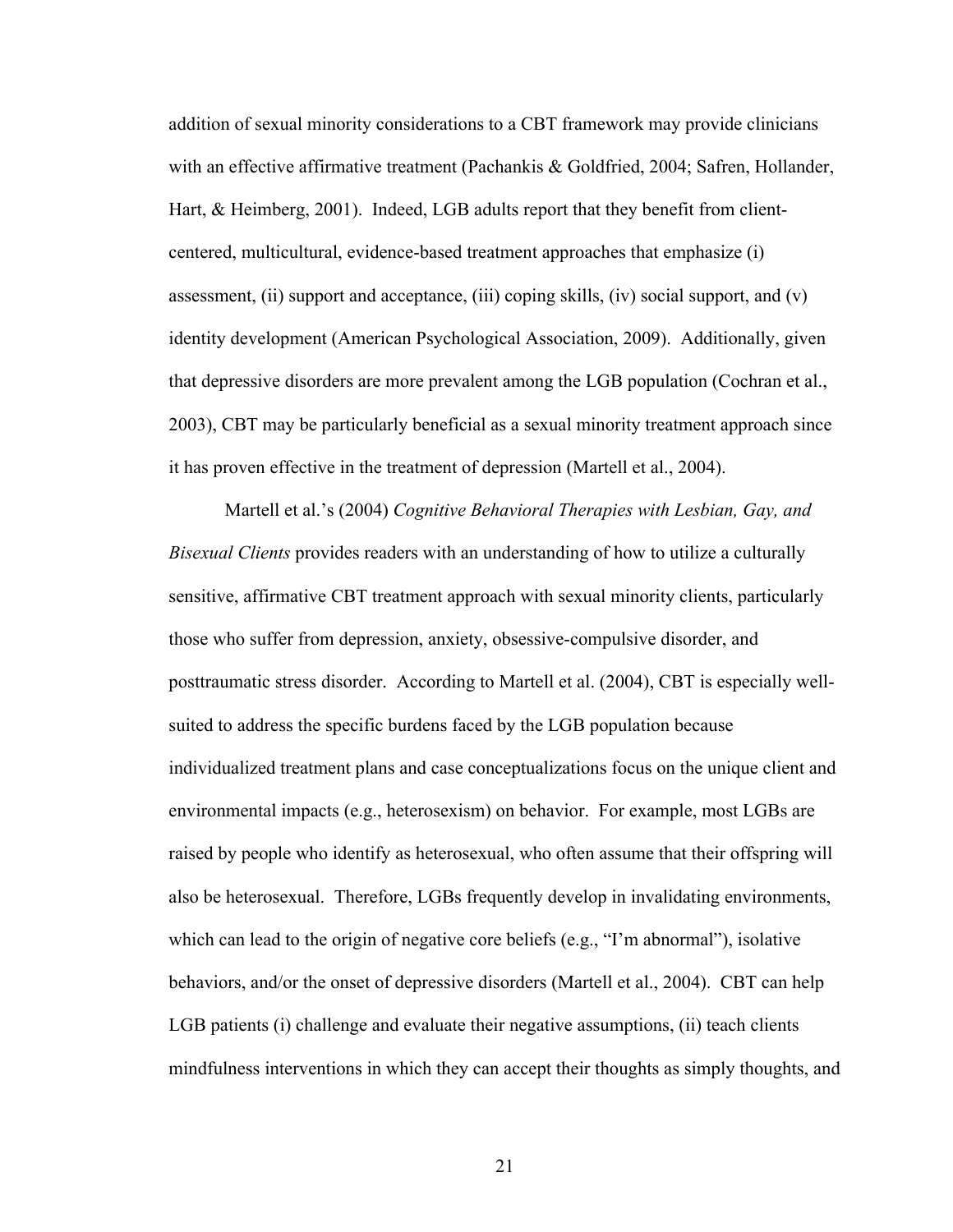not truths, and (iii) learn behavioral activation skills in order to engage with a supportive community (Martell et al., 2004).

Levounis, Drescher, and Barber's (2012) *The LGBT Casebook* presents readers with common problems that LGBT individuals face in their everyday living, such as bullying, family rejection, discrimination, internalized homophobia, and issues related to identity development. Demonstrating an integrative, affirmative treatment approach, Levounis et al. (2012) describe best treatment practices via case study vignettes of LGBT clients struggling with a range of problems, including Substance Dependence, Major Depressive Disorder, Dysthymic Disorder, and Identity Problem, to name a few. Much like the format of *The LGBT Casebook*, this dissertation will also provide readers with a case study format (albeit focusing in depth on one client) in order to concretely demonstrate affirmative, integrative treatment interventions with a sexual minority client.

#### \*\*\*

Given that many sexual minority individuals contend with unique burdens such as internalized homophobia, identity development concerns, issues related to coming out, and difficulty accessing social support, clinicians should seek knowledge regarding each of these areas. Specific treatment interventions have been proposed which are geared toward the resolution of each of these potential problems.

Various clinical interventions may be helpful in addressing the "double whammy" of both external and internalized oppression (Fassinger & Richie, 1997, p. 85). As a result of developing within a context inundated with antigay attitudes, many LGBs have difficulty acknowledging, to themselves and others, their same-sex feelings and attractions (Drescher, 2012). In the case example of "Felix," Glassgold (2009) describes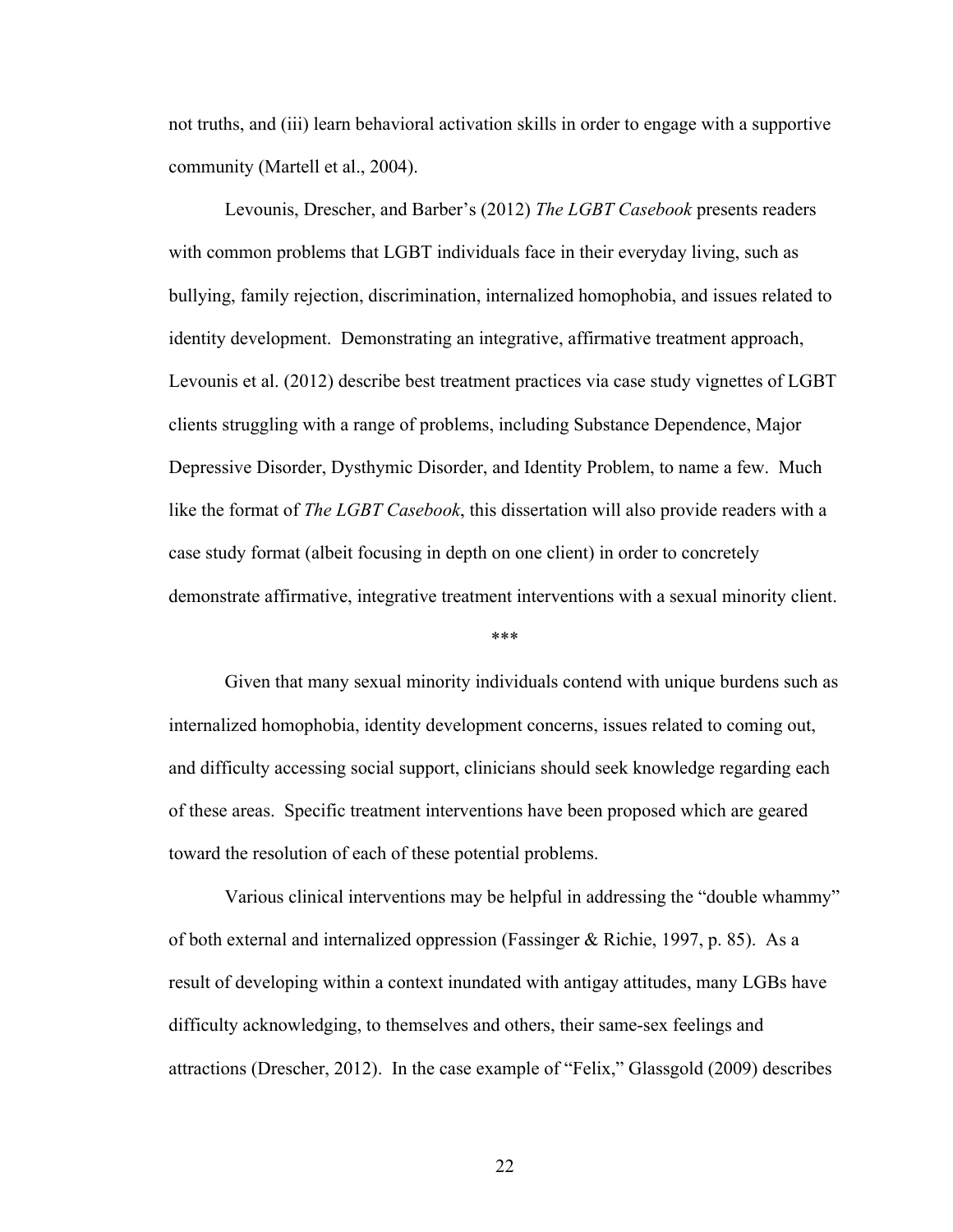her gay client who experienced panic attacks due to self-stigma and fear of disclosing his sexuality, highlighting the importance of offering LGB clients a forum in which to gradually expose themselves to what they fear: their sexuality. By creating a safe, affirmative environment, clinicians can help these clients explore their sexual and romantic longings. Additionally, increasing LGB clients' awareness of their internalized homophobia is essential; this self-knowledge can be aided by asking about their (i) coming-out experiences, (ii) experiences with oppression in their family, school, religious institution, and workplace, and (iii) views of sexual minorities (Sue  $\&$  Sue, 2013). Once a client's internalized homophobia is uncovered, clinicians can help the patient identify and correct cognitive distortions, increase coping skills, and provide guidance to augment social support (Sue  $\&$  Sue, 2013). These treatment interventions seek to replace internalized heterosexist attitudes with affirming messages regarding LGB clients' evolving identities (Sue & Sue, 2013).

Although multiple stage models of identity development exist, perhaps the most predominant is Cass's (1979) lesbian and gay identity development model of (i) identity confusion, (ii) identity comparison, (iii) identity tolerance, (iv) identity acceptance,  $(v)$ identity pride, and (vi) identity synthesis. In identity confusion, individuals experience feelings of distress as they begin to consciously recognize that they may be gay or lesbian (Ritter & Terndrup, 2002). Identity comparison is characterized by feeling alienated from others due to the possibility of being gay (Fassinger, 1991; Ritter & Terndrup, 2002). In identity tolerance, individuals acknowledge that they are likely gay or lesbian and may begin to seek out contact with the gay community (Fassinger, 1991; Ritter & Terndrup, 2002). Identity acceptance is characterized by initiating additional and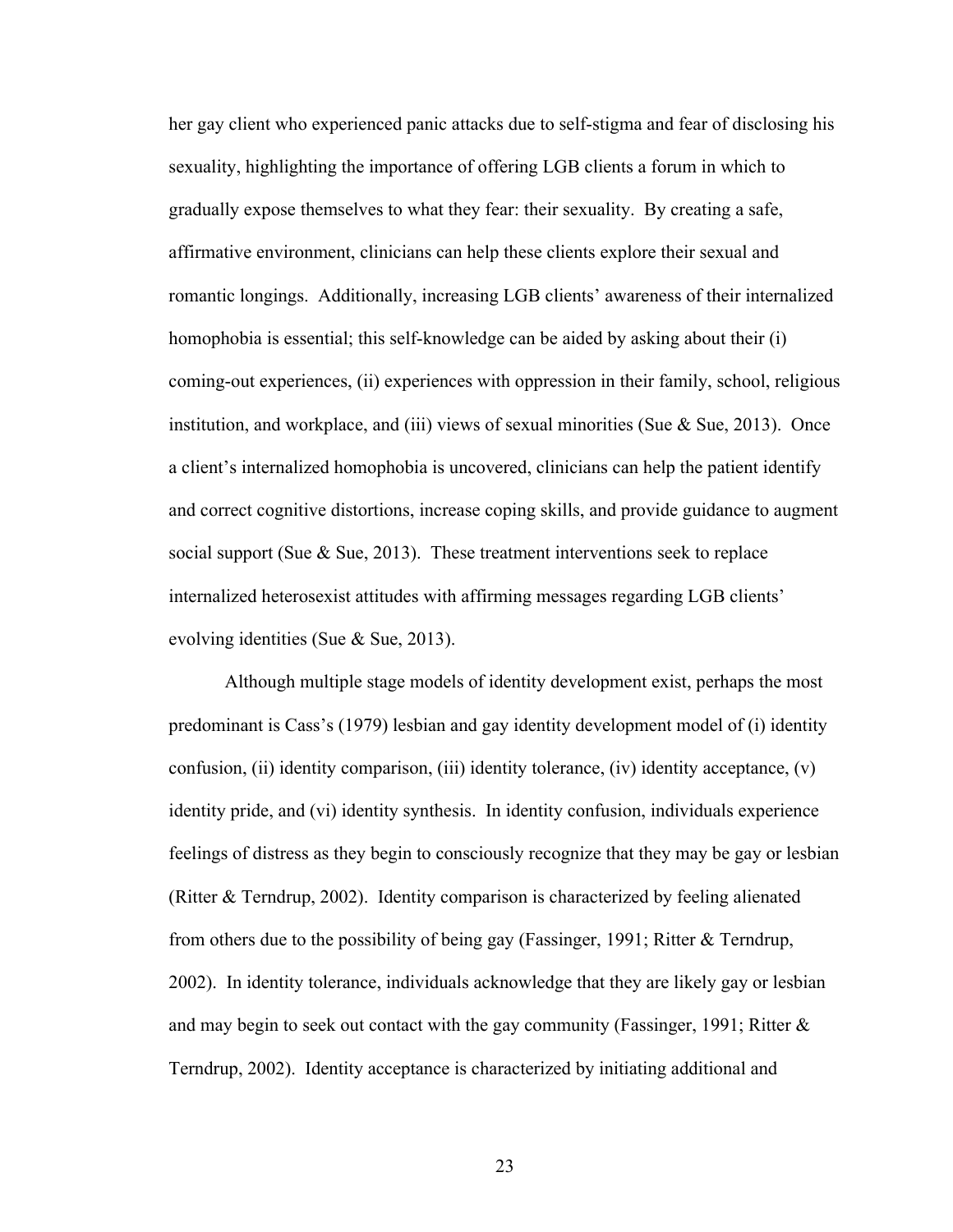ongoing contacts with the gay community and becoming accepting of one's gay or lesbian self-image (Fassinger, 1991; Ritter & Terndrup, 2002). In identity pride, an individual immerses his or herself in the gay subculture, becomes an activist for gay rights, and rejects nongay people and values (Fassinger, 1991; Ritter & Terndrup, 2002). Finally, identity synthesis is marked by the incorporation of sexual orientation as only one aspect of an integrated identity. Individuals also acknowledge similarities between themselves and heterosexuals and recognize differences between themselves and other sexual minorities (Fassinger, 1991; Ritter & Terndrup, 2002).

Cass's (1979) identity development model has been criticized for its (i) linear assumption of stage progression, (ii) the necessity of proceeding through a public and political identity in order to reach the most valued (final) stage of identity development, and (iii) insensitivity to other diversity-related identities and their interaction with sexual orientation, such as race, ethnicity, age, socioeconomic status, and religion (Fassinger, 1991). Although clinicians should apply gay identity development theories with caution and assess whether the model fits with a particular client's presentation (Martell et al., 2004), incorporating identity development considerations within a client's case conceptualization may aid clinicians in selecting appropriate treatment interventions (Ritter & Terndrup, 2002).

The decision to *come out* can be a period of great distress and is often accompanied by depression and/or anxiety (Martell et al., 2004). During this process, sexual minority individuals continually confront the possibility of discrimination and often navigate their disclosures within the context of inadequate social support and few (or no) role models (Fassinger, 1991). Although many mental health professions hold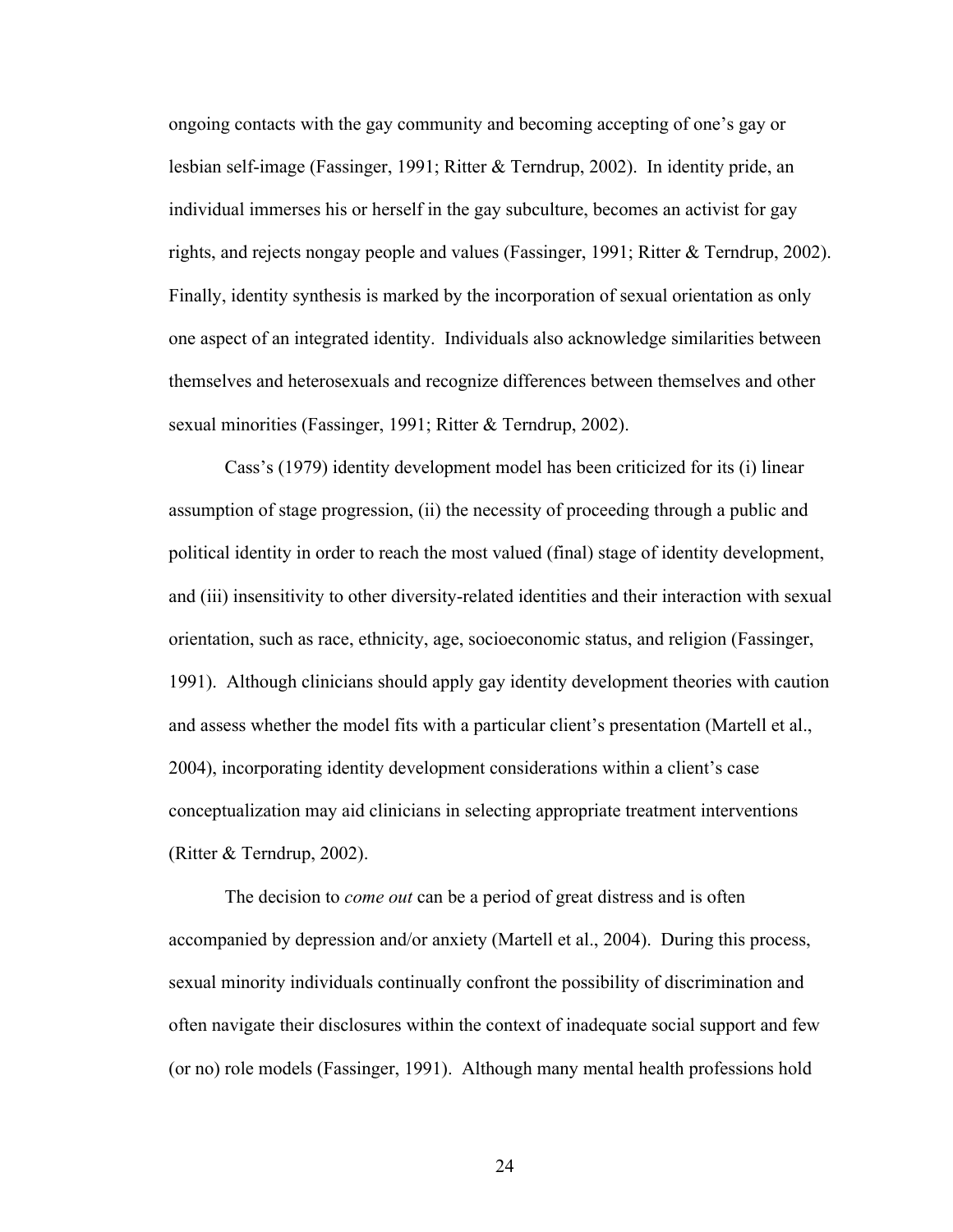that appropriate self-disclosure can facilitate psychological health (Cohen & Savin-Williams, 2012), sexual minority individuals also need to weigh the safety of their disclosure and avoid coming-out indiscriminately (Drescher, 2012). In addition, coming out is a continuous process as LGBs must decide daily, perhaps for the rest of their lives, whether to reveal their sexual orientation to new acquaintances (Drescher, 2012). Therapists can help clients identify whether and whom to come out to safely, and to practice said disclosures via role playing exercises (Fassinger & Richie, 1997).

As soon as clients become amenable to seeking support beyond individual therapy, clinicians should assist them in developing ties to the gay community in order to create a network of support (Israel & Selvidge, 2003). Sexual minorities experience improved psychological functioning as a result of engagement with the LGB community (American Psychological Association, 2012), and the most important variable in the establishment of a positive gay identity is accessing other sexual minority individuals (Ritter & Terndrup, 2002). Therefore, therapists must familiarize themselves with relevant community resources when working with LGB clients (American Psychological Association, 2012).

Furthermore, Dooley's (2009) research found that a mentor relationship can be beneficial to LGB individuals as they begin the coming-out process and start to navigate their sexual identity. These mentors were seen as "cultural broker[s]" who were able to "operate in the subculture as well as the dominant society" (Dooley, 2009, p. 25). The mentor was described as a role model or guide who had familiarity with gay life and was able to ease the newly-out LGB individual into accepting his or her identity. Mentors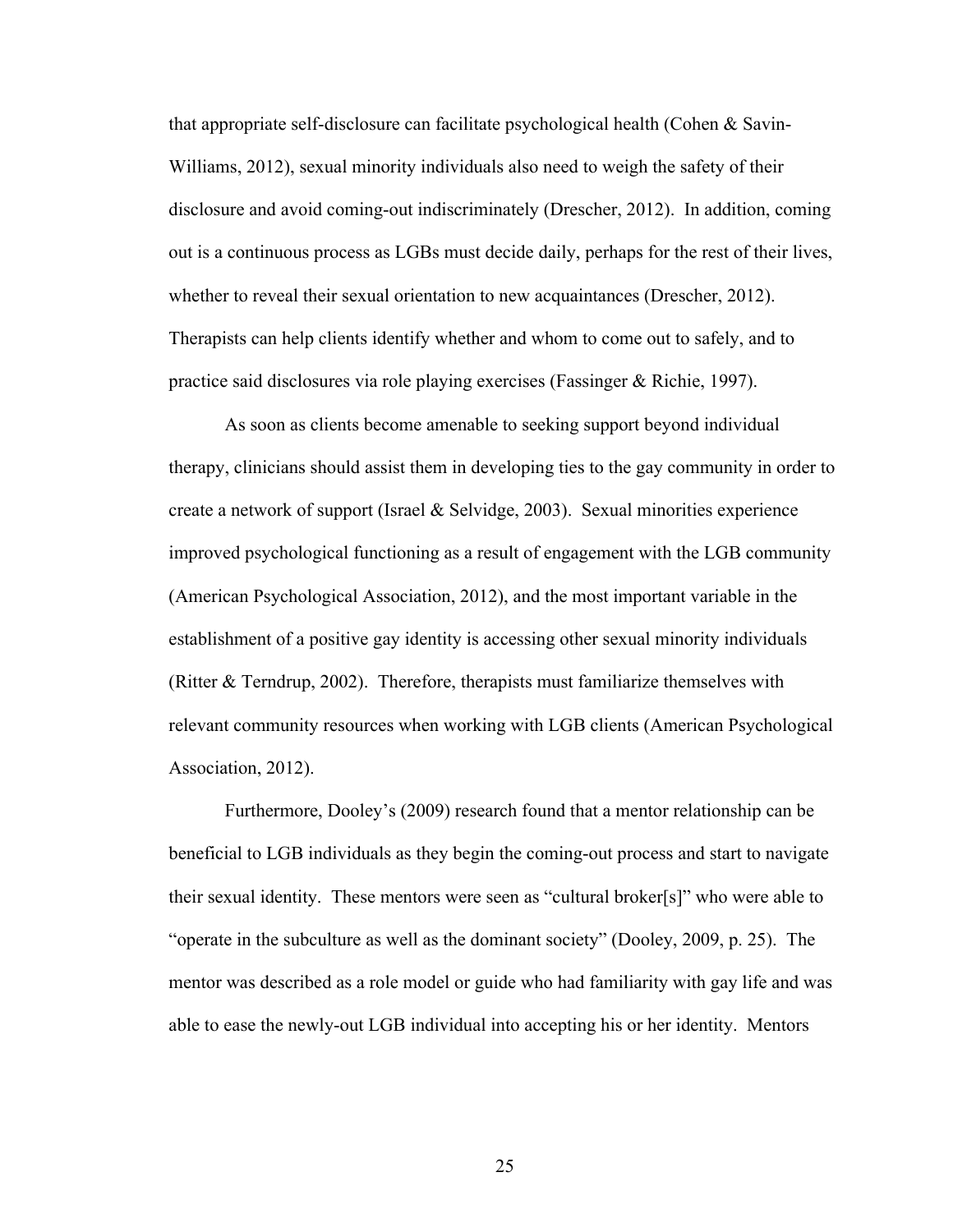offered a positive coping strategy and armed LGB individuals with the capacity to better deal with stigma.

Although this literature review focuses on mental health and treatment implications when working with LGB clients, it is important to note that the experiences of lesbian, gay, and bisexual people are not always overlapping. For example, individuals who identify as bisexual may struggle with significant difficulty establishing a sense of belonging since they are often confronted with discrimination from both the heterosexual *and* gay community (Dworkin, 2001). Furthermore, bisexual identity formation is not a linear process with a fixed outcome and is oftentimes marked by "continued uncertainty" (Ritter & Terndrup, 2002, p. 110), which differs dramatically from the models of gay and lesbian identity development (Ritter & Terndrup, 2002). The case study of Adam will highlight the experiences of a gay male rather than addressing important clinical issues that may arise when providing therapy to a lesbian or bisexual patient.

### **Guiding Conception**

The psychological literature points to the benefits of client-centered, affirmative, and cognitive-behavioral treatment with sexual minority clients. In hopes of providing my client, Adam, with the most effective and empowering course of therapy, the guiding conception of his treatment integrated the approaches delineated above with special attention focused on the unique experiences of sexual minority individuals. Given that Adam presented with substance abuse problems in addition to depression, harm reduction and motivational interviewing interventions were also included.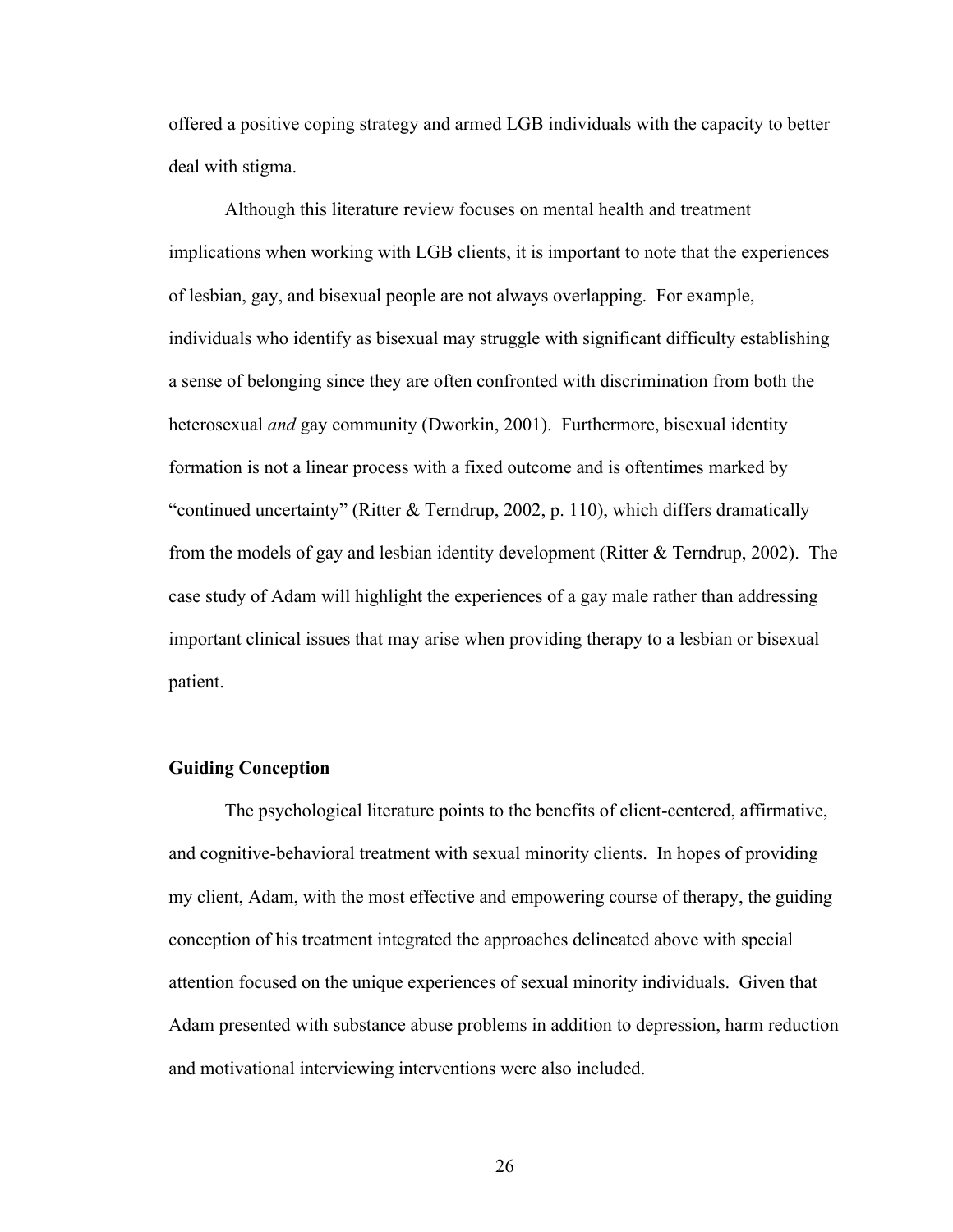#### Chapter IV

# **Assessment of the Client's Presenting Problems, Goals, Strengths, and History Presenting Problems**

Adam presented for treatment to address his symptoms of depression, which he reported began at age 13. Despite his history of experiencing an "on and off" depressed mood over the previous five years, Adam was able to excel in high school and gain entry into a prestigious university. Since starting college, however, his depressive symptoms had intensified and were beginning to interfere with his functioning. His depression increased to the extent that he was beginning to withdraw from his friends.

Adam had been smoking marijuana regularly for the previous two years. He typically smoked one to two joints every Friday and Saturday with his friends. Since beginning college, however, Adam had increased his marijuana intake, and began smoking during the weekday evenings while alone or with several of his dorm-mates. He started to have difficulty attending his morning classes because he woke up feeling "drowsy." He would then lie in bed and berate himself for having used marijuana the night before and would remain in bed because he thought to himself, "I won't be able to absorb anything in class if I go like this." Adam was beginning to realize that in addition to negatively impacting his class attendance, his marijuana use was contributing to his depression because his mood suffered as he came down from the high. Furthermore, although he had the desire to cut down his marijuana use, he was ambivalent about reducing his smoking because he enjoyed the initial high.

Prior to our first session, I was provided with a copy of Adam's phone intake, which indicated that he had endorsed a heterosexual orientation. Toward the end of our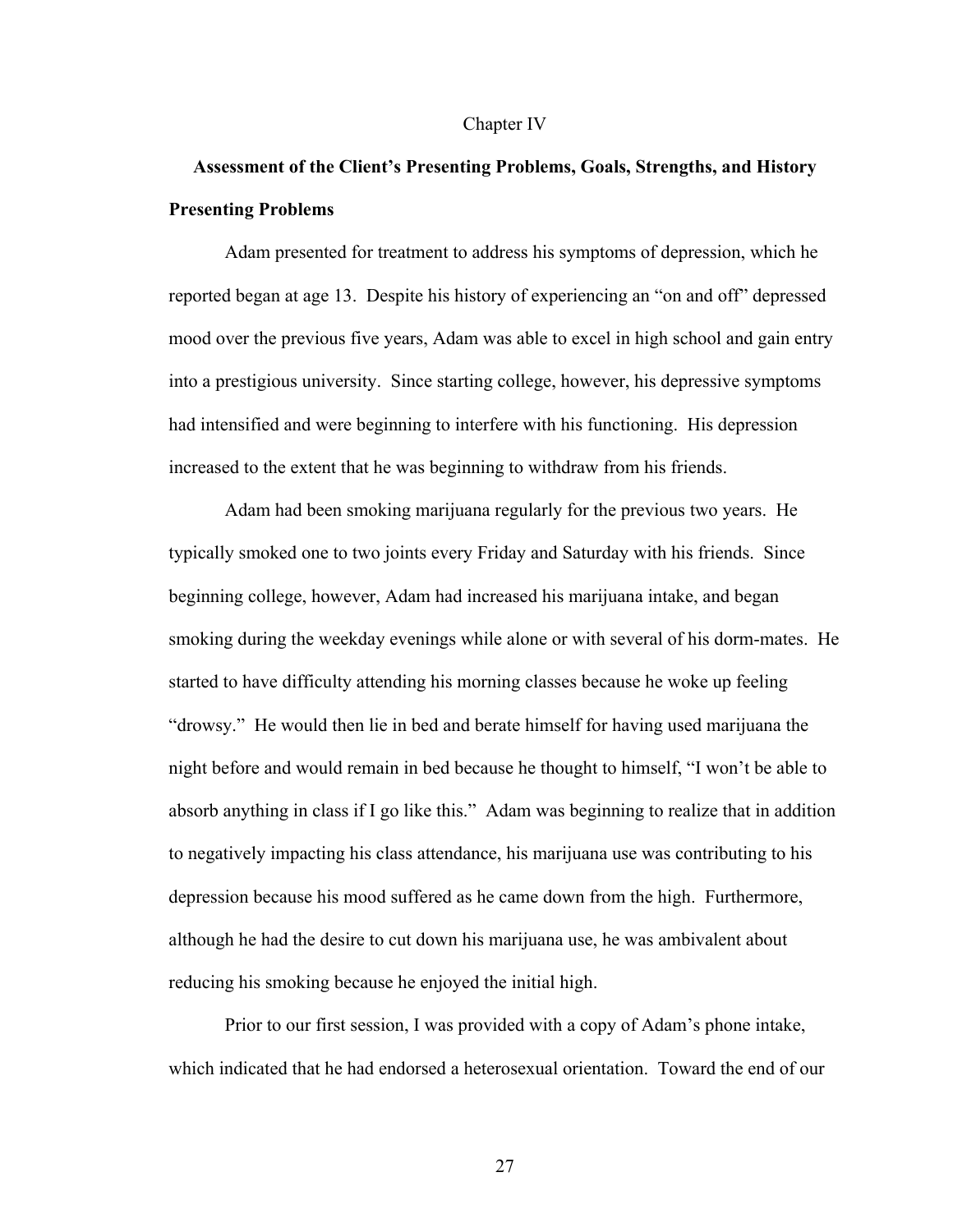in-person intake session, however, Adam stated that he was in fact gay. He shared that he had had endorsed a heterosexual orientation to the phone intake screener because he felt uncomfortable, and had not "come out" to anyone before. Adam started to recognize his same-sex attractions at age 13, and expended great effort to conceal them from others. Yet he had hoped to come out when he began college (which was located a far distance from his hometown) and begin exploring his sexuality more openly. Adam said that the reality of coming out had become "overwhelming" to him, "flooding" him with negative thoughts and feelings, and he had not been able to proceed according to his original plan.

## **Quantitative Assessment**

Starting from the beginning of treatment, Adam completed three psychometrically sound quantitative measures on a bi-weekly basis, which he filled out prior to our sessions. I chose to administer the measures every-other week because filling out multiple forms can be time consuming for patients. I have found that giving measures biweekly provides me with a sense of how a patient is faring and whether the treatment is on track. The initial scores on each of the measures were consistent with Adam's qualitative presentation. Ongoing results of these measures were discussed throughout the course of therapy and helped guide treatment.

Given that Adam was experiencing symptoms of depression, the Beck Depression Inventory – Second Version (BDI-II) was administered. The BDI-II is comprised of 21 items (each of which can be scored from 0 to 3 points), with a higher score indicating more severe depressive symptoms (Beck, Steer, & Brown, 1996). A score of 0-13 (inclusive) is indicative of minimal depression; 14-19, mild depression; 20-28, moderate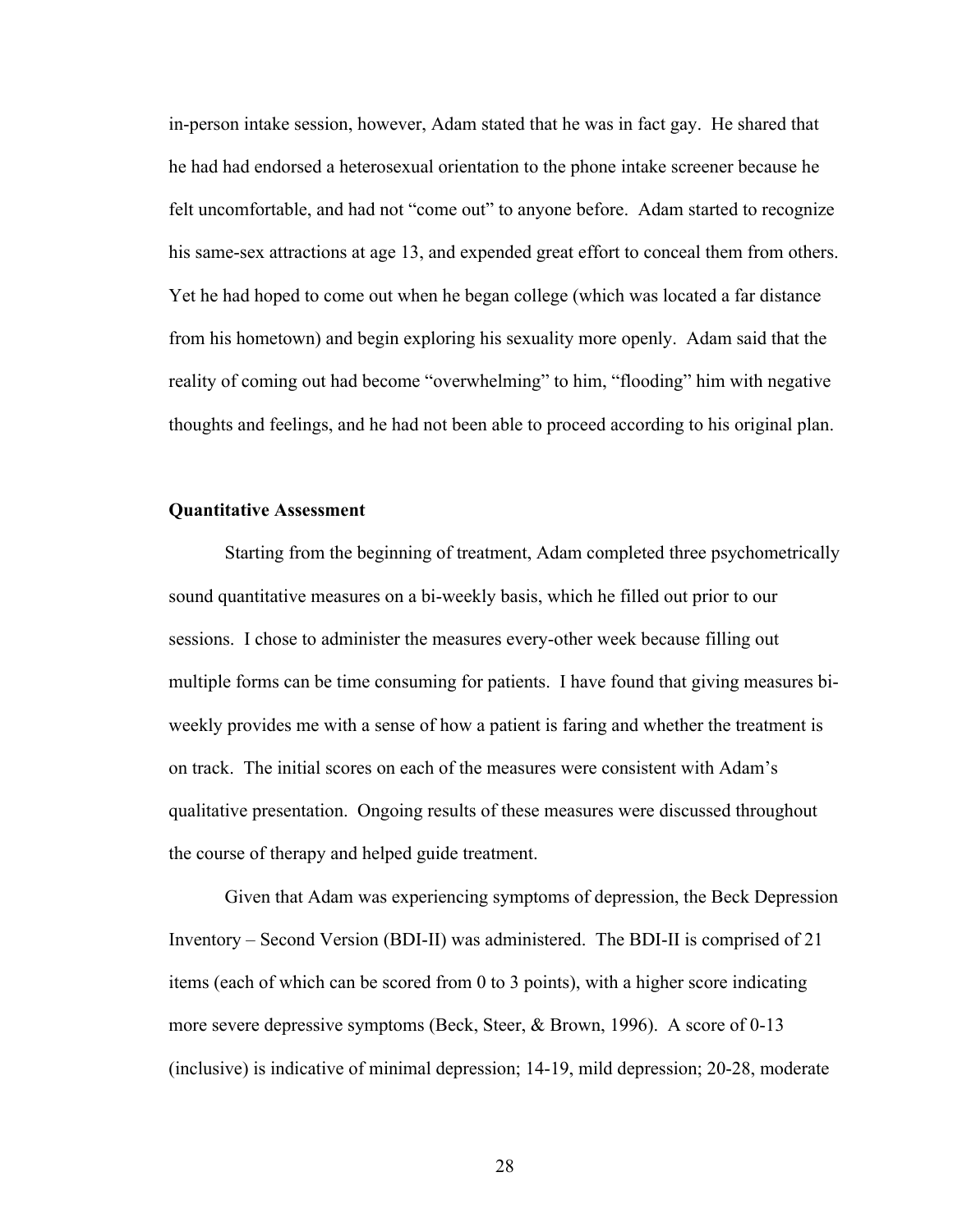depression; and 29-63, severe depression (Beck et al., 1996). Adam received a BDI-II score of 27 at the start of treatment, indicating that he was experiencing moderate symptoms of depression. Adam's scores on the BDI-II indicated whether his depressive symptoms were increasing, remaining stable, or abating; his BDI-II scores can be seen in Table 1.

In order to assess Adam's general distress level, his satisfaction regarding interpersonal relationships, and his school adjustment, the Outcome Questionnaire – 45 (OQ-45) was administered. The OQ-45 is a 45-item, self-report measure that has a total score and three subscale scores: Symptom Distress, Interpersonal Relations, and Social Role (Lambert, Burlingame, Umphress, Hansen, Vermeersch, Clouse, & Yanchar, 1996). Adam's OQ-45 results are presented in Table 2. At the start of treatment, all of Adam's scores on the OQ-45 were above clinical cut-off, indicating distress across multiple domains, including school and social life.

Given that research has indicated that internalized homophobia can lead to psychological distress (American Psychological Association, 2012; Herek et al., 1997), Adam's level of internalized homophobia was assessed with the Internalized Homophobia Scale (IHP) (Meyer, 1995). The IHP is comprised of 9 items, each of which is scored on a Likert-type scale from 1 (*disagree strongly*) to 5 (*agree strongly*) (Herek et al., 1997). Queries for men include: "I wish I weren't homosexual/bisexual," "I feel that being homosexual/bisexual is a personal shortcoming for me," and "I have tried to become more sexually attracted to women." Scores range from 9 (no internalized homophobia) to 45 (extreme internalized homophobia). At the start of treatment, Adam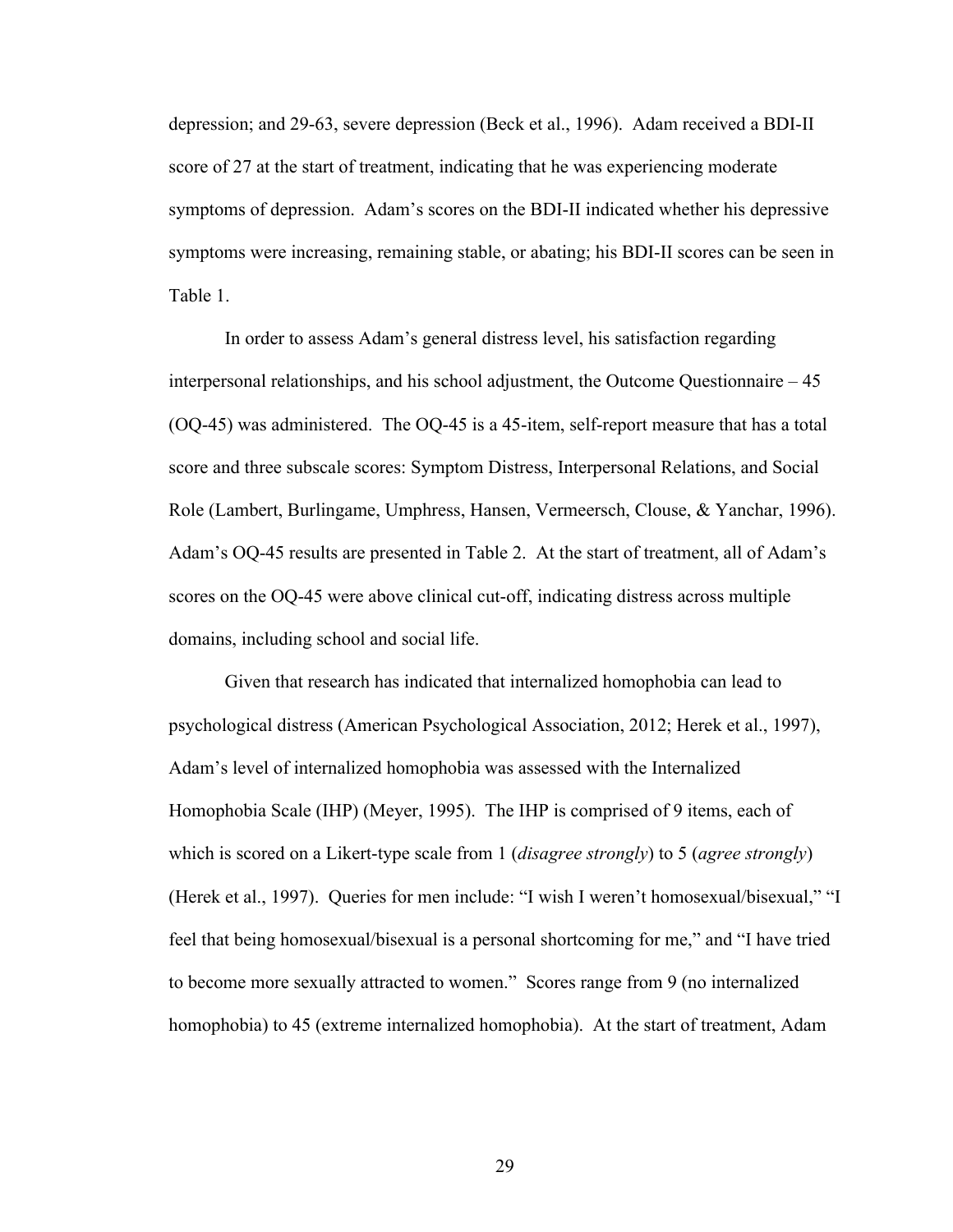evidenced high internalized homophobia with a score of 40. His IHP scores can be seen in Table 3.

## **Relevant Personal History**

Adam grew up with his father, mother, and younger sister in a small city in the Midwestern United States. His father placed a strong emphasis on academic achievement, and Adam often felt pressure to receive straight A's and be the "perfect child." His father repeatedly conveyed the importance of Adam representing his family positively by being both successful and well-liked by the community. The client described a strained relationship with his father, whom he found to be stoic and difficult to connect with on an emotional level. He had a closer relationship with both his mother and sister, from whom he felt warmth and support. Adam described his sister, only oneand-a-half years younger than he, as his "best friend." She embodied characteristics that he admired, such as creativity and the courage to be outspoken, even with their strict father.

Adam was raised Catholic, and attended church regularly with his family as he grew up. Although he found comfort in its teachings and community, once Adam started to recognize his same-sex attractions, he began to feel alienated due to his church's outward rejection of same-sex behavior. During his teenage years he began to avoid attending church, and found that using schoolwork as an excuse to stay home on Sundays was often was met with relatively little resistance from his parents.

After Adam's sophomore year of high school, he worked as a counselor at a sleep-away camp. Adam described this summer as "life altering" due to having his first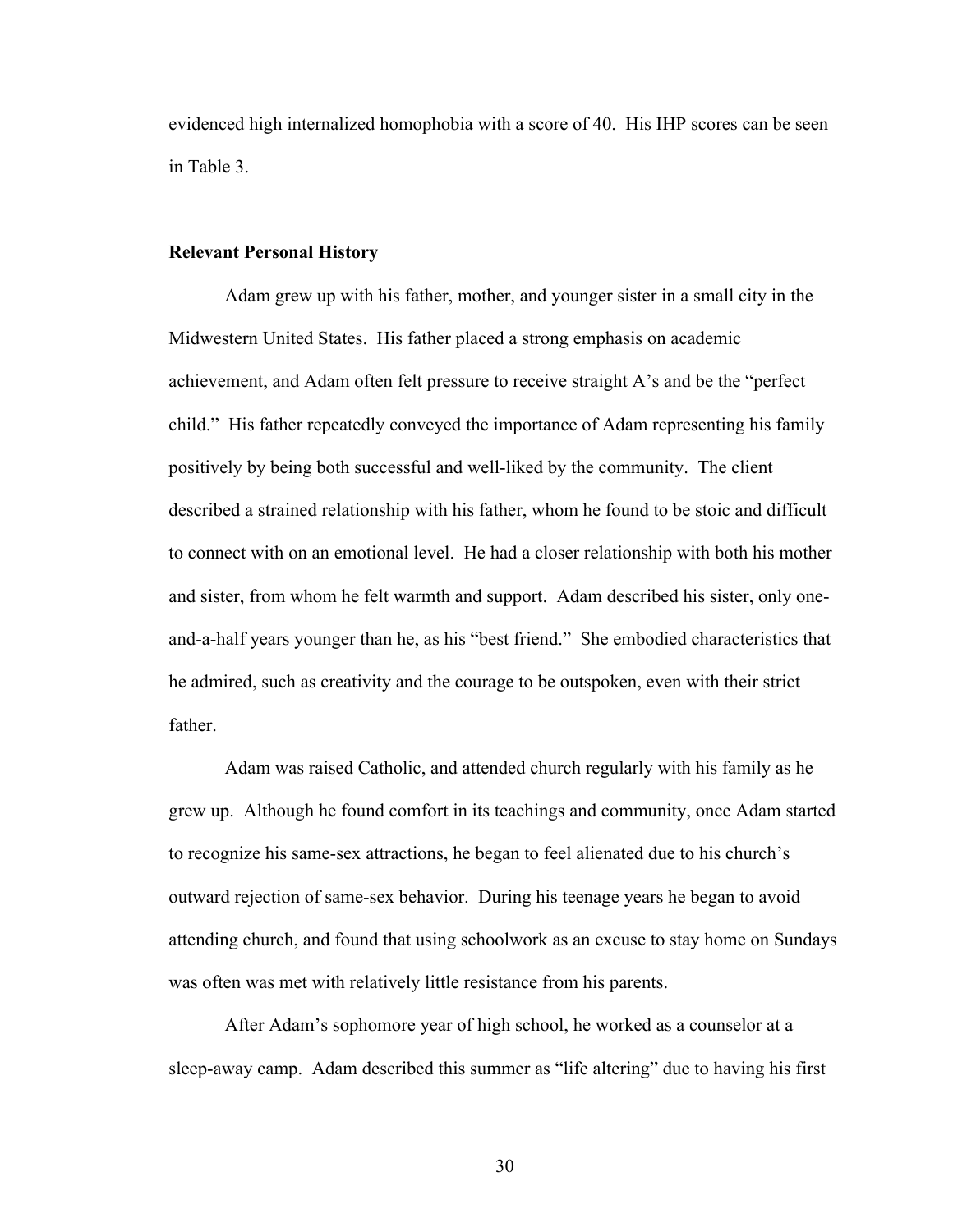gay sexual encounter with another male counselor. He recounted a history of having girlfriends, in which sexual activity was "nice." Yet his experience of being intimate with a man was significantly more arousing and made him realize that he was in fact gay. Although the relationship was mostly focused on sex, Adam also felt an emotional connection with this young man. However, they both kept their relationship secret for fear of being ostracized. At the end of the summer, they agreed to end their relationship as they lived a distance away from one another in separate states. Despite feeling saddened by the loss of the relationship, Adam also felt "relieved" because he feared that had the relationship continued, his family and community may have discovered that he was gay. Once Adam began applying to colleges, he decided to choose a university in a gay-friendly city in which he could more comfortably come out.

#### **Presentation at the Beginning of Therapy**

This was Adam's first experience in therapy. At the start of working together, Adam presented with depressed affect and a sense of hopelessness about the future. He shared many negative thoughts about himself, including that he was "abnormal" because he was gay and would "never fit in" with anyone, anywhere. Adam also voiced disappointment in himself because although he had planned to come out once he began college, he ended up not having the "courage" to do so. Using marijuana helped to reduce his feelings of hopelessness and distracted him from negative thoughts in the short term. However, Adam acknowledged that his recent increase in smoking was making him feel more depressed and was contributing to him feeling too "sluggish" to attend his classes or complete homework. Despite his recurring desire to gain control over his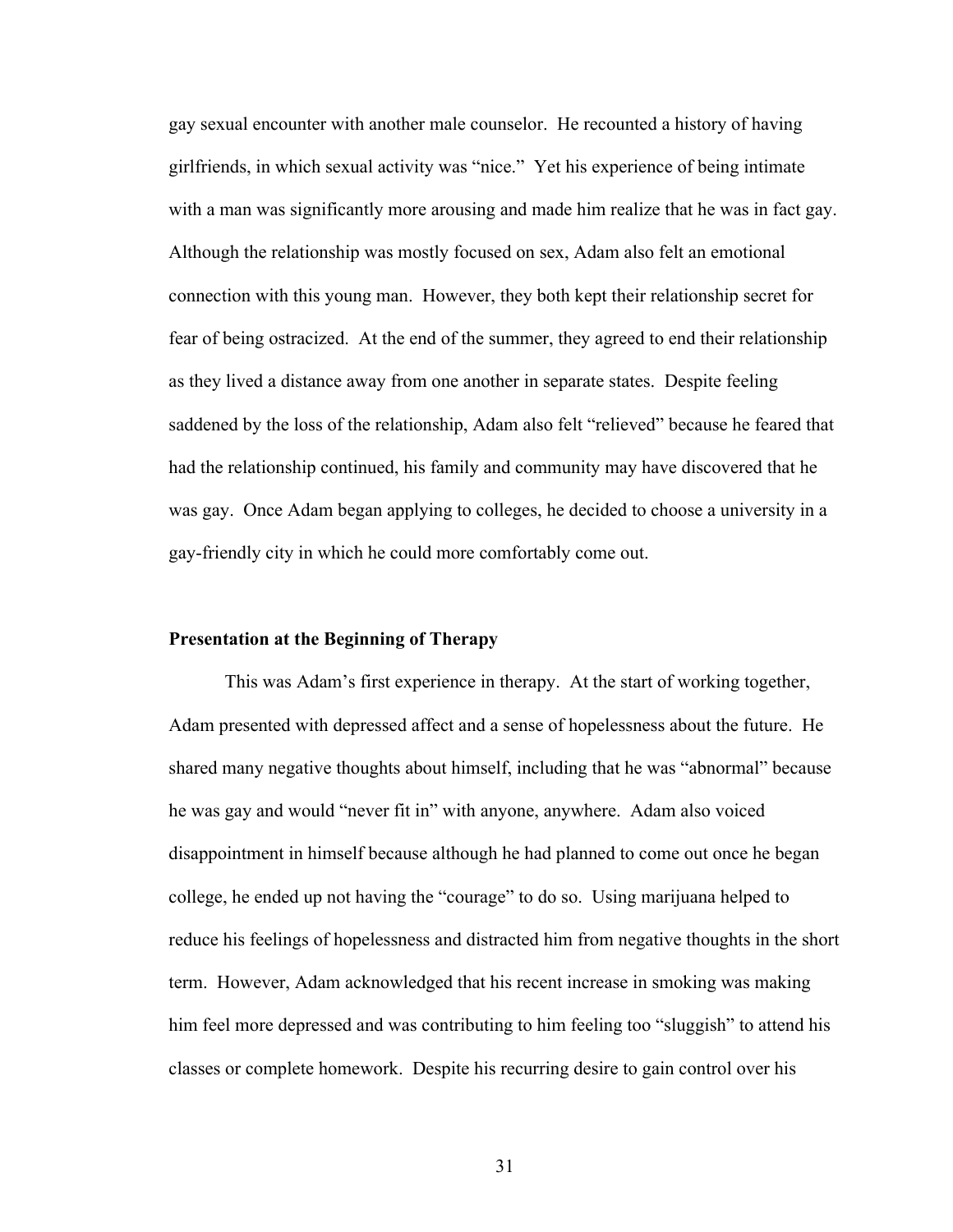substance use, Adam continued to smoke regularly. He expressed disappointment in himself for working "so hard" to get himself into a reputable college, only to "throw away" his education once arriving there. Whereas working on class assignments often served as a distraction from his depressed mood throughout high school, he was now having difficulty concentrating on school tasks. He was motivated to seek out therapy out of fear that his grades were going to be negatively affected by his absences and his difficulty completing his classwork.

From the start of treatment, Adam presented as ingratiating and highly invested in my liking him. For example, he would apologize for saying he felt hopeless and like a failure, adding that he did not want to "burden" me and hoped that I did not find him to be "annoying." After I educated Adam about the therapy process, he appeared to find some relief in the fact that we were in a safe space where he could share any thoughts and feelings, and that I could handle what he brought my way. He said that despite feeling sad much of the time, he had been "programmed to wear a happy face" and was uncomfortable sharing his true feelings with people.

#### **Diagnosis (Table 4)**

As shown in Table 4, Adam met DSM-IV-TR criteria for Major Depressive Disorder, Moderate, Single Episode. For the previous three weeks, he had been struggling with a depressed mood, most of the day, nearly every day. In addition, he experienced anhedonia, insomnia, decreased energy, difficulty concentrating, and feelings of guilt and worthlessness. Adam also endorsed passive suicidal ideation ("death would be a relief") but denied a plan or intent to harm himself. Adam's depression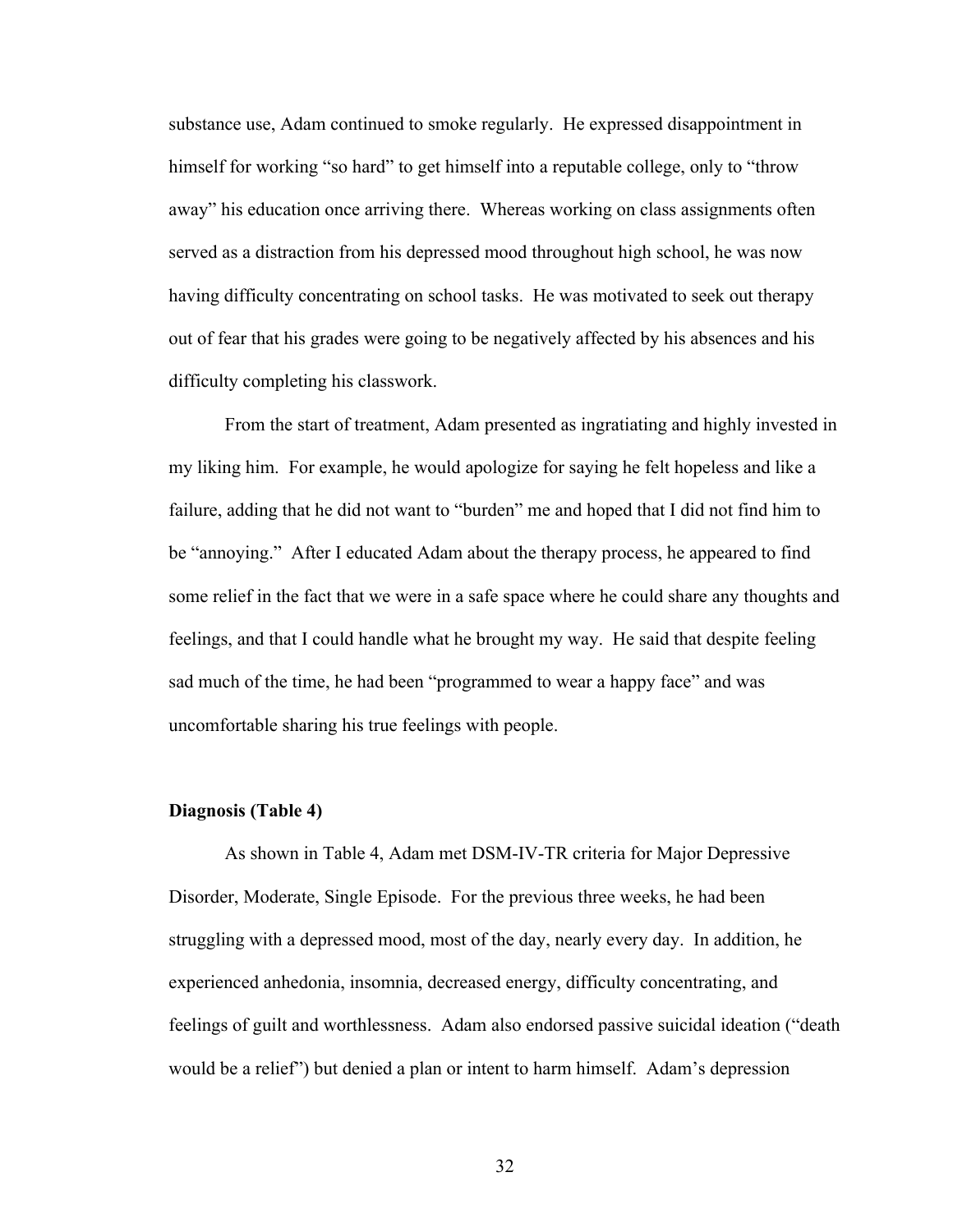increased to the extent that he found it difficult to complete daily life tasks, such as interacting with friends.

Adam also met DSM-IV-TR criteria for Dysthymic Disorder, Early Onset (see Table 4), since on most days from age 13 on he had experienced a depressed mood for most of the day, low self-esteem, and feelings of hopelessness. Although his mood improved during the summer when he worked as a camp counselor, upon his return home after being away for almost two months, the Dysthymia reemerged. Since from the start of treatment Adam presented with a Major Depressive Episode superimposed upon Dysthymic Disorder, he met criteria for double depression.

Adam met DSM-IV-TR criteria for Cannabis Dependence, Without Physiological Dependence (see Table 4). He presented with a maladaptive pattern of recurrent marijuana use despite its negative impact on his mood and school attendance. Additionally, despite his persistent desire to better control his substance use behaviors, Adam continued to use marijuana for longer periods than he had intended.

## **Strengths**

Adam presented with many strengths. He sought out therapy of his own volition in order to address his recent decline in functioning. Despite his doubts regarding whether he would be able to feel better emotionally or improve his academic performance, he demonstrated motivation and engagement from the start of therapy. In addition, he was very intelligent, open to feedback, and a hard worker. Adam also evidenced good interpersonal skills and was well-liked by people. He had a strong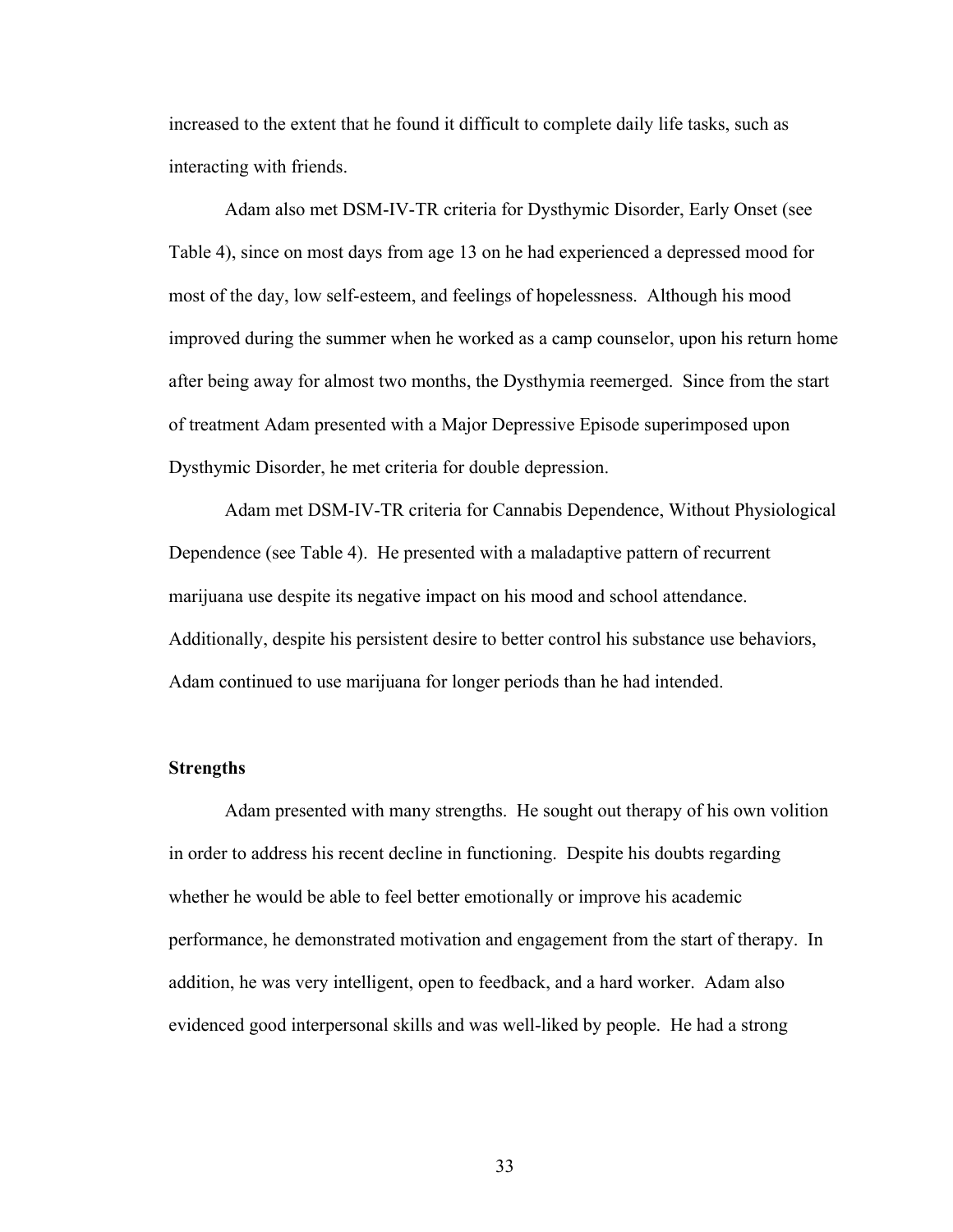friendship network from his high school and a very close relationship with his sister, whom he spoke to at least weekly on the telephone since he had moved away to college.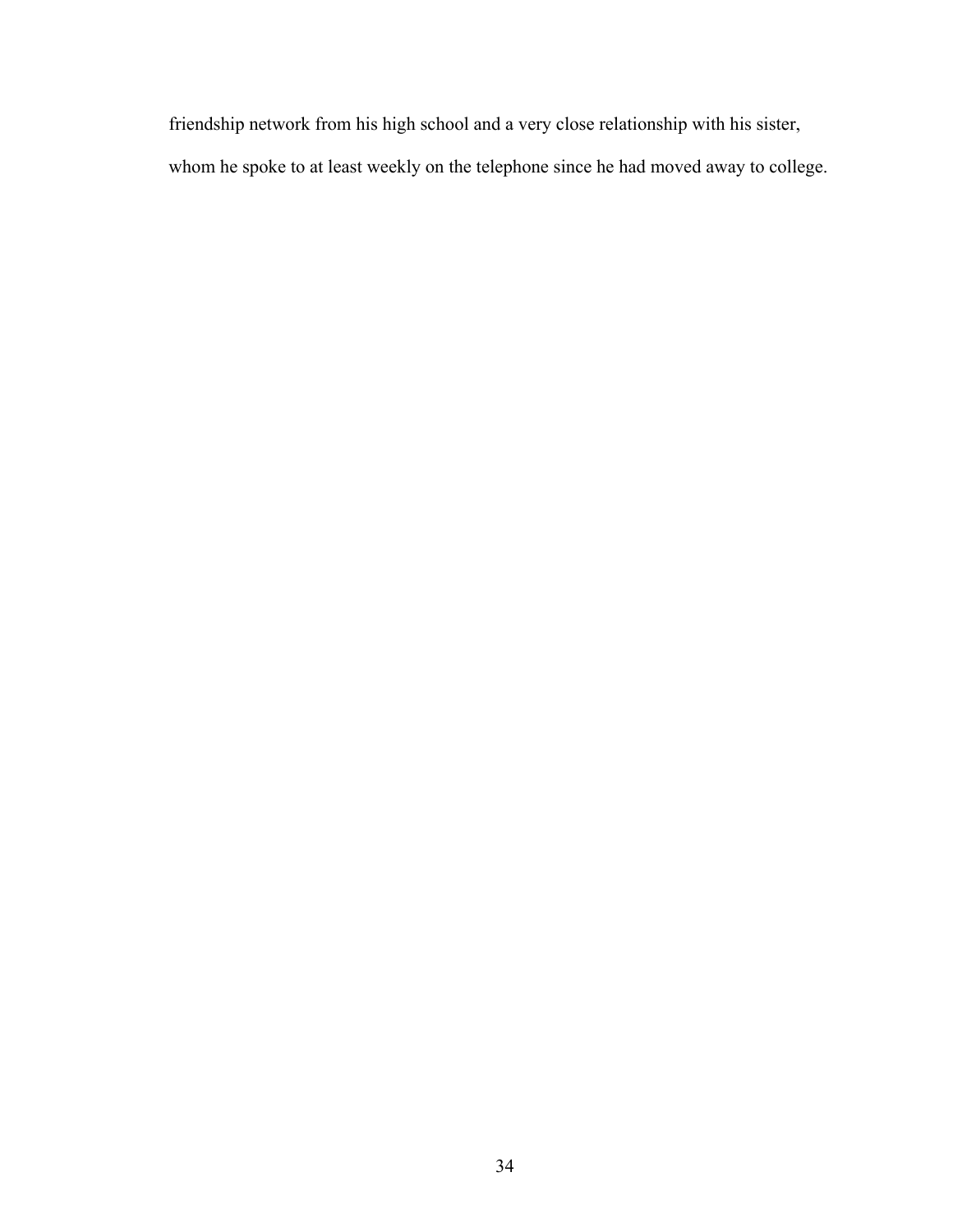#### Chapter V

## **Case Formulation and Treatment Plan**

## **Formulation**

When Adam was 13 years old, he started to recognize that he was aroused by fantasies about men. Meanwhile, Adam's male classmates were "obsessed" with "hooking up with girls;" heterosexual relationships were highly visible and considered the norm. As Adam's own sexual identity awareness started to emerge, he was exposed to his classmates' ridicule of sexual minorities, his church's view of nonheterosexuality as an "abomination," and his own parents' negative views toward gay people. As a result, he internalized the cultural stigma he was surrounded by and developed the schema that he was "abnormal" and "defective" because he desired men.

Throughout his teenage years, Adam's schema of defectiveness was continuously strengthened by the rejection of sexual minorities by both his family and society. His schema gave rise to depressive symptoms including the belief that his sexual identity was an insurmountable problem that would result in him being "alone forever." Adam originally coped with his depressive thoughts and feelings via relatively healthy distraction techniques, such as spending time with friends and immersing himself in schoolwork. Yet when he began college and was faced with his decision to come out at that time, his depression began to mount as he imagined people's reactions to his disclosure. His fortunetelling maladaptive thoughts such as, "I won't be accepted," served to strengthen his defectiveness schema.

In order to cope with his mounting depressive symptoms, Adam engaged in withdrawal and avoidance behaviors. In his depressive state he limited contact with the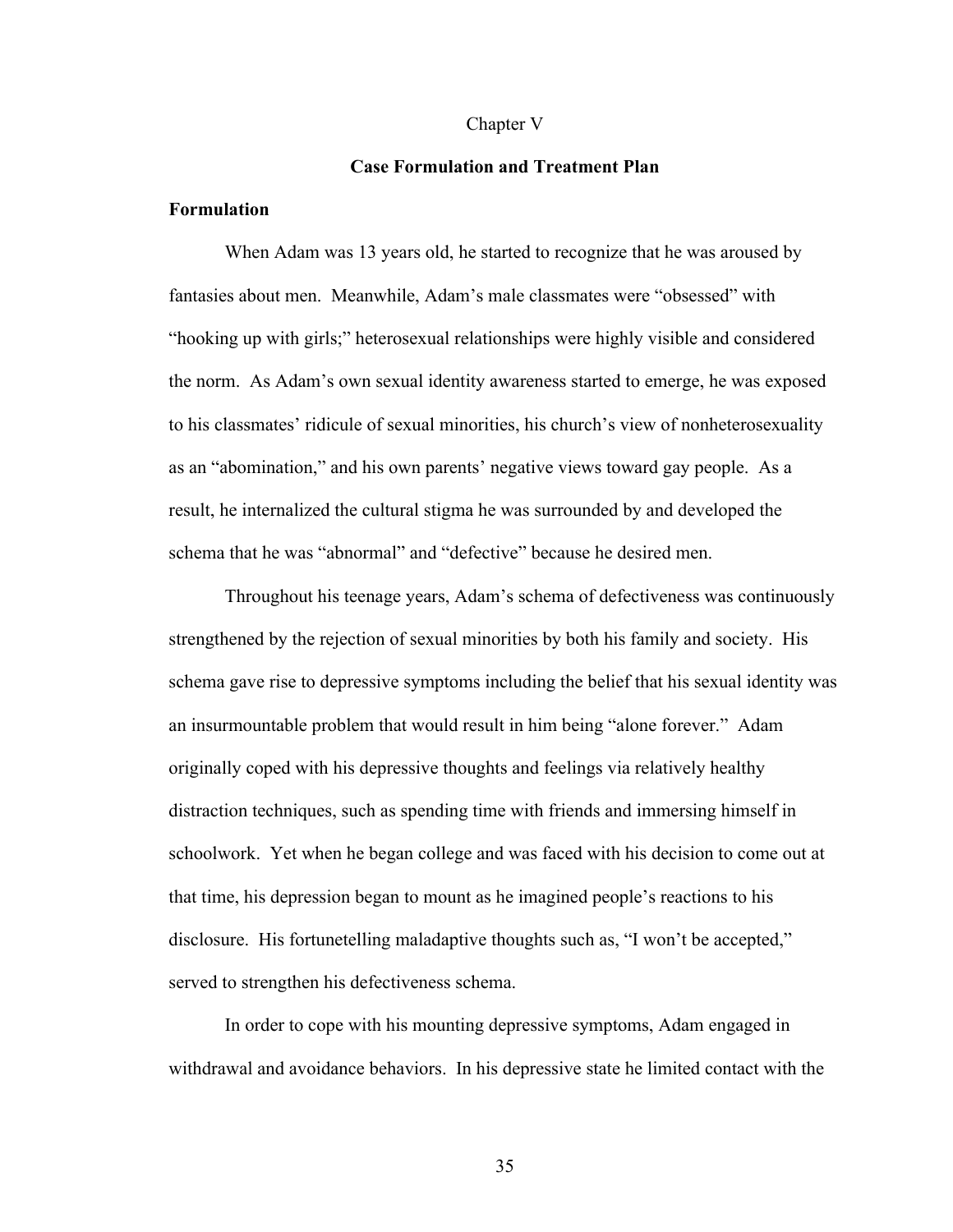social world and, as a result, received meager positive reinforcement from his environment. Also, since beginning college, Adam had attempted to reduce his symptoms by smoking marijuana, which was negatively reinforcing since it temporarily reduced his depression. When he started to come down from the high, however, his depression increased. His marijuana smoking also exacerbated his withdrawal and avoidance behaviors because after he smoked, his motivation to attend school classes or complete homework assignments decreased. In addition, it appeared that the physiological effects of his depression, including insomnia and difficulty concentrating, were interfering with Adam's ability to complete classwork. Ultimately, his academic decline only served to reinforce Adam's symptoms of depression because he viewed himself as a "failure" for not receiving A's.

## **Treatment Plan and List of Treatment Goals**

Applying client-centered, affirmative, and cognitive-behavioral therapy to the particulars of Adam's case allowed for an idiographic treatment approach. Adam's treatment plan was structured to follow a five-phase format, although it was expected that there would be periods in which these phases would not always be linear, and goals from different phases would be worked on simultaneously.

## **Phase 1: Building rapport.**

*Treatment goal 1: Provide rationale for treatment, establish rapport, and create a safe/validating therapeutic environment.* Given that this was Adam's first experience in treatment, I planned to focus the initial stage of treatment on educating him about the therapy process. Ilardi and Craighead (1994) assert that presentation of treatment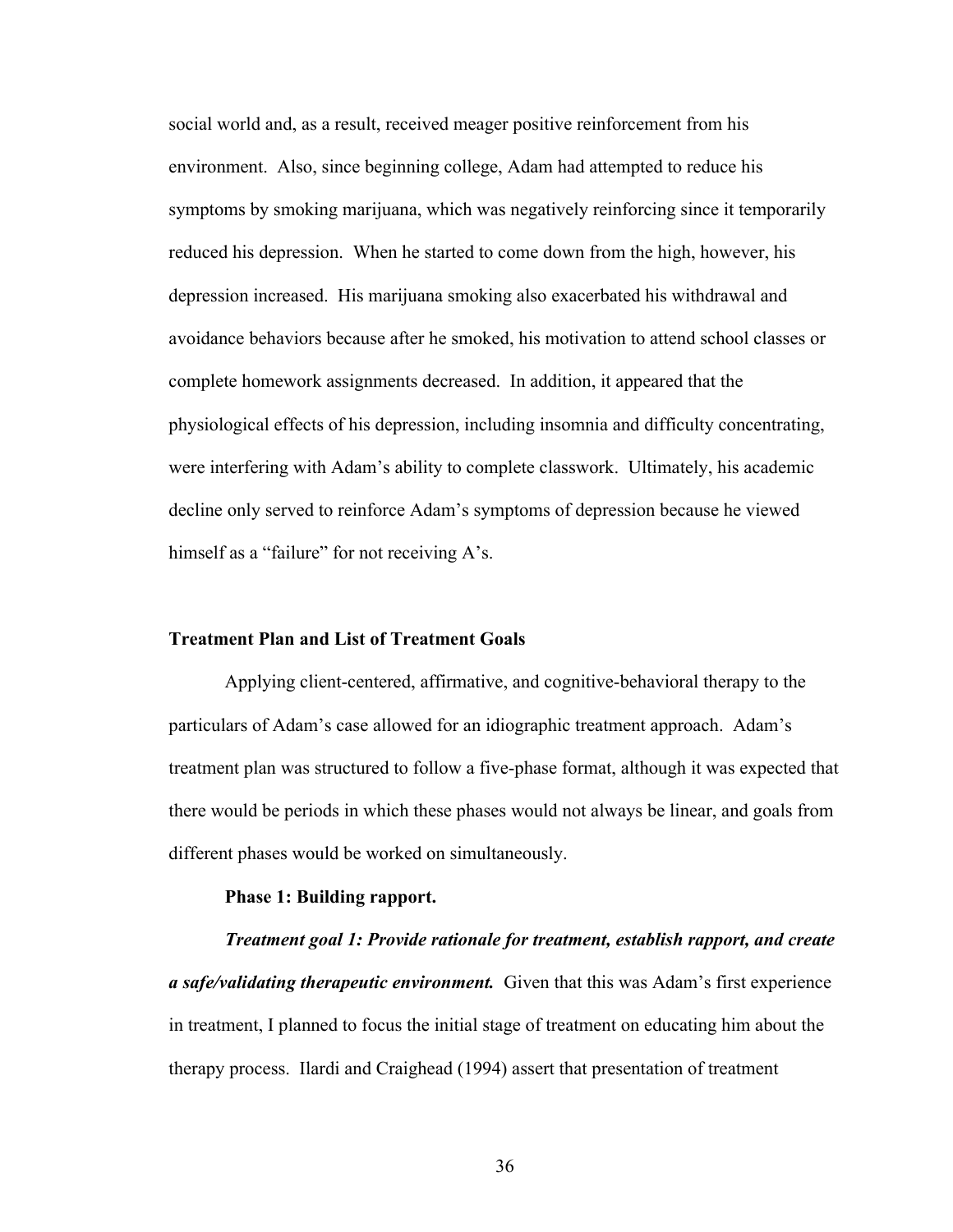rationale can profoundly affect positive expectancies regarding the benefits of therapy. In order to increase Adam's hopefulness for improvement, I intended to convey that cognitive-behavioral therapy is empirically supported. I would orient him to my treatment style and the process of cognitive-behavioral therapy, including the assignment of weekly homework.

Additionally, I intended to emphasize that Adam could speak openly about anything with me, without fear of judgment. By giving him permission to talk about his sexuality and any other areas that he considered taboo (e.g., his negative thoughts and feelings) I hoped to help create a safe, validating environment in which we could develop a strong therapeutic alliance. Since Adam's discomfort with revealing his emotional state was tied to his family's belief that one should always present a "happy face," it would be important for me to convey to Adam that he need not don his "happy face" with me, and that I could handle his emotional distress.

#### **Phase 2: Targeting depression.**

## *Treatment goal 2: To decrease Adam's depressive symptoms to a BDI-II score*

*in the absent to minimal range.* Cognitive-behavioral therapy for depression emphasizes behavioral techniques, especially for clients who are passive and anhedonic (Young, Rygh, Weinberger, & Beck, 2008). In Adam's case these techniques would be especially warranted because he was caught in a vicious cycle in which his reduced activity level resulted in him labeling himself negatively ("I'm a failure for missing class"), which led to even further discouragement. I planned to integrate behavioral activation into Adam's treatment in order to introduce greater feelings of mastery and pleasure in his daily living.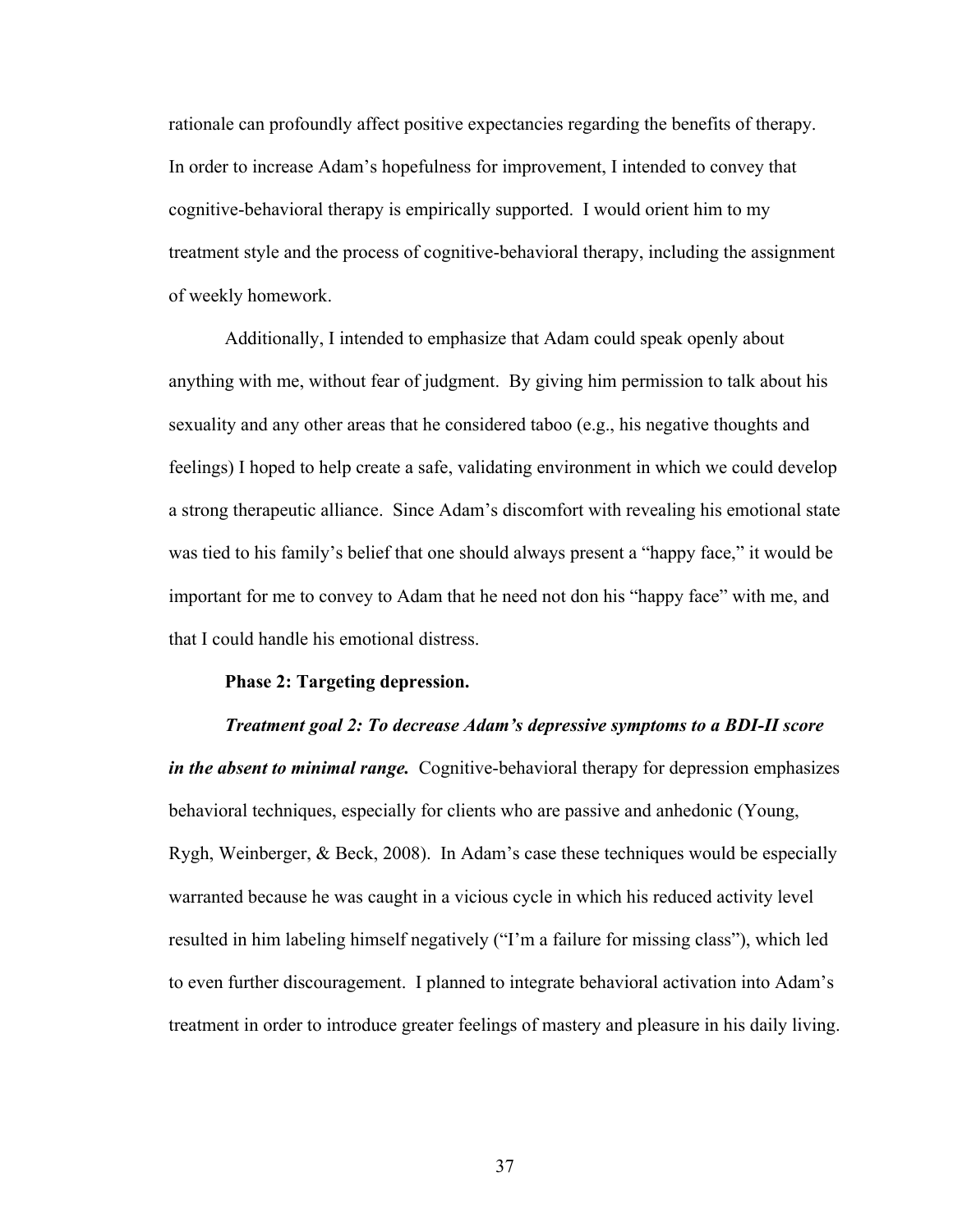These interventions would hopefully increase positive reinforcement in Adam's environment and combat his avoidance behaviors.

Once a depressed client demonstrates significant behavioral improvement, the emphasis of cognitive-behavioral therapy shifts toward the content of the client's cognitions (Young et al., 2008). At this stage of treatment, I planned for Adam to monitor his thoughts in order to learn how to recognize and identify specific, problematic beliefs. Challenging Adam's automatic thoughts by enabling him to generate alternative interpretations would be a skill Adam could hone in session and between sessions, as homework. I hoped that these cognitive restructuring skills would provide Adam with an adaptive coping strategy that he could then utilize independently for the rest of his life.

## **Phase 3: Addressing substance use.**

*Treatment goal 3: To decrease Adam's marijuana use.*In order to increase Adam's motivation to alter his marijuana intake, I planned to incorporate harm reduction, motivational interviewing, and cognitive-behavioral treatment techniques. Harm reduction seeks to individualize treatment to reduce drug-related harm to clients, without necessarily eliminating drug use (Denning & Little, 2012). Central to the harm reduction approach are motivational interviewing techniques, which focus on client-centered care and the use of empathy, open-ended questions, and reflections in hopes of increasing clients' ambivalence about their drug use and thereby increasing motivation to change their behavior (Miller & Rollnick, 2002). I planned to "roll" with any resistance Adam presented in regard to his substance use and support his self-efficacy to change his behavior if and when he was ready to do so. I also intended to assist Adam in challenging any maladaptive beliefs he held regarding his substance use.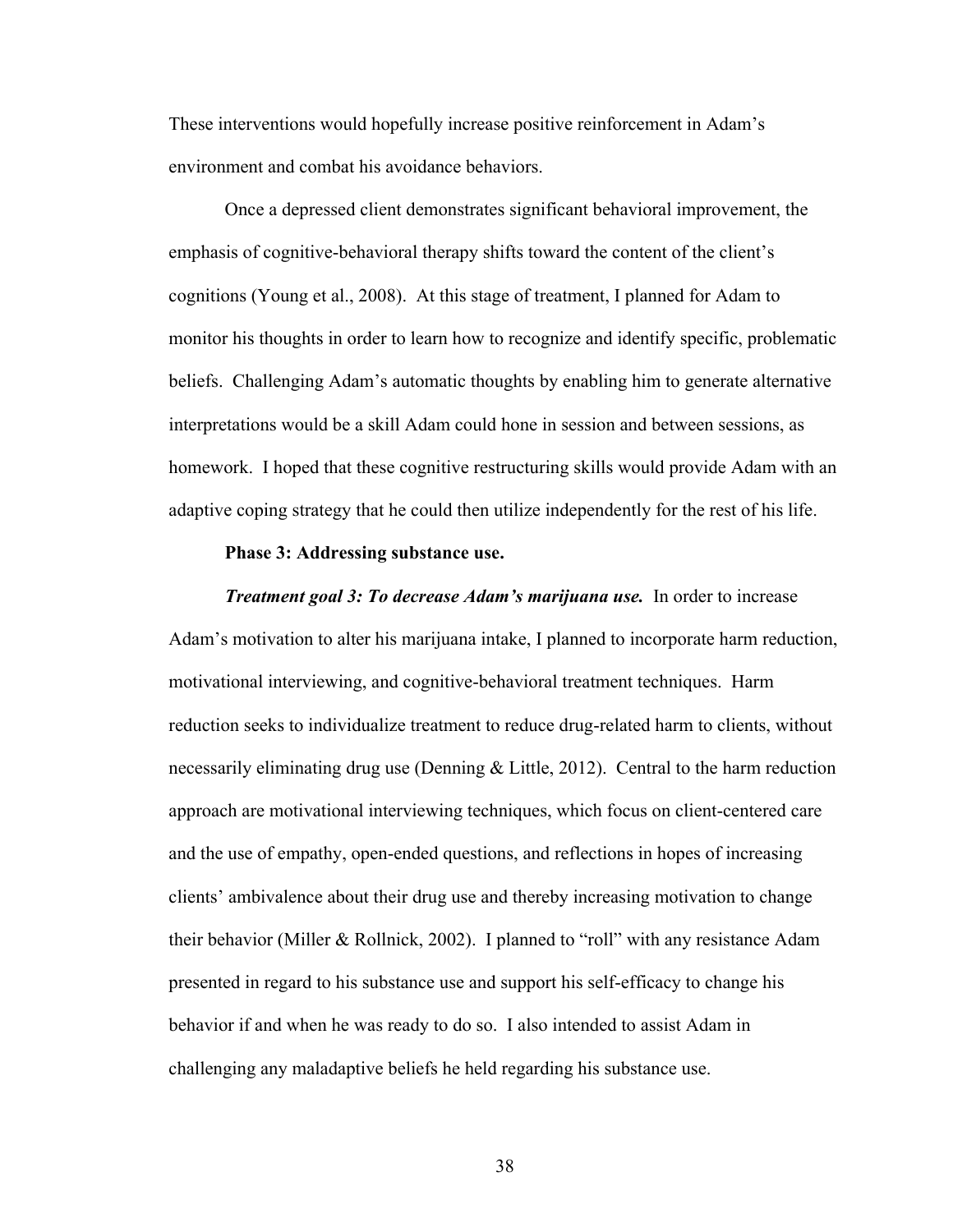*Treatment goal 4: To increase Adam's class attendance and completion of class assignments.* Although he may meet this goal during the behavioral activation (second) phase of treatment, I hypothesized that Adam's reduction in marijuana use would also likely be instrumental in increasing his class attendance and completion of coursework. Presumably by this stage of treatment Adam's depressive symptom of difficulty concentrating would have improved and thus he would be able to reengage with his schoolwork more easily.

## **Phase 4: Addressing gay identity issues.**

#### *Treatment goal 5: To increase Adam's awareness of his internalized*

*homophobia.* Even though this goal would begin to be addressed from the start of treatment (e.g., simply administering the IHP may increase Adam's awareness of his internalized homophobia), I intended to focus this phase of treatment on educating the client about cultural stigma, and helping him to uncover it within himself. Throughout this stage, I planned to emphasize that although LGBs experience discrimination, being gay is not the problem and did not cause the oppression. In order to help Adam unearth his internalized homophobic beliefs, I intended to ask him about his own views of what it means to be gay. Additionally, I hoped to help Adam understand the relationship between his religious beliefs and his sexuality.

*Treatment goal 6: To increase Adam's acceptance of his gay identity and decrease his IHP score to the low range.* If Adam had been able to recognize his internalized homophobia by this stage of the treatment, my plan would shift to incorporating identity formation and acceptance strategies. I intended to dispel any myths and stereotypes Adam held about being gay. Additionally, I hoped to reframe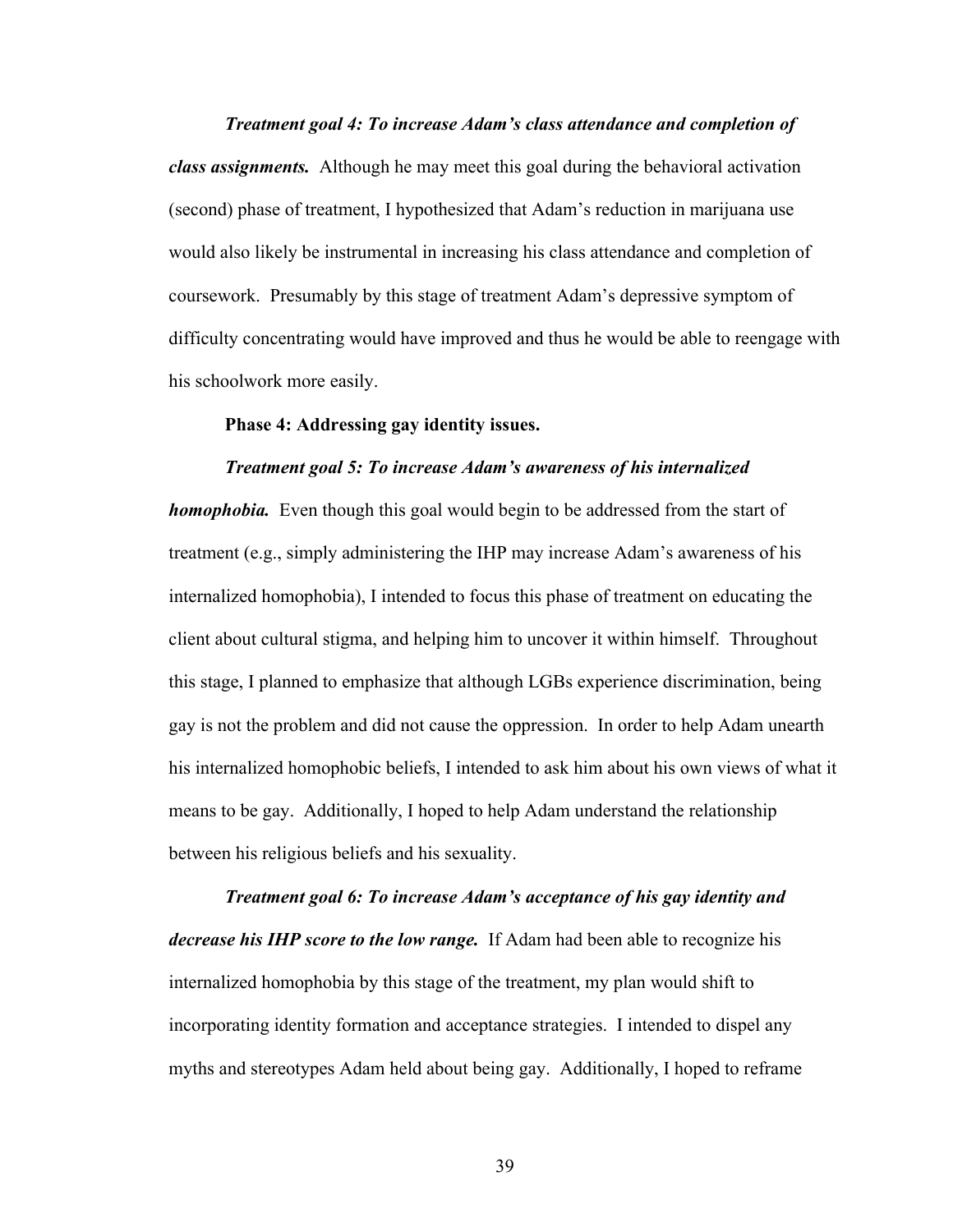being gay as positive while at the same time empathizing with the loss he may feel about the life he would never live as a privileged-status heterosexual. And I also hoped to reduce Adam's self-stigma by offering information via bibliotherapy and community resources such as LGBT groups.

*Treatment goal 7: To decrease Adam's distress level to an OQ-45 score in the "less than clinical significance" range.* A significant treatment goal was for Adam to score in the sub-clinical range across all of the OQ-45 scales (e.g., total score and subscale scores). Adam's sub-clinical scoring on this measure would suggest that in addition to no longer feeling depressed, he would also no longer be experiencing distress within his school and interpersonal domains. Presumably, if the previous six goals had been met, his OQ-45 score would reflect a higher level of emotional, social, and academic functioning.

#### **Phase 5: Consolidating gains and termination.**

*Treatment goal 8: To facilitate Adam's reflection on therapeutic gains and provide relapse prevention skills.* In this final phase of treatment, I planned to offer Adam the opportunity to recognize and celebrate his therapeutic gains. Additionally, I intended to strengthen Adam's relapse prevention skills with regard to his depression and substance abuse in order to increase his ability and sense of self-efficacy to care for his mental health needs.

*Treatment goal 9: To provide Adam with the space to process treatment termination.* I planned to focus the final stage of treatment on encouraging Adam to reflect upon our therapeutic relationship and our upcoming treatment termination. I intended to elicit from Adam what it had been like to work with me in his therapy.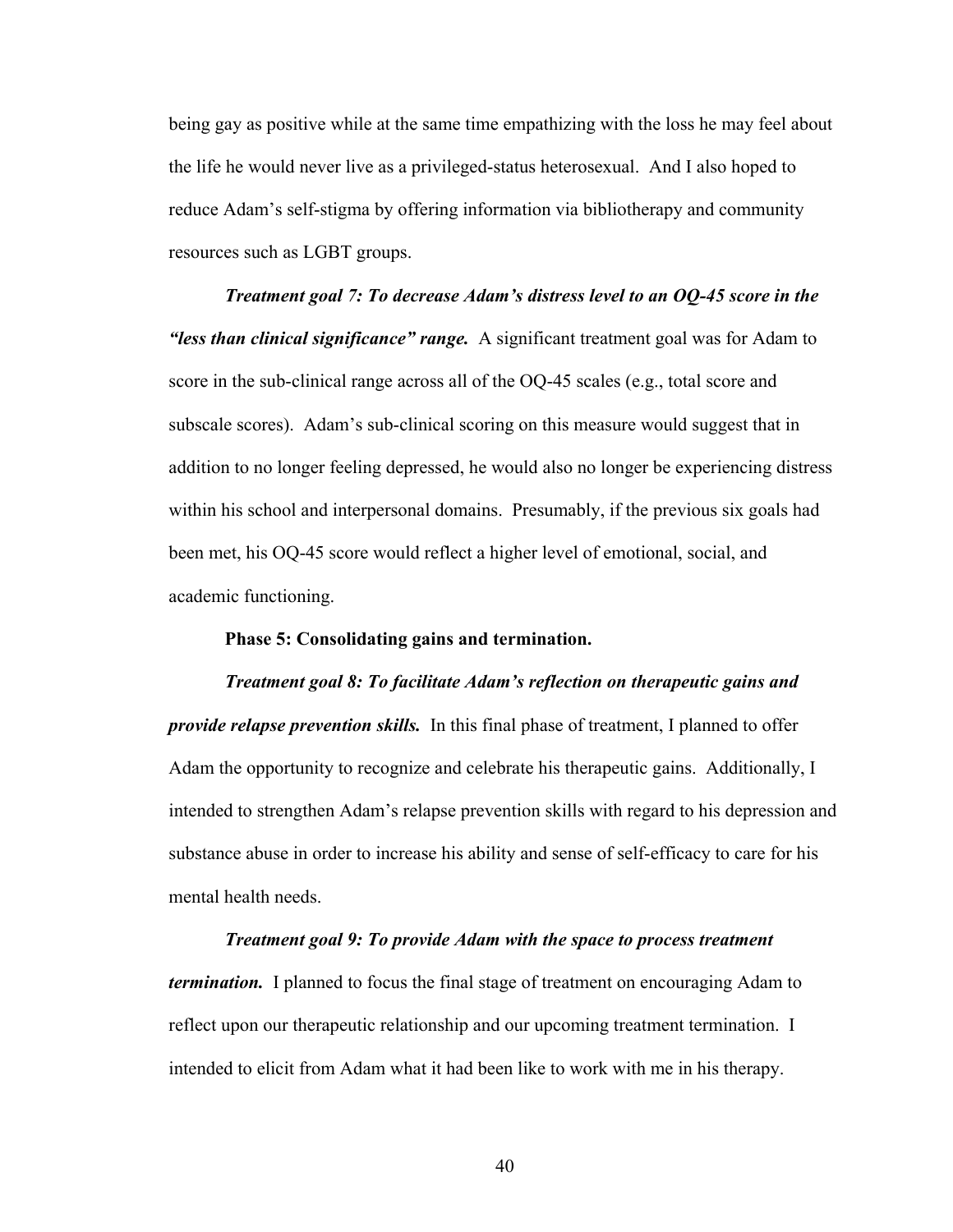#### Chapter VI

## **Course of Treatment**

## **Phase 1: Building Rapport**

**Sessions 1-3: Developing rapport, creating a safe/validating therapeutic environment, introduction to therapy, gathering additional data.** As would be the case with any client, my initial goal in Adam's treatment was to facilitate a therapeutic relationship within a safe and validating environment. Safety and validation were especially warranted in Adam's case since as a sexual minority, he had spent all of his years being exposed to messages from society and his loved ones that his sexual orientation was problematic and abnormal.

When Adam disclosed his sexual orientation to me in session #1, his nonverbal behaviors (e.g., averting eye contact, slouching into himself) suggested significant discomfort and anxiety. I knew that how I reacted to his disclosure would be important, and needed to convey my total acceptance of him. I thanked Adam for revealing his sexual orientation to me, and leaned forward toward him in my chair while making steady eye contact as I shared with him that I was "so glad" that he was able to tell me that he was gay. I validated his sexual orientation, stating that such feelings toward the same sex are both appropriate and natural. By providing an affirmative and genuine response to his disclosure, I hoped that my modeling of an accepting stance toward his sexual orientation would instill Adam with the notion that others may accept him, too. I asked Adam how it was for him to disclose his orientation to me, and he replied that he was "uncomfortable" telling me, but that my reaction was a "relief." He added that he wanted to "do therapy right" and believed that he needed to be honest about who he was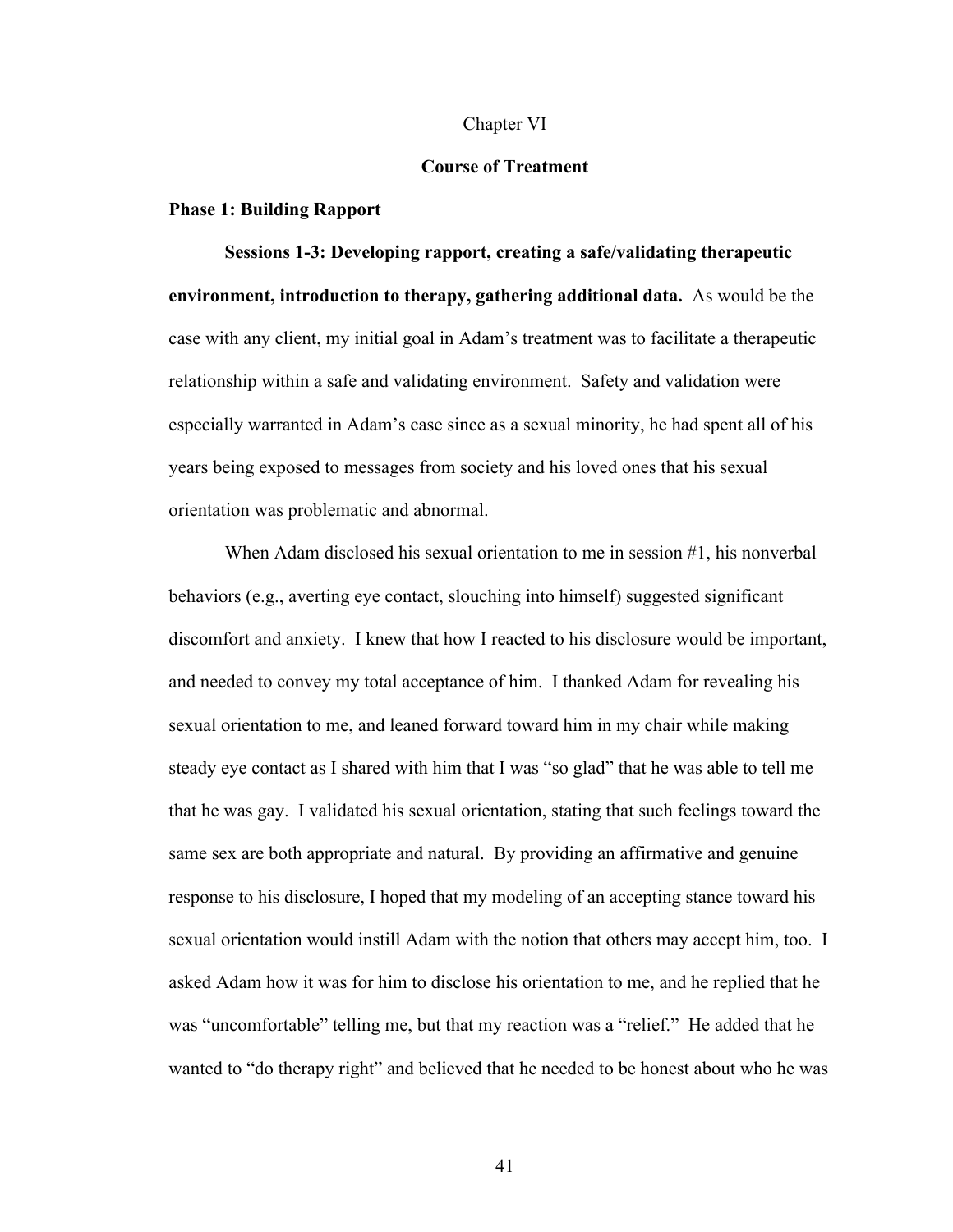in order to benefit from treatment. I normalized his discomfort, stating that it made sense for him to feel anxiety about my reaction to a part of him that he had kept secret for a long time.

Adam's disclosure provided me with an important clinical lesson: to not assume heterosexuality, even when clients may indicate a heterosexual orientation during a phone intake or on intake forms. I had assumed that Adam was heterosexual based upon the phone intake I was provided with, not fully understanding that phone intakes and intake forms are relatively impersonal means of gathering information from patients. Additionally, Adam may have felt more comfortable telling me about his sexual orientation after I explained that our work together was confidential, which is often even more paramount to LGB clients (Sue & Sue, 2013). For clients who are at the initial stages of identity development (which was the case with Adam), such disclosures may occur in the treatment after the therapist is considered a safe confidant.

In this first phase of treatment, I also gathered additional information about Adam, including his symptomatology, family history, and academic functioning. With regard to his depressive symptomatology, it became evident that Adam was experiencing a Major Depressive Episode. I provided Adam with psychoeducation regarding his depressive symptoms, including his difficulty concentrating and insomnia, in order to instill the concept that his recent academic problems were not necessarily the result of what he was labeling as "laziness." During session #1, I started to piece together my case formulation for Adam, including the origin of his depressive episode. Initially, I hypothesized that his depression had emerged due to a difficulty with transitioning to college and moving to a large, urban city. However, after I gathered additional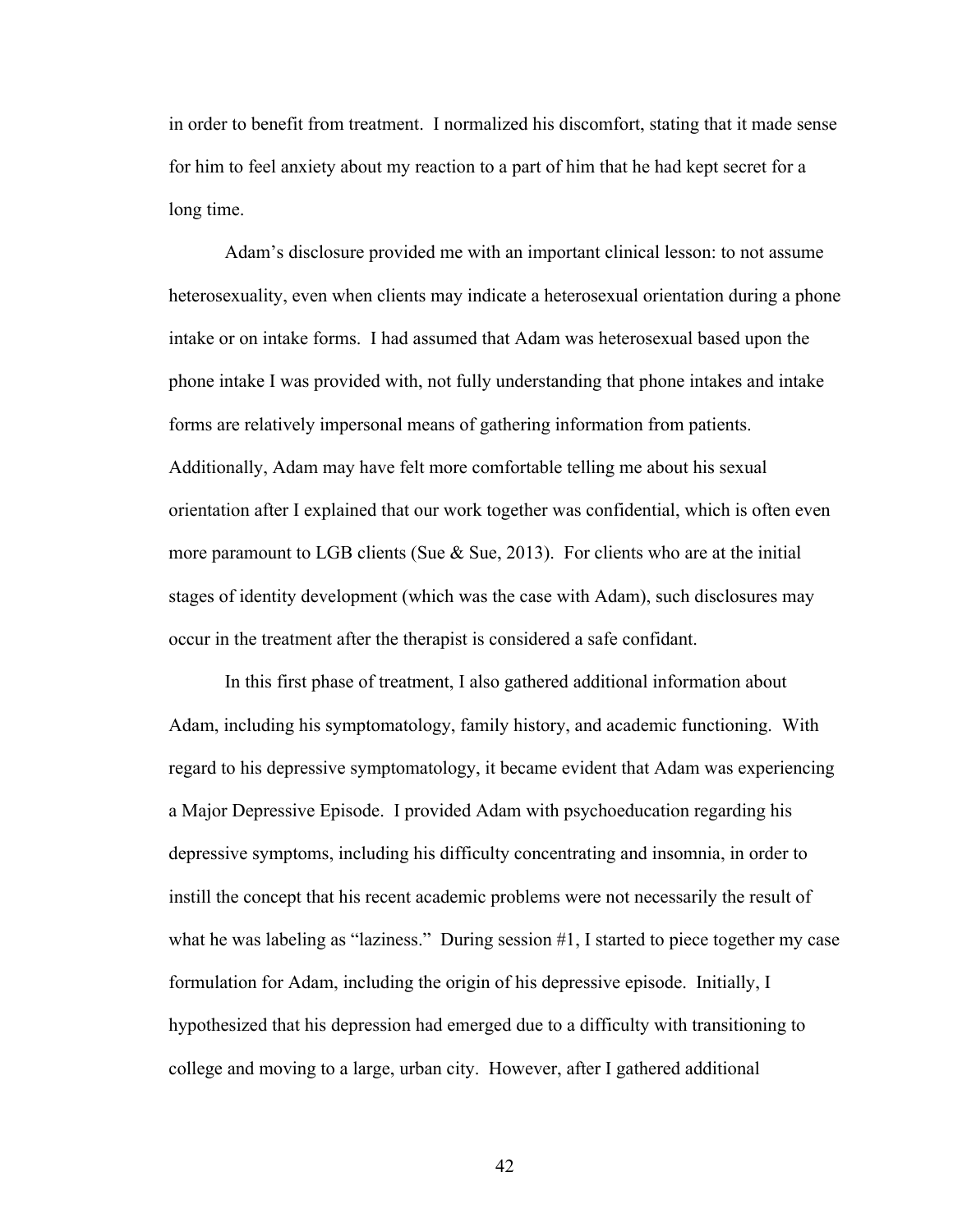information about Adam's history, and, in particular, his sexual identity development, it became clear that the origin of his depression could be directly tied to significant internalized homophobic beliefs, or schemas, about himself.

In session #2, I asked Adam if it would be okay for me to ask him more about his sexuality. By asking for his permission, I hoped to convey two messages: (i) that he had control over the pace of therapy and (ii) it was safe for him to speak about his sexuality with me, and could potentially be helpful in the treatment. Adam agreed and provided me with greater detail about his identity development, history of sexual attractions, emotional intimacy, and sexual behaviors. Although Adam had girlfriends in high school and had been sexually intimate with them, his sexual responses were significantly more powerful with his male partner at summer camp. Additionally, in order to reach orgasm during masturbation, Adam fantasized about men. Despite his preference for men, he had "tried" to fantasize about women, in hopes that he could become more aroused by the opposite sex and not in fact be gay.

As he spoke about his sexual history, Adam presented as hesitant and somewhat guarded. Noticing his discomfort, I asked Adam how it was for him to talk about his sexuality. He explained that he grew up in a family in which sexuality was not discussed, and being "proper" was of the utmost importance. I normalized Adam's hesitation to discuss sexuality, stating that it was a difficult subject for many people. By checking in with Adam, I hoped to gauge whether the topic of sexuality was overwhelming to him. Adam stated that, despite it feeling "weird" to discuss sexual topics, he felt comfortable doing so with me because he did not feel that I was "judging" him.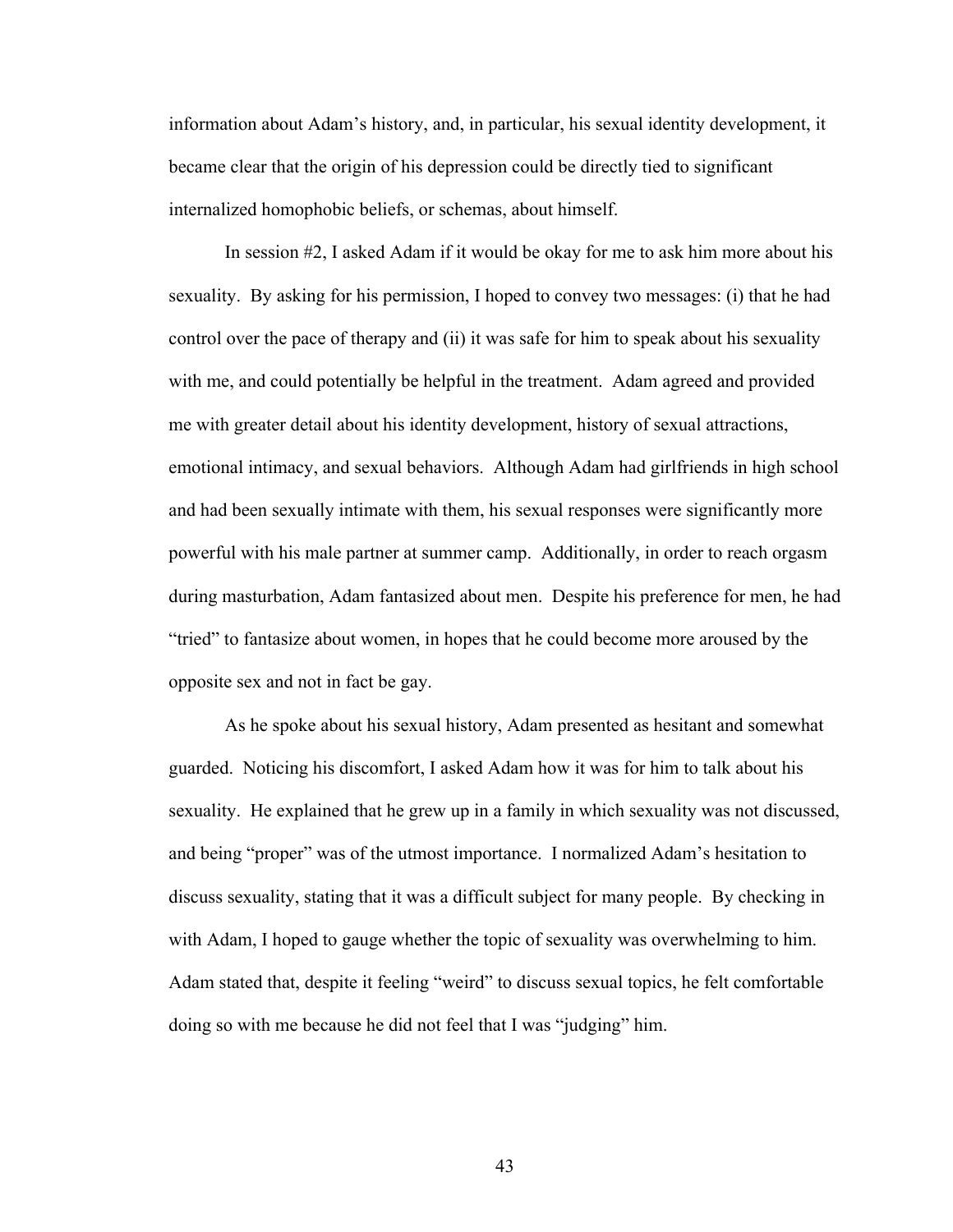I continued to assess for Adam's comfort level in order to maintain empathic attunement, increase his self-awareness in regard to his emotional state, and support his ability to verbalize his internal experiences. As Adam's family had instilled in him the notion that emotions should be kept to oneself, my continuous checking in behaviors were serving to challenge his previously held standard that difficult thoughts and feelings should remain private. I also hoped that my checking in with him would convey my care for him, in that I was attuned to his emotions and accepted whatever experience came up for him.

In session #3, I provided Adam with feedback from the assessment and we compiled a problem list, which would serve as a guide throughout treatment. Adam and I agreed that we would work to (i) reduce his depressive symptoms, (ii) increase his class attendance and homework completion, (iii) reduce his marijuana use, and (iv) make space in the therapy to explore his sexual identity. Although I recommended that he consult with a psychiatrist in order to determine whether antidepressant medication could augment our therapy, Adam was adamant that he did not want to take psychopharmacological drugs. He agreed, however, to consider taking medication if his depressive symptoms did not start to abate within the first two months of treatment.

In order to orient Adam to therapy, I described my supportive, active, and collaborative treatment style. I explained that there is a close relationship between thoughts and emotions, and that we would target Adam's depression using a cognitivebehavioral therapy format in which he would be working toward changing his maladaptive thoughts and behaviors. I also informed him that I would be asking him to fill out several measures every other week and that homework would be assigned on a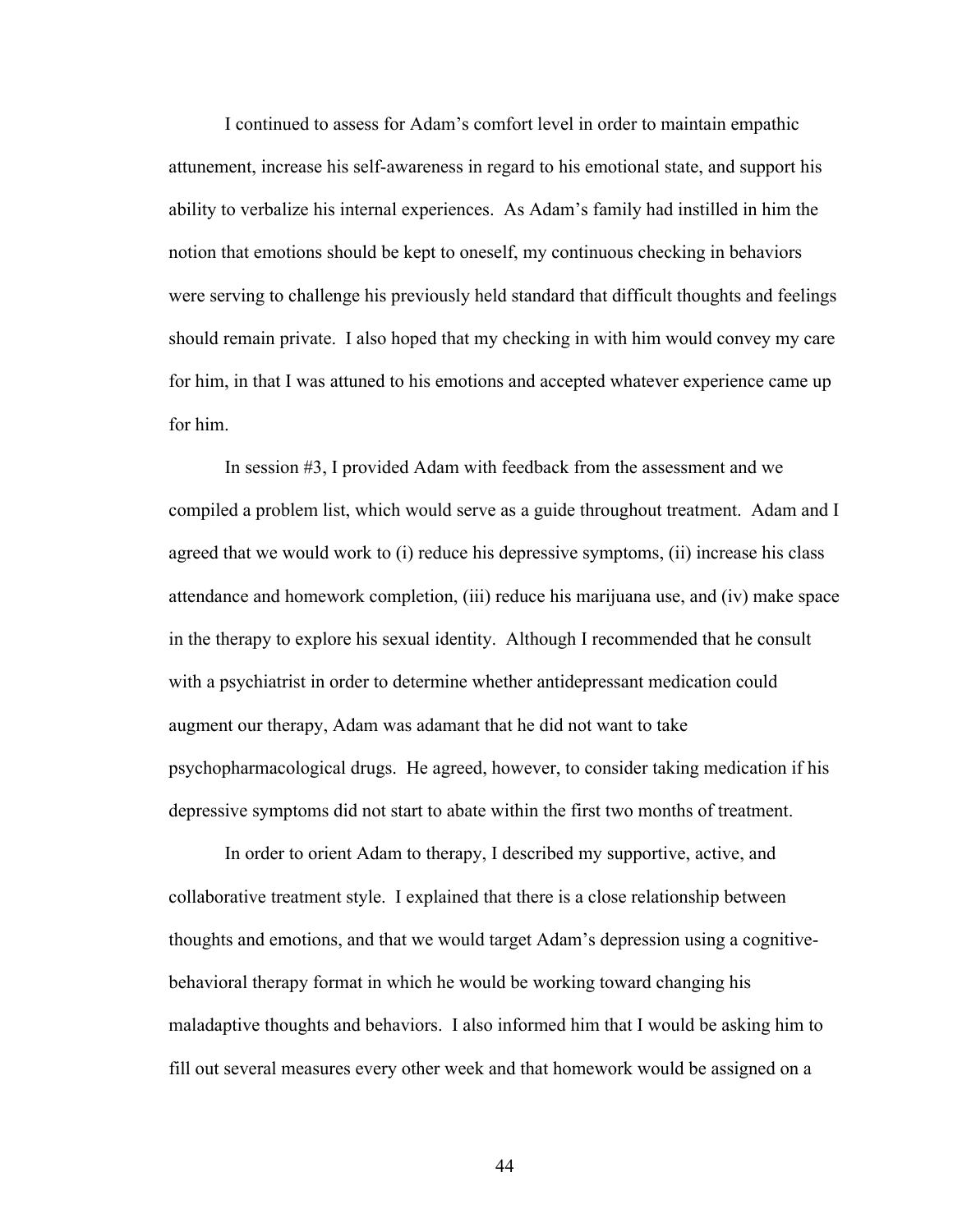weekly basis. As I was completing a one-year practicum placement as part of my doctoral training, I explained to Adam that we would have up to approximately ten months to work together. Adam said that he was motivated to attend treatment and work to address his problems "head-on."

## **Phase 2: Targeting Depression**

**Sessions 4 – 8: Targeting depression via behavioral activation techniques.** In session #4, Adam shared that he had felt more hopeful about the future directly following our previous session, but soon afterward he began to ruminate that he was going to fail out of college, and his mood declined. Adam said that he had tried to complete his classwork, but found himself reading the same sentences multiple times because he could not digest the information in front of him. He also shared that he had spent much of his week in bed, and was not returning phone calls to his friends from high school.

In order to reduce Adam's avoidance behaviors, I oriented him to behavioral activation. I discussed the link between thoughts, behavior, and mood by drawing the "CBT triangle" and introduced the concept of activity monitoring. Between sessions #4 and #5, Adam was assigned homework to systematically observe his behavior with the Weekly Activity Schedule in order to (i) gather data regarding his daily life activities and (ii) plan activities that would provide him with both mastery and pleasure. Adam agreed to complete the assignment and appeared motivated to do so.

The next week, Adam cancelled our session last minute because he said he was feeling ill. Then the following week, he cancelled our session the evening beforehand, citing an exam the following day that he needed to study for. Adam showed for the next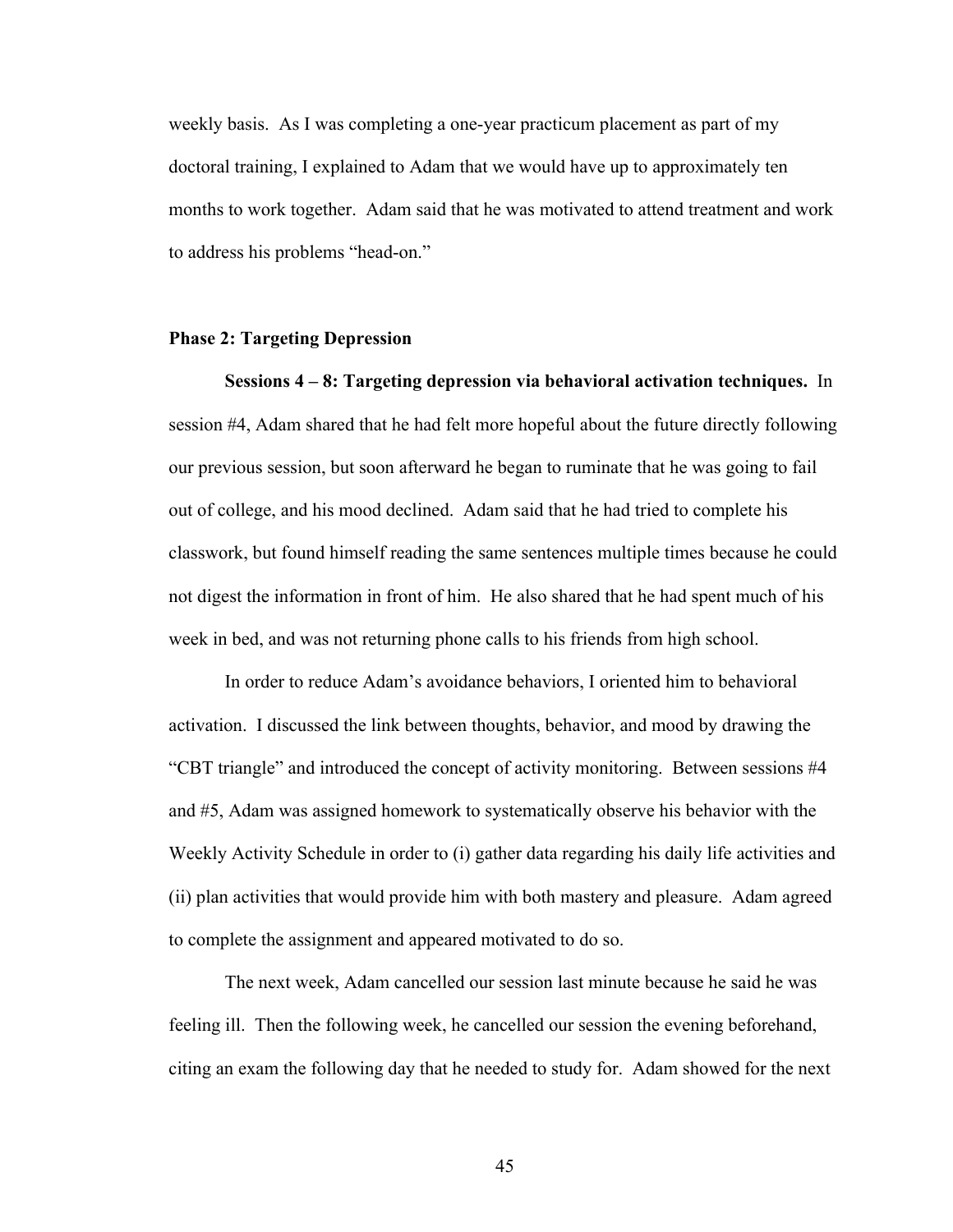session (#5), and when I asked him if he had completed the activity monitoring for the prior weeks, Adam sheepishly replied that he had not. He then admitted that he had cancelled our previous two sessions because he had not completed the homework assignment, and was ashamed that he was not putting an "adequate effort" into treatment. He worried that I would be disappointed in him, and figured that if he had another week, he would be able to attend the following session with the completed homework assignment. It appeared that Adam's depression-induced avoidance behaviors, in interaction with his high need for approval, were interfering with the first stage of treatment.

In order to reduce Adam's shame and embarrassment, I normalized his difficulty with completing the homework assignment, especially given his depressed mood and lethargy. I also shared that I did not think less of him for not completing the homework, and that his difficulty completing the assignment meant that perhaps I had asked too much from him, which was my mistake. I emphasized that what was most important was for him to show up to treatment, regardless of whether he completed assignments, and that we could work through any difficulties he may have encountered, as a team. Adam appeared more relaxed after this dialogue, and said that he would make sure to come to treatment even if he did not complete assignments in the future. In order to relieve some of the pressure Adam was feeling about the homework and hopefully reengage him in treatment during these essential first sessions, I told Adam that his only homework for the following session was to attend therapy the next week.

Adam showed to the next session  $(\#6)$ , where, together, we reconstructed his previous week using the Weekly Activity Schedule form. Much of Adam's week had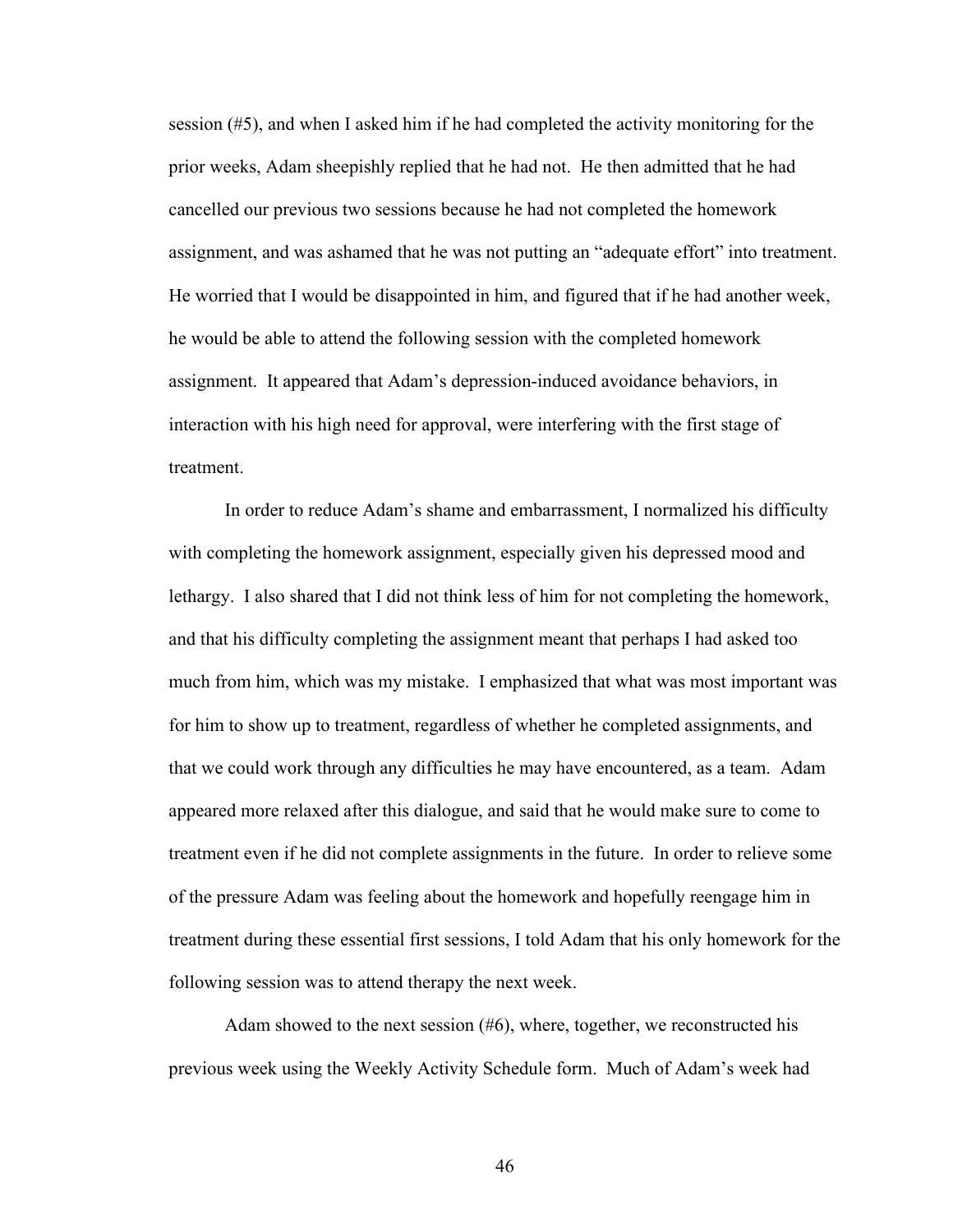been spent in bed, watching television, and in general isolation. I explained that his tendency to stay in his dorm room and withdraw from the world around him only perpetuated his symptoms of depression, and that it was necessary for him to learn how to actively engage with his world (by going to classes, socializing, etc.) *even if he felt depressed*. These interventions sought to increase positive reinforcement in Adam's environment and combat his avoidance behaviors.

Adam and I scheduled pleasurable activities for him to engage in on a daily basis, which included calling friends from his high school, speaking to his sister, going for a light jog, and playing his guitar. For every task, I asked Adam to imagine each step that would be involved in accomplishing the activity. For example, before he went for a jog, he would need to locate workout clothes. Where was this outfit? Did he have sneakers? Would he want to bring music with him during the workout? Since Adam had been struggling with low energy, difficulty concentrating, and self-defeating maladaptive thoughts, "grading the tasks" into smaller chunks (Young et al., 2008) helped to make them more manageable and highlighted any potential setbacks that could have emerged. For example, one of the strings on Adam's guitar had snapped, and he did not have a replacement. In order to accomplish playing the guitar, he needed to schedule a time to visit a nearby music store to buy new guitar strings. Planning out these activities in such detail made it more likely that Adam would feel capable of achieving them.

Adam arrived at session #7 with a notable decrease in his depression. He had attended all but one of his classes, which he explained he was able to do by reminding himself that he needed to act as if he were not depressed in order to ultimately feel better. He shared that although he did not complete all of the tasks we had scheduled for the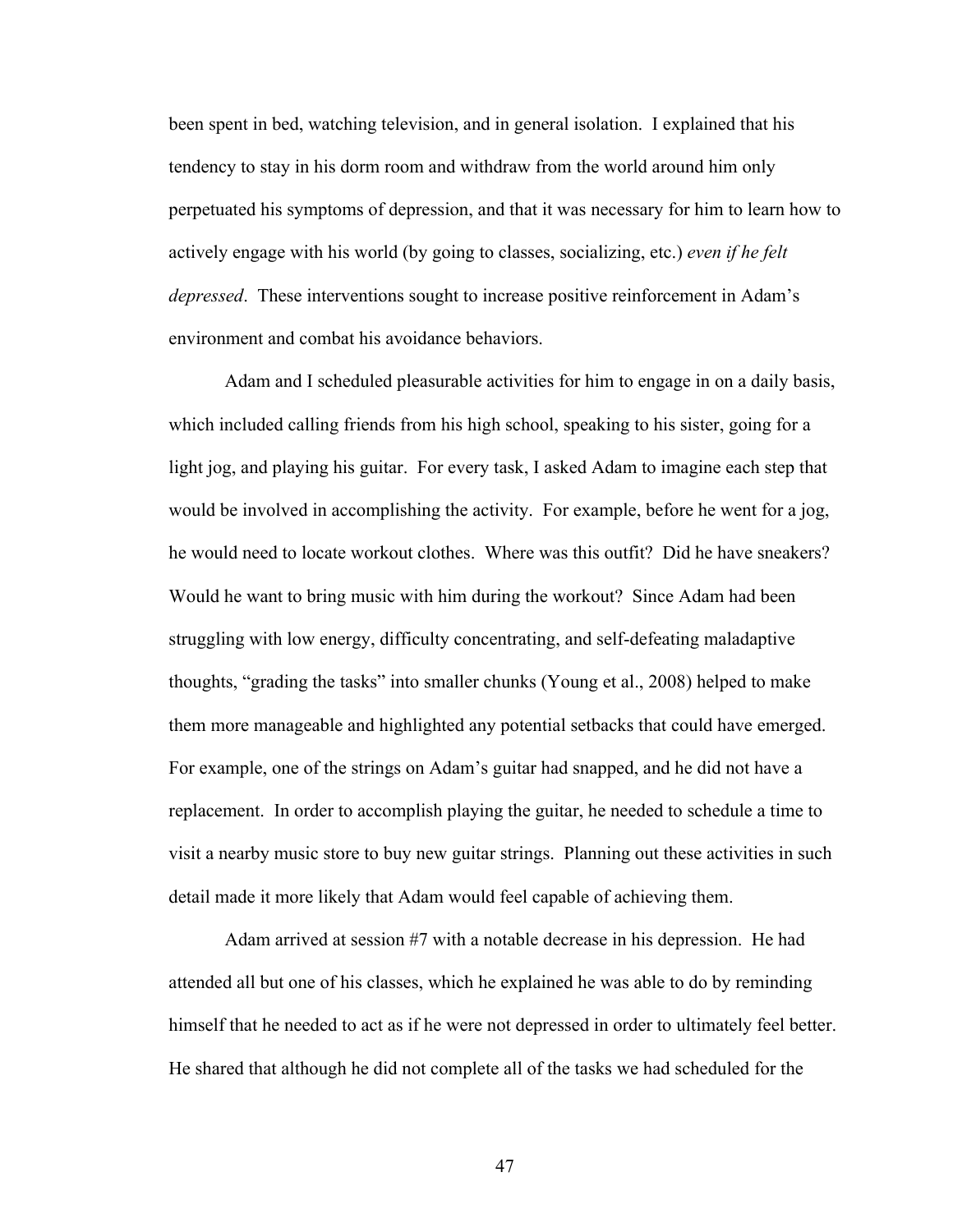previous week, he had completed most of them, and derived pleasure from quite a few of the activities. Noticing a reduction in his all-or-nothing, perfectionistic thinking, I praised Adam for commending himself for the significant effort he had exerted over the previous week.

Earlier in treatment, Adam tended to focus exclusively on what he had *not*  accomplished as opposed to what he *had* accomplished; there appeared at this point to be a shift in how Adam was thinking about himself. Indeed, engaging in scheduled activities improved his mood because he derived positive rewards from his environment on a more consistent basis. His ratings of mastery and pleasure also contradicted his erroneous beliefs that he could not derive feelings of satisfaction and accomplishment. And being active, rather than passive, provided Adam with a sense of agency. Adam noted, however, that although he had spoken to a few friends from home, he wanted to establish friendships at college, too. I suggested that Adam begin to increase his social network on campus by joining student groups, such as the meditation group he voiced interest in. We looked up the meeting time for the meditation group on my computer in order to schedule it into Adam's next week, noting the location of where the meeting would take place.

Adam came to session #8 with a completed Weekly Activity Schedule, which indicated that he had attended all but two of his classes the prior week, had gone for a run on most of the days, played the guitar, and had attended the meditation group. Adam was also finding it easier to complete his schoolwork as his concentration was starting to increase. He was continuing to smoke marijuana by himself, but only after he had completed his homework. Adam shared that he also smoked marijuana with his dorm-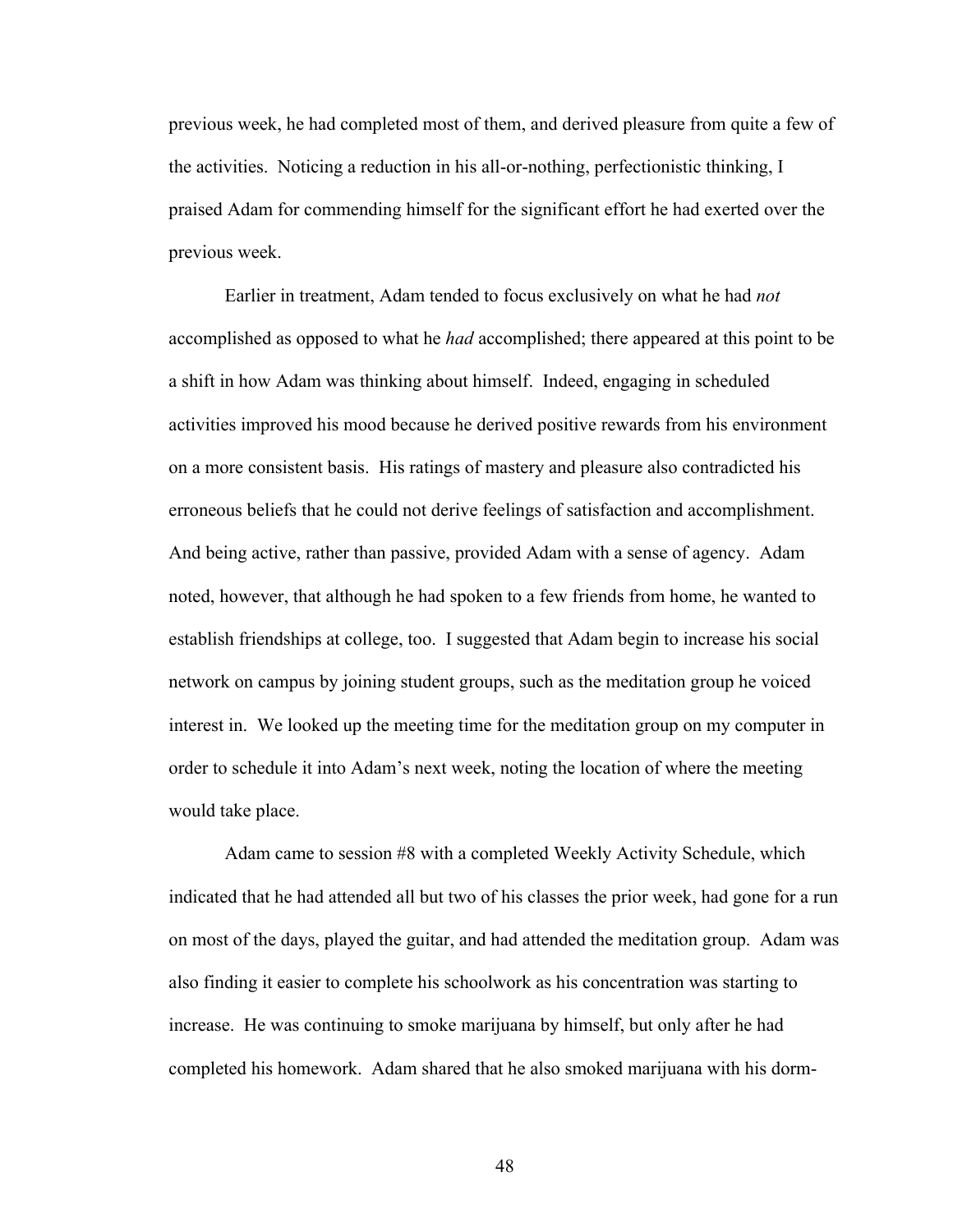mates several times over the course of the week, and he liked having time to socialize with them. I praised Adam for having completed the prior week of activity monitoring, which provided us with an enormous amount of data to draw from. He noted that his depression seemed to be lifting, as he was able to enjoy himself throughout the previous week. Adam also noticed a pattern that he was typically happier when he was engaged in an activity that distracted him from his thinking.

During session #8, Adam appeared less lethargic and spoke with a brighter, more confident voice. Yet he noted that despite feeling better, he was lonely and still felt like a "failure" for receiving B's and one C on his midterms. Adam believed that he had "screwed [himself] over" by isolating himself at the start of college, because he "missed [his] chance" to make friends. By now, Adam said, people had already established their friendship circles, and therefore it was "too late" for him to make friends of his own. I introduced Adam to the concept of cognitive restructuring, and explained that in addition to increasing positive activities throughout his daily routine, now we would also be exploring the content of his automatic thoughts. As homework, Adam was assigned to complete another Weekly Activity Schedule and look up the time and location of the college's artist group, which he had voiced interest in. He also was assigned to ask at least one person from either the meditation group or artist group to get a coffee with him.

**Sessions 9 – 16: Targeting depression via cognitive restructuring.** Once a client demonstrates significant behavioral improvement, as was the case with Adam at this stage in the treatment, the emphasis of cognitive-behavioral therapy for depression shifts toward the content of the client's cognitions (Young et al., 2008). Starting in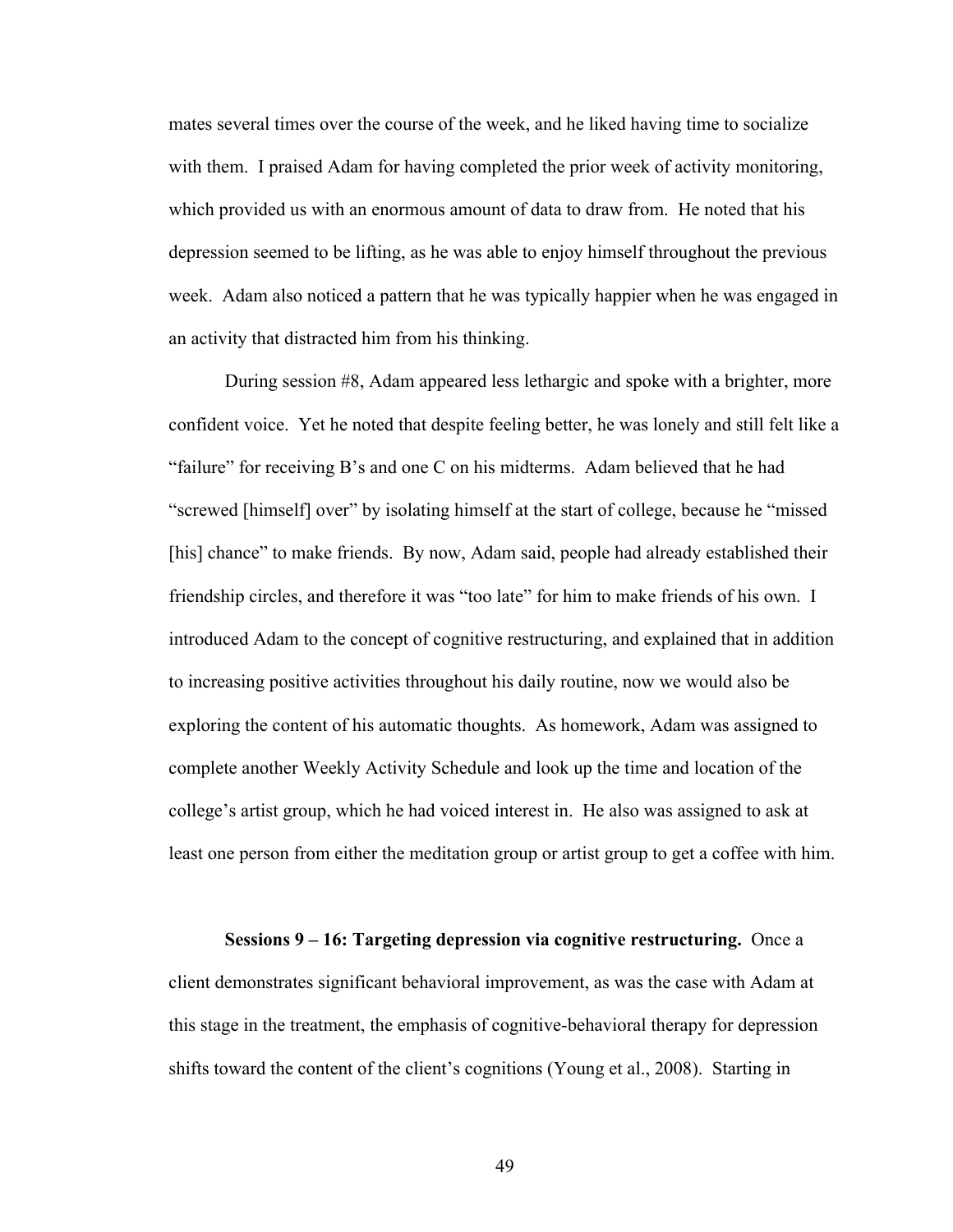session #9, Adam began to monitor his thoughts in order to learn how to recognize and identify specific, problematic beliefs. For example, Adam said that the previous week he started to feel depressed while he was studying one evening. I sought to uncover Adam's automatic thoughts by asking him, "what was going through your mind right before you started to feel depressed?" Adam said that he had been thinking about his current grade for that class, a C, and felt like a "failure" for letting the course "slip away" from him. He had always been a straight A student, and was scared of what his parents would say about his grades. Adam shared that he believed that he had "thrown away" his college education, which he had worked so hard to attain, and was angry for having gotten himself into this situation.

Adam and I challenged the accuracy of his automatic thought by marshaling evidence that both supported and refuted the belief that he was a "failure" for receiving a C midterm grade. Together, we filled out a Dysfunctional Thought Record, which posed the following questions: "What is the evidence that the automatic thought is true? Not true?;" "Is there an alternative explanation?;" "What's the worst that could happen? Could I live through it? What's the best that could happen? What's the most realistic outcome?;" "What's the effect of my believing the automatic thought? What could be the effect of changing my thinking?;" "What should I do about it?;" "If \_\_\_\_ [friend's name] was in the situation and had this thought, what would I tell him/her?" (Beck, 1995, p. 126).

At first, Adam was highly critical of his ability to complete the Dysfunctional Thought Record, and said, "I can't even do this correctly. I *am* a failure." I normalized Adam's difficulty with the exercise, stating that as with any new skill, it takes some time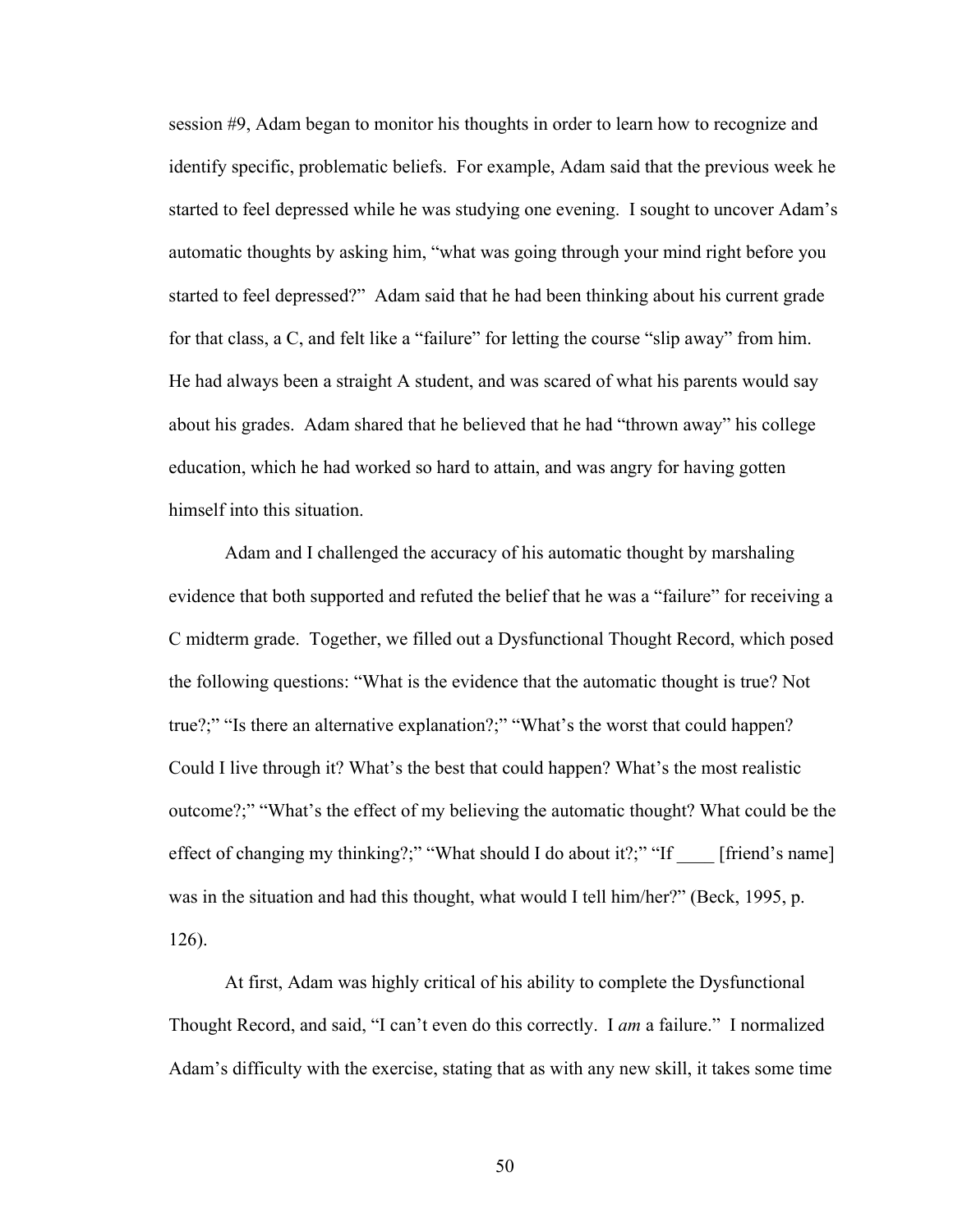to master. I also told him that I would help him complete it. After filling out his thought record, Adam was able to recognize that he was enrolled in a top university with an excellent academic reputation, and that he would not have gained entry into the college if he were a failure. Additionally, he noted that he was engaging in several of the thought distortions from my cognitive distortions list. For example, he recognized that the fact that he received one C grade was not representative of his general intellectual capacity, and therefore his initial thought that he was a failure was an example of polarized, all-ornothing thinking. Adam also said that he was engaging in magnification because he generalized his total self-worth based upon this one midterm grade. Additionally, he noted that he was catastrophizing by believing that he would flunk out of university, since there was little evidence to support that belief. In fact, Adam acknowledged that perhaps he could work to improve upon his C grade by attending his professor's office hours and catching up on readings he had missed earlier in the semester. By the end of this exercise, Adam's belief in the thought that he was a failure decreased in strength from 99% to 45%, and he reported decreased feelings of depression and anger.

Challenging Adam's automatic thoughts by enabling him to generate alternative interpretations was a skill that Adam also honed outside of therapy sessions by completing thought records for homework. I asked Adam to notice when he had a negative automatic thought, and to write it down with its corresponding cognitive distortion label (e.g., "catastrophizing" that he would fail out of college). I also tailored homework assignments specifically to Adam. For example, he was especially affected by the last question on the Dysfunctional Thought Record form: "If \_\_\_\_ [friend's name] was in the situation and had this thought, what would I tell him/her?" When completing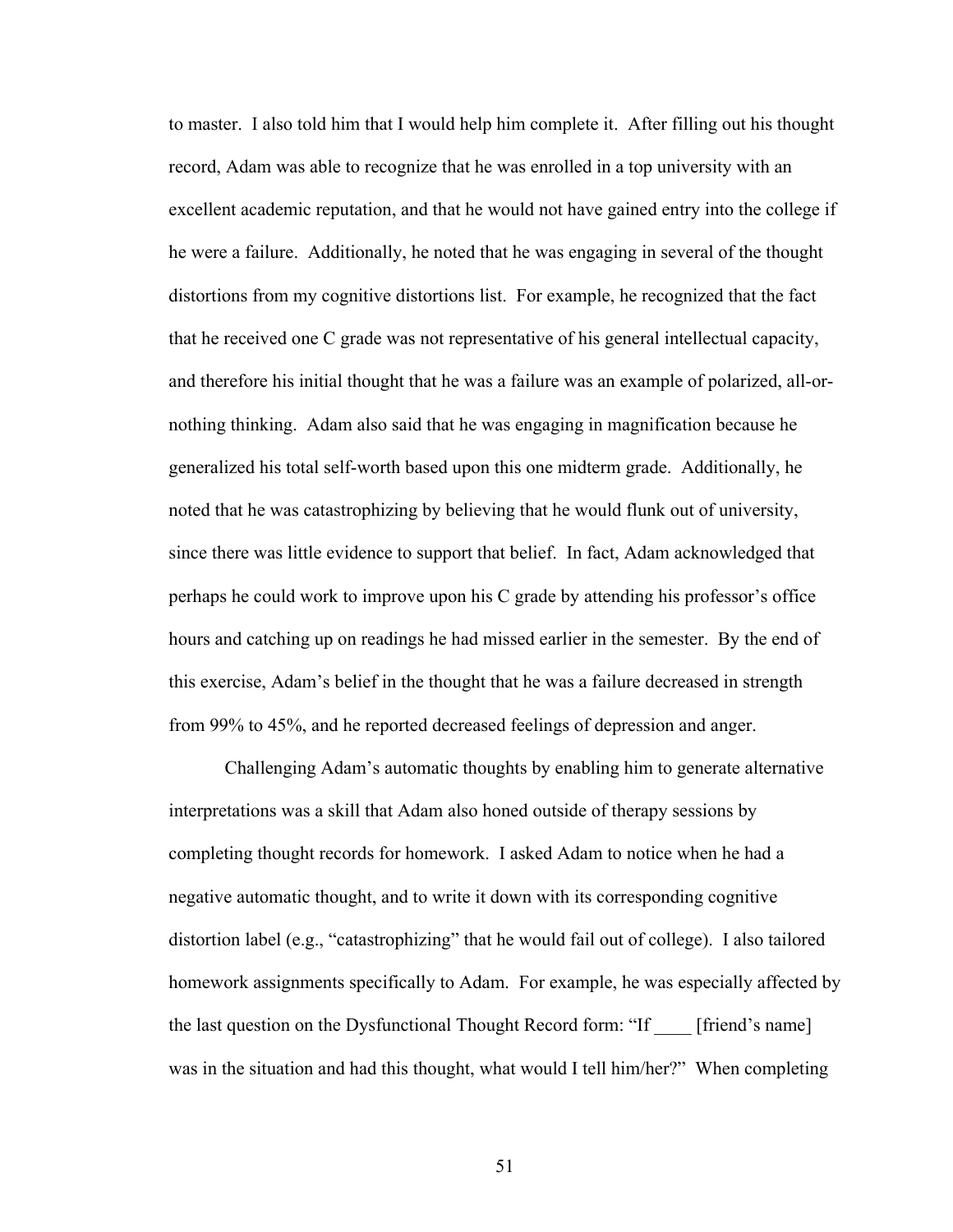the previous Dysfunctional Thought Record, Adam imagined his sister calling herself a failure for receiving a C. Adam found this to be a powerful exercise because he could not envision his sister as a failure for receiving a C grade. For homework, I asked Adam to write, "If my sister were in the same situation and had this thought, what would I tell her?" onto a notecard and place it in his wallet for easy access. When he recognized his mood shifting in a negative direction, he would identify the automatic thought and ask himself what he would tell his sister if she had the same thought.

By completing the Dysfunctional Thought Record in session and between sessions, I sought to assist Adam in drawing rational conclusions that would guide cognitive, behavioral, and emotional change. Acquiring restructuring skills provided Adam with a healthy coping strategy that he could ultimately utilize independently, which would empower him to care for his own mental health needs.

In sessions  $#10 - 14$ , Adam continued to increase his activity level and honed his cognitive restructuring skills by uncovering and refuting additional depressive automatic thoughts in session and between sessions. It became clear that Adam was continuing to struggle with a significant fear of lack of success and concern that he would not live up to his family's expectations. This was especially apparent while he was taking his final exams at college. Adam was worried about returning home to his family for a week during the Christmas holiday; he knew that his parents would ask about his academics, and feared that his grades would disappoint them. But as Adam's depressive symptoms had decreased, he threw himself back into his schoolwork, and was able to attain excellent grades on his finals.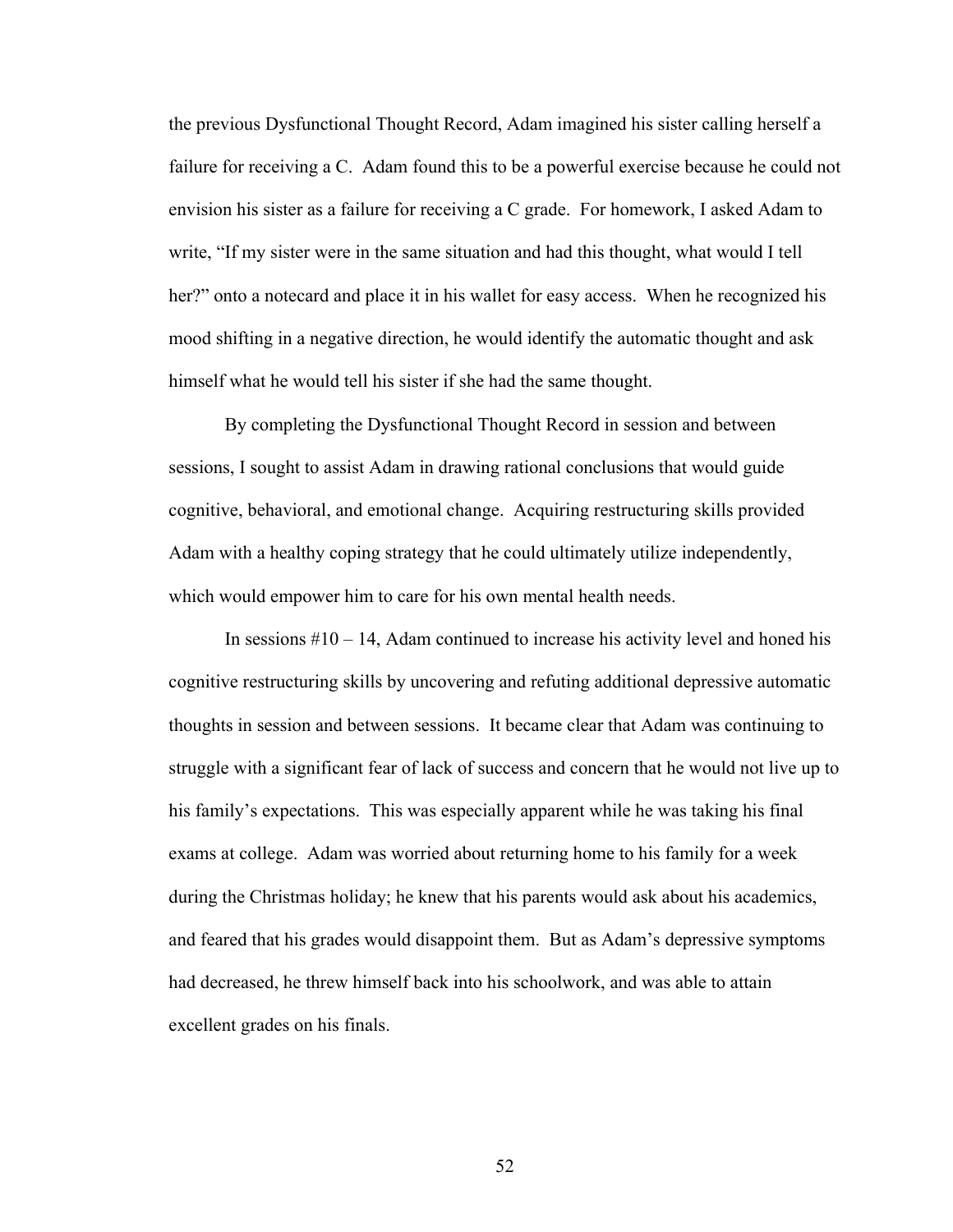In session #15, Adam revealed that he believed, "If I'm not working, then I'm a lazy person." He explained that the pressure his father placed on him to be a straight A student had led to Adam's strong work ethic, and that he felt pride in accomplishing academic achievements. In my work with Adam, I sought to soften his perfectionistic strivings by noting what he was giving up for his "perfect" school performance: the social life that he so longed for. After completing a Dysfunctional Thought Record to challenge his belief "If I'm not working, then I'm a lazy person," Adam altered his belief to "I can work hard and still make time for other important things, such as making and seeing friends."

After completing this thought record, Adam uncovered an additional thought: on some level, he believed that if he worked hard enough and was successful, his father would accept him, even if he were gay. Adam began to cry after he shared this thought, and said that he started to become "obsessed" with being the "perfect child" when he was 13 years old, when he began to recognize his same-sex attractions. In a desperate attempt to be loved and accepted by his father, Adam tried to be the perfect student and son. This was the first time that Adam had ever cried in my presence. Since he had not been permitted to express his emotions, let alone sob, in front of his family members, I knew that his crying in session presented a very important therapeutic moment.

As I hoped to provide Adam with a new experience regarding emotional expression, I sat quietly with him as he cried, offering him the space to safely release his feelings without judgment or negative consequences. Adam asked me if I thought he was a "mess" because he was crying, and added that he "should be stronger." I told him that I was glad that he asked me how I viewed him in this moment, and shared with him that I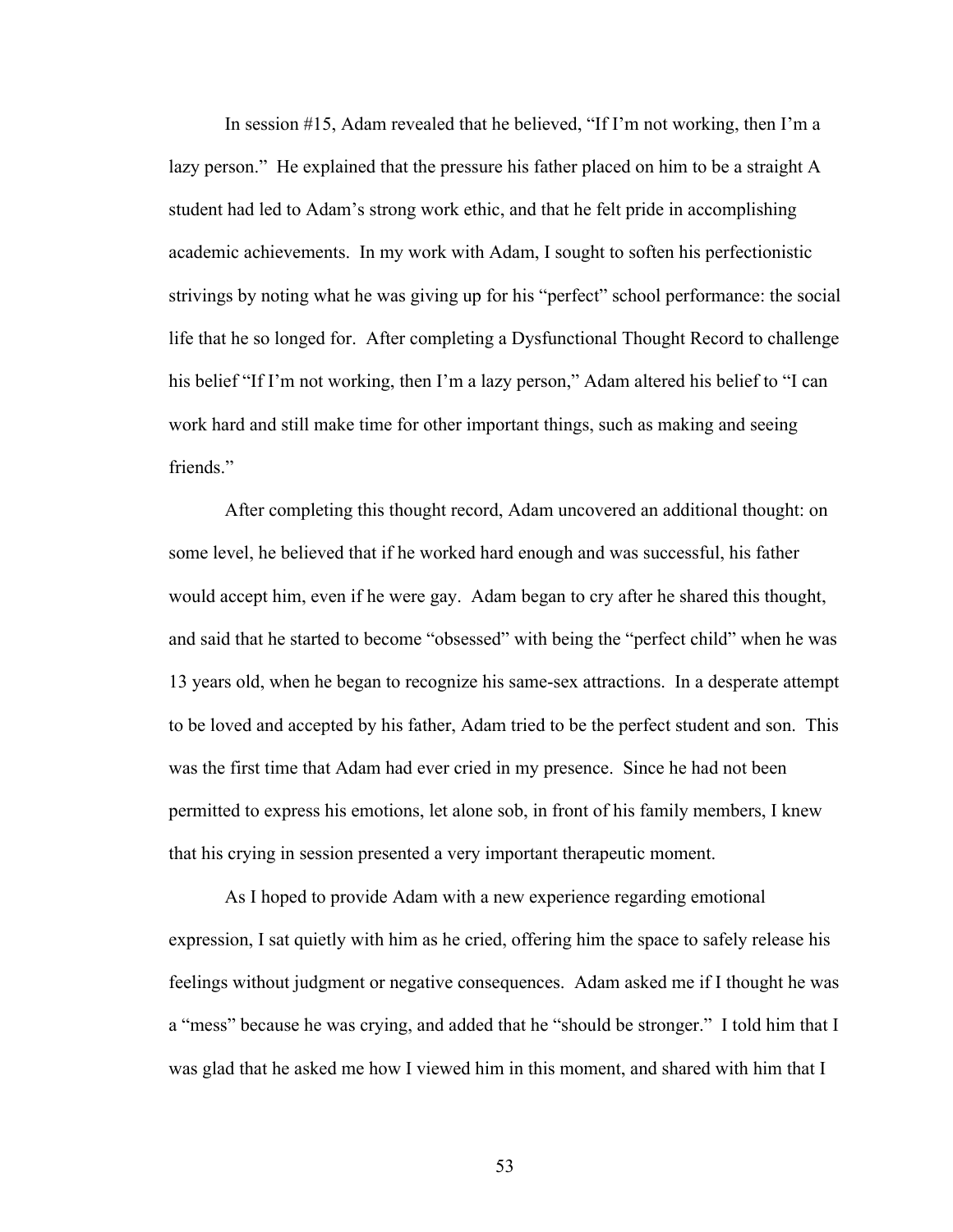felt enormous care for him, and was incredibly proud of him for being able to access thoughts and feelings that he had kept buried deep within him for so long. I reminded him that emotions such as sadness are a part of everyone's life, and that allowing them to be expressed in a healthy way, like crying, was a sign of emotional strength.

It was not lost on me that up to this point in treatment, Adam rarely ever spoke about his sexual identity with me. At the start of therapy, it was clear that he held the core belief that he was "defective" because he was gay, and he was struggling with maladaptive automatic thoughts related to his sexual orientation. Yet each week he came to session with examples of automatic thoughts that were usually related to his school performance. I purposely did not want to push Adam to speak about his sexuality before he was ready to do so, and since he evidenced mood improvement, my supervisor and I decided to continue to let him take the lead with whether to bring his sexuality into the forefront of treatment. Yet ultimately, it became clear that much of the work we had been doing together was directly related to his discomfort with his sexuality. Driving much of Adam's struggle with academic endeavors was actually his core belief that he was "abnormal" because he was gay; since he viewed himself as "defective," he needed to prove his worth via other means, such as being a "perfect," straight A student.

By session #16, Adam had already mastered his cognitive restructuring skills, and his depression had lifted considerably. Adam was starting to recognize, however, that his continual marijuana use was negatively impacting his mood as he came down from the high and was a problem that needed to be addressed. Yet Adam shared that the only time he felt "normal" was when he smoked marijuana; when he was high, he allowed himself to fantasize about men, and his anxiety about his sexuality significantly decreased. It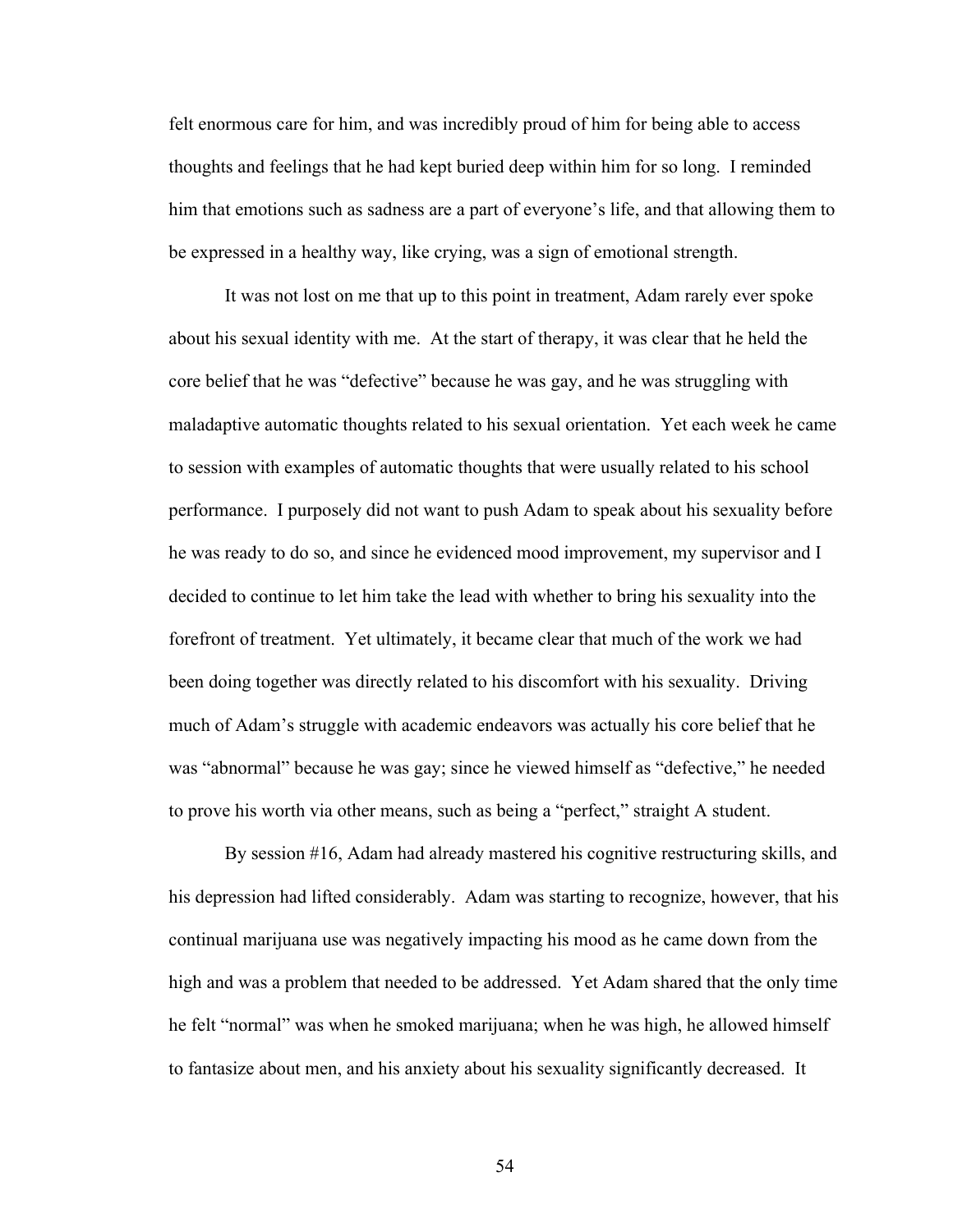appeared that Adam was now giving me permission to address his marijuana use and sexual identity in therapy, which initiated the third phase of treatment.

### **Phase 3: Addressing Substance Use**

**Sessions 17 – 21: Addressing substance use via cognitive-behavioral, harm reduction, motivational interviewing, and mindfulness techniques.** Despite its negative impact on his mood and academic performance, Adam was ambivalent about reducing his marijuana use. When Adam smoked marijuana, he allowed himself to fantasize about men and did not experience the influx of negative automatic thoughts about his sexuality that he would while sober. Additionally, smoking marijuana provided him with a form of relaxation, a break from his perfectionistic strivings, and the opportunity to socialize with his dorm-mates.

In session #17, I elicited from Adam the pros and cons of his substance use in order to increase his ambivalence about using and bring him closer to "change talk," in which he would begin to verbalize his interest in altering his substance use behavior. Expressing empathy, I reflected back to Adam that it made sense to me that he was reluctant to disown a drug that had served many positive purposes in his daily living. Adam shared that his use also had negative consequences: he was continuing to skip approximately one morning class per week, which he believed was directly related to his smoking marijuana the night before. In addition, after missing the class, he would castigate himself for his "slacker" behavior, and thereafter feel depressed.

Adam acknowledged the drawbacks of using marijuana and said that "something ha[d] to change." Adam asked me directly if I believed that he should stop using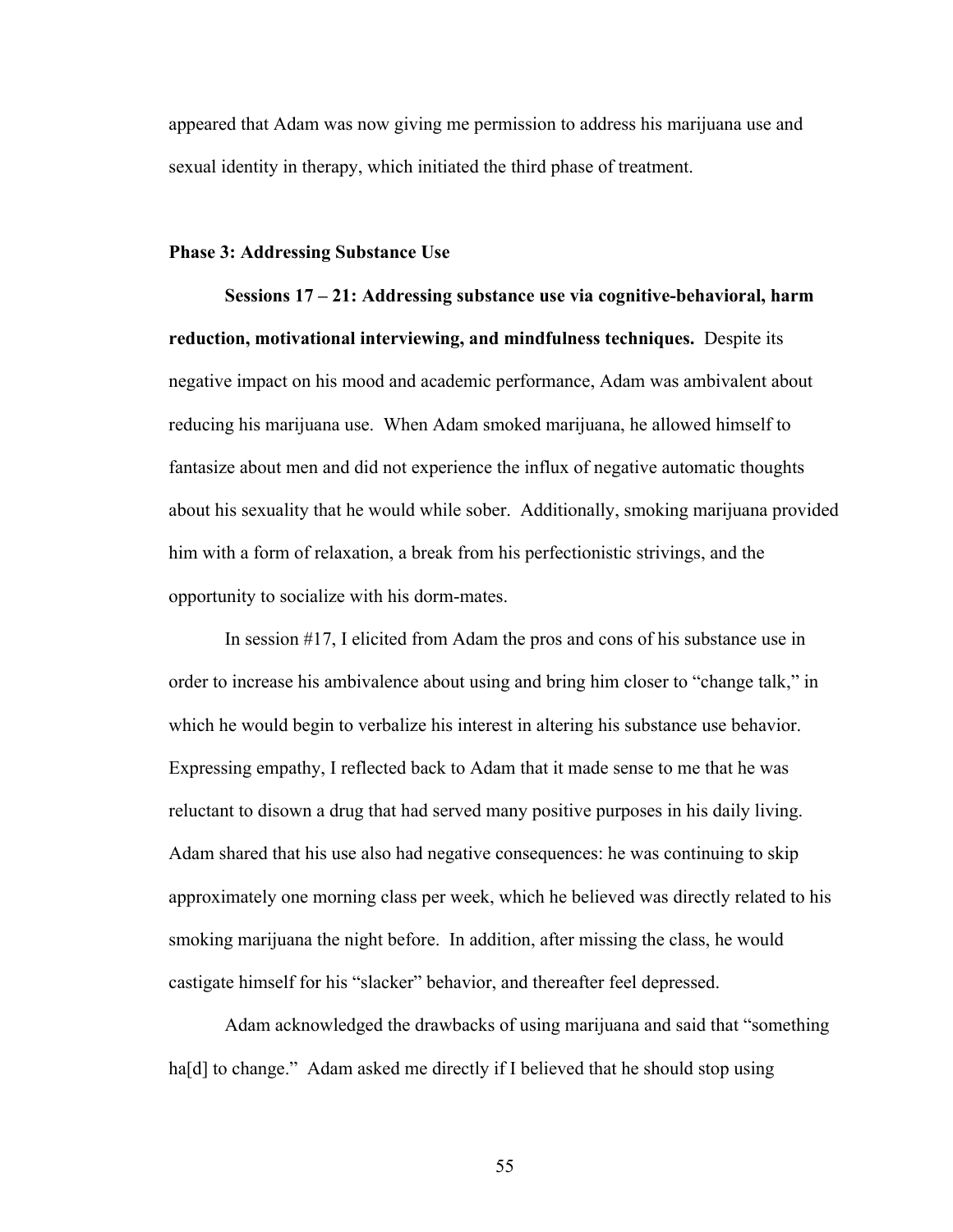marijuana outright. In order to support his autonomy, I responded, "It seems to me that you have a number of choices that you could make with regard to your substance use." I then segued to an introduction of harm reduction therapy. I explained that in harm reduction, the goal is to reduce the negative consequences of using a substance in an individualized, tailored manner, which may mean changing how one uses the substance, the frequency of use, or stopping it entirely (Denning & Little, 2012). I wondered aloud if Adam was interested in changing his substance use behavior in order to attend all of his weekly classes.

Adam said that he was motivated to change his marijuana use because his academic functioning was too important to him to compromise anymore. But Adam added that perhaps he could continue to use marijuana, albeit in a healthier way. He wondered if he could start to smoke only on the weekends, as he did in high school. Smoking on the weekends, he said, never interfered with his schoolwork. I reflected Adam's statements back to him, and stated that smoking daily appeared to be affecting his ability to get to class right now. I added, "Now you're thinking about changing your use so that it will be less likely to affect your academics. That sounds great! Would you like to think about how you can go about changing your behavior?" Adam responded, "I think that would be a good idea." At this point in the treatment, my role was to build Adam's motivation for change while supporting his confidence to do so. I also needed to offer Adam direct guidance in regard to navigating sober time during the school week.

Together, Adam and I identified high-risk situations that could potentially lead to his smoking marijuana. Adam shared that it would be very hard for him to imagine spending time with his dorm-mates if he did not smoke marijuana with them. He had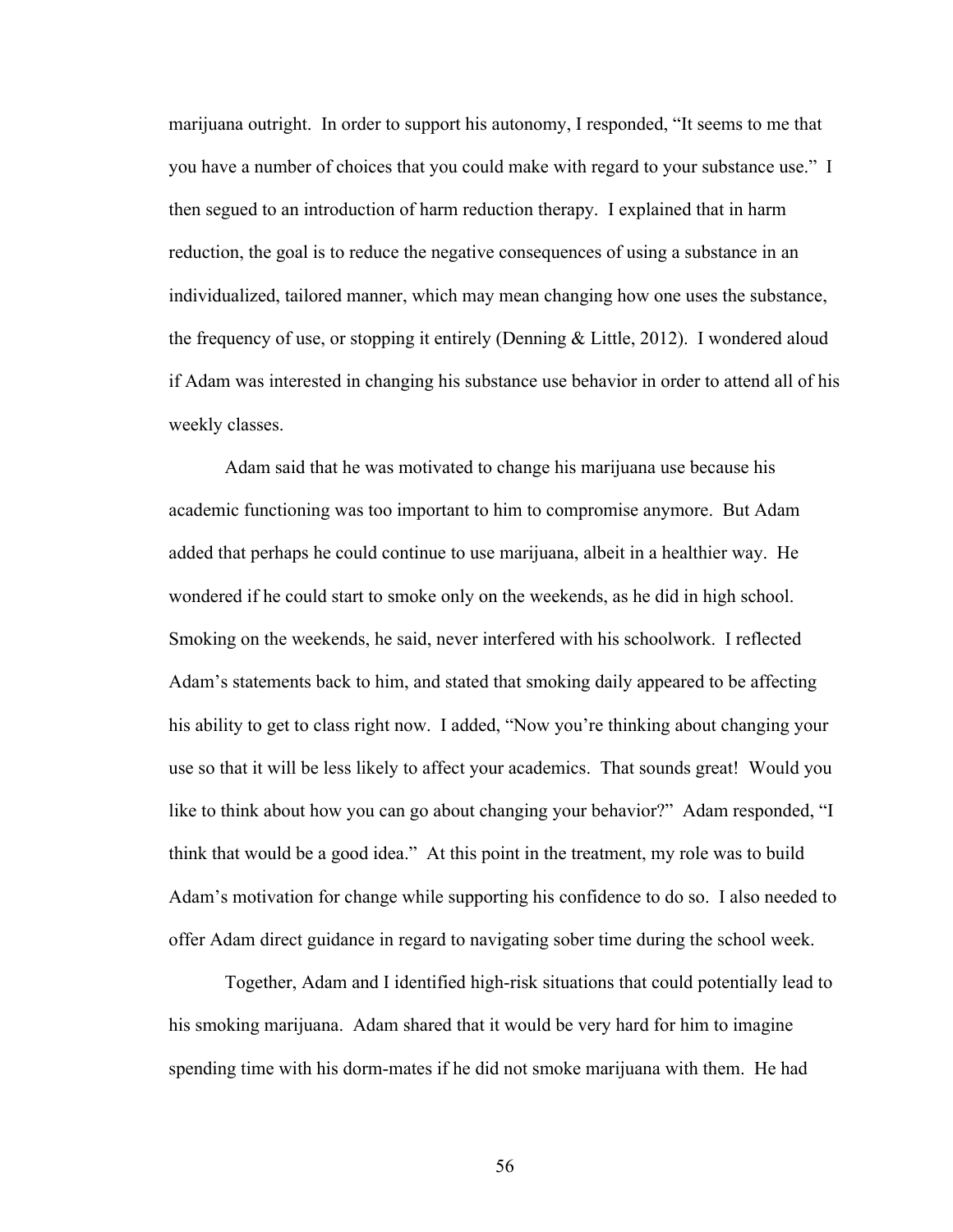never socialized with them while sober, and they were all "pot heads." Additionally, Adam imagined that it would be difficult for him to resist spending time with them, especially if they were to seek him out by knocking on his door at the end of the day.

Initiating a role-play exercise, I asked Adam to act out how he would tell his dorm-mates that he could not join them that night. Adam decided that he could tell them that he had too much schoolwork. At that moment in our session, Adam's affect changed; when I checked in with him to find out what he was thinking and feeling, he told me that he would feel lonely and as if he were missing out on a "fun time" if he did not use with them. I asked Adam how he would feel about rewarding himself with smoking marijuana with his dorm-mates on the weekend, when it would be less likely to affect his school attendance. Adam said that he could try out this plan.

Adam and I also brainstormed activities for him to engage in at the end of the day that could serve as rewarding replacement behaviors. Since he began college, he looked forward to using after completing a day of classes and studying, and found the marijuana high to be relaxing. Since Adam believed that turning down the opportunity to socialize, in particular, would be difficult for him, he suggested that he speak to friends from his high school on the phone in order to feel connected with others in a healthy way. He also believed that playing his guitar would be both relaxing and satisfying. I praised Adam for his great suggestions, and said that we would try out this new plan as an experiment, and review how it went in our next therapy session. I also asked him to write down the pros and cons of his marijuana use on a notecard, and to read it each morning and evening.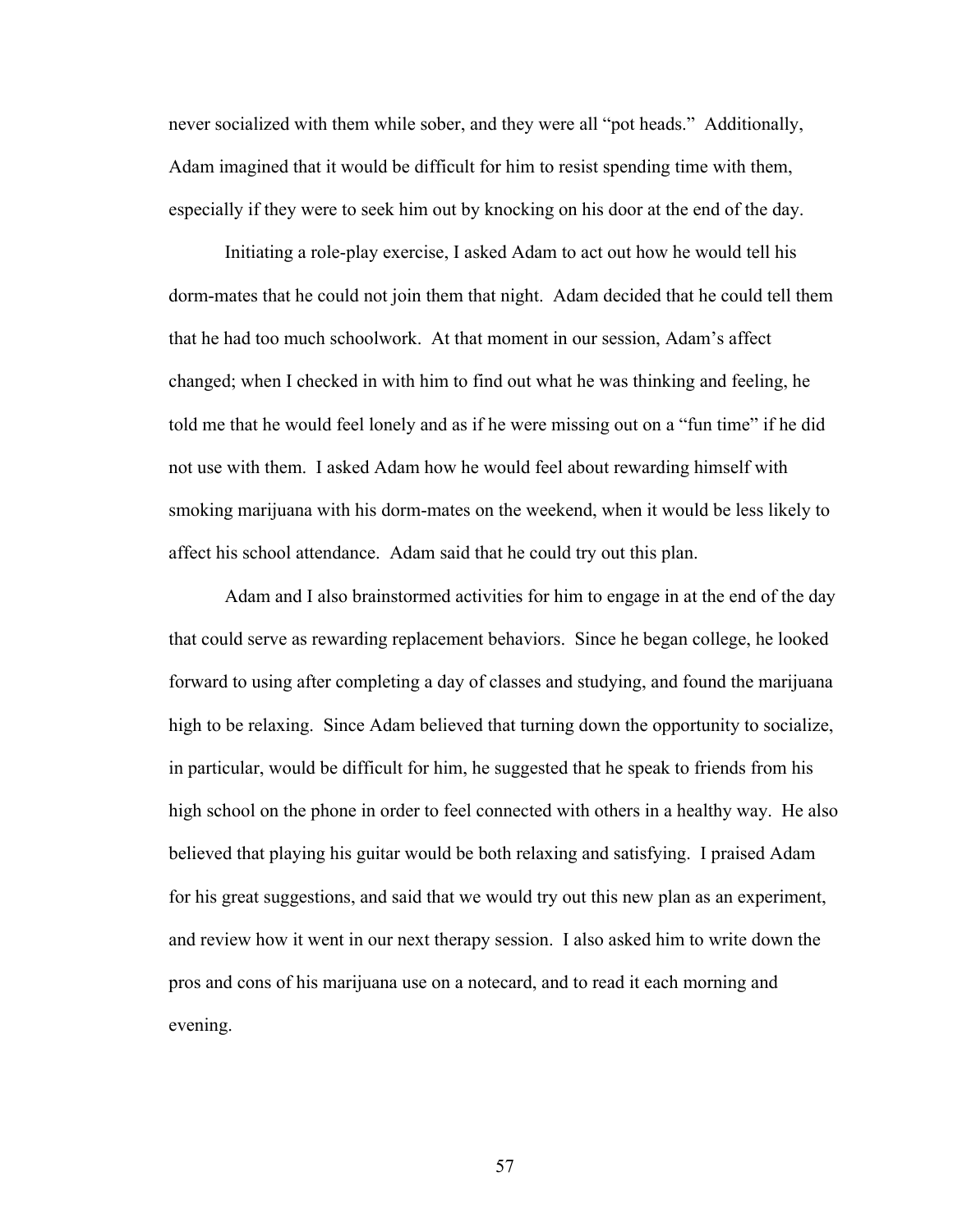In session #18, I asked Adam how our harm reduction plan was working. Adam reported that he had abstained from using marijuana on all but one weeknight, but had missed his morning class the day after he used. In order to gather information about what had happened the night that he used, I asked Adam to describe the evening for me in detail. Adam shared that on the weeknight he used, his dorm-mates had come looking for him to smoke with them. Just as he had role-played in session, Adam told them that he was too busy with work to spend time with them that night. He then attempted to contact his friends from high school over the phone, but was unable to reach them. His sister was also busy. Adam started to feel lonely, and decided that socializing was also important to his mental health. He sought out his dorm-mates with the plan to abstain from using and spend only 20 minutes with them for some "down-time;" but when they passed a joint to him, he smoked. Adam recognized that being in the presence of marijuana made it very difficult for him to stay sober – yet he desperately wanted to be socializing with his peers.

I framed Adam's use not as a failure, but as an opportunity for learning that we could build upon in treatment. From this experience, Adam had learned that (i) being around marijuana was a formidable trigger for using and (ii) he was lacking a social circle of non-users. In the first instance, it was clear that avoiding being in the presence of marijuana during the weeknights would reduce the likelihood of his using. Second, Adam had started to frequent the campus' meditation and artist groups, and perhaps he could increase his social network by continuing to reach out to his peers in those settings. Adam agreed to attend the groups over the upcoming week, and to ask members of the group to make weeknight evening plans with him.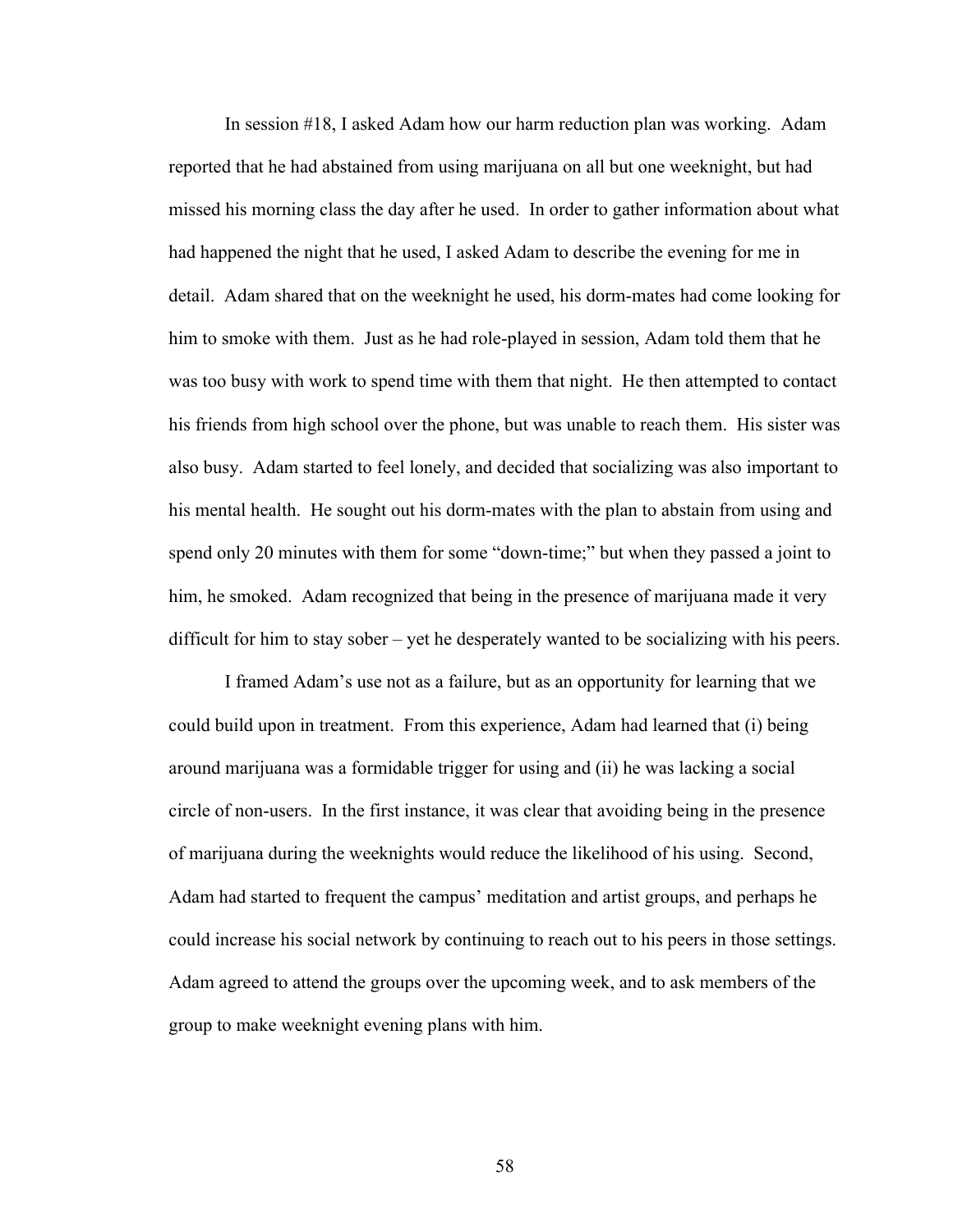In session #19, Adam shared that he had abstained from using marijuana on each of the weeknights and had attended all of his school classes. However, he had struggled with strong urges to use each evening, which he found to be frustrating. He wondered aloud in session if he would always need to contend with these cravings. Although distraction techniques (e.g., seeing two new friends from his meditation group) appeared to be helpful, Adam continued to think about smoking. Each time the thought of marijuana came to mind, he thought to himself, "Not smoking is too hard for me" and "I don't think I'll be able to pull this [harm reduction] plan off."

It was clear that I needed to educate Adam about the nature of cravings and urges. I explained that urges to use are a normal, expected response to changing substance use behaviors, and did not indicate that he was not putting in great effort to alter his use. I told Adam that he should *expect* to experience strong urges to use marijuana, and that he could practice helpful coping tools when they arise. For example, he could practice "surfing with the urge," in which he could observe his craving, examine it with curiosity, and watch it as if it were a wave building up on the beach (McCrady, 2008, p. 517). Just like a wave, the urge would build, reach its peak, and then dissipate. Adam could ride this urge as if it were a wave, knowing that it is a time limited experience that will ultimately pass.

As Adam had been voicing interest in meditation (e.g., he was attending the university's meditation group), I decided to focus the rest of session #19 on mindfulnessbased practice. I likened urge surfing to a mindfulness exercise in which one accepts whatever internal experience emerges, without judgment. I introduced Adam to a relatively newer form of behavior therapy, called Acceptance and Commitment Therapy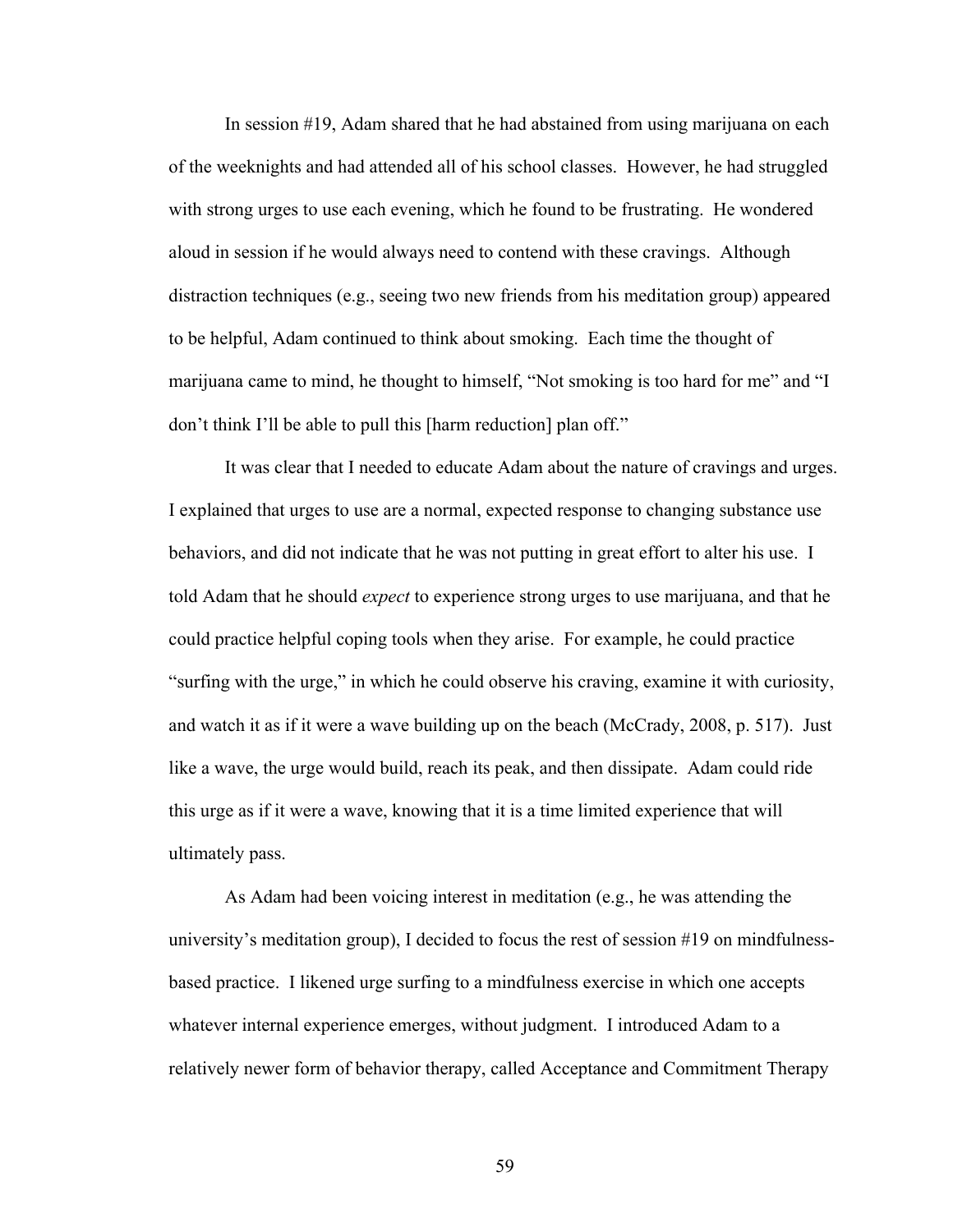(ACT), which emphasizes the use of mindfulness and acceptance practices. A preliminary study suggests that ACT is useful in the treatment of marijuana dependence (Twohig, Shoenberger, & Hayes, 2007) because participants were taught that urges and thoughts about using marijuana could be experienced but not acted upon. I explained to Adam that ACT therapy seeks to enhance clients' willingness to experience and accept negative private events and thoughts because suppression only amplifies what one hopes to avoid (Hayes, 2004).

Adam was eager to learn more about ACT therapy. For homework, I asked that he buy the book *Get Out Of Your Mind And Into Your Life* in order to learn more about ACT and to practice the mindfulness exercises, which are featured throughout the text (Hayes & Smith, 2005). I also suggested that Adam practice mindfulness and relaxation exercises in the weeknight evenings, after he completed his schoolwork, as an alternative to using marijuana. In order to increase Adam's relaxation skills, I led him through a diaphragmatic breathing exercise. Adam found the breathing to be helpful, and said that he was interested in my leading him through another relaxation exercise in our next session. I asked him to bring a recording device so that he could tape the relaxation exercise and then listen to it between our sessions.

In session #20, Adam reported that he had abstained from using on all of the weeknights and had attended all of his classes. He found it easier to navigate his cravings by practicing "urge surfing" and distraction techniques. I introduced Adam to Progressive Muscle Relaxation and led him through an adaptation of the "floating leaves on a moving stream" mindfulness exercise (Hayes & Smith, 2005, pp. 76-77). He audio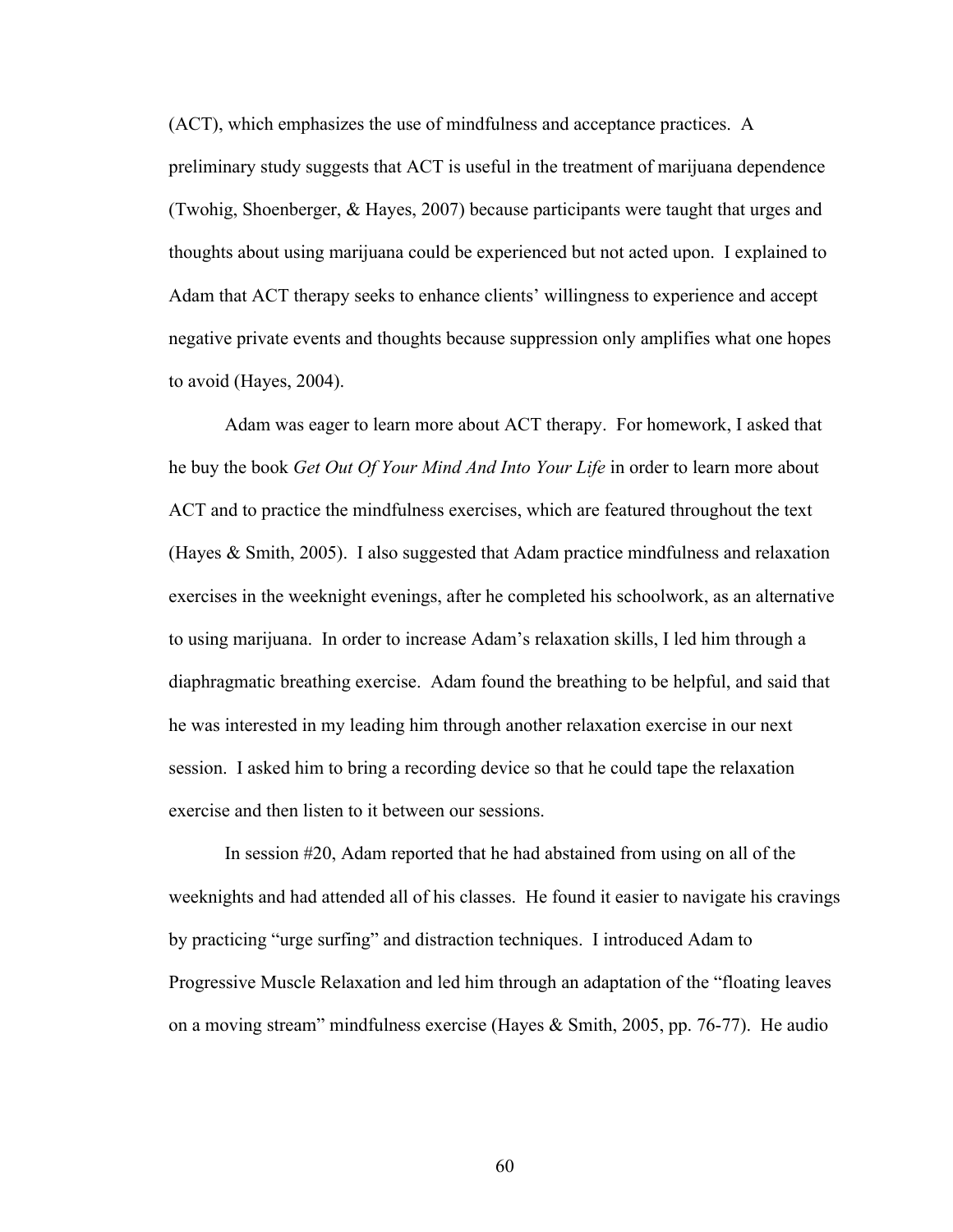recorded my instructions and said that he was looking forward to practicing the relaxation and mindfulness exercises between our therapy sessions.

When Adam showed to session #21, he said that he had been struggling with a depressed mood since the weekend. He had abstained from using marijuana on all the weeknights and had attended all of his classes, but over the weekend, he smoked throughout Saturday and Sunday, and did not complete necessary homework assignments. Adam said that he had been struggling with feeling "abnormal" because he was not spending time with his dorm-mates during the week; he viewed his inability to smoke marijuana with them during the school week as evidence that he was "weird." Adam shared that before he spent the weekend smoking marijuana, he had been thinking to himself that abstaining from marijuana during the week provided even more evidence that he did not "fit in." After completing a Dysfunctional Thought Record in session, Adam realized that he smoked throughout the weekend with his dorm-mates and by himself in order to "numb" himself from his thought that he was abnormal because he was gay.

I framed Adam's weekend as a "slip," which provided valuable information for us to look at together. First, it was clear that Adam could benefit from additional friends who did not use marijuana; this would afford him the opportunity to challenge his belief that being normal means that one needs to smoke pot. Additionally, I shared with Adam that his discomfort with his sexuality appeared to be propelling his use, and that perhaps we could make greater space in the therapy to uncover his feelings about being gay. Adam agreed that it was time for him to address his feelings about his sexuality, but stated that he was "scared" to do so. When I asked him what he was scared of, he replied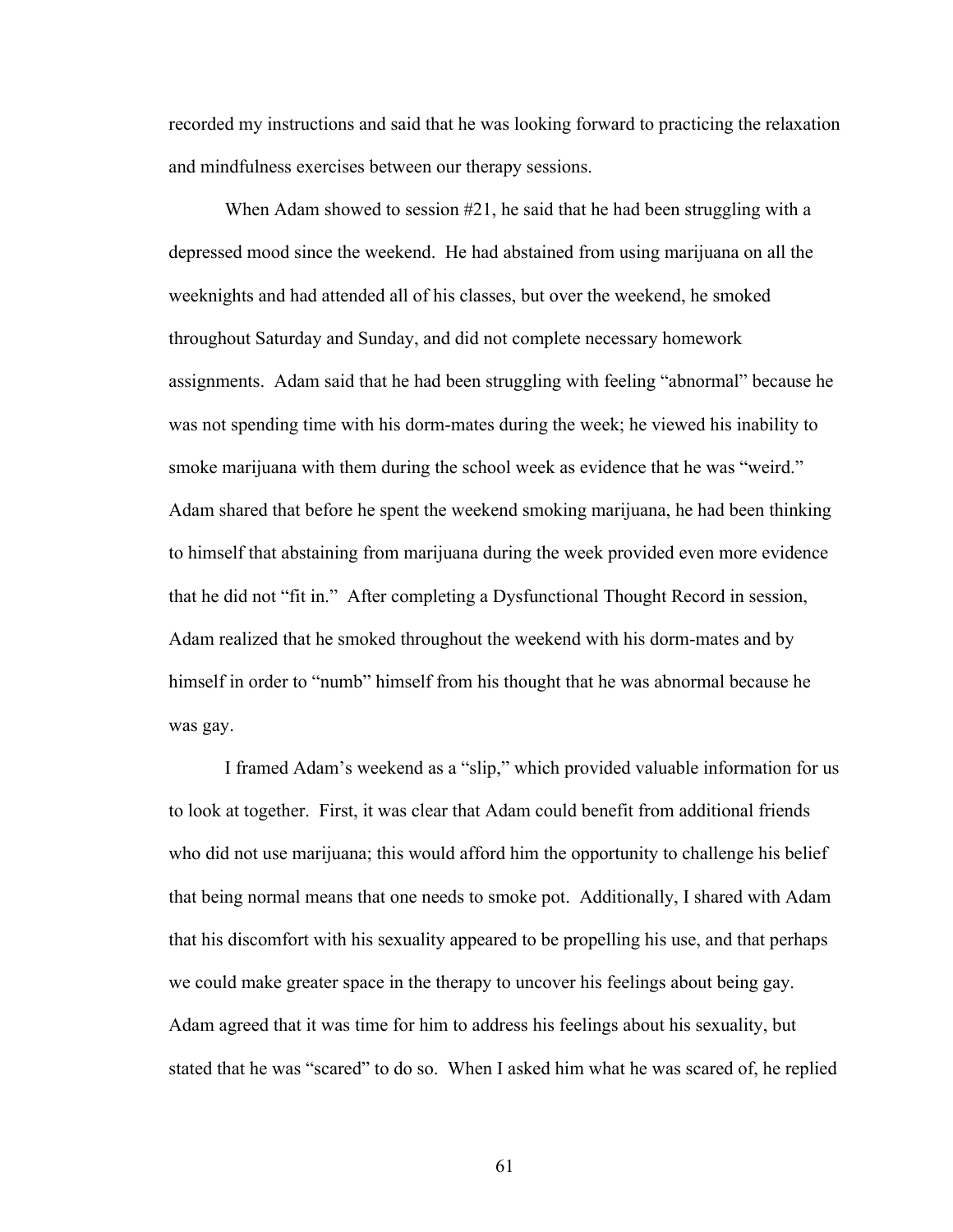that he feared he was "doomed" to live a life alone, with no romantic partner and no family. He would "always" be relegated to outcast status in society. Adam said that it would be too painful to talk about these "facts" in therapy, and make his fate all the more "real." Smoking marijuana, he explained, helped rid himself of these thoughts, and relieved him of his feelings of loss about the life he would never be able to live. I shared with Adam that although he was correct that sexual minorities were victims of stigma in our society, there were many gay people who were able to attain healthy, loving, romantic relationships, and create families of their own.

**Sessions 22 – 25: Addressing substance use via social support network.** In session #22, Adam shared that he had abstained from using marijuana during the weeknights and had attended all of his classes. However, on Saturday he spent the day smoking marijuana with his dorm-mates. Adam was angry with himself for using all day, and said that come Sunday, he had the realization that he no longer wanted to use marijuana anymore. In the past, he explained, he had been able to limit his use so that it did not interfere with his functioning; but now, he was starting to see recurrent negative consequences to using. Adam said that if he was going to focus on himself, and truly address his sexuality in treatment, he needed to stop using and confront his fears about being gay "head-on."

In order to support his newfound goal of total abstinence from marijuana, I suggested that he focus on increasing his social network to include non-users. Adam said that he was ready to separate from his dorm-mates and challenge himself to make new friends, even though he knew he would miss spending time with his dorm-mates. I told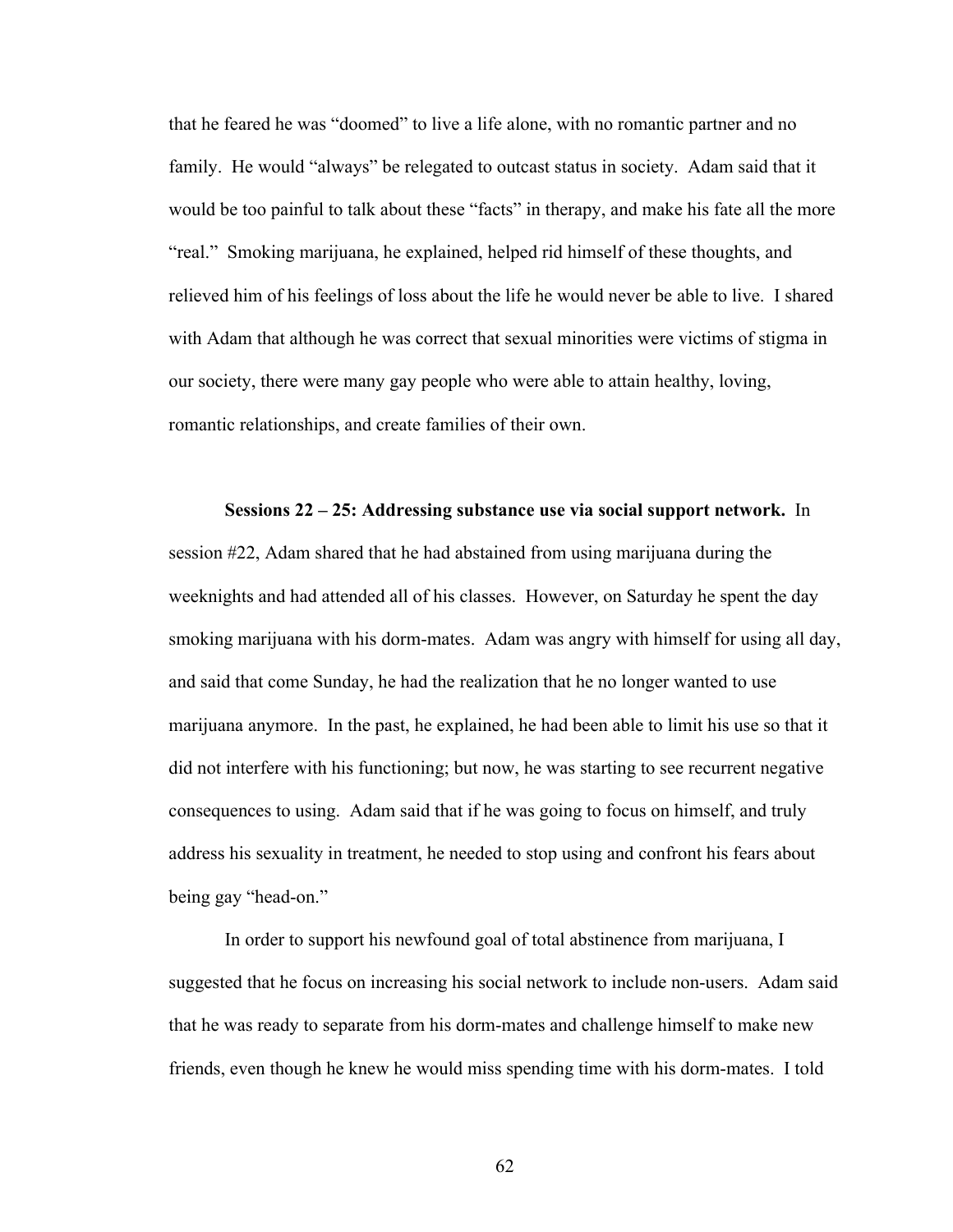Adam that there were Marijuana Anonymous (MA) groups available to him in the city, which could provide a valuable resource for him as he navigated abstinence. Additionally, I explained that a major benefit of MA groups is that they inherently provide people with a sober social support network. Although Adam typically embraced my therapeutic suggestions, he looked dubious as I spoke about MA. When I checked in with him regarding what he was thinking, he asked me if MA was similar to Alcoholics Anonymous (AA), where there is a strong emphasis on religion. I explained that like AA, MA is based upon the 12-step model, in which there is a spiritual component to the program.

Adam shared that he was hesitant to become part of a group that emphasized religion due to his negative experiences with the Catholic church. He shared stories from his childhood and adolescence in which his Sunday school priest described same-sex behavior as a sin and an "abomination." Adam said that he was inundated with the message that his same-sex longings were evidence of his being "sick" and that acting on these impure impulses would be a sin against God. Adam could not imagine willingly attending a group in which he would hear, yet again, how God had "rejected" him.

I empathized with Adam's feelings of anger toward his church, and said that it made sense to me that he did not want to put himself into a situation that could expose him to bigotry. I also shared, however, that unlike his experience with his church, many religious institutions were now gay-friendly. Additionally, I stated that the local LGBT center actually hosted MA and AA meetings. Adam was surprised to hear this, and said that he would look into the MA meetings on the internet as homework and see if he wanted to go to a meeting that week. I wondered aloud if Adam could attend one of the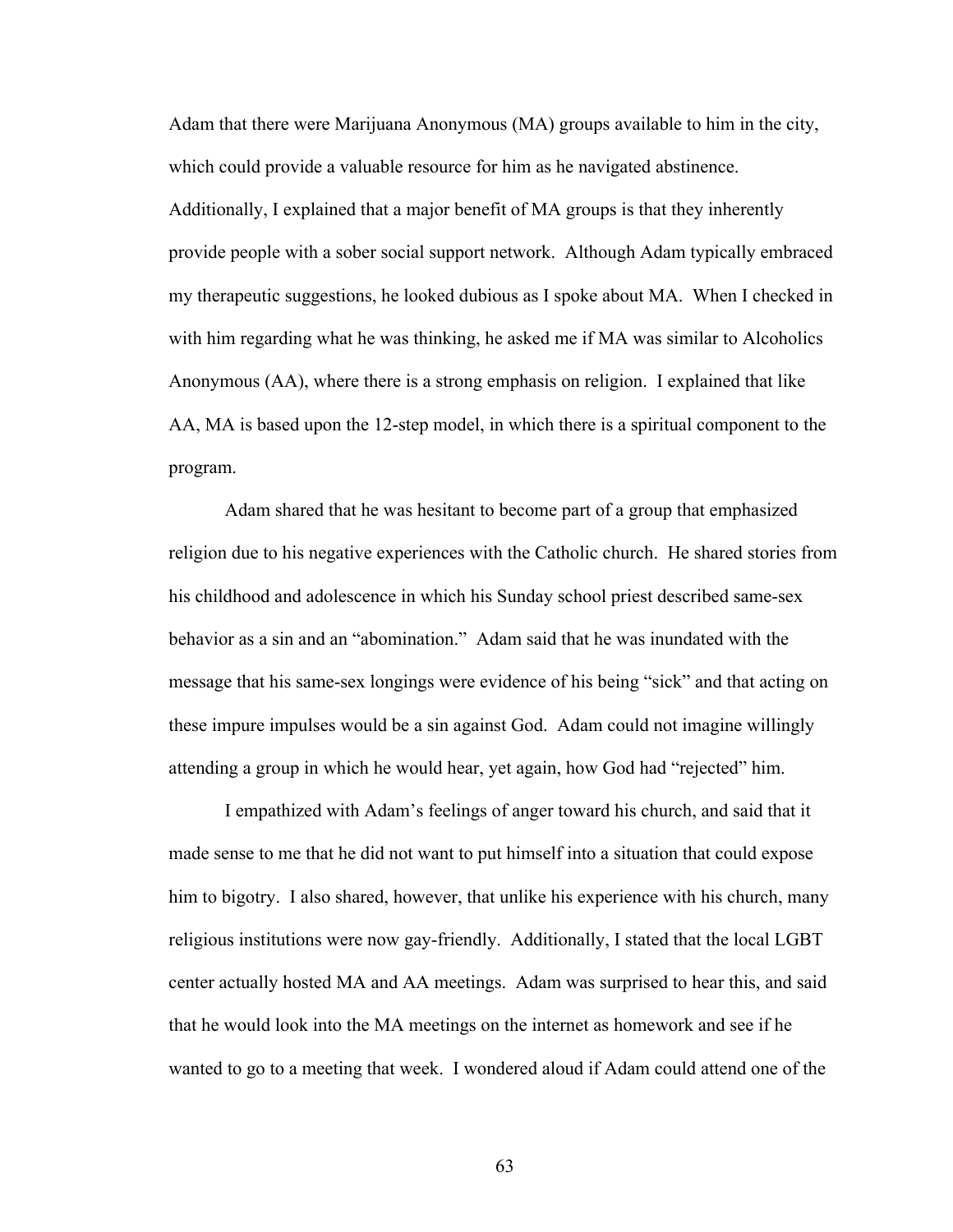MA meetings as an experiment, with the intention of taking from the meeting what was helpful, while perhaps "tuning out" any religious components that were less appealing to him.

Adam had completely abstained from using marijuana between session #22 and #23. He investigated MA on the internet, but did not attend a meeting. Over the weekend, however, he had felt lonely, and realized that he wanted to try to find a network of sober friends, and MA seemed to be the easiest way to locate sober people. Adam said that he would go to a meeting before our next session. I asked Adam if he wanted to attend one of the MA meetings at the LGBT center, and he replied that going to the LGBT center would be "too overwhelming right now." Aware that I had a choice point in the therapy session, I decided that instead of encouraging Adam to attend the MA meeting at the LGBT center, I should focus on increasing his sober social support. I hoped that once he had a more stable friendship base, perhaps he would feel more able and willing to attend the LGBT center's meeting.

In session #24, Adam shared that he had attended an MA meeting as part of his homework. He decided to speak about his use during the meeting, despite feeling scared to do so, and afterward multiple group members approached and commended him for reaching out for support. Several group members invited him to their weekly dinner at a local restaurant, which Adam joined. Adam was excited about his burgeoning friendships, and had already spoken to two of his new friends on the telephone. He was eager to attend the group again over the coming week. I asked Adam if there had been a religious component to the meeting, and if so, how that was for him. Adam replied that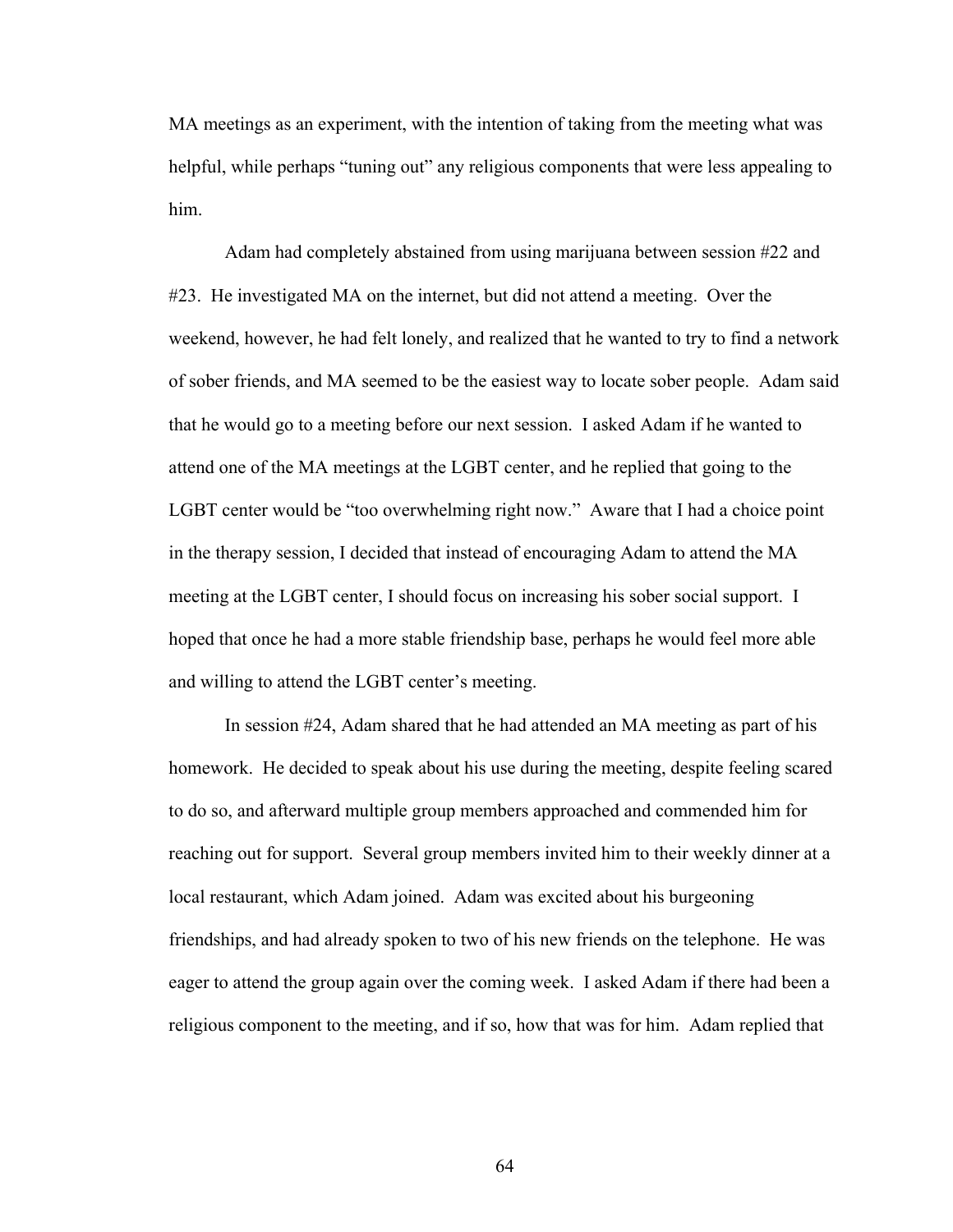people had referred to a "higher power," but that he "zoned out the religious portion" of what people said; instead he focused on the values that the group members shared.

By session #25, Adam had continued his abstinence from marijuana, was attending all of his classes, and was receiving strong grades at school. He also shared that he was thinking more about attending the MA meeting at the local LGBT center. At a recent meeting, an openly gay young man spoke about his sexuality and substance use in front of everyone. The group members showed this man support and care, and did not demonstrate any homophobic response to his sexual orientation disclosure. Adam was "floored" by this man's openness and the group members' positive reactions, and said that he was starting to realize that he could imagine coming out eventually, too. When I asked Adam if we could continue to discuss this powerful experience in our next session, he agreed and appeared eager to do so.

#### **Phase 4: Addressing Gay Identity Issues**

**Sessions 26 – 28: Uncovering internalized homophobia.** By this time in the therapy, Adam's depression had significantly decreased (as indicated via his BDI-II score), he was attending all of his college classes, and he was abstaining from using marijuana. As Adam was beginning to make space in the therapy to discuss his sexual orientation, and was even beginning to consider the possibility of coming out, it was clearly an opportune time to shift the focus of therapy to his sexual identity.

Throughout much of the treatment up to this point, Adam had been fairly transparent with me about feeling "overwhelmed" by his sexual orientation, and actively resisted interventions to increase his awareness and comfort with his sexuality (e.g.,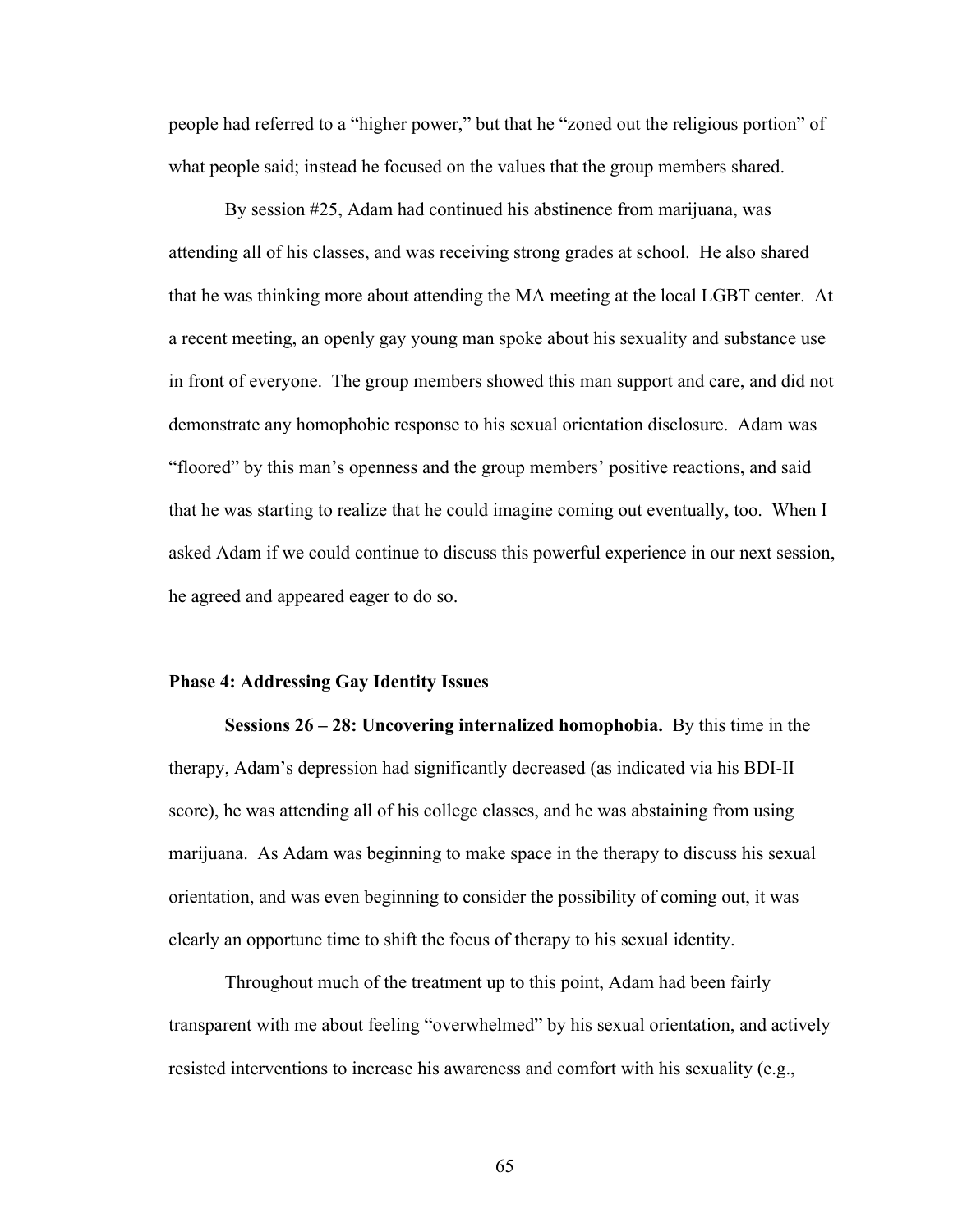refusing to attend the MA LGBT meeting). I struggled with Adam's avoidance of his sexual identity, and often brought up the topic in my supervision for fear that I was colluding with Adam's desire to evade a topic that was paramount to his mental health. Attempting to push away his sexual fantasies, romantic longings, and the gay community served to reduce his anxiety in the short-term. Ultimately, however, avoidance of his sexuality only increased his internalized homophobia and distress level. Yet I came to realize that Adam needed a sense of control over the pace of treatment, and that he was in fact allowing himself moments to reflect on his sexuality (e.g., realizing that his need to be a "perfect son" was propelled by his wish to "compensate" for being gay). I conceptualized these moments as Adam tackling the lowest rungs on a sexual orientation exposure fear hierarchy, and hoped that in time, he would be able to further decrease his avoidance of a part of him that for his entire life, he had kept hidden.

Now, at this pivotal point in the treatment, Adam was ready for the next phase of his self-imposed sexual orientation exposure hierarchy, and gave me permission to prioritize his sexuality in the therapy. In retrospect, I believe that my encouragement of Adam to discuss his sexuality when he was able to do so and my steady, affirmative stance toward his sexual identity provided a sense of safety and reassurance that ultimately helped build his confidence to confront his feelings about being gay. My approval of his sexuality may have helped to decrease his shame and guilt regarding his thoughts, feelings, and behaviors related to his sexual orientation.

In session #26, Adam continued to speak about his astonishment at hearing the man at the MA meeting disclose his gay sexual orientation to a room full of strangers. Adam said that for the first time, he was beginning to feel somewhat more hopeful about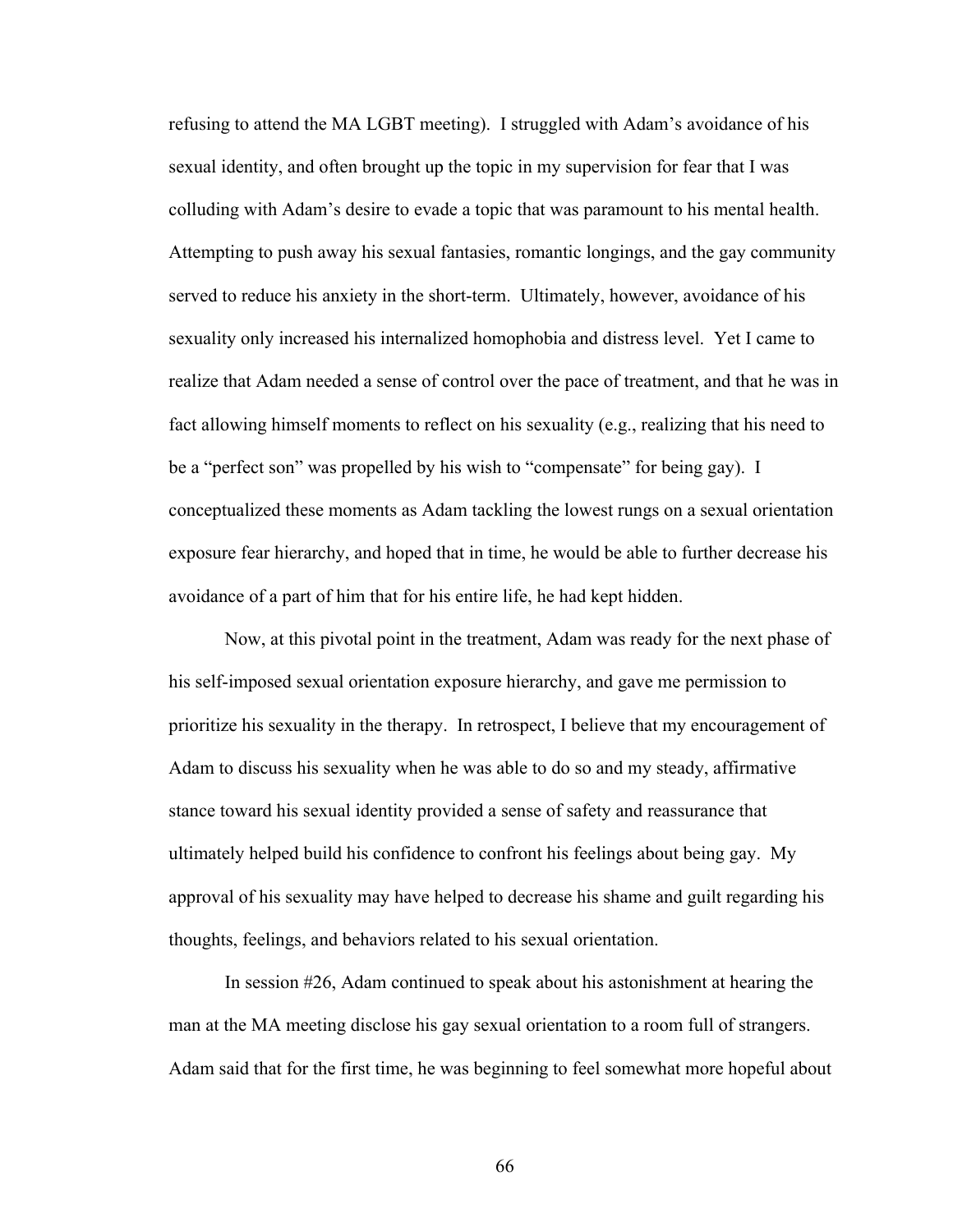his sexuality, as he saw first-hand that a gay man can be accepted by others. Adam said that he was starting to think about telling his sister that he was gay; it pained him that they were "best friends," yet he was keeping such a big part of himself secret from her. I empathized with Adam's wish to tell someone he loved so deeply about his sexuality, but also added that coming out is a process that should be carefully navigated. I suggested that perhaps it would be prudent to spend additional sessions addressing his own feelings about his sexuality before he began sharing it with important people in his life. I said that it could be helpful to uncover his own views about being gay before he elicited those of others.

In session #27, I led Adam through an exercise that sought to increase his awareness of his negative beliefs regarding sexual minorities. As adapted from Igartua (2012), I asked him to free associate, without editing himself, to the word "gay." Adam listed the following words and phrases: "queer," "abomination," "isolation," "alone forever," "abnormal," "AIDS," "promiscuity," "sick," "pervert," "inferior," "lonely," and "persecuted." Adam added that he grew up hearing his classmates say "that's so gay" whenever they disliked something; therefore, he formed the conclusion that if he were to come out as gay, he too, would be disliked.

I pointed out to Adam that it made sense that he had drawn a negative conclusion about being gay because he was exposed to homophobia while growing up. I continued that in his particular case, he had received recurrent messages from his classmates and priest perpetuating the harmful notion that being gay was abnormal. I shared that as a result of societal stigma, it was common for people to internalize negative views of their nonheterosexuality; our work would be to evaluate whether these beliefs he held were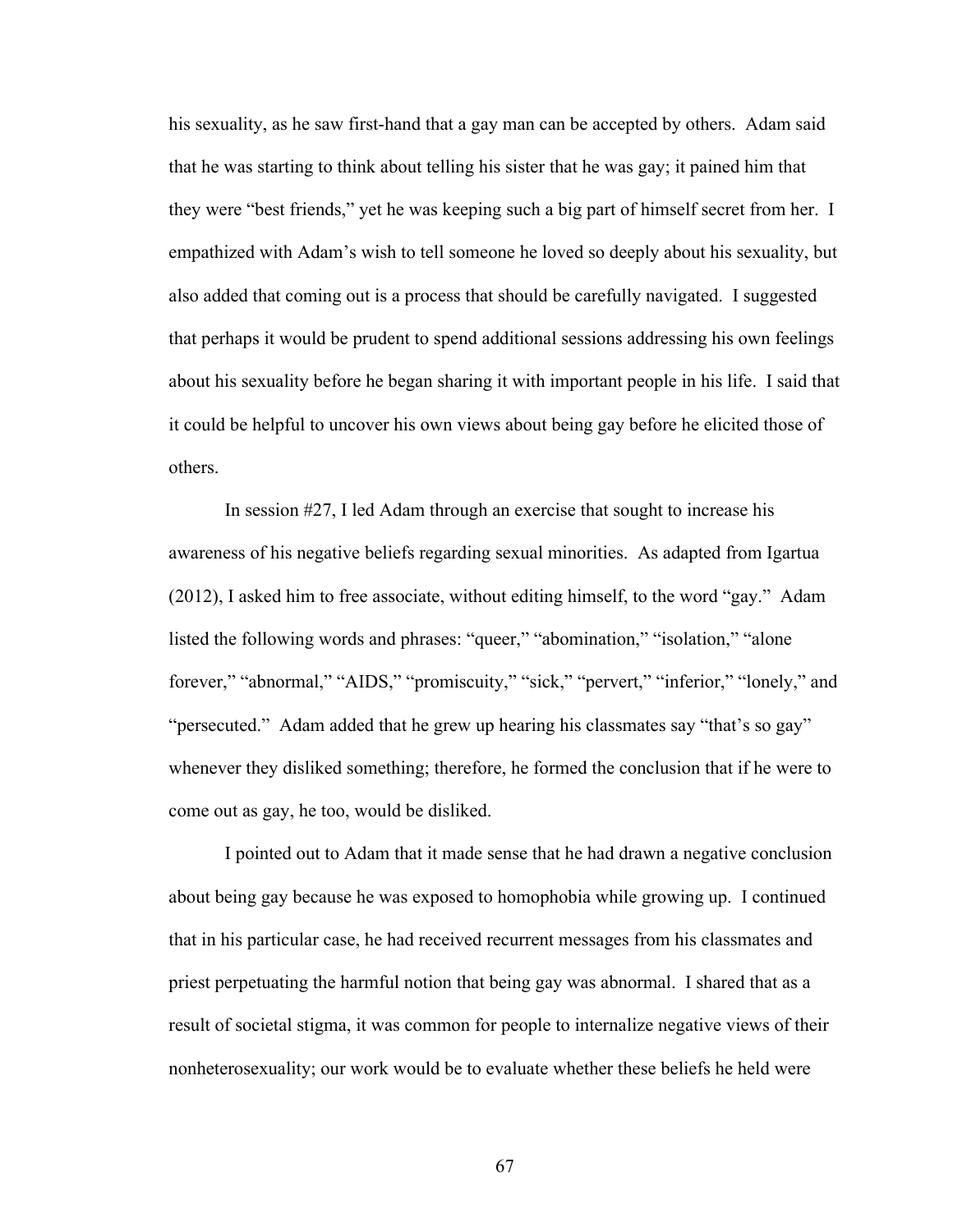accurate. I highlighted that being gay in itself is not the problem, but that external factors such as discrimination are to blame for the negative connotation he was attaching to the word "gay." By evaluating each of Adam's words via Socratic questioning and cognitive restructuring techniques, he was ultimately able to recognize his sweeping generalizations about the gay population, which is in fact quite heterogeneous. I hoped that initiating the breakdown of Adam's stereotypes (e.g., not all gay men have AIDS) would serve to reduce his internalized homophobic beliefs and challenge his "defective" and "abnormal" schemas.

At the beginning of session #28, Adam said that he had continued to think about his free association words throughout the week, and in particular, the words "lonely," "abnormal," and "inferior." He shared that although he did not begin to suspect that he was gay until he began puberty, he had always felt "different" from his peers, even at a very young age. He said that he had expended great effort to conceal this differentness by trying to be "perfect," thereby covering up his perceived inadequacies and shame.

Adam said that since he had stopped using marijuana for the previous six weeks, he had become more aware of his using as an attempt to cope with his shame; now that he was sober, he was allowing himself to reflect more about his sexuality. Whereas previously it had been difficult for Adam to fantasize about men unless he was high, now there were moments when he was able to tolerate his sexual fantasies while sober. Adam sought my advice, asking me what he could do to cope when he reverted to feeling guiltridden and ashamed about his sexual attractions. I framed Adam's attractions as a part of him that was both natural and outside of his control. I said that he could practice mindfulness in order to live with his attractions openly and nonjudgmentally as opposed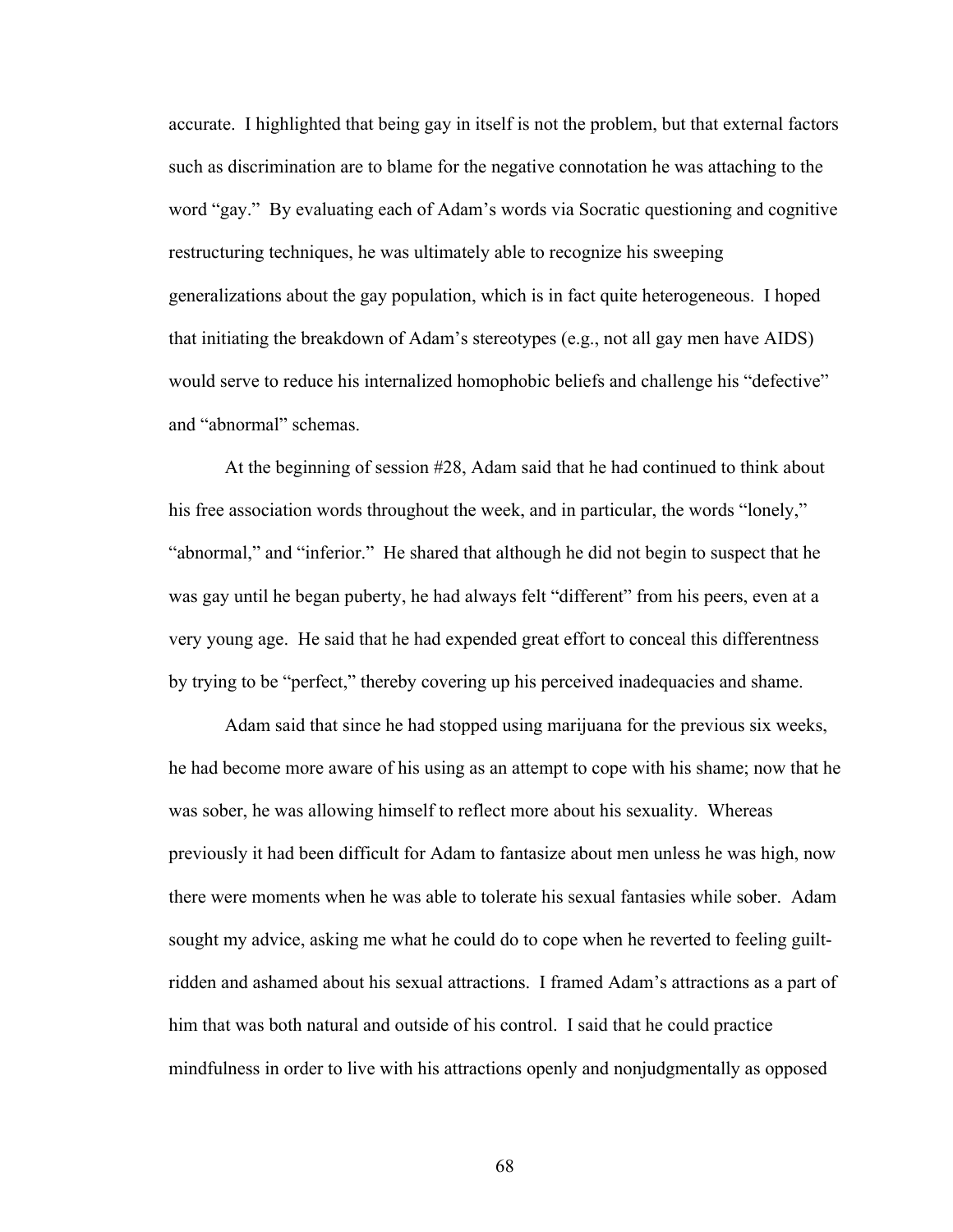to fighting against them. If he could practice accepting and surrendering himself to these feelings, his shame and anxiety would likely decrease.

Via an intervention adapted from Beckstead and Israel (2010), I asked Adam how he viewed his sexual attractions. Were they a burden? A sin? Natural? A gift? Joyful? I reminded him that how he *thinks* about his attractions would affect how he *feels* about his attractions. Adam shared again that he had been "bombarded" with messages from his church that same-sex attractions were "abominations," and he was still having difficulty separating himself from that notion. However, he also stated that he could see the joy in his attractions, as he had experienced intense happiness when he was involved in his first gay romantic and sexual relationship during his summer as a camp counselor.

Adam then shared that he felt lonely because "no one" knew the "real" him; the "only person who ever understood" him was his previous partner at camp, with whom he was no longer in contact. Despite his large friendship circle from high school and his increasingly growing group of friends at college and MA, Adam felt isolated. His first year of college was almost over, and some of his friends from university would be leaving the city for the summer. Adam, however, had secured an internship in the city, and would continue to live in his dorm over the summer months. He was beginning to wonder if he should come out to his friends at college before they left for the summer in order to feel a greater sense of authenticity in his relationships. Adam also wondered if he should speak about his sexuality with someone he was less familiar with. In fact, over the previous week he had considered whether to approach the openly gay man at his MA meeting; but in the end, Adam did not approach him. Adam left the meeting feeling disappointed in himself because he believed that it would have been beneficial for him to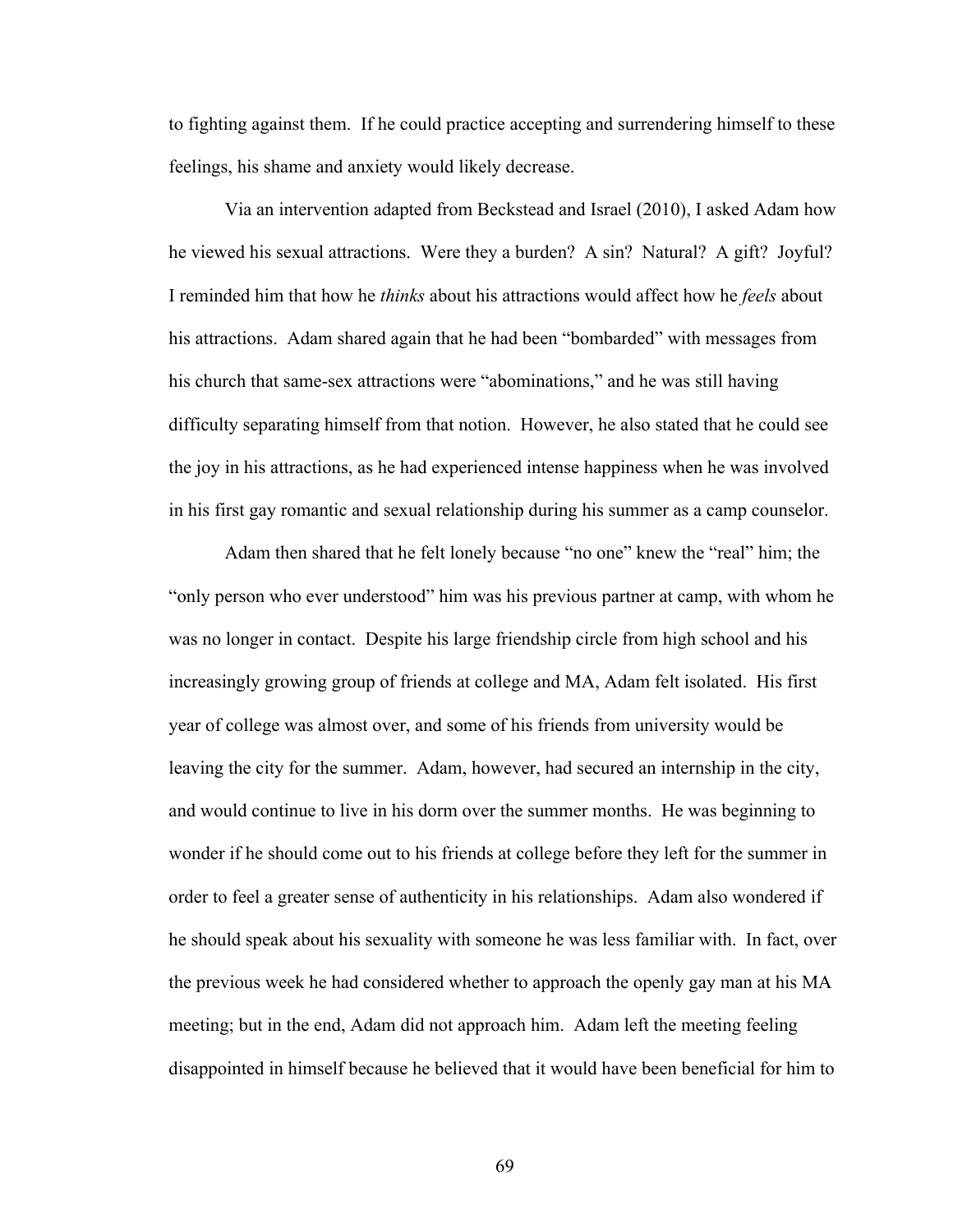reach out to someone who could potentially offer support with regard to his sexual identity and substance use issues.

I normalized Adam's difficulty with reaching out to this man, and said that it made sense to me that he was conflicted about making contact as he had been motivated by fear for so long to separate himself from all things gay-related. I also praised Adam for his idea to "test the waters" of disclosing his sexual identity to someone who may be able to offer him helpful guidance as he navigates this period of self-discovery. In order to increase Adam's self-efficacy, we role-played approaching this man at the MA meeting. After completing the role-play, Adam said that he felt "more confident," and he assigned himself the task of approaching the man at the next MA meeting for homework.

**Sessions 29 – 37: Identity formation and acceptance strategies.** As Adam had already begun the process of uncovering and challenging his internalized homophobic beliefs, treatment shifted to identity formation and acceptance strategies. These two strategies sought to further diminish his once formidable internalized homophobic beliefs, and would hopefully arm Adam with useful coping skills. I sought to broaden his perspective regarding his sexual orientation, empower him through psychoeducation and normalization interventions, and increase his sense of self-efficacy to become a member of the gay community, if he so desired.

In session #29, Adam said that he had gathered the courage to approach Jesse, the man from the MA meeting, and disclosed to him that he was gay. Jesse was very supportive of Adam, and they continued to speak for approximately 30 minutes after the MA meeting had ended. Jesse offered to be Adam's MA sponsor and encouraged him to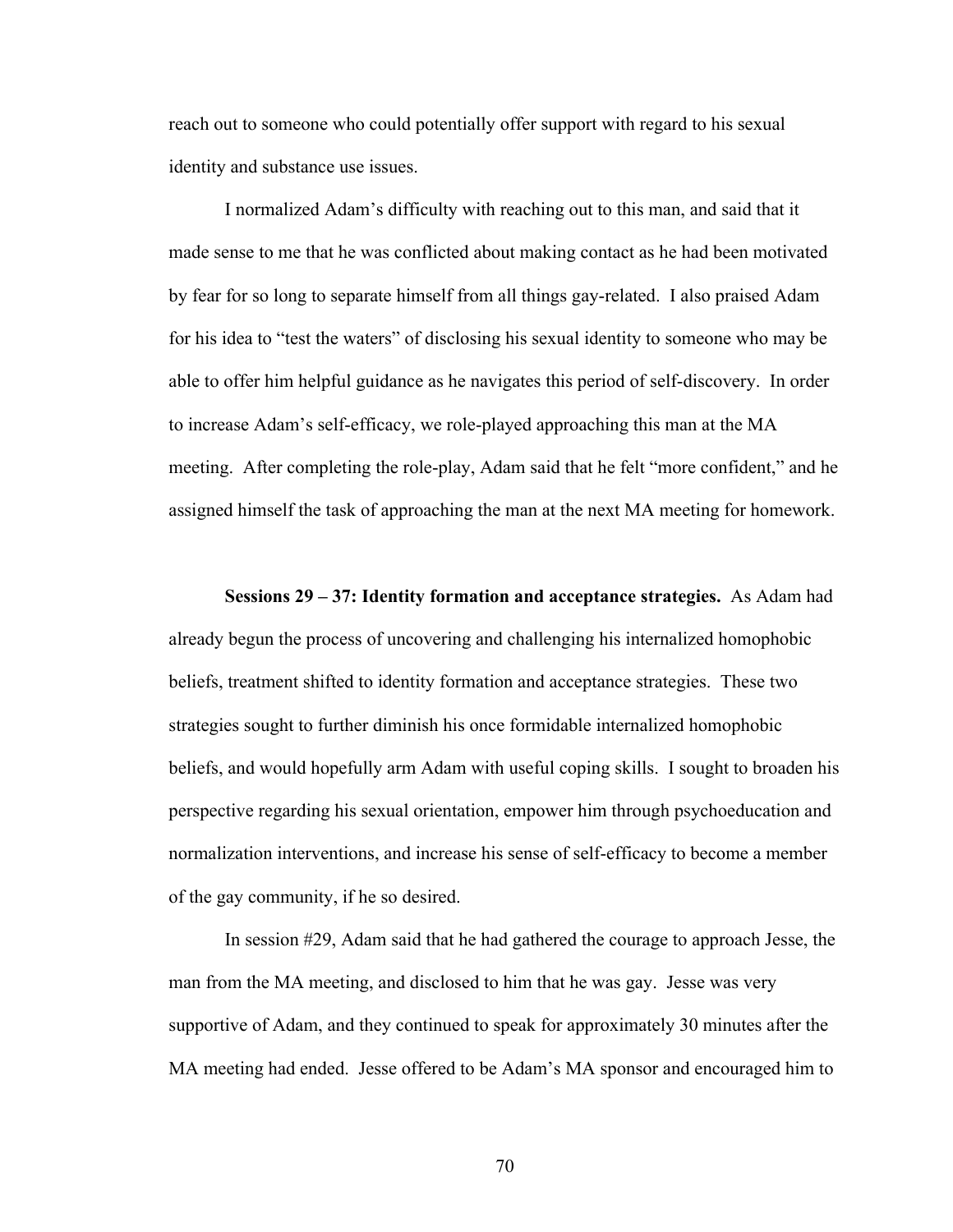call if in need of any guidance. They also scheduled a time to meet for coffee to discuss the MA steps over the next week.

Adam said that his interaction with Jesse was a "huge" moment for him because it made him feel "completely understood," accepted, and less "abnormal." He was excited about Jesse being his sponsor and was looking forward to his upcoming coffee with him later that week. This positive experience led Adam to wonder whether he should attend the MA meeting at the LGBT center, too. He was interested in meeting additional people who identified as gay, but was also scared of "officially outing" himself by attending an event at the center. Adam also shared his discomfort with the idea of being around "flamingly gay" men, whom he found to be distasteful. Jesse, he explained, did not "appear" gay and could easily pass as a straight man. Adam said that he felt more comfortable around a gay man who was not "in your face about it."

As Adam had expressed significantly negative sentiments toward outwardly gay individuals, I wanted him to reflect upon his statements about gay men who did not "appear" straight. I asked him: Where did his feelings of discomfort with outwardly gay men come from? Why was he more comfortable with gay men who appeared straight? I hoped that my line of questioning would help Adam recognize that he was projecting his own self-loathing beliefs about his sexuality onto a substantial proportion of the LGB community. After pondering my questions, Adam said that he associated gay with being less masculine; outwardly gay men made him feel uncomfortable because on some level, he worried that he was "less of a man" because he was gay.

In response, I provided Adam with psychoeducation about gender scripts, explaining that our culture espouses certain "guidelines" for "appropriate" male and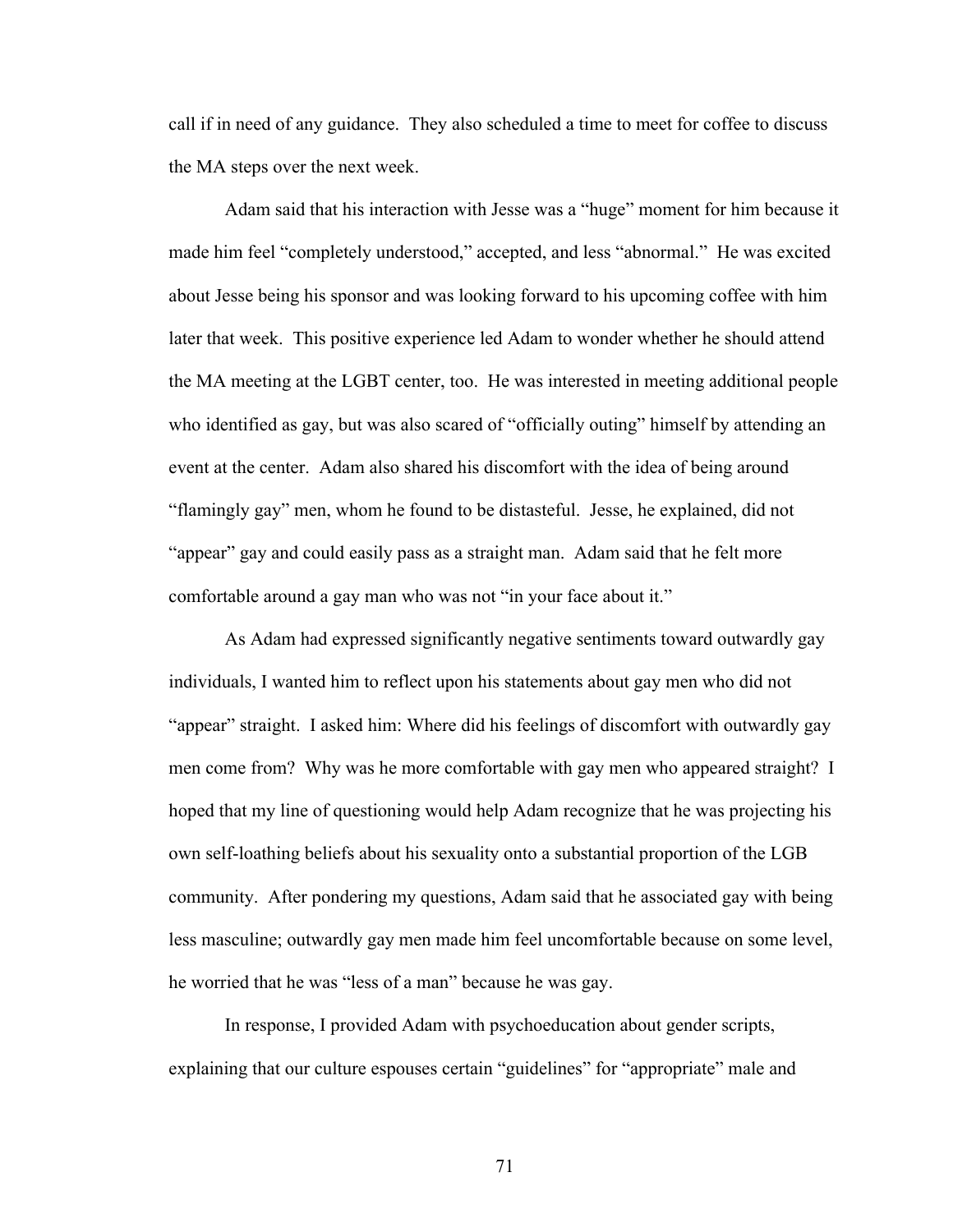female behavior. I said that these scripts are socially constructed and only serve to devalue the diversity that is inherent across gender presentations. Much like his exposure to societal homophobia, he had also internalized notions about gender, which could be damaging to his sense of self if left unchecked. In this particular situation, Adam's notion of "appropriate masculinity" seemed to be holding him back from reaching out to the gay community. But his experience with Jesse pointed to the fact that contact with other sexual minority individuals could in fact be very helpful for him.

I hoped that by challenging his restricted view of masculinity, Adam would question the prejudicial beliefs he had toward outwardly gay males and begin to accept the multiple, varied presentations of LGB individuals. I also wanted to emphasize that community support from organizations like the LGBT center were a valuable resource for him during this period of identity development. As Adam had felt more "normal" after speaking with Jesse, I hypothesized out loud that his feelings of normalcy could increase as he continued to build contacts with others in the gay community. Adam said that he was viewing gender atypical behavior negatively due to his upbringing, since his father had emphasized the importance of stereotypically male behavior. After I asked Adam if he wanted to create an alternative belief that would challenge his gender script, he shared the following restructured belief: "People who appear outwardly gay may be comfortable with their sexuality, and that doesn't make them less masculine." Adam said that he would continue to think about going to the LGBT center, but was still uncertain about whether he would be ready to go there before our next therapy session.

In session #30, Adam said that he had met with Jesse over the previous week. Despite feeling accepted and supported by Jesse, meeting with him in public was anxiety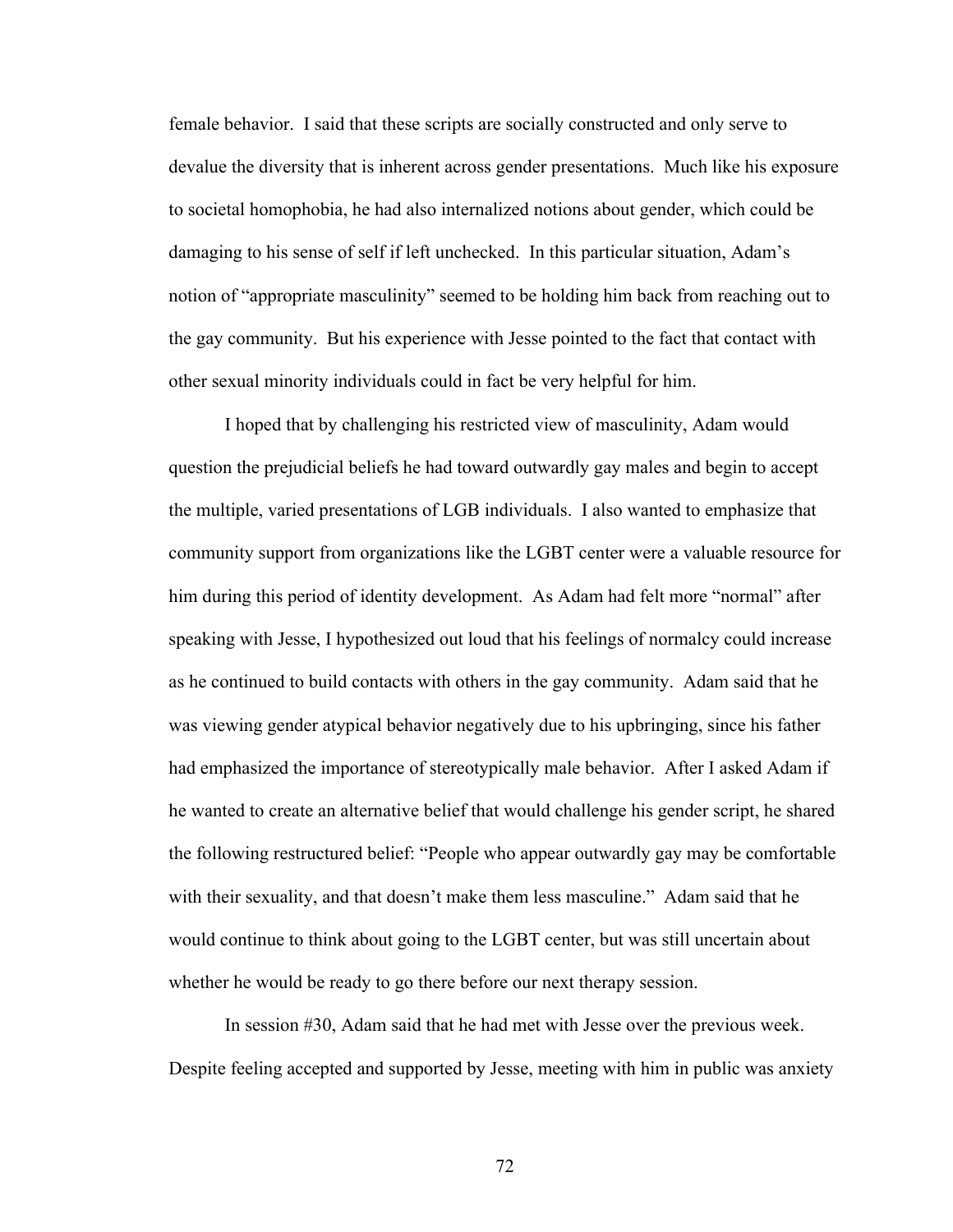producing because Adam wondered if people were assuming that he was gay, and he was still struggling with feeling "abnormal" and "defective" because he was gay. In order to challenge these core beliefs, Adam completed a Dysfunctional Thought Record in session. He identified that his automatic thoughts made him feel angry and sad. He also noted that he had engaged in all-or-nothing thinking ("I would only be normal if I were straight"), magnification ("It's awful to be gay"), and mind reading ("The people at this coffee shop can tell that I'm gay"). Adam then disputed his automatic thoughts with the following rational statements: "Being different from the majority does not mean that I'm abnormal or defective," "I'm not responsible for other people's views of gay men," and "Many people are accepting of gay people." Adam wrote these statements down on a notecard, which he placed in his wallet. I asked him to read the card daily or whenever he noticed a negative automatic thought emerging about his sexuality.

In session #31, Adam said that despite feeling less "abnormal," he still felt sad because he would "never" be able to live the "easy life" of a heterosexual. Although Adam's thought reflected the cognitive distortion of magnification, there was also some truth to his statement that I was mindful to not invalidate. I empathized with Adam's feelings of sadness and agreed that he would encounter discrimination based upon his sexual orientation, and that heterosexuals do not have to contend with that stress. I asked Adam to elaborate on his feelings of loss for not being heterosexual, hoping to facilitate a grieving process for the life he would not be able to live as a privileged-status, straight male.

Adam said that he had always hoped to be married and have children one day, but that reality could "never" happen for him. Via psychoeducation, I informed Adam that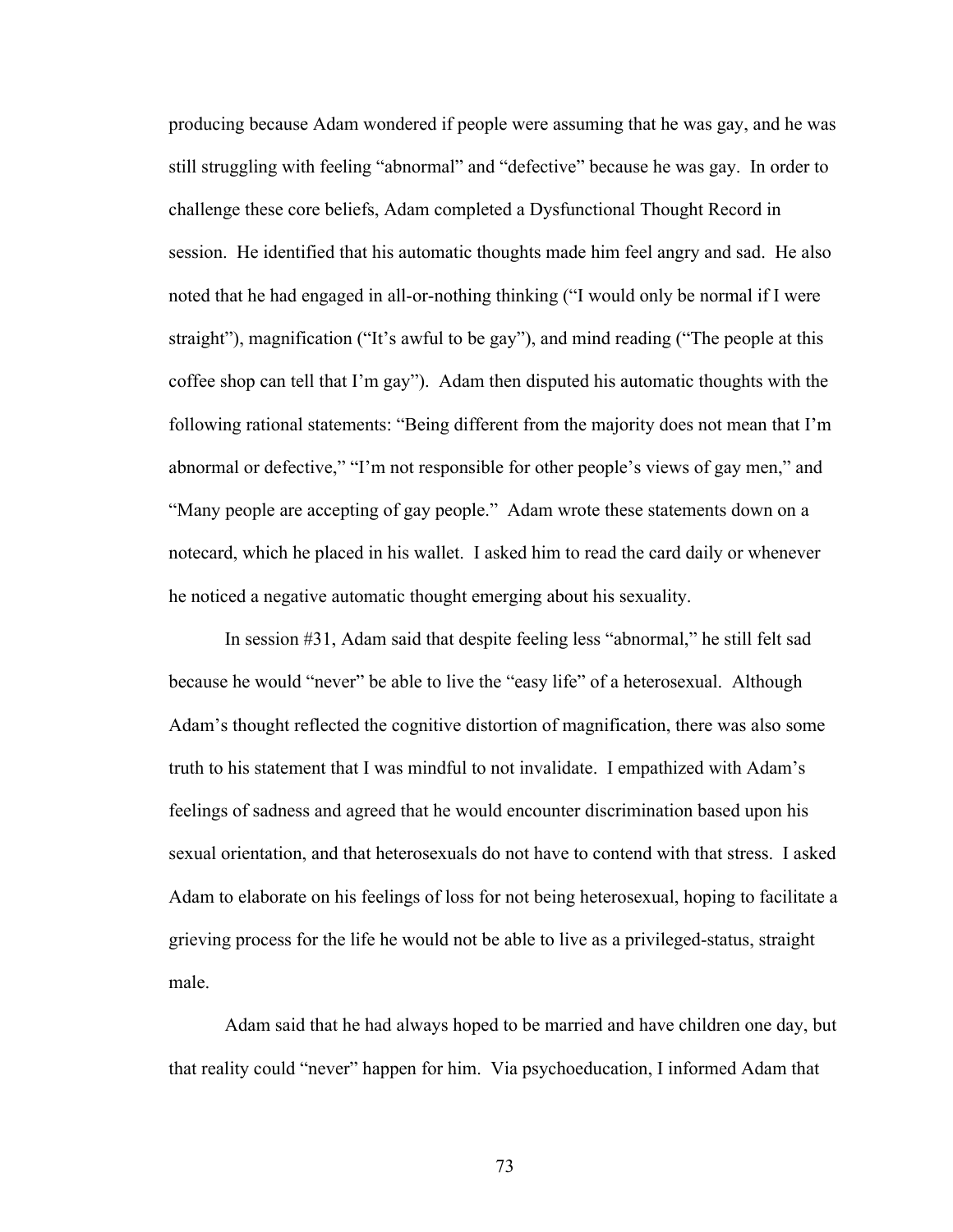many gay men get married (as gay marriage had become legal in specifics states across the United States) or form life-long commitments if marriage is not a legal option in their state of residence. I also shared that gay men can create families with their partners, raising children together. I explained to Adam that raising children and attaining a lifelong partnership were both viable options for his future. I recommended that Adam read an article, which explained that gay and straight parents are equally capable of raising healthy children (Barlow, 2013). Adam said that he had never seen a married gay couple before, nor had he met children who had been raised by gay parents. I reminded Adam that just because he had not seen examples of this lifestyle did not mean they did not exist – in fact, if he attended a meeting at the LGBT center, he may learn more about the variety of choices he has in his life direction as a gay man. Adam said that he would feel more comfortable going to the LGBT center with Jesse, and wondered if he should ask him to go to an MA meeting with him there. I praised Adam for his idea, and encouraged him to move through his fear by attending a meeting at the LGBT center in order to attain additional support and knowledge.

In session #32, Adam said that he went to a MA meeting at the LGBT center with Jesse. Initially, Adam found the center to be "scary" and "overwhelming;" however, after approximately 15 minutes, his anxiety began to decrease. He found the MA meeting to be helpful, as most of the members spoke openly about their LGBT status and some discussed the connection between their drug use and their sexual and/or gender identities. Adam was surprised by how similar he felt to many of the people in the meeting, who seemed to have experienced many of the same feelings Adam had been struggling with. Adam also noted that there were LGB individuals who were confident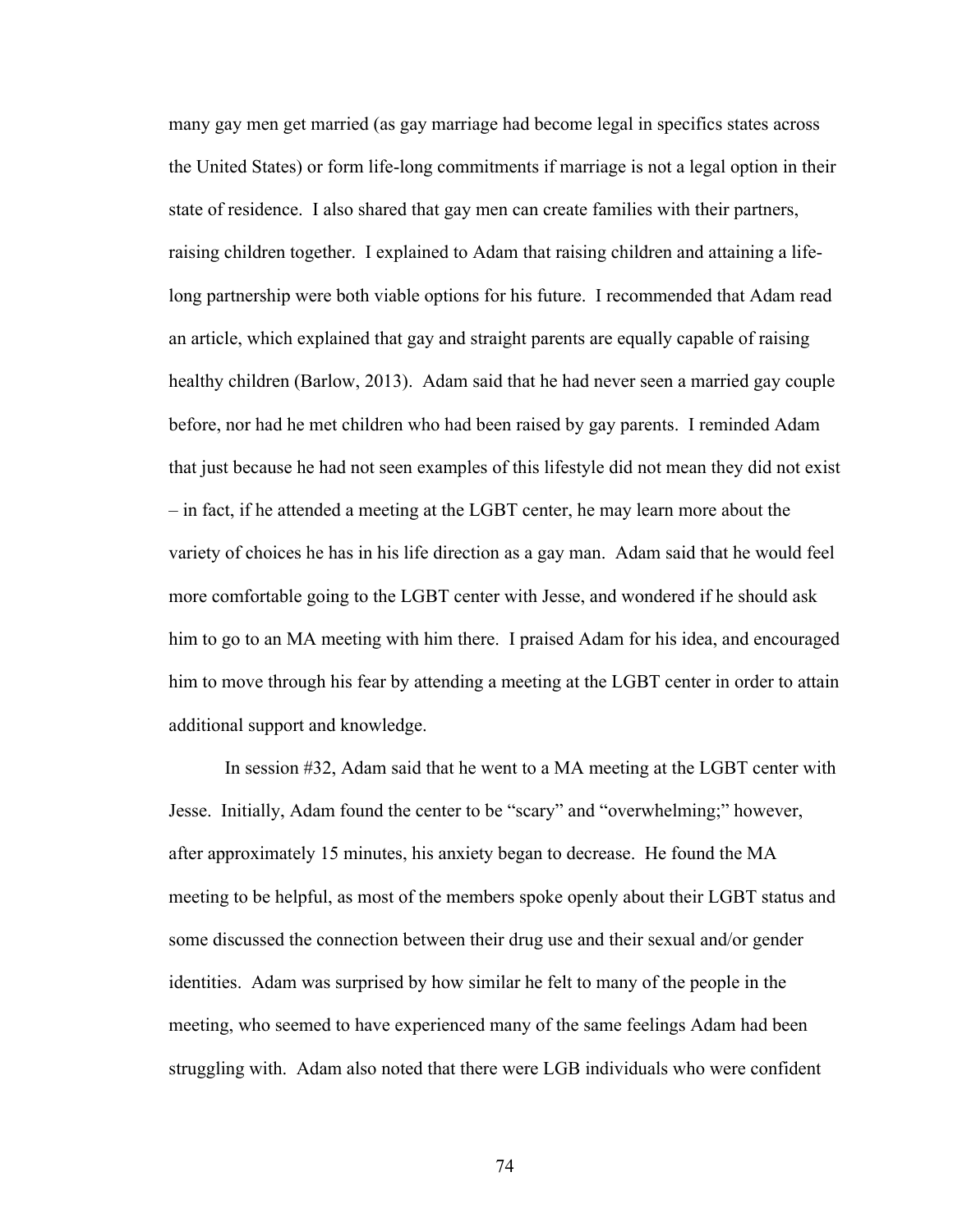about their sexuality, and wore it with pride; Adam found this to be inspiring and hoped that one day, he too could feel such pride about his sexuality.

When Adam arrived to session #33, he shared that he had continued to visit the LGBT center the previous week, and that group members were reaching out to him to spend time together outside of the meetings. Although Adam was excited about these new friendships, he also longed for a romantic relationship. He worried that it would be difficult for him to find a monogamous, committed relationship as a gay man because he believed that "gay men don't commit."

Noting that Adam was engaging in fortunetelling and stereotyping the gay community via the all-or-nothing cognitive distortion, I sought to dispel his homophobic belief via psychoeducation. I shared with him that although gay men may engage in nonmonogamous behavior more than their heterosexual counterparts (or at least report it more candidly in research studies), the nonmonogamous behavior is often negotiated openly within the relationship (Ritter  $&$  Terndrup, 2002). In addition, there are many gay men who strongly adhere to monogamous relationships. I told Adam that being gay did not preclude him from having a stable, monogamous relationship with another man that would be essentially similar to any heterosexual relationship. I suggested that Adam read the book *My Guy: A Gay Man's Guide to a Lasting Relationship* (Kantor, 2002) in order to learn more about the subject.

In session #34, Adam said that he had bought the book, and after reading several chapters, he felt hopeful about attaining the type of relationship he had always longed for. Adam was continuing to attend MA meetings at the LGBT center and had joined a gay men's coming-out group at the center, too. He found the coming-out group to be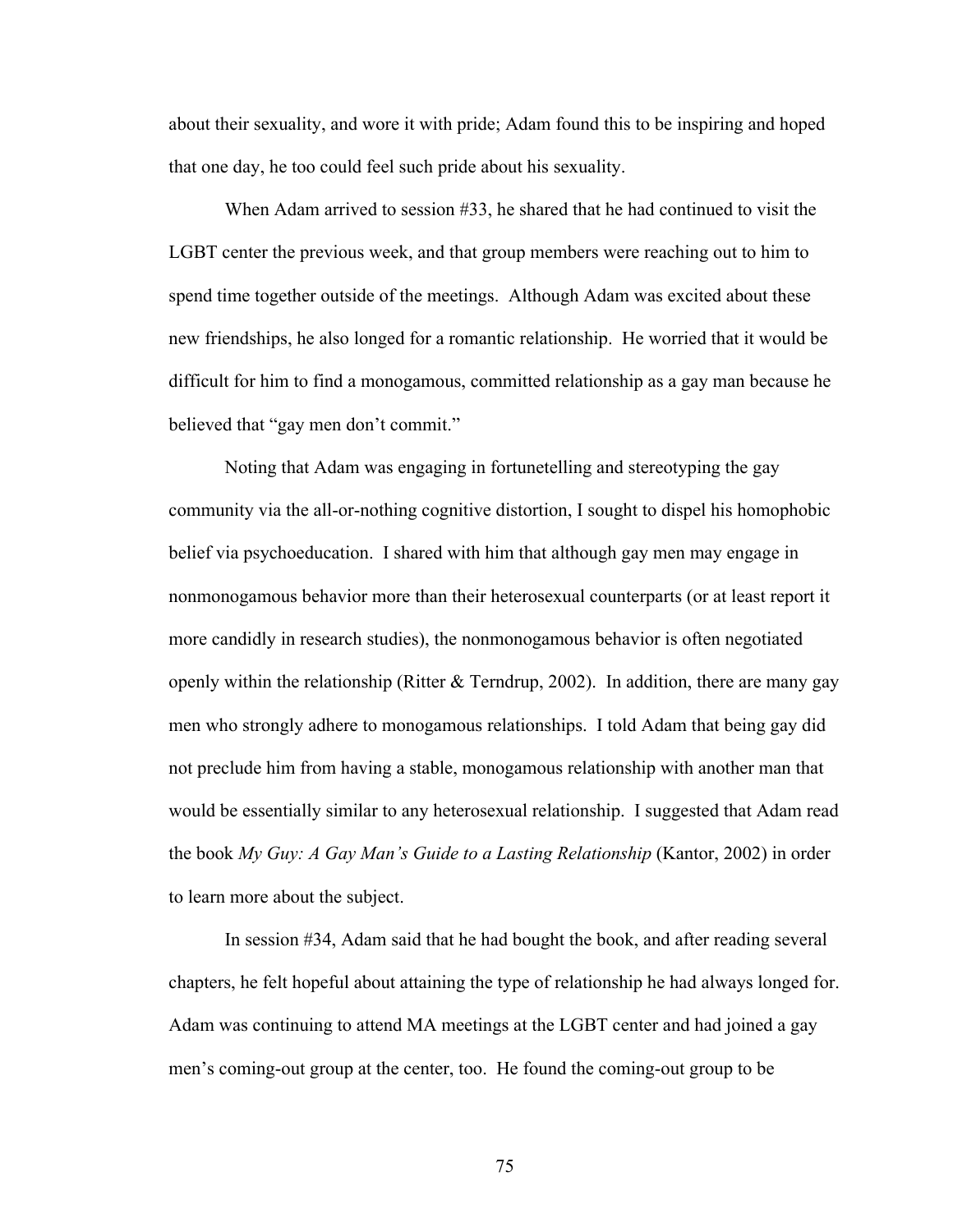especially helpful, as he was surrounded by peers who were navigating similar challenges. Most importantly, he felt unconditional support from the group members, who made Adam feel welcome and comfortable. Adam said that he was feeling a growing sense of connection with the LGBT center, and was considering volunteering there one evening per week. He was also interested in the range of groups available at the center, and was surprised by the number of religiously-focused meetings. I praised Adam for immersing himself in the center, and shared my excitement with him for all of the opportunities available to him there.

In session #35, Adam said that he had had a difficult week because he had been verbally assaulted by several homophobic people on the street. Adam had been walking with two other members after a meeting at the LGBT center, and three men approached them, calling them "fags" and "homos." Adam felt "paralyzed" and feared that the men were going to physically assault him and his friends. After continuous taunts, the men retreated. Adam and his two friends were all "shaken" by this incident. I empathized with Adam's feelings of fear and paralysis, and said that being verbally assaulted in such a way would be scary for anyone to go through.

Adam said that he felt "terrified" and also somewhat "ashamed" for being targeted in this attack. He wanted to be liked by "everyone," yet in this situation, he had been exposed to significant hatred. I shared with Adam that despite his residing in a predominantly liberal, gay-friendly city, there were inevitably going to be some people with homophobic views; this harassment he experienced was a reflection of an external, societal problem, and did not indicate that the problem resided within him. Adam agreed with my statement, and said that when he spoke with his friends after the verbal assault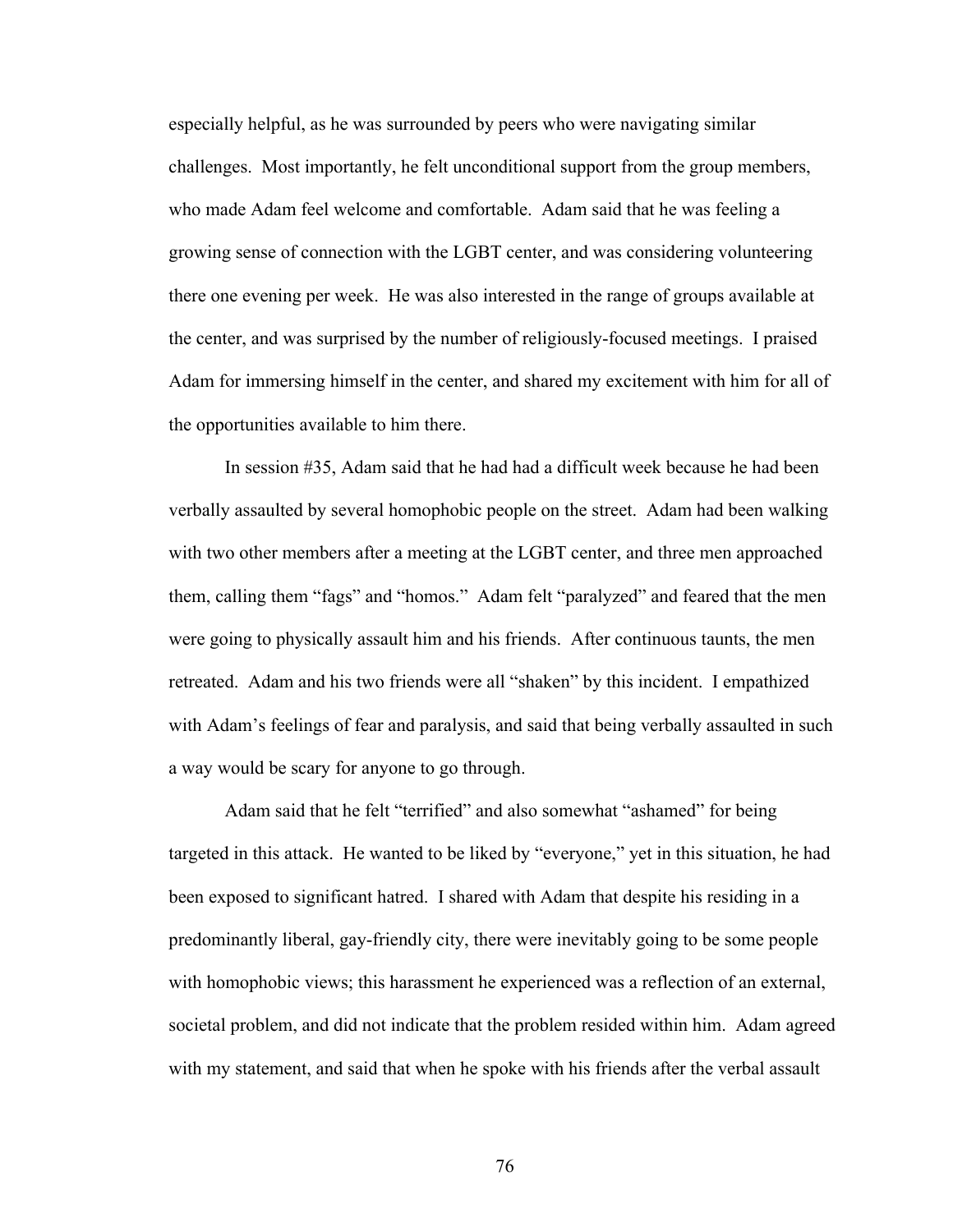took place, he recognized that the men were ignorant people who should not have the ability to affect his own sense of worth as a gay man. Adam said that this event had actually instilled in him a desire to become active in increasing gay rights in order to reduce the bigotry that he was exposed to that day.

I praised Adam for his handling of and reaction to the harassment incident; he had coped with a highly stressful situation by remaining with his friends in order to help each other process what had happened and support each other through the shock of such discriminatory behavior. Adam said that since the event, he had felt more strongly about coming out to his friends from college in order to stop living "separate lives:" his "straight" life while at his university dorm, and his "gay" life when he spent time with Jesse or anyone from the LGBT center. Adam said that his sister was also planning to visit him the following week, and he was thinking about coming out to her at that time. Adam said he was now "ready" to disclose his sexual identity to his friends and his sister, and he wanted my help in doing so.

Throughout my work with Adam, I consistently sought to uncover and manage my own biases. From the start of our treatment, I noticed myself having the desire for Adam to come out to safe people in his life. Part of this wish was based on my hypothesis that by coming out, Adam would have real-world data to refute his notion that he would be rejected by all people if he were gay. I also hypothesized that his coming out could serve to reduce his maladaptive belief that being gay means that he was "defective" and "abnormal." I realized, with the help of my supervisor, that the reason Adam had not yet come out or been more more active in the gay community was because he had not yet been ready to do so; I needed to be accepting of his journey and whatever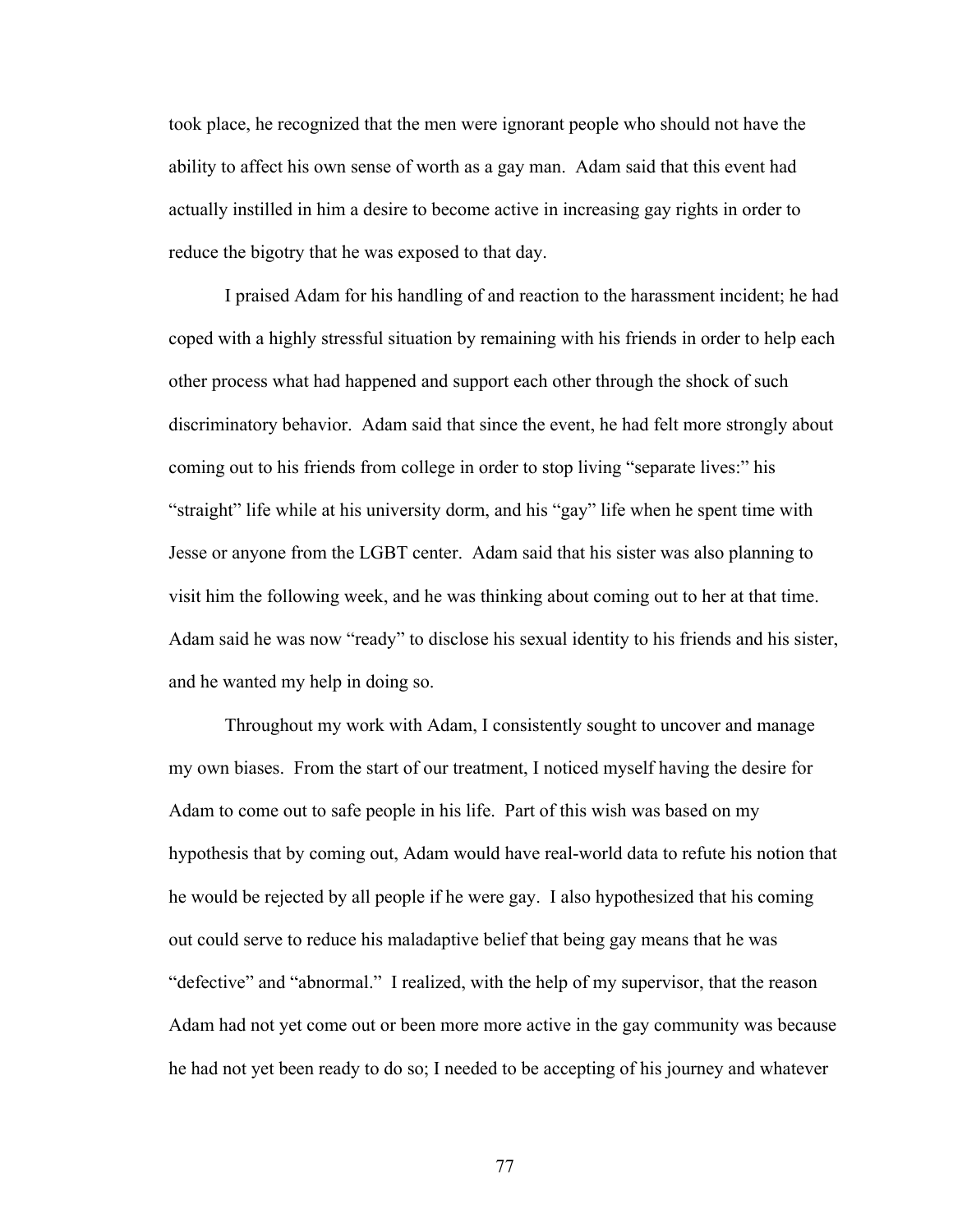outcome lay ahead of him. I also had to remind myself that an affirmative treatment approach is supportive of clients' unique identity development and whatever outcome clients choose in terms of how to outwardly identify. Continuously checking in with my personal and political biases helped me stay aware of how to interact with Adam such that my own desires would not negatively impact his treatment.

So when Adam shared in session #35 that he was now ready to come out to his college friends and sister, I checked in with my own reaction. Just as Adam was excited about the prospect of sharing his orientation, I too, felt excited. Yet mixed in with my excitement were also feelings of apprehension. First, our therapy was coming to an end in only slightly over a month as I was slated to begin my new practicum placement, and would be terminating therapy with all of my patients at the Counseling Center. Would Adam have the support he needed as he started to navigate the coming-out process if he transitioned out of individual therapy at the same time? Second, I had concerns about Adam coming out to his sister. Although I suspected that she would respond positively to his disclosure, I was not so certain that Adam's parents would be as accepting of their son's gay identity. Adam was still financially reliant on his parents, as they were providing him with a college education, housing, and an allowance. If his parents were to find out about his gay identity via Adam's sister, highly negative consequences were possible, such as his parents disowning him and refusing to support him and his educational endeavors. Would Adam's sister be able to keep his gay identity a secret from their parents?

I told Adam that I was very excited and happy for him that he felt ready to tell important people in his life about his sexuality. I also shared with him that we needed to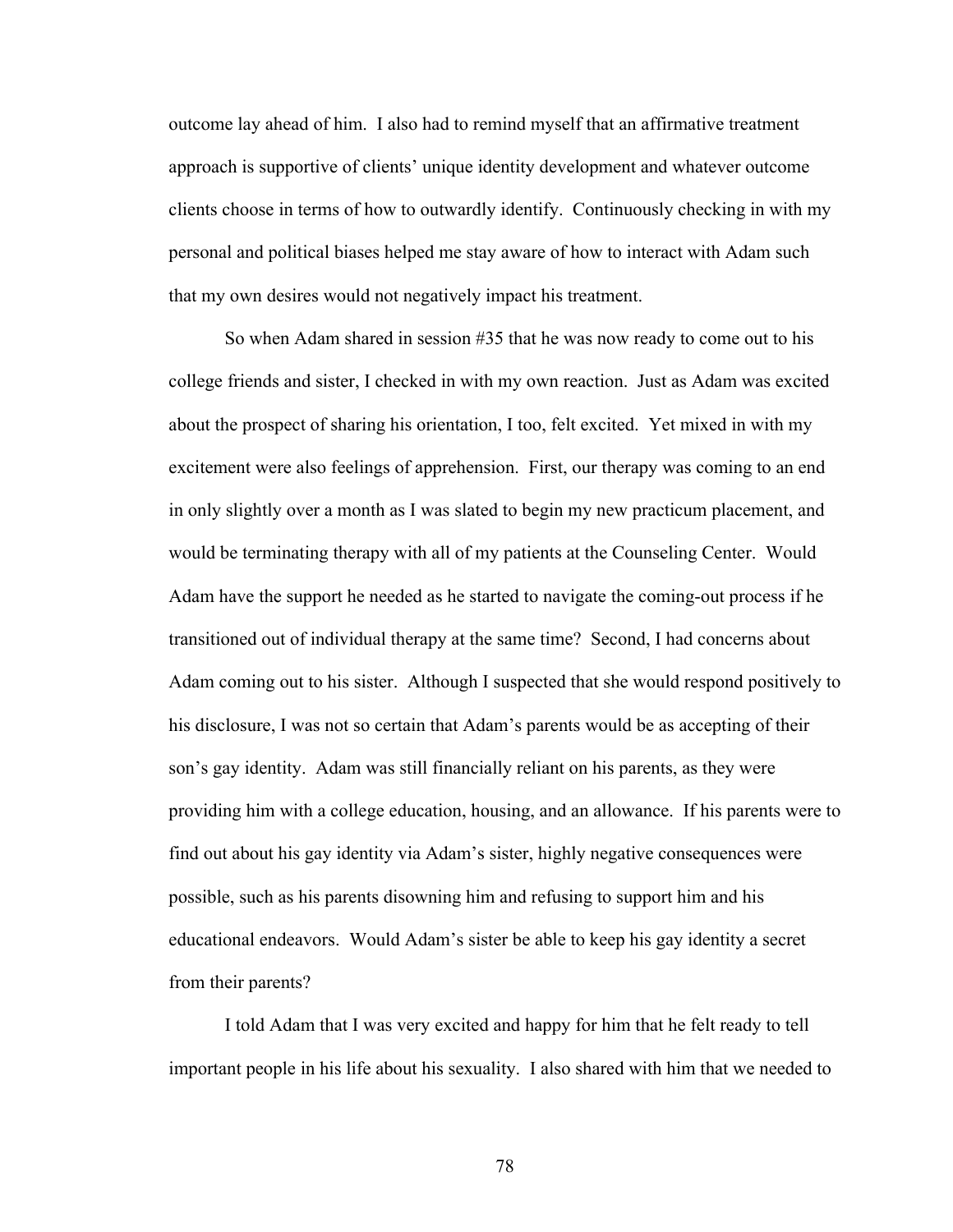make sure that he came out safely and did not underestimate the potential consequences. I asked Adam: What were the costs and benefits of coming out to his friends at his university? Why did he want to come out to these friends, in particular? What were the costs and benefits of coming out to his sister? How did he plan to come out to his friends and to his sister?

Adam said that he planned to come out to two of his close college friends who were also in the dorm with him that summer. He said that both friends were open, nonjudgmental people, and had never evidenced any homophobic beliefs, at least in his presence. In addition, one of them already had a friend who was gay. Adam expected their reactions to his disclosure to be one of surprise, but also of support. Adam wanted to tell his sister that he was gay because he considered her his "best friend." She had been a source of constant support throughout his life, and he imagined that she would handle his disclosure in kind. I asked Adam if he wanted his sister to keep his disclosure hidden from his family and friends back at home. He replied that he would ask her to keep the fact that he was gay secret until he told her otherwise, as he could imagine his father feeling "betrayed," "humiliated," and "furious" if he learned of his son's sexuality. Adam thought that there was the possibility that his father would try to force him into receiving conversion or reparative therapy to "convert" Adam to a heterosexual orientation. Despite his many fears about his father learning about his sexual orientation, Adam trusted that his sister would be able to keep this information private, as he had confided many things to her in the past and she always proved to be a safe confidant.

In order to help Adam prepare for the disclosures, we role-played his coming out to his friends and his sister. Adam decided that he would come out to each of his friends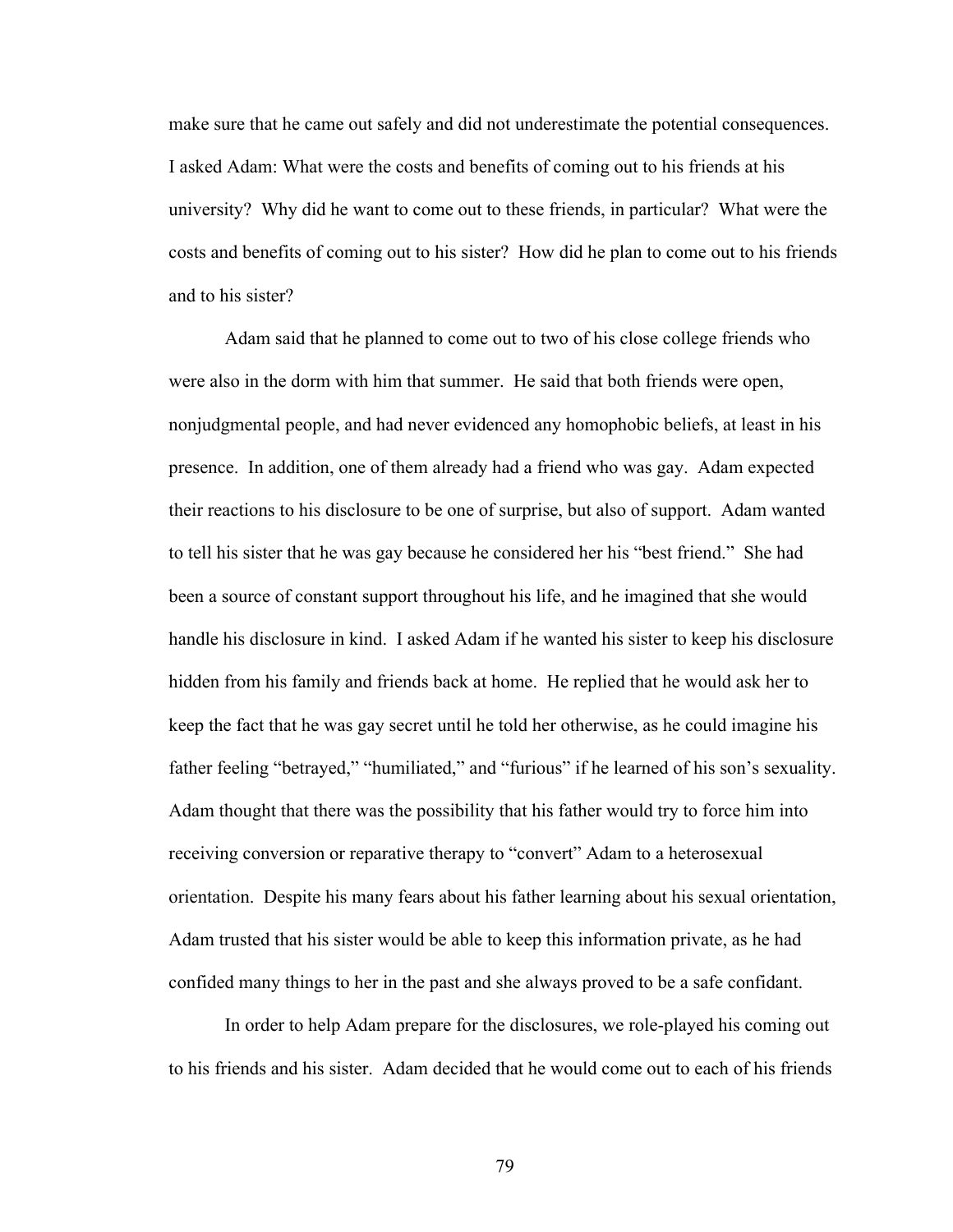individually, and be direct and to the point in telling them that he was gay. He evidenced the same approach in his role-play with his sister, but also emphasized his need for her to keep the information private from their parents and friends back home, as he was not yet ready to disclose his sexuality to anyone else from their community. I commended Adam for his role-plays, in which he presented himself with poise and confidence.

In session #36, Adam said that he had successfully come out to his college friends and his sister, and was feeling "very relieved" and "excited" about the support he received from them. Adam was especially moved by his sister's reaction. She started crying when Adam came out to her; she said that she had long suspected that he was gay, and was "so happy" that he was finally able to tell her. His sister hugged him and told Adam that she loved him, and promised to keep his identity a secret if that was what he wanted. Adam was surprised that his sister had wondered about him being gay, but said that it also made him feel even closer with her since she understood him even more than he had realized.

Adam said that he was now ready to be officially "out of the closet," and would continue to come out to his college friends as he saw them when the time seemed right. Come the beginning of his sophomore year of college, which was only two months away, he would come out as openly gay and no longer hide his identity. Although he was concerned about living a "double life," Adam decided that he would remain "straight" when he visited his family, at least for the time being. He feared that the consequences of coming out to his parents would be too grave, and therefore decided to embrace independence from his family by creating a life for himself in his university's city. I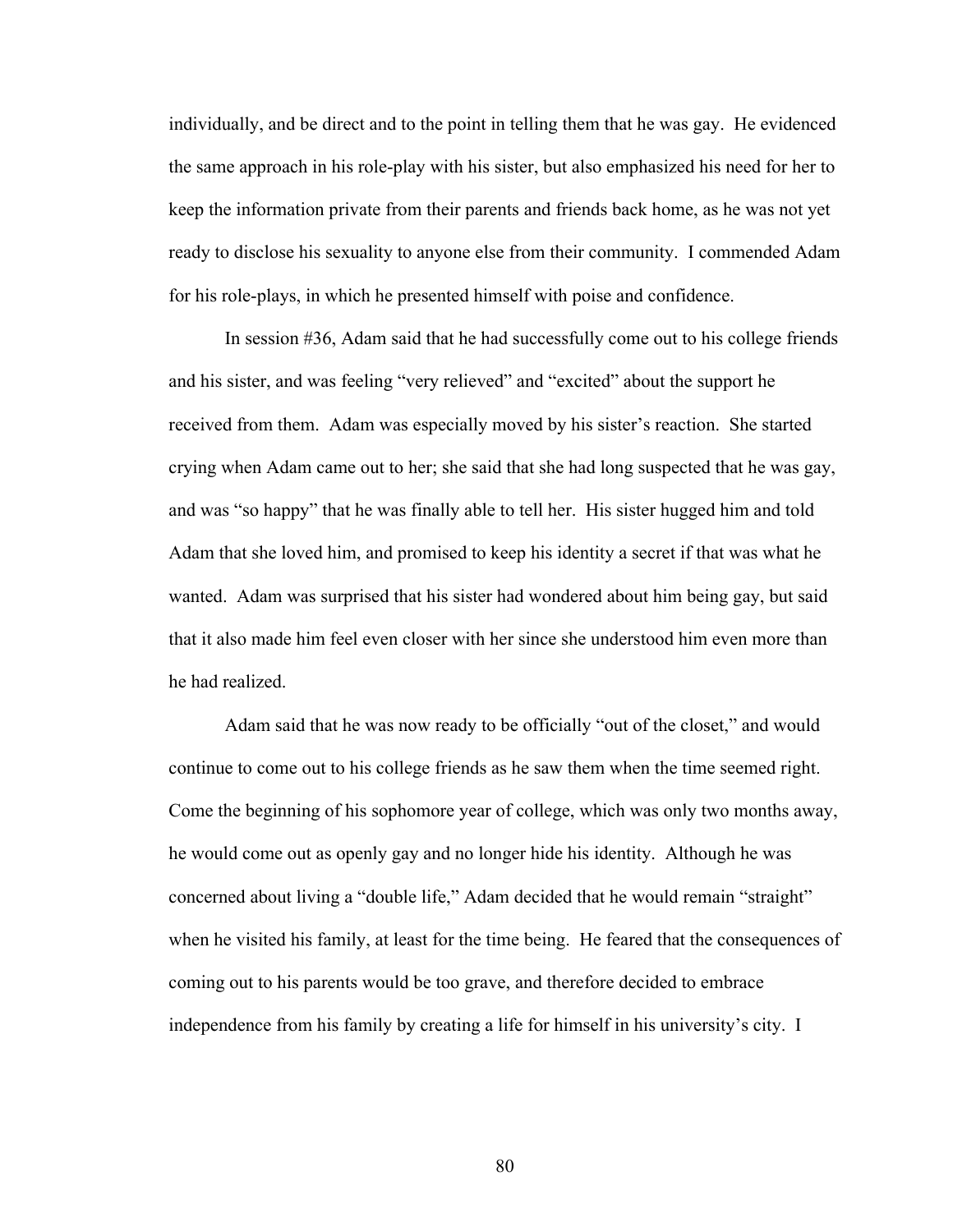supported Adam's decision to delay telling his parents about his sexuality. I said that it made sense to me that he wanted to choose supportive people to come out to right now.

I told Adam that as he continued to come out at his university, it was likely that most people would show support, yet there was the possibility that not all people would be accepting. I asked Adam, "How do you see yourself handling that situation, if it were to arise?" Adam said that it would be hard for him if people were not accepting of his coming out, and added that external validation is something that he values, perhaps too strongly. After taking some time to ponder this hypothetical situation, Adam said that he would tell the person, "I'm sorry you feel that way, but this is who I am. I hope that you can ultimately accept that." I told Adam that his response was excellent. It was firm, confident, and honest, but also left the person with the opportunity to change their views regarding Adam's sexual orientation. Adam said that if he needed support after a difficult disclosure, he could call Jesse or one of his friends from the LGBT center – or even attend a meeting there. I praised Adam for his idea of using social supports when he needed them most.

In session #37, Adam shared that he had decided to attend a religion meeting at the LGBT center the previous week. Adam said that since beginning at MA, he had been thinking more about his feelings toward God, and had started to remember many of the positive aspects of his religion. At MA, he was able to think about a higher power as accepting and loving, and supporting Adam's strength to stay sober and make healthy life choices. Adam said that the religion meeting at the LGBT center proved to be "really interesting" because he was surrounded by people who identified as both LGBT *and* religious. Up until that moment, Adam had not realized that he could be both gay and a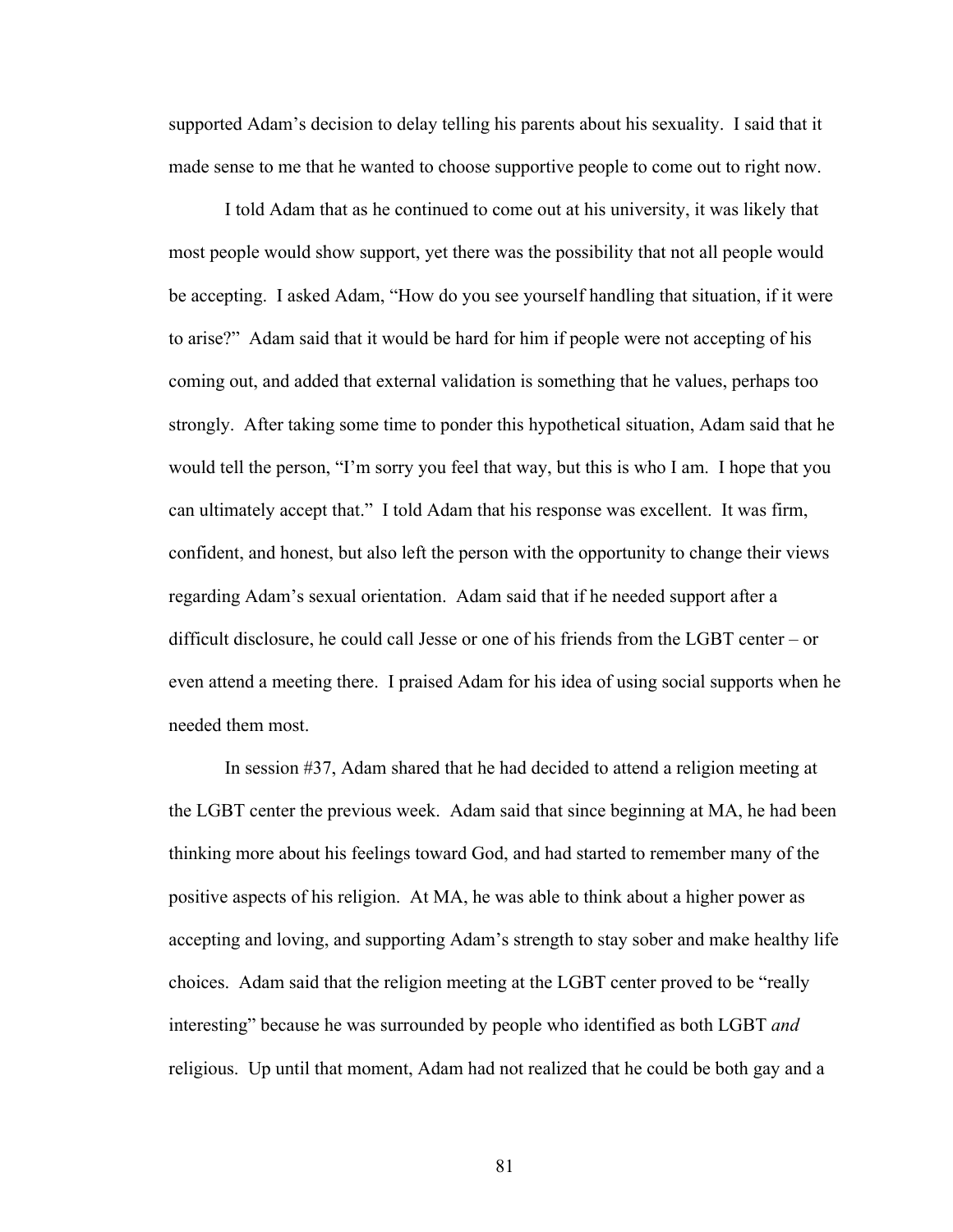believer in God. Adam also learned that there were other LGBT Catholics who struggled with their religious identity. In the LGBT meeting, a group member referred to herself as a "recovering Catholic;" although she no longer identified as Catholic (since she felt mistreated by the Catholic community due to her nonheterosexual orientation), she still believed in her own God. Adam said that it was comforting to know that other "recovering Catholics" were able to maintain their ties to their God, despite being rejected from their initial religious communities.

Adam expressed both sadness and anger regarding Catholicism's view of sexual minorities; he had enjoyed being a part of his church's community while growing up, yet now he would not be accepted there because he was gay. He wished that he could still turn to his religious community from back home, and felt a sense of loss that he would not be able to do so as his "true self." Adam said that his church members would all believe that he was "doomed to burn in hell." I asked Adam, "Doesn't your religion also hold the value to 'love your neighbor as yourself'? It seems to me that the church members aren't holding that value sacred if they are condemning you to hell based upon the very nature of who you are." I shared with Adam that an increasing number of religious groups were becoming inclusive of all sexual orientations, and if he longed for a gay-friendly religious community that shared in his values, it would be possible for him to seek that out. I told him that the Unitarian Universalists and the Metropolitan Community Church were both inclusive, and that another religious group, called Dignity USA, had been created especially for LGBT individuals who were raised Catholic. I explained that in addition to providing Catholic LGBT individuals with support and a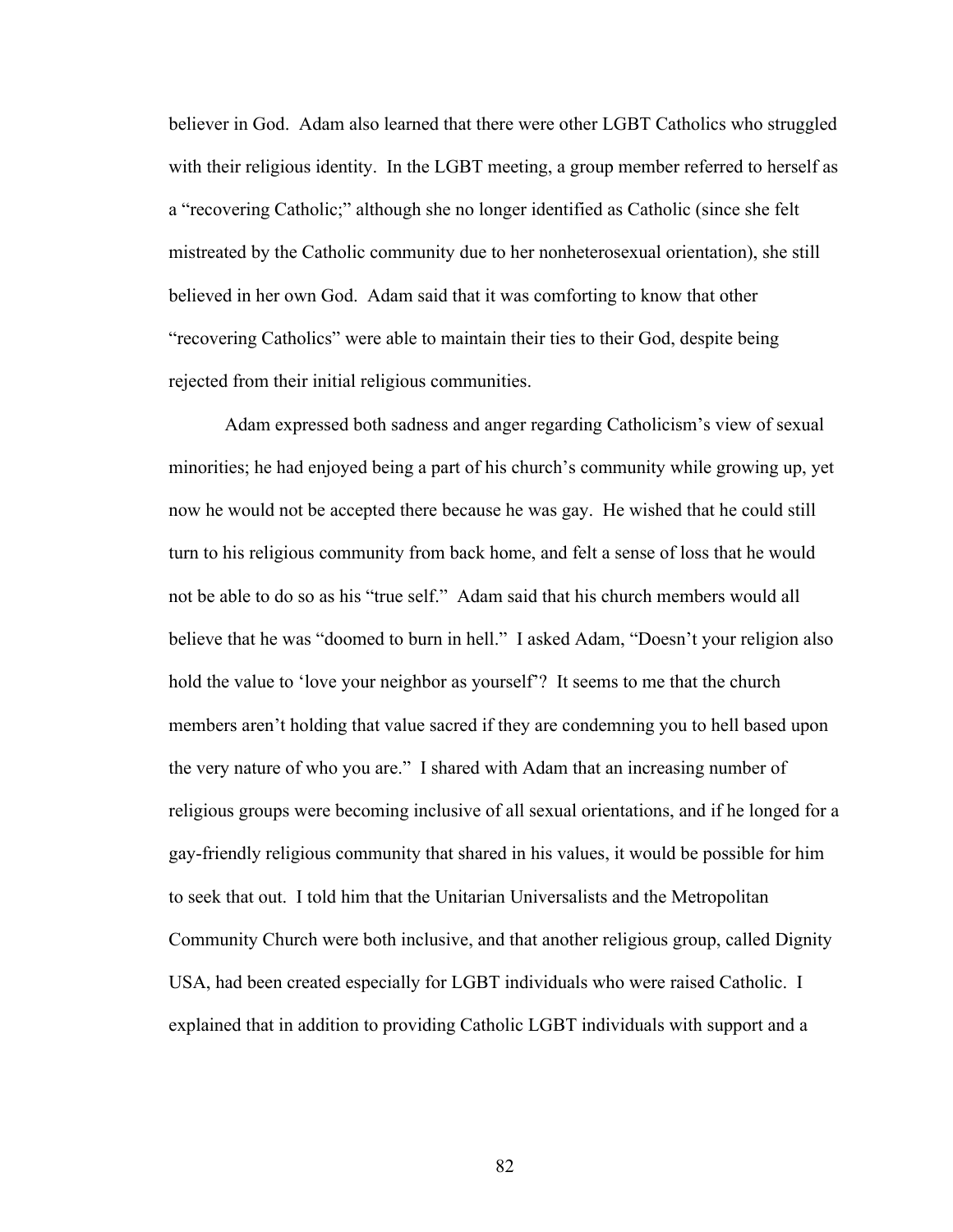community in which to practice their Catholicism, Dignity USA also offers advocacy opportunities.

I suggested that Adam investigate these religious groups for homework. I said that his religious beliefs appeared to be of great value to him, as was his sexual identity, and that he did not need to choose one over the other. Adam said that since attending the LGBT religion meeting, he was feeling excited to continue his spiritual journey.

Toward the end of session #37, I reminded Adam that we would only be meeting three more times, and I wanted us to make space over our last few sessions to reflect upon our work together. I asked Adam if he had considered whether he wanted to continue therapy with another clinician once our treatment ended. Adam said that he felt emotionally stable, and was no longer depressed or using marijuana. He said that based upon his improvements over the past year, he did not think that he needed to continue with therapy. I agreed with Adam that he had made enormous strides, but I wondered aloud if it would be helpful to continue seeing a therapist as he navigated coming out to all of his classmates in just a couple of months. I said that it could be useful to have extra support during that time. In order to promote his autonomy, I shared with Adam that the choice was entirely up to him whether to continue with treatment. Adam said that he would consider it over the next week as part of his homework; we could then revisit the issue in our next session.

### **Phase 5: Consolidating Gains and Termination**

**Sessions 38 – 40: Reflecting on therapeutic gains, relapse prevention, and termination.** I had several goals for this final stage of treatment. First, I wanted to offer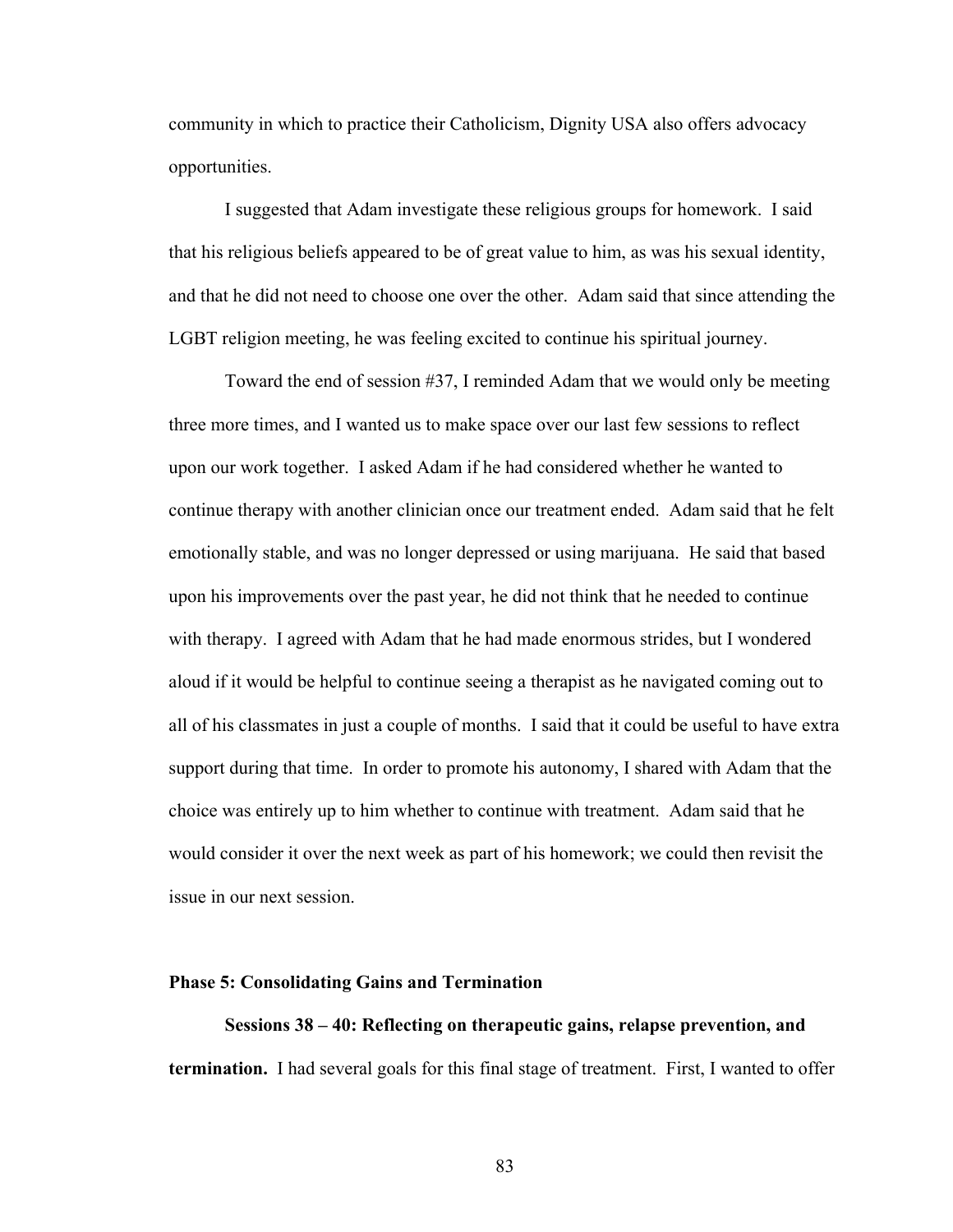Adam the space to reflect upon his progress over the previous ten months. Second, I hoped to solidify his relapse prevention skills with regard to his depression and substance use. Third, I aimed to help Adam reflect upon his sexual identity development. Finally, I wanted Adam to process the fact that our therapeutic relationship was coming to an end.

From the beginning, Adam was aware that our treatment was time-limited given that I was completing a one-year training program as a part of my doctoral degree. Throughout the therapy I reminded Adam of this fact in order to prepare him (and me) for our upcoming termination. Under ideal circumstances, I believe it would have been beneficial for me to have continued working with Adam, at least until he had "officially" come out to his classmates at the beginning of his sophomore year of college. Although he had made enormous gains with regard to his sexual identity development over the previous year, I remembered that his plan to come out at the beginning of his freshman year had been so overwhelming to him that it appeared to precipitate a depressive episode and problematic substance use behaviors. Therefore, I imagined that Adam could benefit from having extra therapeutic support when he came out in the fall.

In session #38, Adam said that he had considered my perspective, and decided that he would like to continue seeing a therapist at least through the beginning of his sophomore year of college. Adam said that for the first time in his life, he felt "free" – free from his depression, free from his reliance on marijuana, and free from his previous, negative view of himself. Yet despite being in a stable place, he recognized that coming out to his classmates and living as an openly gay man in this city would be a significant shift for him, and that it could be helpful to continue with therapy during that transition. I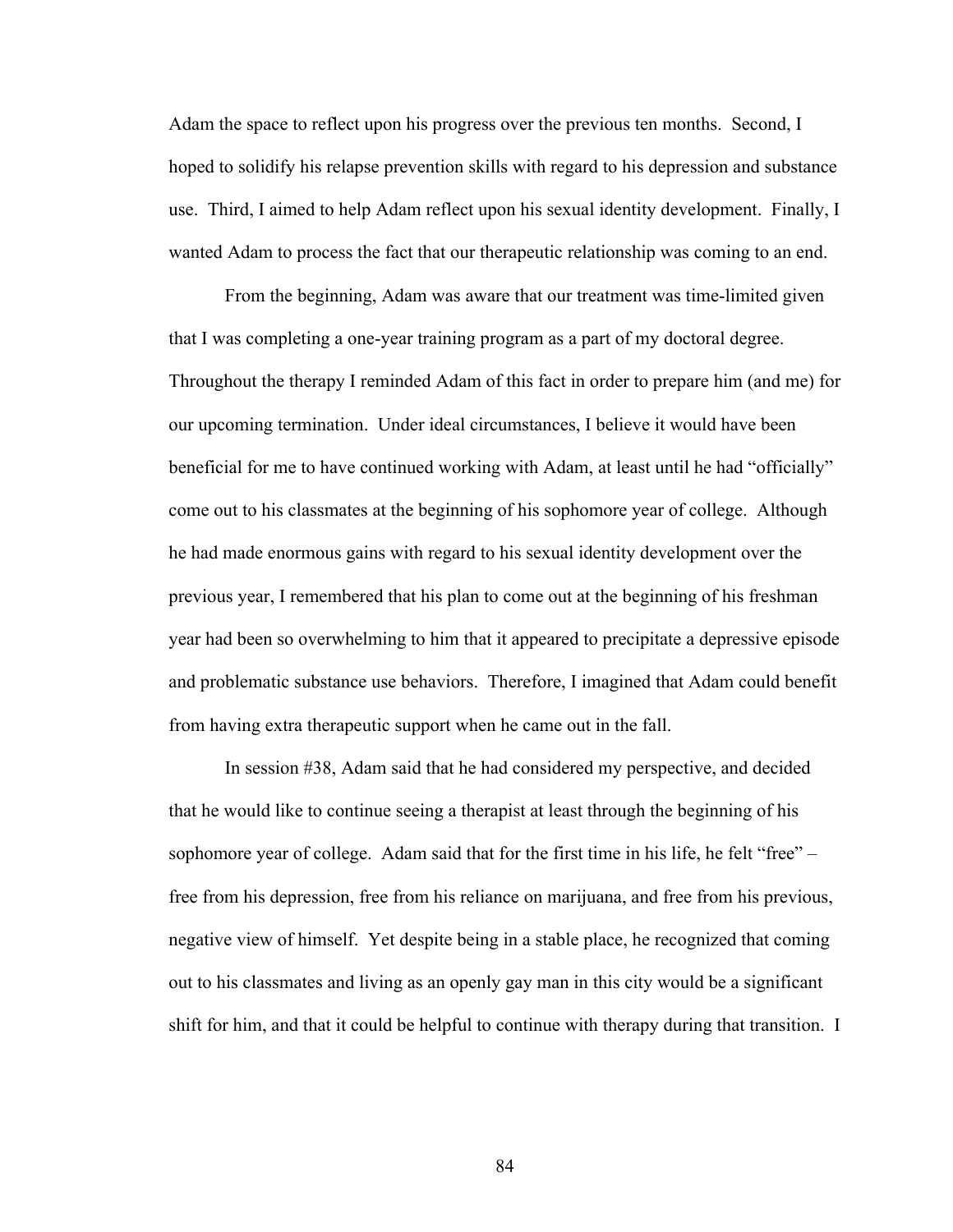told Adam that I would arrange for a referral for him so that he could begin therapy with someone in a few weeks time.

I asked Adam, "What tools can you turn to if you notice a depressed mood emerging or strong urges to smoke pot?" My goal in asking Adam this question was for him to summarize and consolidate his learning and also increase his sense of self-efficacy to maintain his mental health. Adam listed off various coping skills that he had gained over the course of our therapy, including staying active, avoiding isolation, challenging maladaptive thoughts with the Dysfunctional Thought Record, attending MA meetings, reaching out to his sponsor, and practicing mindfulness skills. Adam also shared that his involvement at the LGBT center was a great source of support for him; reaching out to the gay community made him feel a sense of belonging and normalcy. I told Adam that I was delighted that he had gained all of this knowledge and had a plan of action for how to care for himself, independently. I reminded him, however, that if there was ever a time that his depression or substance use reemerged in the future when he was not in treatment and he was having difficulty coping on his own, he could always return to therapy for a "booster session."

In session #39, I asked Adam what it was like for him to work with me. Did he have certain expectations about what therapy would be like? Did our therapy meet those expectations? Were there any points in the treatment that he felt disappointed in me? Were there any parts about our relationship that were helpful to him? Adam shared that initially, it had been difficult for him to feel comfortable talking openly about himself, and he felt "somewhat scared" to open up to me. He worried that I would view him as "annoying." Yet when we started working together, he quickly learned that our therapy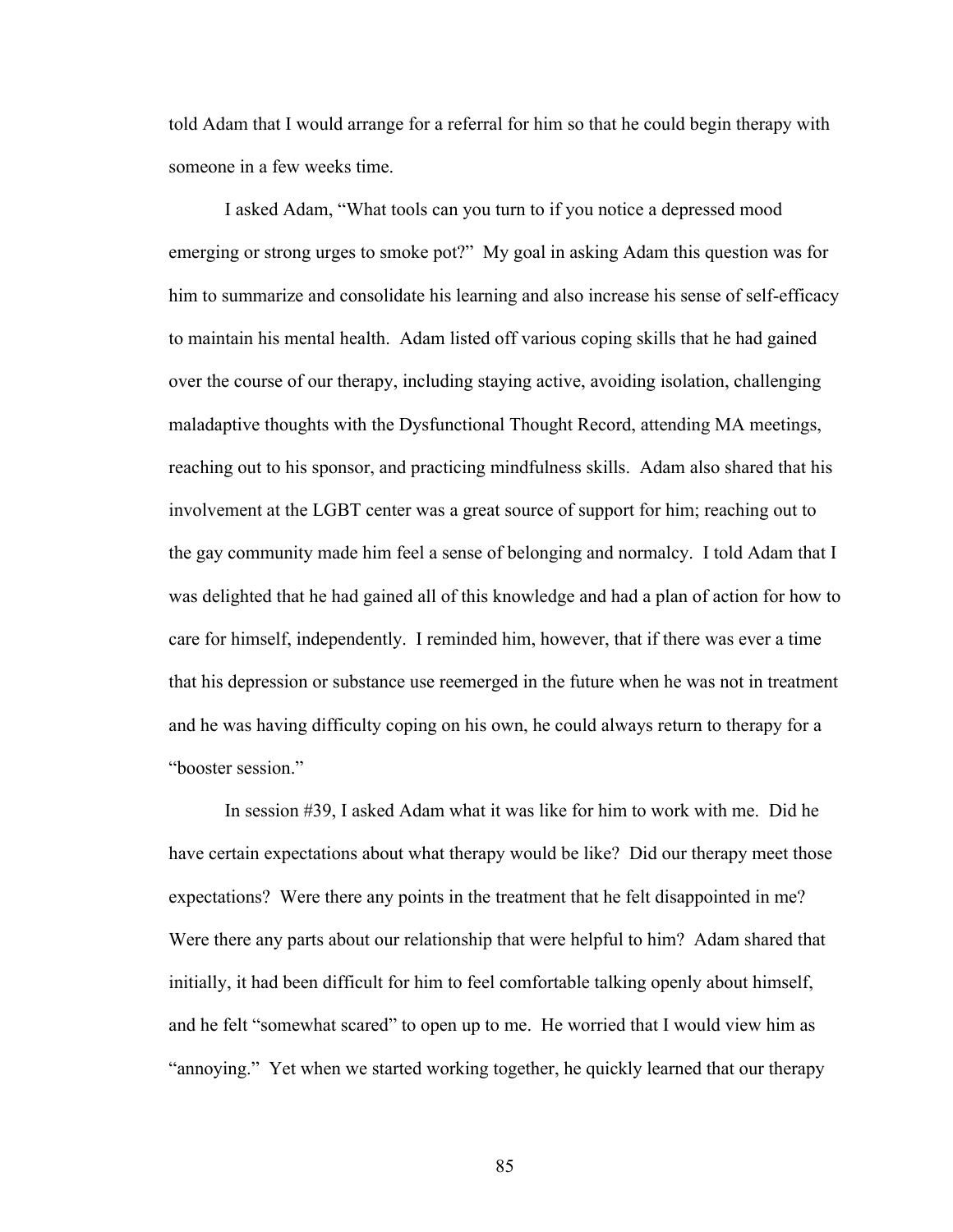was the place to uncover all of his thoughts and feelings, and that I would not judge him negatively.

In our last session (#40), Adam and I reflected on and celebrated his gains in treatment, including his significant reduction in depressed mood, abstinence from marijuana, strong school performance and attendance, growing social network, and his more recent acceptance, and even embrace, of his sexual identity. Much of this information is presented in greater detail in Chapter VIII, where I review Adam's quantitative and qualitative assessment outcomes.

In order to assess Adam's internalized homophobic beliefs one last time, I asked him, "What do you think your chance of happiness is as a gay man?" He replied that he now believed that he could live a satisfying, happy life as a gay man, and much of that could be attributed to his connection to the gay community. I highlighted for Adam what a stark difference in perspective this was for him, for at the beginning of treatment, he had attached an enormous amount of stigma to his sexual identity. I commended Adam for his hard work and perseverance in treatment, which had led him to feelings of selfworth and excitement about his future.

Adam said that he still worried about his parents and how to navigate his sexual identity with them, but that he was becoming more comfortable with creating a life for himself in his new city. I noted to myself that at the beginning of treatment, Adam had presented as ingratiating and very eager to be liked by me and everyone else. It appeared that Adam's need for approval was starting to give way (e.g., he was willing to separate from his family in order to take care of his own needs), which I viewed as a positive sign that he was becoming more comfortable with his sense of self.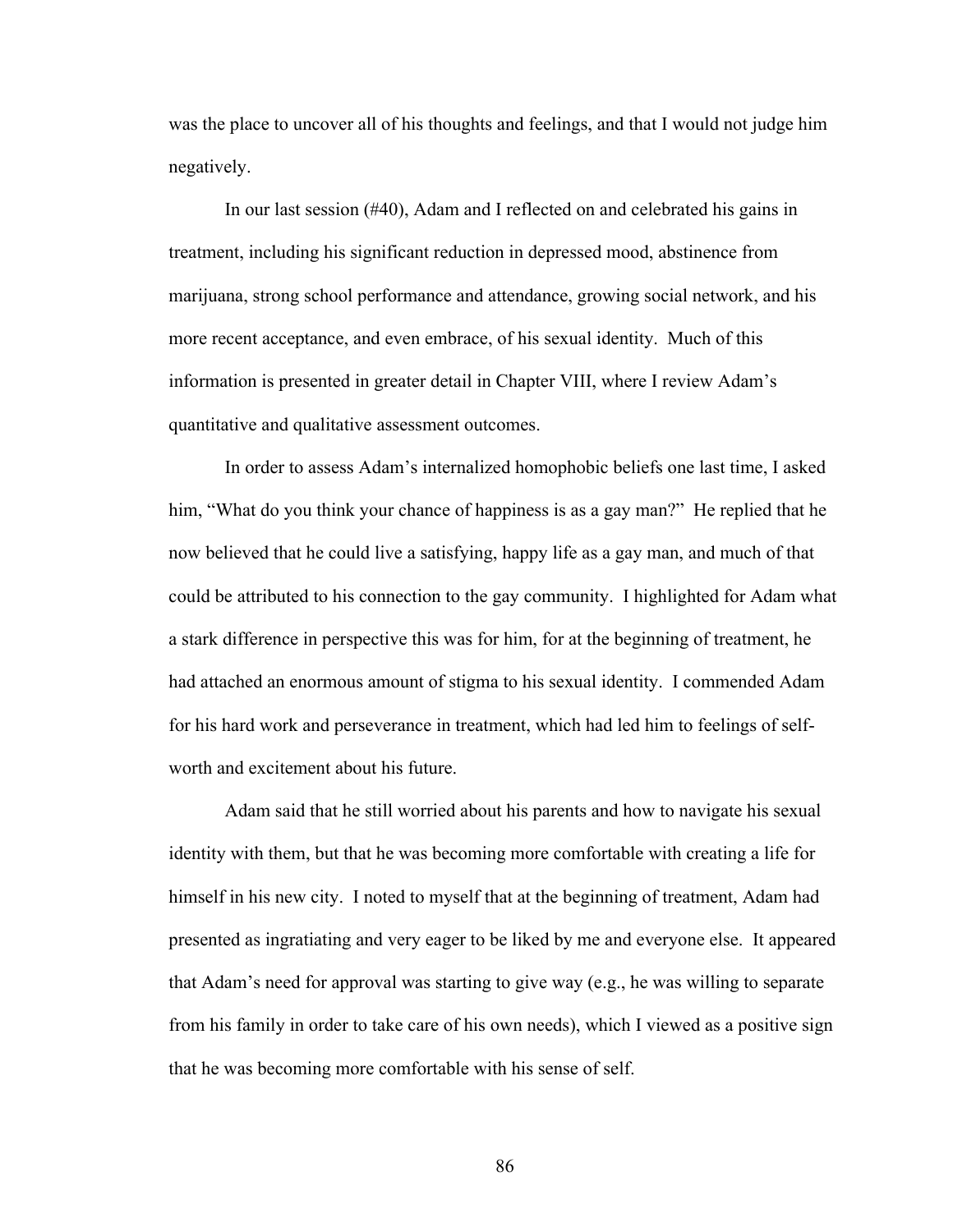Adam said that he was sad to end therapy with me, but was also proud of the work he had done and how far he had come from when we first began working together. I shared with Adam that working with him had been a wonderful gift for me, that I would miss him very much, and think of him often. When I asked him how he wanted to say goodbye, Adam asked if it would be okay for us to hug. When I hugged Adam goodbye, I told him that I wished him all of the best in his future, and that I was so glad that we had been able to work together.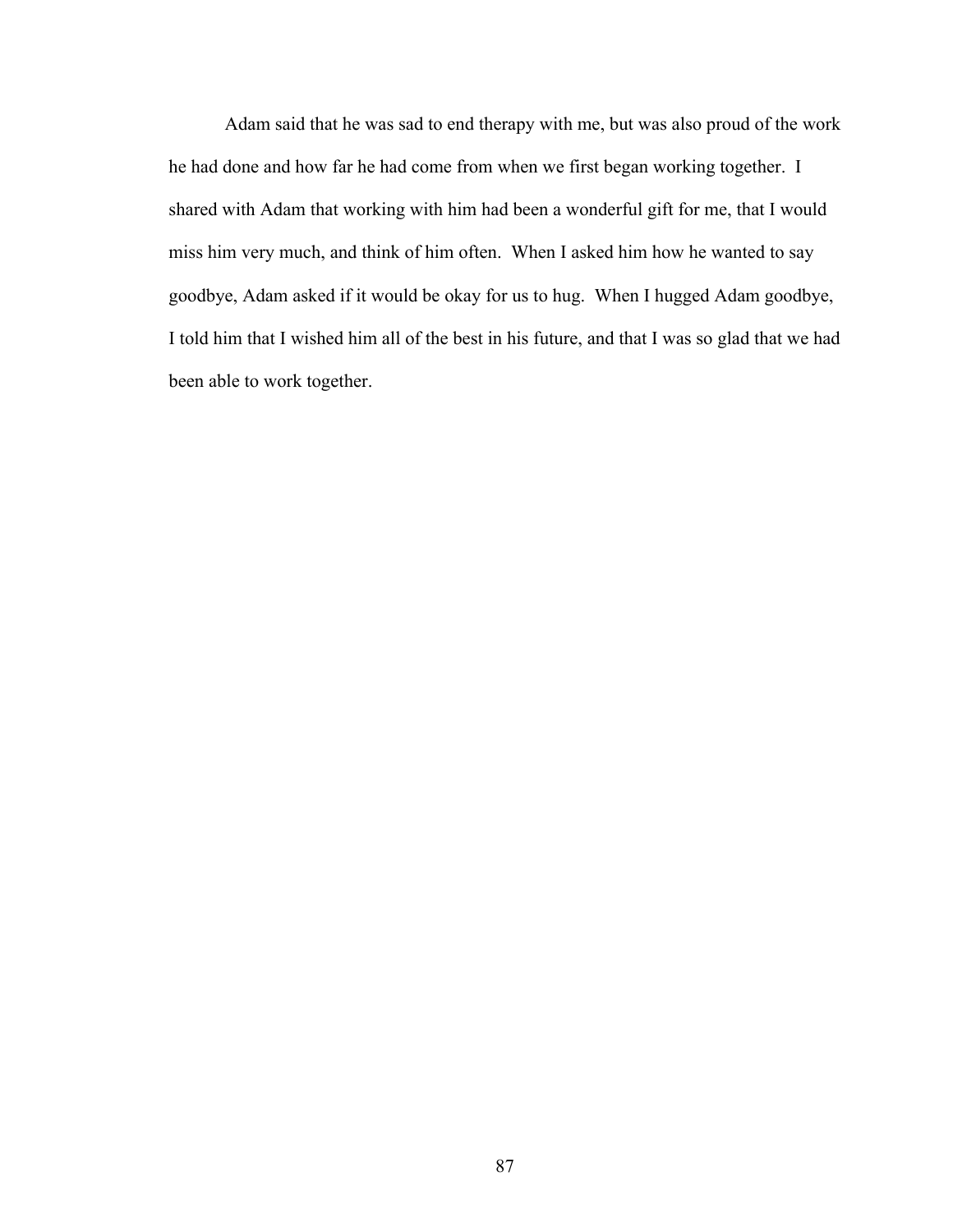## Chapter VII

## **Therapy Monitoring and Use of Feedback Information**

Throughout Adam's treatment, I received individual supervision from a licensed, clinical psychologist. Each week before our supervision meeting, my supervisor would review the audio recording of my session with Adam. Our supervision was collaborative and active, and served to both challenge and support my clinical skills as a psychologistin-training. In addition, the Counseling Center provided group supervision for its interns and externs, and was facilitated by two other licensed, clinical psychologists. The intensive combination of individual, group, and peer supervision provided me with excellent guidance and critical feedback during my work with Adam.

Adam's therapy was also continuously assessed via three quantitative, self-report measures: the Beck Depression Inventory – Second Version (BDI-II); the Outcome Questionnaire – 45 (OQ-45); and the Internalized Homophobia Scale (IHP). Adam completed each of these measures directly before our therapy sessions on a biweekly basis from session #4 onward. These three measures provided me and my supervisor with consistent feedback, and helped us gauge Adam's progress, or lack thereof, in treatment. In addition, the measures provided me with the ability to convey Adam's treatment status to him in a direct, objective manner. Finally, the simple act of completing these measures likely served to enhance Adam's self-awareness.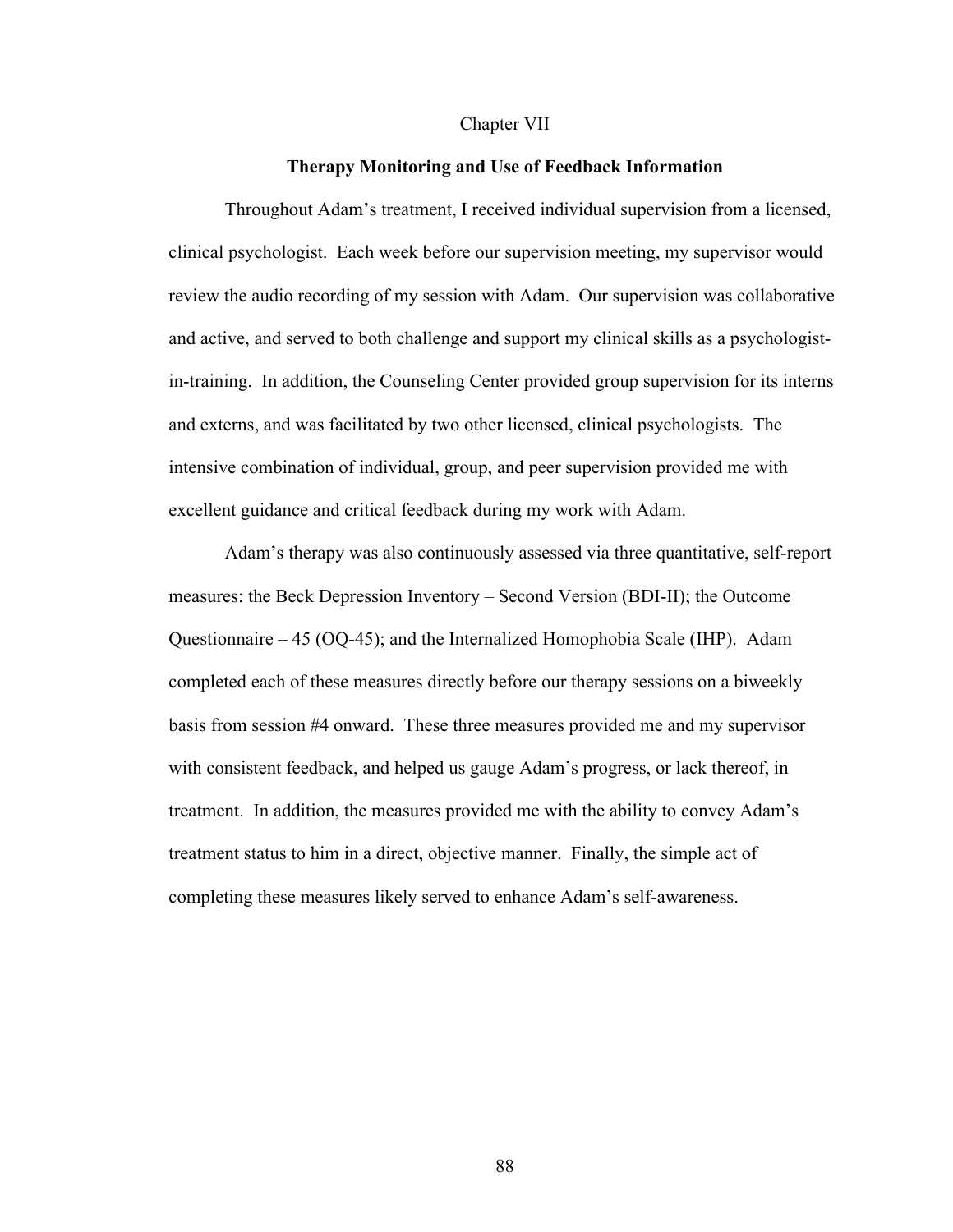#### Chapter VIII

# **Concluding Evaluation of the Therapy's Process and Outcome The Outcome of Adam's Therapy**

The quantitative and qualitative data (see below) from Adam's case indicate a favorable treatment outcome. I believe that Adam's determination to "do therapy right" and his willingness to form a strong rapport with me played a formidable role in his ability to attain significant therapeutic gains by treatment termination.

**Quantitative results.** Table 1 presents Adam's BDI-II scores. His initial scores were indicative of moderate depressive symptoms (as categorized by scores of 20-28, inclusive, on the BDI-II). Over the course of treatment, Adam's BDI-II scores decreased to the minimal depressive symptom range (as categorized by scores of 0-13, inclusive, on the BDI-II).

Table 2 presents Adam's OQ-45 scores. His initial scores on the Total, Symptom Distress, Interpersonal Relations, and Social Role scales were all above the clinical cutoff points. By treatment termination, he scored below the clinical cut-off point on all four of the scales. The degree to which Adam's OQ-45 scores decreased points to a clinically significant reduction in symptoms associated with depression and school adjustment. In fact, his Total score decreased to a degree that far exceeded statistical significance, as measured by Jacobson and Truax's (1991) Reliable Change Index. Of note, however, is that although Adam's Interpersonal Relations subscale score decreased to below the clinical cut-off, his initial and final scores on this scale did not indicate a clinically significant "reliable change" (Lambert, Morton, Hatfield, Harmon, Hamilton,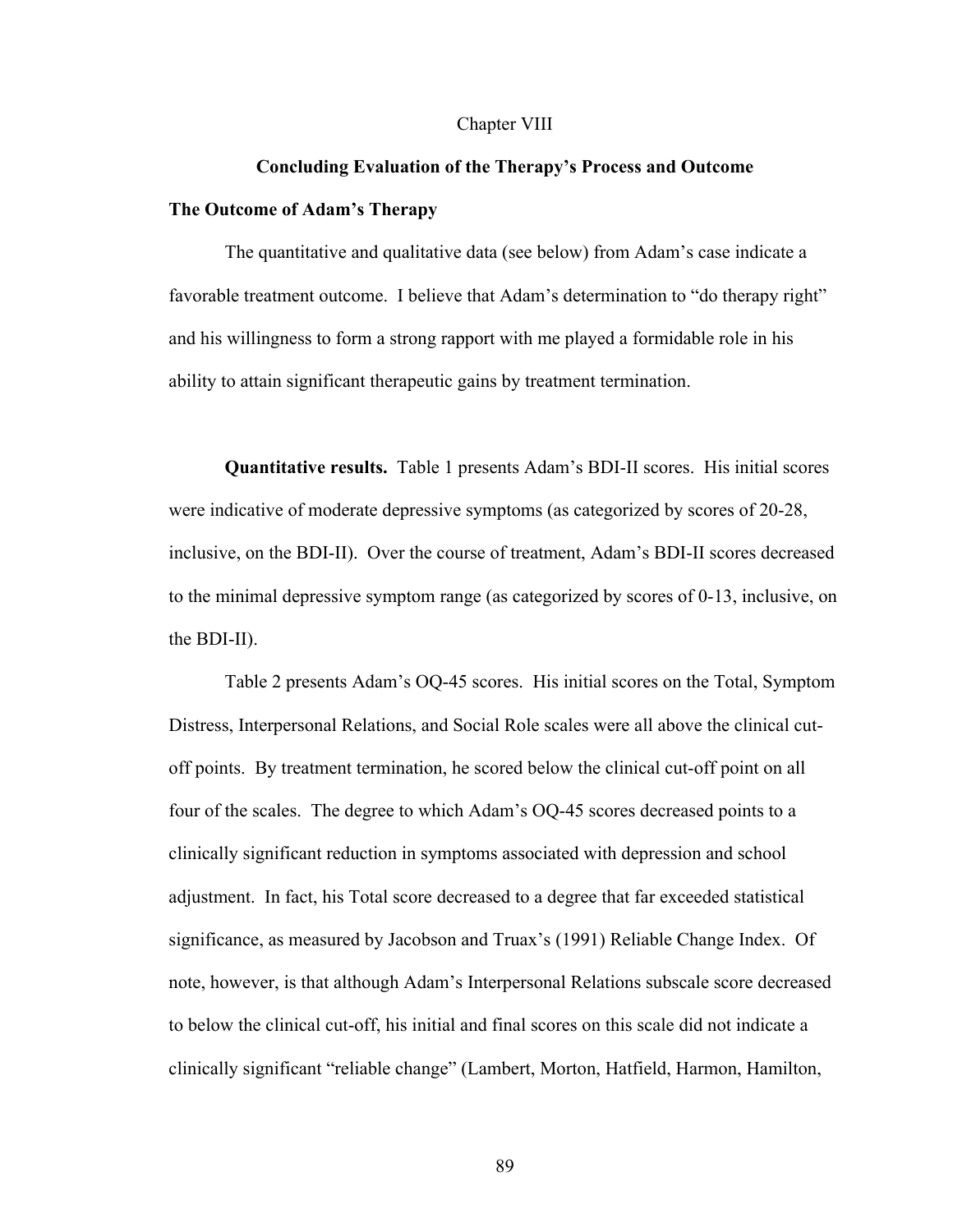Reid, Shimokawa, Christopherson, & Burlingame, 2004). Even though Adam noted a decrease in feelings of loneliness on the OQ-45, he continued to provide high scores (indicating dissatisfaction) for queries that targeted fulfillment in romantic relationships.

Table 3 presents Adam's IHP scores. The possible range of scores on the IHP is 9 – 45, with 9 indicating no internalized homophobia, and 45 indicating extreme internalized homophobia. In a sample of 75 gay men recruited at an LGB street fair in Sacramento, California, the mean IHP score was 14.79 (Herek et al., 1997). At the start of treatment, Adam evidenced high internalized homophobia with a score of 40. Starting at the mid-point of his therapy, Adam's internalized homophobia scores steadily decreased to a final score of 16, reflecting low internalized homophobia. In the context of Herek et al.'s (1997) study, Adam's change in IHP score from 40 (near the absolute top of the scale) to a score of 16 (near the absolute bottom of the scale) seems highly clinically significant, as his final IHP score approached the mean of the sample of openly gay men.

**Qualitative results.** As described in Chapter VI (Course of Treatment), Adam and I reviewed his treatment gains during the last three sessions of his therapy. The following reflects a summary of the qualitative results of Adam's treatment outcome:

• Adam was no longer struggling with symptoms of depression that included depressed mood, anhedonia, decreased energy, difficulty concentrating, suicidal ideation, and feelings of guilt and worthlessness. He had learned how to challenge his negative core belief of himself as "defective" and "abnormal," and spoke of accepting his differentness. By treatment termination, Adam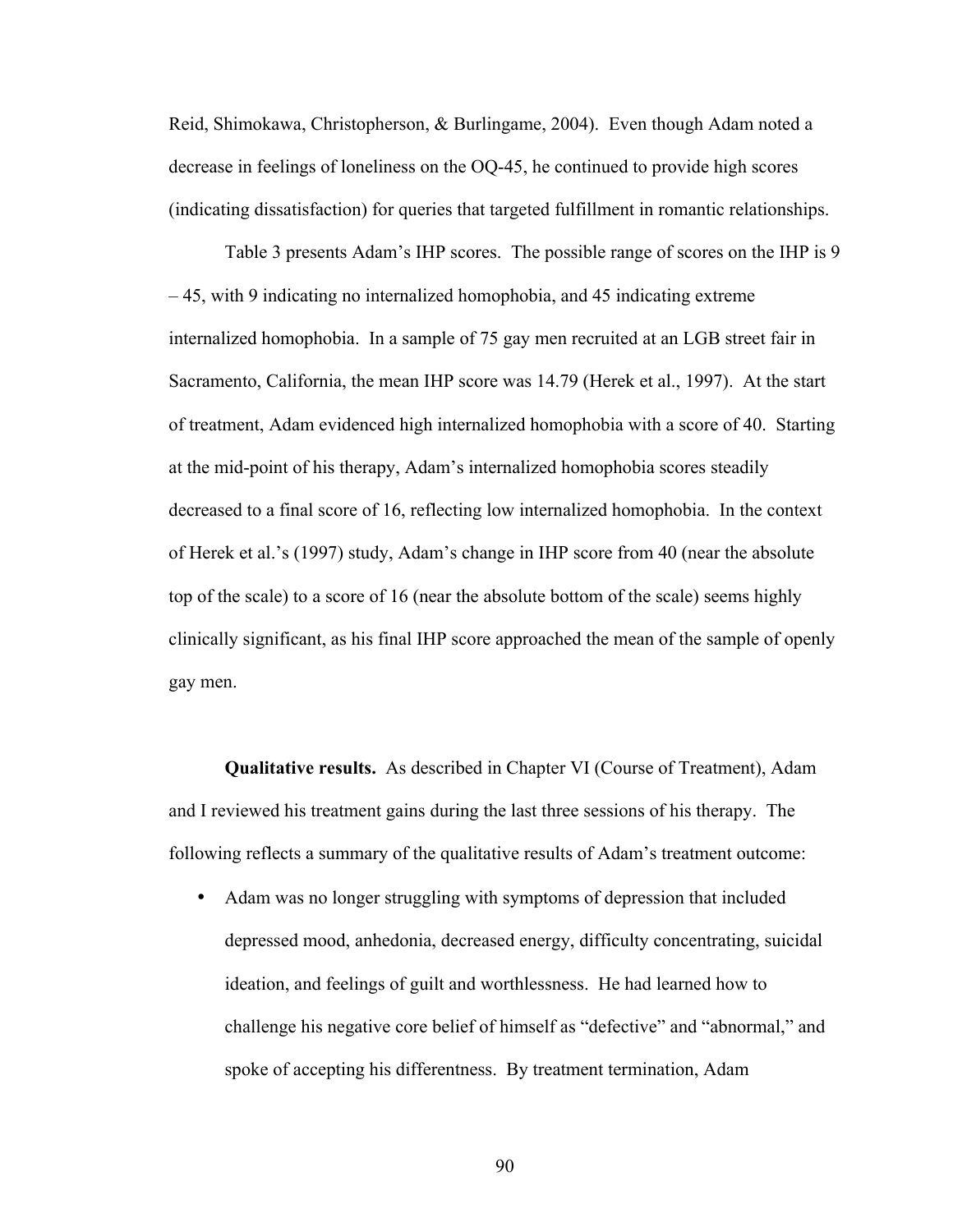experienced many joys in his daily living and feelings of hope regarding his future.

- Adam had abstained from using marijuana for approximately five months. Over the course of treatment he identified and utilized alternative forms of coping with difficult thoughts and feelings, such as cognitive restructuring, relaxation, and mindfulness techniques. Adam also no longer viewed himself as "weird" for abstaining from smoking marijuana.
- By treatment termination, Adam was attending all of his university courses and consistently completed his homework assignments. Although over the course of treatment Adam resumed his demanding study habits that had earned him excellent grades in high school, he gained self-awareness regarding his perfectionistic academic strivings, which he realized were propelled by his wish to be a "perfect son" in order to "compensate" for being gay. Adam learned to moderate his typically strict study routine in order to allow himself time to socialize with friends, practice relaxation exercises, and engage in other pleasurable activities, such as playing the guitar.
- Adam was no longer avoiding interpersonal contact and had established many close friendships with peers at his university, MA, and at the LGBT center. He reported increased feelings of belonging, felt accepted as his "true self," and no longer struggled with intense feelings of loneliness.
- Adam was more able to advocate for his own needs. Even though his parents pressured him to return home for summer break, Adam had decided to stay in his university's city over the summer months in order to complete an internship. His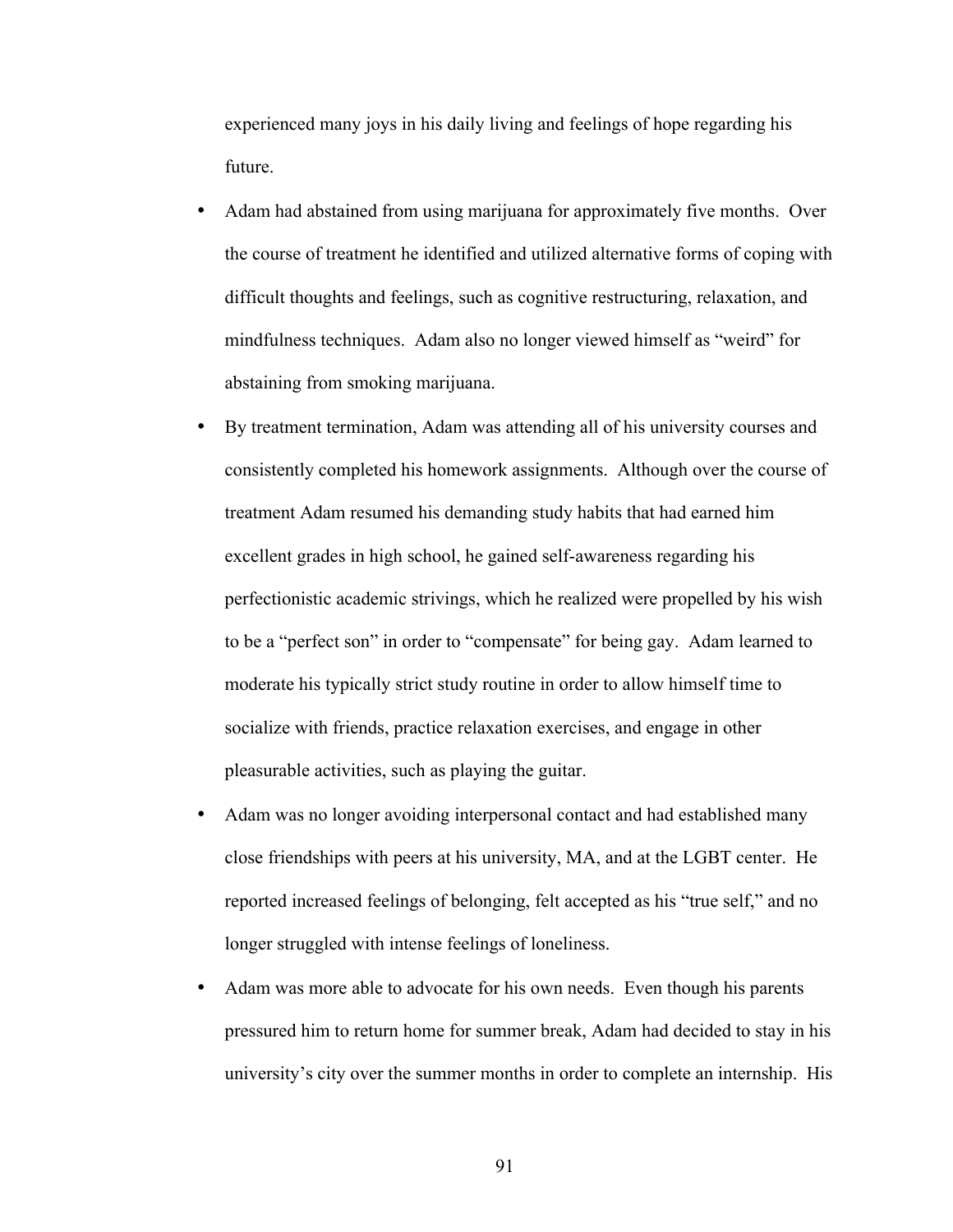growing ability to individuate from his parents provided him with the space to discover and accept himself with greater ease. Adam's increased self-confidence was also evident within our therapeutic relationship. Whereas at the start of treatment, he presented as highly ingratiating and invested in my total approval of him, by treatment termination he had demonstrated the ability to question my therapeutic interventions and even to disagree with me. I interpreted this behavior as a positive sign of increased assertiveness skills, as Adam had learned to voice his own wants in an effective manner.

- Adam had achieved a greater awareness of his internalized homophobia and learned how to identify and challenge his prejudicial beliefs. He was able to move through his fear by becoming an active member of the gay community at the LGBT center and safely began the coming-out process with supportive people in his life. Adam grew to accept himself as a gay man, and experienced sentiments of pride regarding his sexual identity. He felt a newfound sense of freedom in his ability to authentically relate to important others in his life.
- Adam realized that he could identify as both a gay man and a believer in God, and by treatment termination was beginning to integrate his sexual and religious identities.

**Results in context of original treatment plan.** Based upon the quantitative and qualitative results listed above, it appears that Adam was able to meet all of the treatment goals that were described in Chapter V (Case Formulation and Treatment Plan):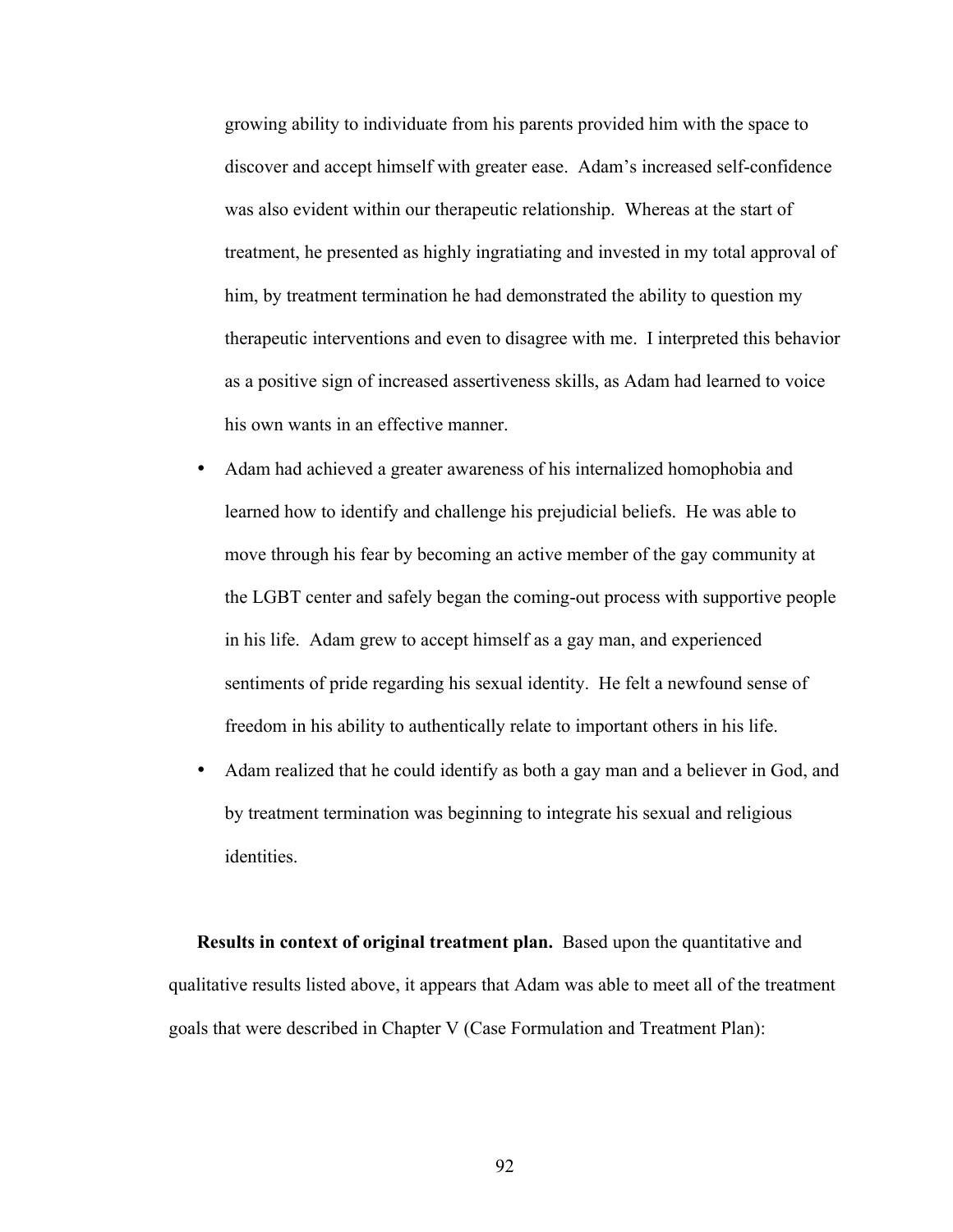*GOAL 1: Provide rationale for treatment, establish rapport, and create a safe/validating therapeutic environment.*

*GOAL 2: To decrease Adam's depressive symptoms to a BDI-II score in the absent to minimal range.*

*GOAL 3: To decrease Adam's marijuana use.*

*GOAL 4: To increase Adam's class attendance and completion of class assignments.*

*GOAL 5: To increase Adam's awareness of his internalized homophobia.*

*GOAL 6: To increase Adam's acceptance of his gay identity and decrease his IHP score to the low range.*

*GOAL 7: To decrease Adam's distress level to an OQ-45 score in the "less than clinical significance" range.*

*GOAL 8: To facilitate Adam's reflection on therapeutic gains and provide relapse prevention skills.* 

*GOAL 9: To provide Adam with the space to process treatment termination.*

In summary, Adam experienced many changes over the course of our treatment together. His depressive symptoms decreased, he was no longer smoking marijuana, and he demonstrated strong school performance and attendance. Additionally, he uncovered his internalized homophobic beliefs and replaced them with feelings of worth, acceptance, and a sense of belonging. His eventual engagement with the LGBT community, despite his original fear to do so, appeared to facilitate his acceptance of his gay identity. His overall distress level decreased and he reported feelings of contentment and hopefulness about his future. Adam was also willing to form a strong therapeutic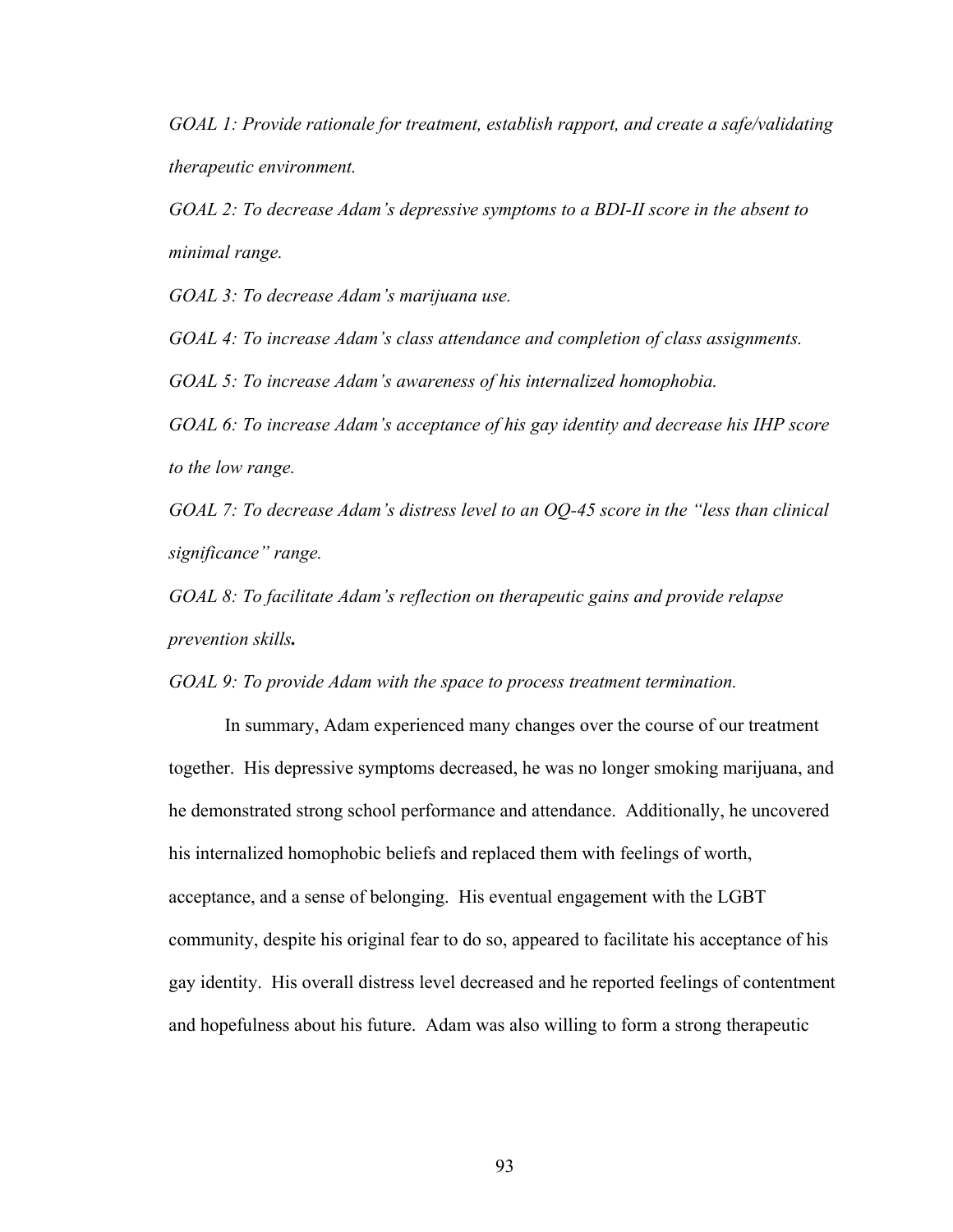relationship with me, and over time, evidenced a growing ability to assert his own needs more directly and effectively.

**Discussion of broader issues raised by Adam's case.** I hope that this study sheds light upon some of the clinical situations that may arise when working with LGB clients who are struggling with significant internalized homophobia. However, as Adam is representative of only one individual within the sexual minority population, his case is not intended to generalize to all LGB individuals.

There are many advantages to employing hybrid-based case studies. Importantly, composite case examples inherently serve to disguise individual clients' presentations, and thus protect patient confidentiality. Additionally, creating a composite-case allowed me to highlight what I saw to be key clinical issues that emerged across my psychotherapy treatment with LGB clients. By demonstrating the real-world experiences of my various patients and corresponding treatment interventions, the composite case of Adam builds upon the existing knowledge base of treatment practices with sexual minority clients.

Despite the benefits, there are also limitations to a hybrid case study research format. For example, although the case material reflects the real life experiences of clients, the phenomenological experience of each individual client is lost in composite case studies. An alternative approach to studying clinical interventions with clients who struggle with significant internalized homophobia could include a single case design, wherein only one client's course of treatment would be investigated and documented in full at one time.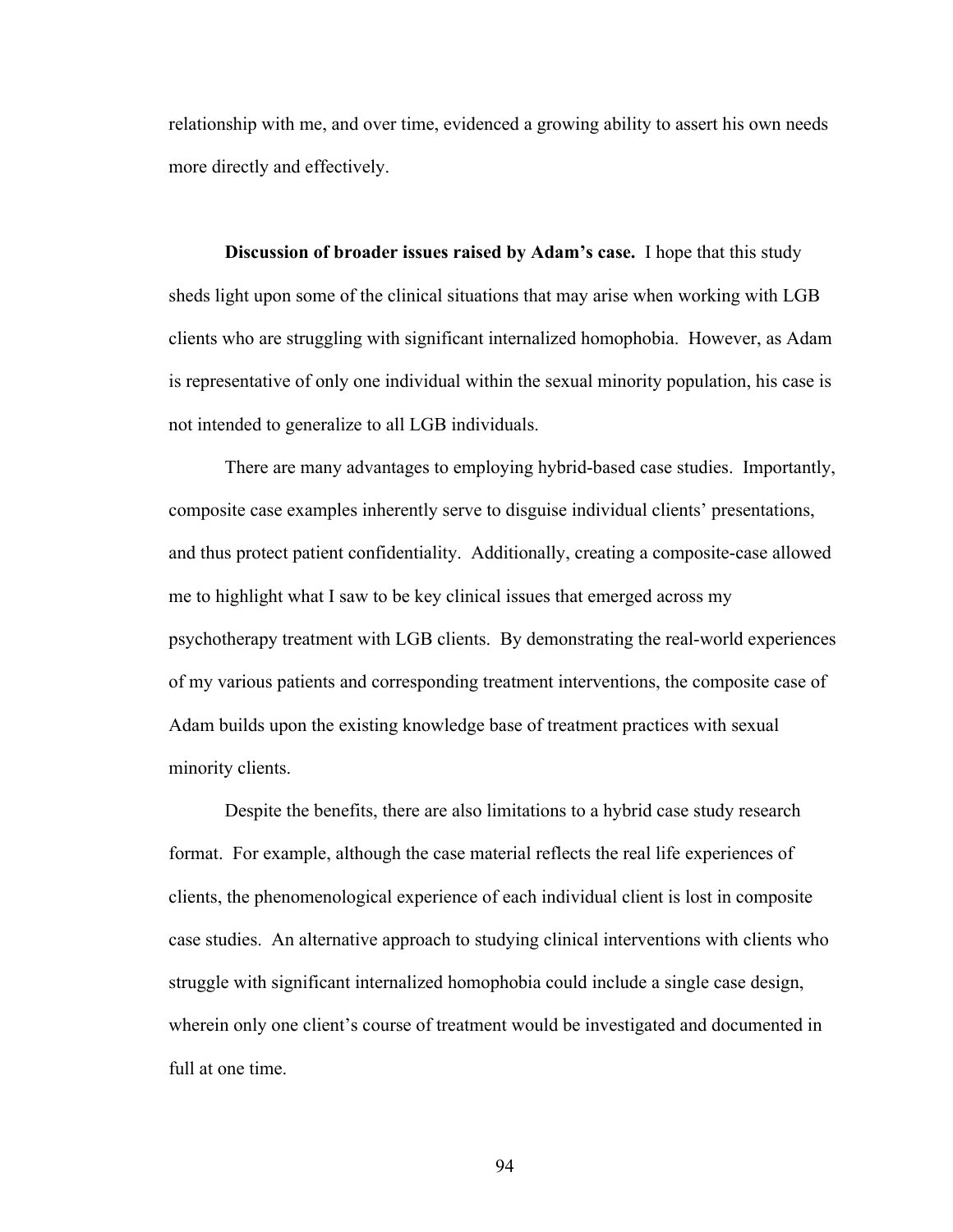Although Adam's case can be used as a "best practice" resource for clinicians who work with sexual minority patients, I also hope that the study demonstrates some of the real clinical challenges that can emerge in therapy. I struggled with several issues during Adam's treatment, including his initial reluctance to address his sexuality, my own biases regarding my wanting him to come out, and my concern about his coming out directly preceding our termination. Deciding the appropriate course of action is not always easy to do on one's own, and points to the necessity of ample supervision and self-reflection.

As the political landscape in the United States is starting to shift its view of sexual minorities (e.g., by legalizing same-sex marriage on a state-by-state basis), perhaps internalized homophobic beliefs will decline. Yet despite these positive changes, LGBs continue to experience discrimination and unequal status as compared to their heterosexual counterparts. For example, same-sex marriage is not legally recognized throughout most of the United States. Additionally, it appears that incidences of antigay violence are on the rise (Goodman, 2013). Clearly, there is a long way to go before LGBs will be able to reside in an environment of equality and acceptance. Addressing the mental health needs of this at-risk population remains a relevant and important topic; therefore, clinically-oriented research should continue to investigate how best to serve the psychological well-being of sexual minorities.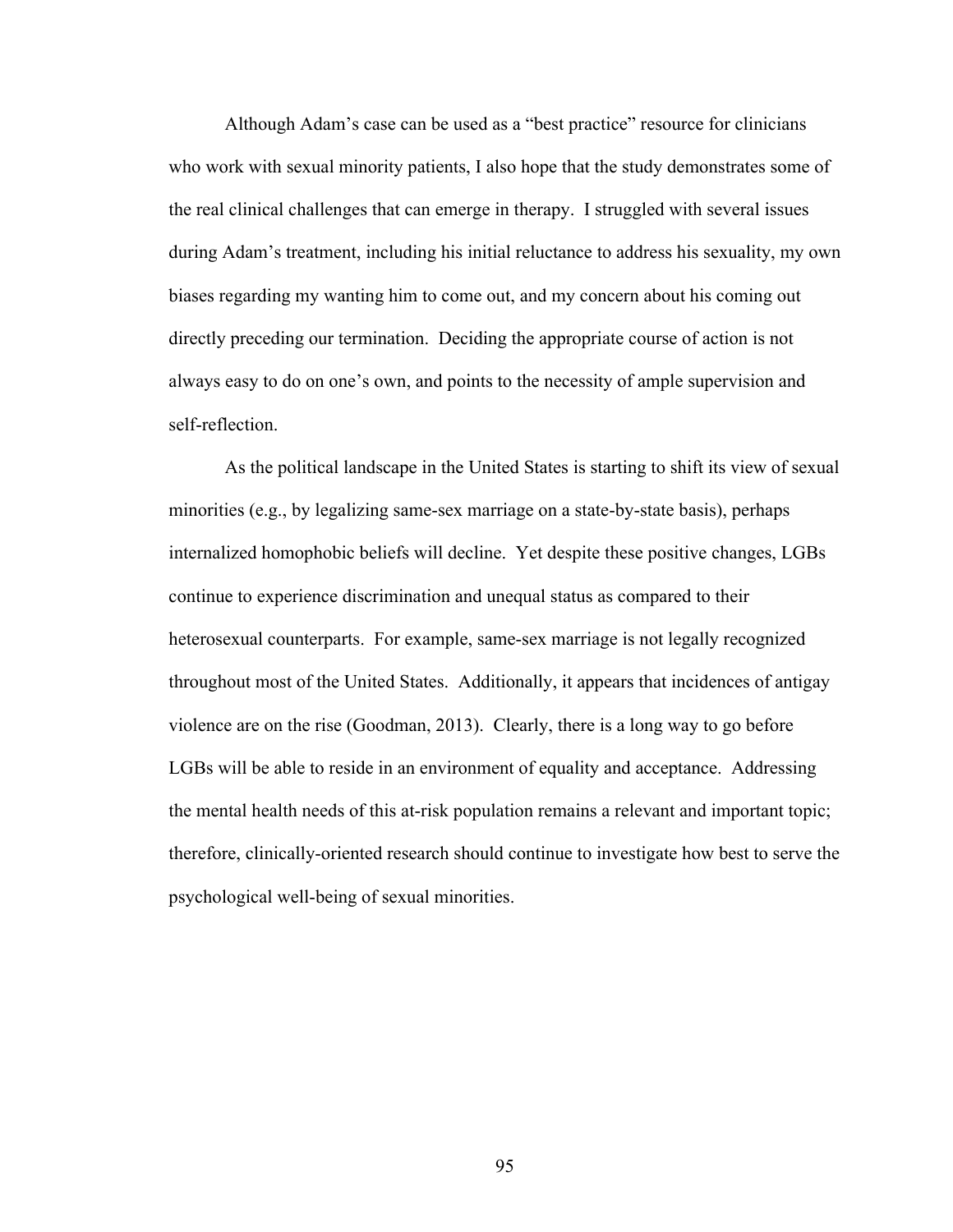# References

- American Psychiatric Association: *Diagnostic and Statistical Manual of Mental Disorders,* Fourth Edition, Text Revision. Washington, DC, American Psychiatric Association, 2000.
- American Psychological Association. (2009). *Report of the Task Force on Appropriate Therapeutic Responses to Sexual Orientation*. Washington, DC: American Psychological Association.
- American Psychological Association. (2012). Guidelines for psychological practice with lesbian, gay, and bisexual clients. *American Psychologist, 67(1),* 10-42.
- Balsam, K.F., Huang, B., Fieland, K.C., Simoni, J.M., & Walters, K.L. (2004). Culture, Trauma, and Wellness: A comparison of heterosexual and lesbian, gay, bisexual and two-spirit Native Americans. *Cultural Diversity and Ethnic Minority Psychology, 10(3),* 287-301.
- Barlow, R. (2013, April 11). Gay parents as good as straight ones. *BU Today*. Retrieved from http://www.bu.edu/today/2013/gay-parents-as-good-as-straight-ones/
- Beck, J.S. (1995). *Cognitive therapy basics and beyond*. New York, NY: The Guilford Press.
- Beck, A.T., Steer, R.A., & Brown, G.K. (1996). *Manual for the Beck Depression Inventory – II.* San Antonio, TX: Psychological Corporation.
- Beckstead, L., & Israel, T. (2010). Affirmative counseling and psychotherapy focused on issues related to sexual orientation conflicts. In K.J. Bieschke, R.M. Perez, & K.A. DeBord (Eds.), *Handbook of counseling and psychotherapy with lesbian, gay, bisexual, and transgender clients* (2nd ed.) (pp. 221-244). Washington, DC: American Psychological Association.
- Bidell, M.P. (2005). The sexual orientation counselor competency scale: Assessing attitudes, skills, and knowledge of counselors working with lesbian, gay, and bisexual clients. *Counselor Education & Supervision, 44,* 267-279.
- Bowers, A.M.V., & Bieschke, K.J. (2005). Psychologists' clinical evaluations and attitudes: An examination of the influence of gender and sexual orientation. *Professional Psychology: Research and Practice, 36(1),* 97-103.
- Cass, V.C. (1979). Homosexual identity formation: A theoretical model. *Journal of Homosexuality, 4(3),* 219-235.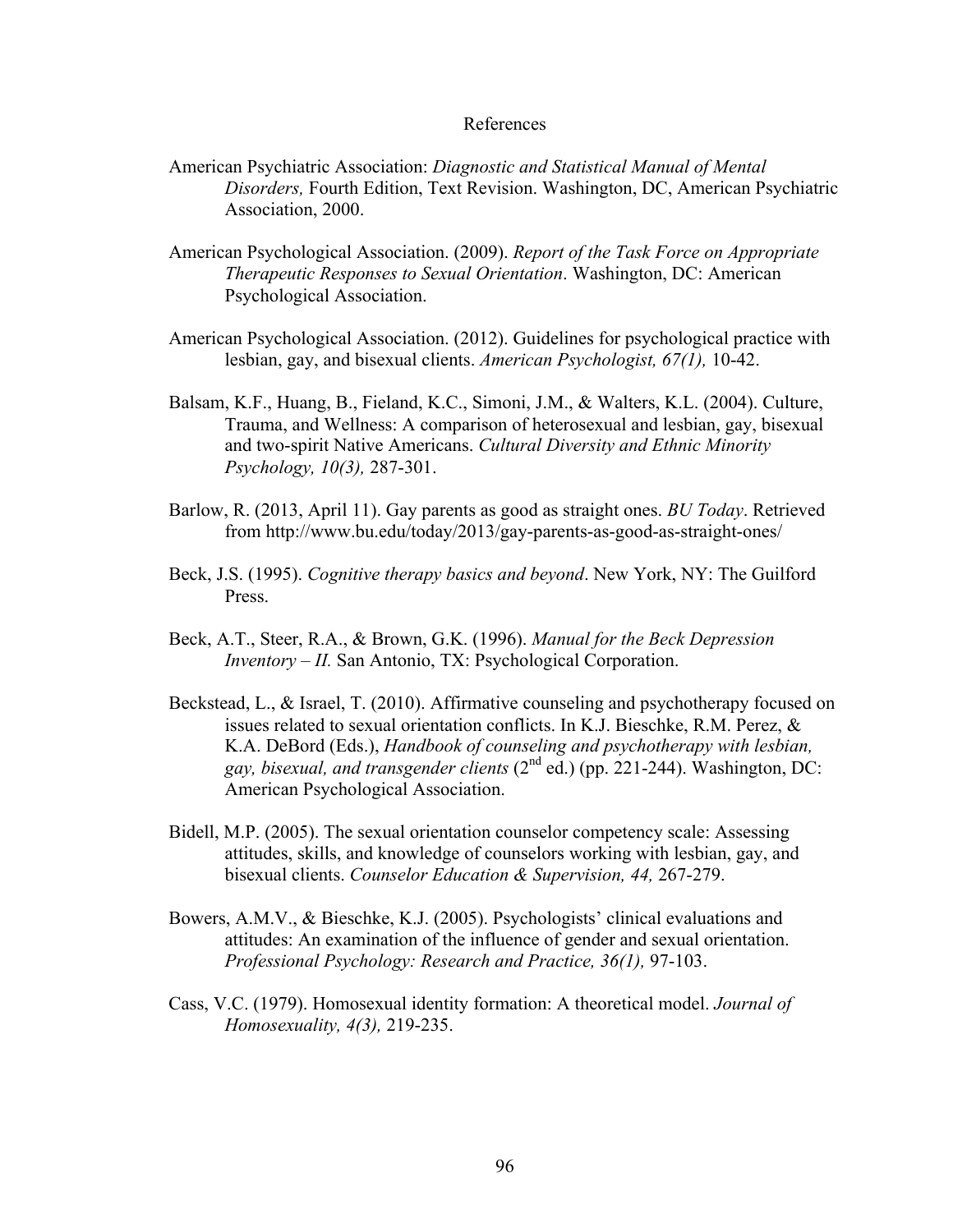- Cochran, S.D., Sullivan, J.G., & Mays, V.M. (2003). Prevalence of mental disorders, psychological distress, and mental health services use among lesbian, gay, and bisexual adults in the United States. *Journal of Consulting and Clinical Psychology, 71(1)*, 53-61.
- Cohen, K.M., & Savin-Williams, R.C. (2012). Coming out to self and others: Developmental milestone. In P. Levounis, J. Drescher, & M.E. Barber (Eds.), *The LGBT Casebook* (pp. 17-33)*.* Arlington, VA: American Psychiatric Publishing.
- Coker, T.R., Austin, S.B., & Schuster, M.A. (2010). The health and health care of lesbian, gay, and bisexual adolescents. *Annual Review of Public Health, 31,* 457- 477.
- Denning, P., & Little, J. (2012). *Practicing harm reduction psychotherapy: An alternative approach to addictions* (2<sup>nd</sup> ed.). New York, NY: The Guilford Press.
- Dooley, J. (2009). Negotiating stigma: Lessons from the life stories of gay men. *Journal of Gay & Lesbian Social Services, 21*, 13-29.
- Drescher, J. (2012). What's in your closet? In P. Levounis, J. Drescher, & M.E. Barber (Eds.), *The LGBT Casebook* (pp. 3-16)*.* Arlington, VA: American Psychiatric Publishing.
- Dworkin, S.H. (2001). Treating the bisexual client. *Journal of Clinical Psychology, 57(5),* 671-680.
- Fassinger, R.E. (1991). The hidden minority: Issues and challenges in working with lesbian women and gay men. *The Counseling Psychologist, 19(2),* 157-176.
- Fishman, D.B. (1999). *The case for pragmatic psychology.* New York, NY: New York University Press.
- Garnets, L., Hancock, K.A., Cochran, S.D., Goodchilds, J., & Peplau, L.A. (1991). Issues in psychotherapy with lesbians and gay men: A survey of psychologists. *American Psychologist, 46(9),* 964-972.
- Glassgold, J.M. (2009). The case of Felix: An example of gay-affirmative, cognitivebehavioral therapy. *Pragmatic Case Studies in Psychotherapy, 5(4),* 1-21.
- Goodman, J.D. (2013, May 21). Two more antigay attacks are reported in Manhattan. *The New York Times*. Retrieved from http://www.nytimes.com
- Hays, P.A. (1996). Addressing the complexities of culture and gender in counseling. *Journal of Counseling & Development, 74(4),* 332-338.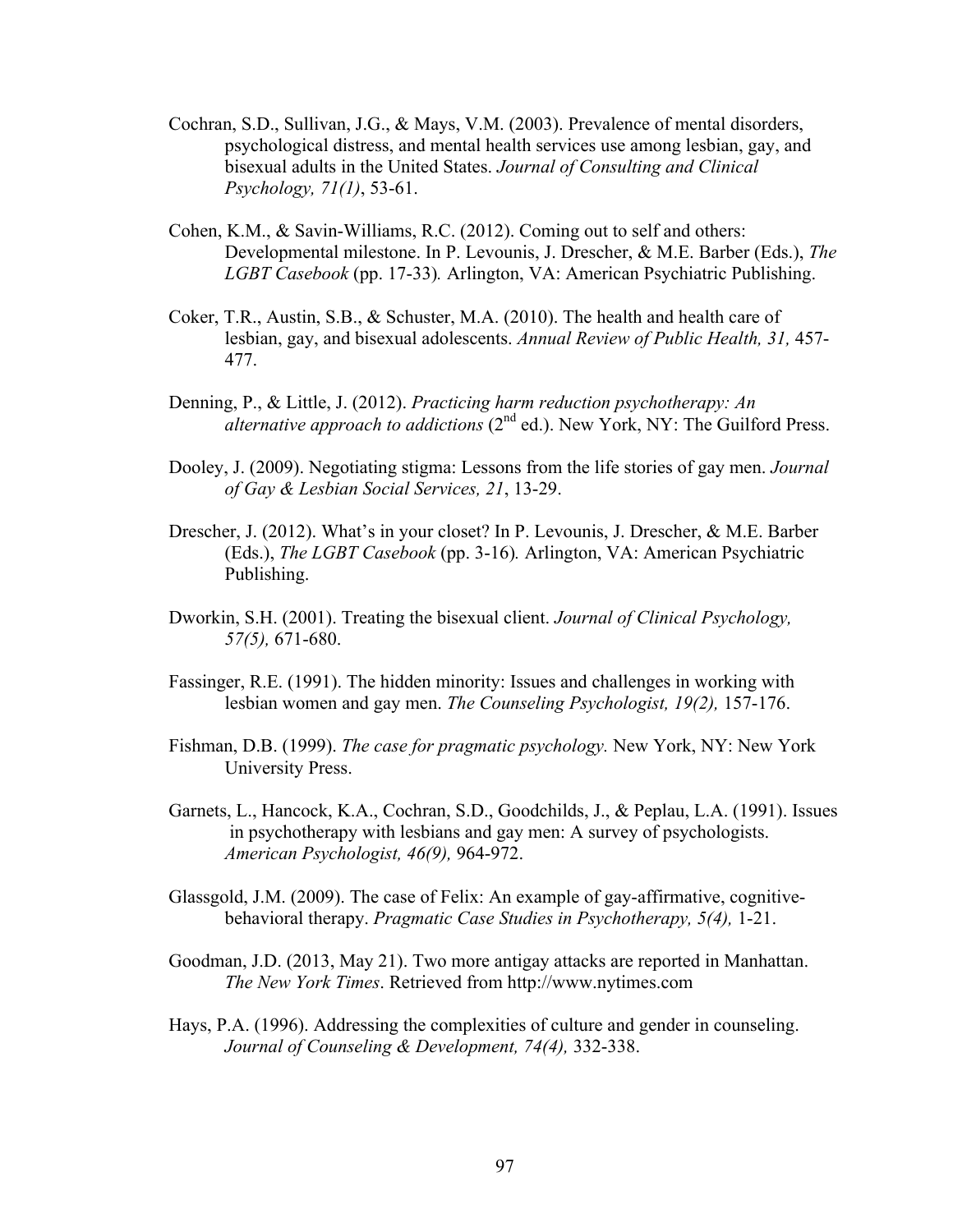- Hays, P.A. (2009). Integrating evidence-based practice, cognitive-behavior therapy, and multicultural therapy: Ten steps for culturally competent practice. *Professional Psychology: Research and Practice, 40(4),* 354-360.
- Hayes, S.C. (2004). Acceptance and commitment therapy, relational frame theory, and the third wave of behavioral and cognitive therapies. *Behavior Therapy, 35 (4),* 639-665.
- Hayes, S.C., & Smith, S. (2005). *Get out of your mind and into your life*. Oakland, CA: New Harbinger Publications.
- Herek, G.M. (2004). Beyond "homophobia": Thinking about sexual prejudice and stigma in the twenty-first century. *Sexuality Research & Social Policy, 1(2),* 6-24.
- Herek, G.M. (2007). Confronting sexual stigma and prejudice: Theory and practice. *Journal of Social Issues, 63(4)*, 905-925.
- Herek, G.M. (2010). Sexual orientation differences as deficits: Science and stigma in the history of American psychology. *Perspectives on Psychological Science, 5(6),* 693-699.
- Herek, G.M., Cogan, J.C., Gillis, J.R., & Glunt, E.K. (1997). Correlates of internalized homophobia in a community sample of lesbians and gay men. *Journal of the Gay and Lesbian Medical Association, 2*, 17–25.
- Herek, G.M., Gillis, J.R., & Cogan, J.C. (2009). Internalized stigma among sexual minority adults: Insights from a social psychological perspective. *Journal of Counseling Psychology, 56(1)*, 32-43.
- Hooker, E.A. (1957). The adjustment of the male overt homosexual. *Journal of Projective Techniques*, *21,* 18-31.
- Igartua, K.J. (2012). Doctor, am I gay? Identity problems associated with homoerotism. In P. Levounis, J. Drescher, & M.E. Barber (Eds.), *The LGBT Casebook* (pp. 255-264)*.* Arlington, VA: American Psychiatric Publishing.
- Ilardi, S.S., & Craighead, W.E. (1994). The role of nonspecific factors in cognitivebehavior therapy for depression. *Clinical Psychology: Science & Practice, 1*, 138- 156.
- Israel, T., & Selvidge, M.M.D. (2003). Contributions of multicultural counseling to counselor competence with lesbian, gay, and bisexual clients. *Journal of Multicultural Counseling and Development, 31,* 84-98.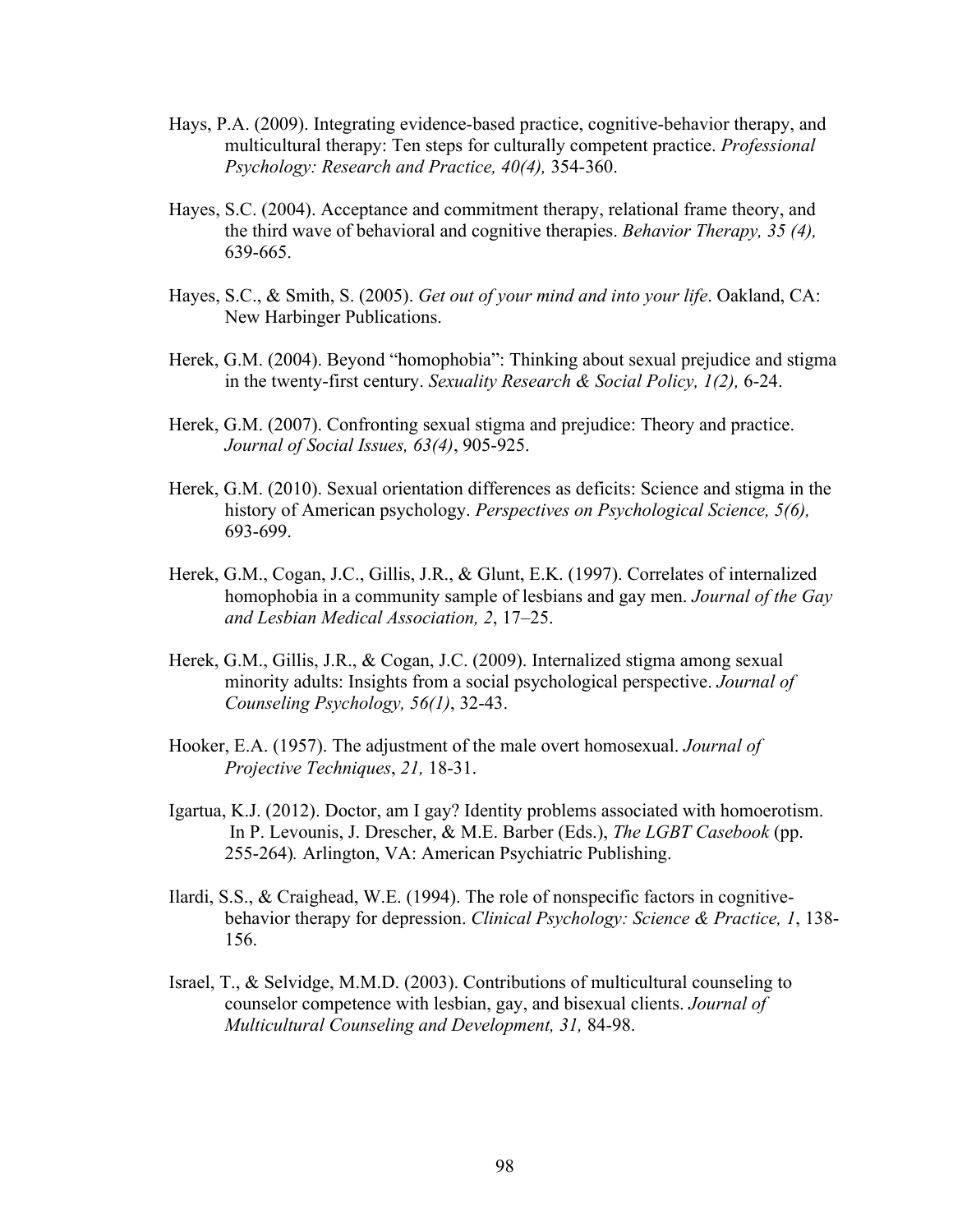- Jacobson, N.S., & Truax, P. (1991). Clinical significance: A statistical approach to defining meaningful change in psychotherapy research. *Journal of Consulting and Clinical Psychology, 59(1),* 12-19.
- Kantor, M. (2002). *My guy: A gay man's guide to a lasting relationship.* Naperville, IL: Sourcebooks.
- Katz, J.N. (2001). *Love stories: Sex between men before homosexuality.* Chicago, IL: The University of Chicago Press.
- Kinsey, A.C., Pomeroy, W.B., Martin, C.E., & Gebhard, P. (1953). *Sexual behavior in the human female*. Philadelphia, PA: W.B. Saunders.
- Lambert, M.J., Burlingame, G.M., Umphress, V., Hansen, N.B., Vermeersch, D.A., Clouse, G.C., & Yanchar, S.C. (1996). The reliability and validity of the Outcome Questionnaire. *Clinical Psychology & Psychotherapy, 3(4),* 249-258.
- Lambert, M.J., Morton, J.J., Hatfield, D., Harmon, C., Hamilton, S., Reid, R.C., Shimokawa, K., Christopherson, C., & Burlingame, G. B. (2004). *Administration and scoring manual for the OQ-45.2 (Outcome Questionnaire)*. Orem, UT: American Professional Credentialing Services.
- Levounis, P., Drescher, J., & Barber, M.E. (2012). *The LGBT casebook*. Arlington, VA: American Psychiatric Publishing.
- Lewis, R.J., Derlega, V.J., Griffin, J.L., & Krowinski, A.C. (2003). Stressors for gay men and lesbians: Life stress, gay-related stress, stigma consciousness, and depressive symptoms. *Journal of Social and Clinical Psychology, 22(6)*, 716-729.
- Martell, C.R., Safren, S.A., & Prince, S.E. (2004). *Cognitive-behavioral therapies with lesbian, gay, and bisexual clients.* New York, NY: The Guilford Press.
- Matthews, C.R. (2010). Affirmative lesbian, gay, and bisexual counseling with all clients. In K.J. Bieschke, R.M. Perez, & K.A. DeBord (Eds.), *Handbook of counseling* and psychotherapy with lesbian, gay, bisexual, and transgender clients (2<sup>nd</sup> ed.) (pp. 201-219). Washington, DC: American Psychological Association.
- McCrady, B.S. (2008). Alcohol use disorders. In D.H. Barlow (Ed.), *Clinical handbook of psychological disorders* (4<sup>th</sup> ed.) (pp. 492-546). New York, NY: The Guilford Press.
- McWilliams, N. (1999). *Psychoanalytic case formulation*. New York, NY: The Guilford Press.
- Meyer, E.J. (2010). *Gender and sexual diversity in schools.* New York, NY: Springer.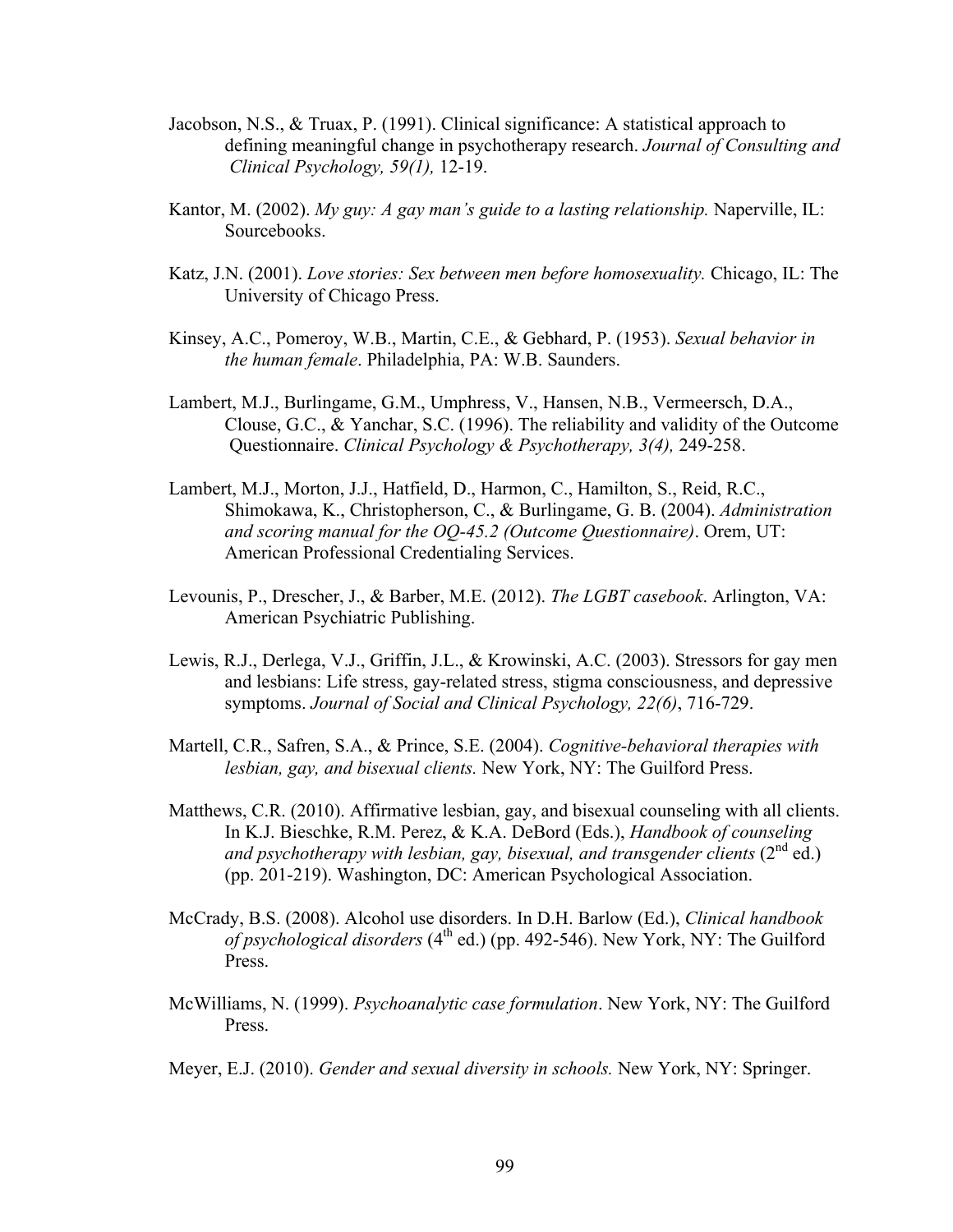- Meyer, I.H. (1995). Minority stress and mental health in gay men. *Journal of Health and Sexual Behavior, 36*, 38-56.
- Miller, W.R., & Rollnick, S. (2002). *Motivational interviewing: Preparing people for change*  $(2^{nd}$  ed.). New York, NY: The Guilford Press.
- Mio, J.S., Barker-Hackett, L., & Tumambing, J.S. (2009). *Multicultural psychology: Understanding our diverse communities* (2nd ed.). New York, NY: McGraw-Hill.
- Pachankis, J.E., & Goldfried, M.R. (2004). Clinical issues in working with lesbian, gay, and bisexual clients. *Psychotherapy: Theory, Research, Practice, Training. 41(3),*  227-246.
- Persons, J.B. (2008). *The case formulation approach to cognitive-behavior therapy*. New York, NY: The Guilford Press.
- Peterson, D.R. (1996). Making psychology indispensable. *Applied & Preventive Psychology, 5*, 1-8.
- Pizer, J.C. (2012). From outlaws to in-laws. In P. Levounis, J. Drescher, & M.E. Barber (Eds.), *The LGBT Casebook* (pp. 35-58)*.* Arlington, VA: American Psychiatric Publishing.
- Pope, M. (1995). The "salad bowl" is big enough for us all: An argument for the inclusion of lesbians and gay men in any definition of multiculturalism. *Journal of Counseling & Development, 73,* 301-304.
- Fassinger, R.E., & Richie, B.S. (1997). Sex matters: Gender and sexual orientation in training for multicultural counseling competency. In D.B. Pope-Davis, & H.L.K. Coleman (Eds.), *Multicultural counseling competencies: Assessment, education and training, and supervision* (pp. 83-110). Thousand Oaks, California: Sage Publications.
- Ritter, K.Y., & Terndrup, A.I. (2002). *Handbook of affirmative psychotherapy with lesbians and gay men*. New York, NY: The Guilford Press.
- Rosario, M., Schrimshaw, E.W., & Hunter, J. (2009). Disclosure of sexual orientation and subsequent substance use and abuse among lesbian, gay, and bisexual youths: Critical role of disclosure reactions. *Psychology of Addictive Behaviors, 23(1),* 175-184.
- Safren, S.A., Hollander, G., Hart, T.A., & Heimberg, R.G. (2001). Cognitive-behavioral therapy with lesbian, gay, and bisexual youth. *Cognitive and Behavioral Practice, 8,* 215-223.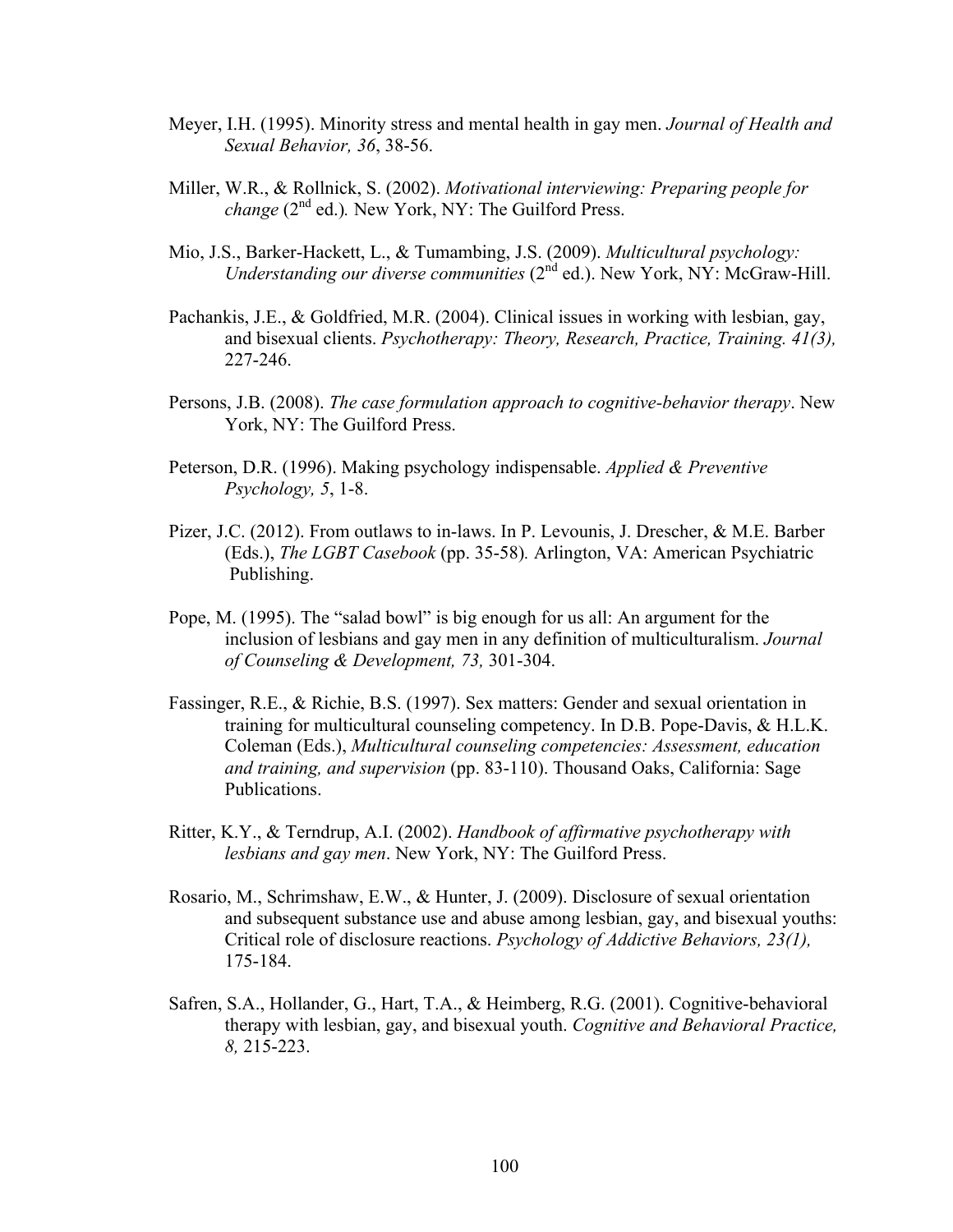- Schneider, M.S., Brown, L.S., & Glassgold, J.M. (2002). Implementing the resolution on appropriate therapeutic responses to sexual orientation: A guide for the perplexed. *Professional Psychology: Research and Practice, 33(3),* 265-276.
- Sue, D.W., Arredondo, P., & McDavis, R.J. (1992). Multicultural counseling competencies and standards: A call to the profession. *Journal of Multicultural Counseling & Development, 20(2),* 477-486.
- Sue, S. (2006). Cultural competency: From philosophy to research and practice. *Journal of Community Psychology, 34(2),* 237-245.
- Sue, D.W., & Sue, D. (2013). *Counseling the culturally diverse: Theory and practice (6th ed.).* Hoboken, NJ: John Wiley & Sons.
- Sulzberger, A.G. (2012, January 20). Kansas law on sodomy stays on books despite a cull. *The New York Times*. Retrieved from http://www.nytimes.com
- Twohig, M.P., Shoenberger, D., & Hayes, S.C. (2007). A preliminary investigation of acceptance and commitment therapy as a treatment for marijuana dependence in adults. *Journal of Applied Behavior Analysis*, *40(4)*, 619–632.
- Young, J.E., Rygh, J.L., Weinberger, A.D., & Beck, A.T. (2008). Cognitive therapy for depression. In D.H. Barlow (Ed.), *Clinical handbook of psychological disorders*  $(4<sup>th</sup>$  ed.) (pp. 250-305). New York, NY: The Guilford Press.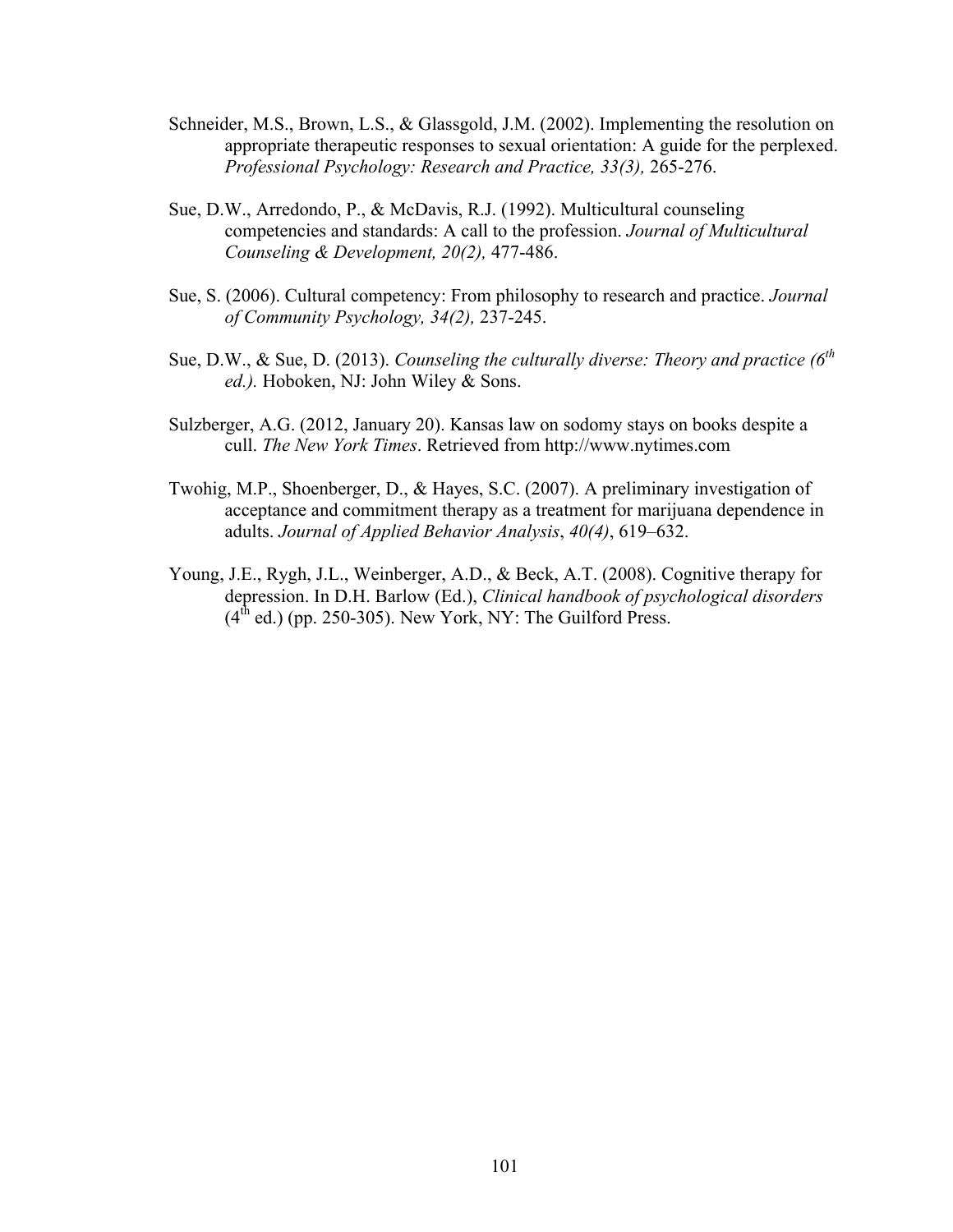| <b>Session Number</b> | Score | Score Categorization* |
|-----------------------|-------|-----------------------|
| 4                     | 27    | Moderate depression   |
| 6                     | 28    | Moderate depression   |
| 8                     | 20    | Moderate depression   |
| 10                    | 16    | Mild depression       |
| 12                    | 14    | Mild depression       |
| 14                    | 15    | Mild depression       |
| 16                    | 14    | Mild depression       |
| 18                    | 12    | Minimal depression    |
| 20                    | 12    | Minimal depression    |
| 22                    | 14    | Mild depression       |
| 24                    | 10    | Minimal depression    |
| 26                    | 8     | Minimal depression    |
| 28                    | 8     | Minimal depression    |
| 30                    | 9     | Minimal depression    |
| 32                    | 6     | Minimal depression    |
| 34                    | 6     | Minimal depression    |
| 36                    | 5     | Minimal depression    |
| 38                    | 5     | Minimal depression    |
| 40                    | 5     | Minimal depression    |

Table 1 Adam's Scores: Beck Depression Inventory – Second Version

\* Score categorization as noted by Beck, Steer, and Brown (1996) in the *Manual for the Beck Depression Inventory – II*.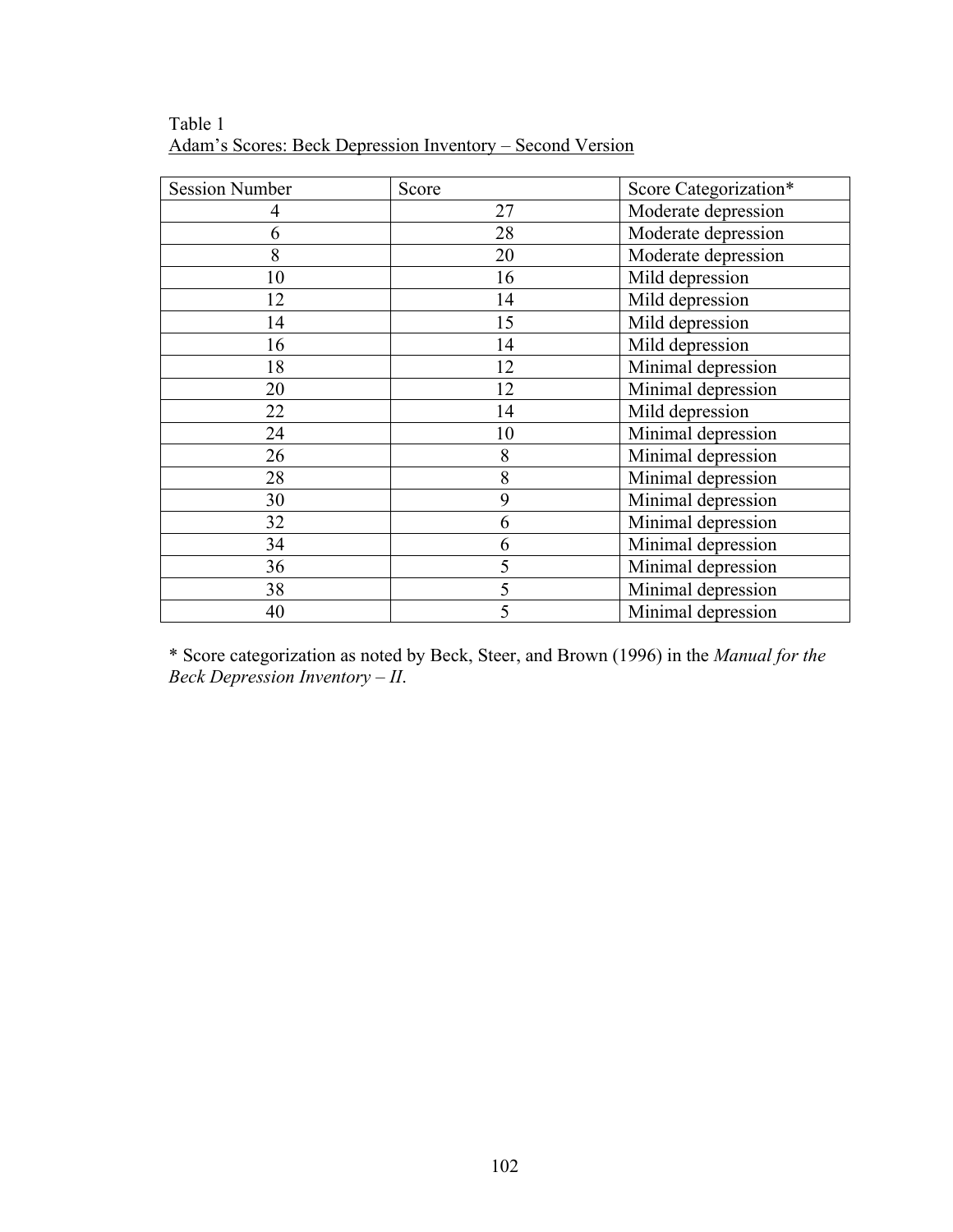| Session        | Total Score+ | Symptom         | Interpersonal | Social Role    |
|----------------|--------------|-----------------|---------------|----------------|
| Number         |              | Distress Score+ | Relations     | Score+         |
|                |              |                 | Score+        |                |
| $\overline{4}$ | 89#          | 48#             | 20#           | 21#            |
| 6              | 90#          | 48#             | 22#           | 20#            |
| 8              | 71#          | 34              | 20#           | 17#            |
| 10             | 74#          | 33              | 21#           | 20#            |
| 12             | 59           | 25              | 20#           | 14#            |
| 14             | 60           | 25              | 23#           | 12#            |
| 16             | 57           | 23              | 22#           | 12#            |
| 18             | 61           | 25              | 20#           | 16#            |
| 20             | 56           | 24              | 20#           | 12#            |
| 22             | 66#          | 32              | 20#           | 14#            |
| 24             | 52           | 23              | 18#           | 11             |
| 26             | 47           | 22              | 18#           | 7              |
| 28             | 47           | 23              | 17#           | $\overline{7}$ |
| 30             | 46           | 24              | 16#           | 6              |
| 32             | 45           | 23              | 16#           | 6              |
| 34             | 47           | 22              | 17#           | 8              |
| 36             | 40           | 19              | 15#           | 6              |
| 38             | 41           | 20              | 14            | $\tau$         |
| 40             | $40*$        | $20*$           | 14            | $6*$           |

Table 2 Adam's Scores: Outcome Questionnaire – 45

# Higher scores indicate symptoms and/or impaired functioning are above the clinical cut-off point as noted by Lambert, Morton, Hatfield, Harmon, Hamilton, Reid, Shimokawa, Christopherson, and Burlingame (2004) in the *Administration and Scoring Manual for the OQ-45.2 (Outcome Questionnaire)*.

+ Clinical cut-off scores are the following: Total Score of 63 or above; Symptom Distress Score of 36 or above; Interpersonal Relations Score of 15 or above; and Social Role Score of 12 or above (Lambert et al., 2004).

\* Decrease between "Session 4" and "Session 40" scores statistically significant via Jacobson and Truax's (1991) Reliable Change Index.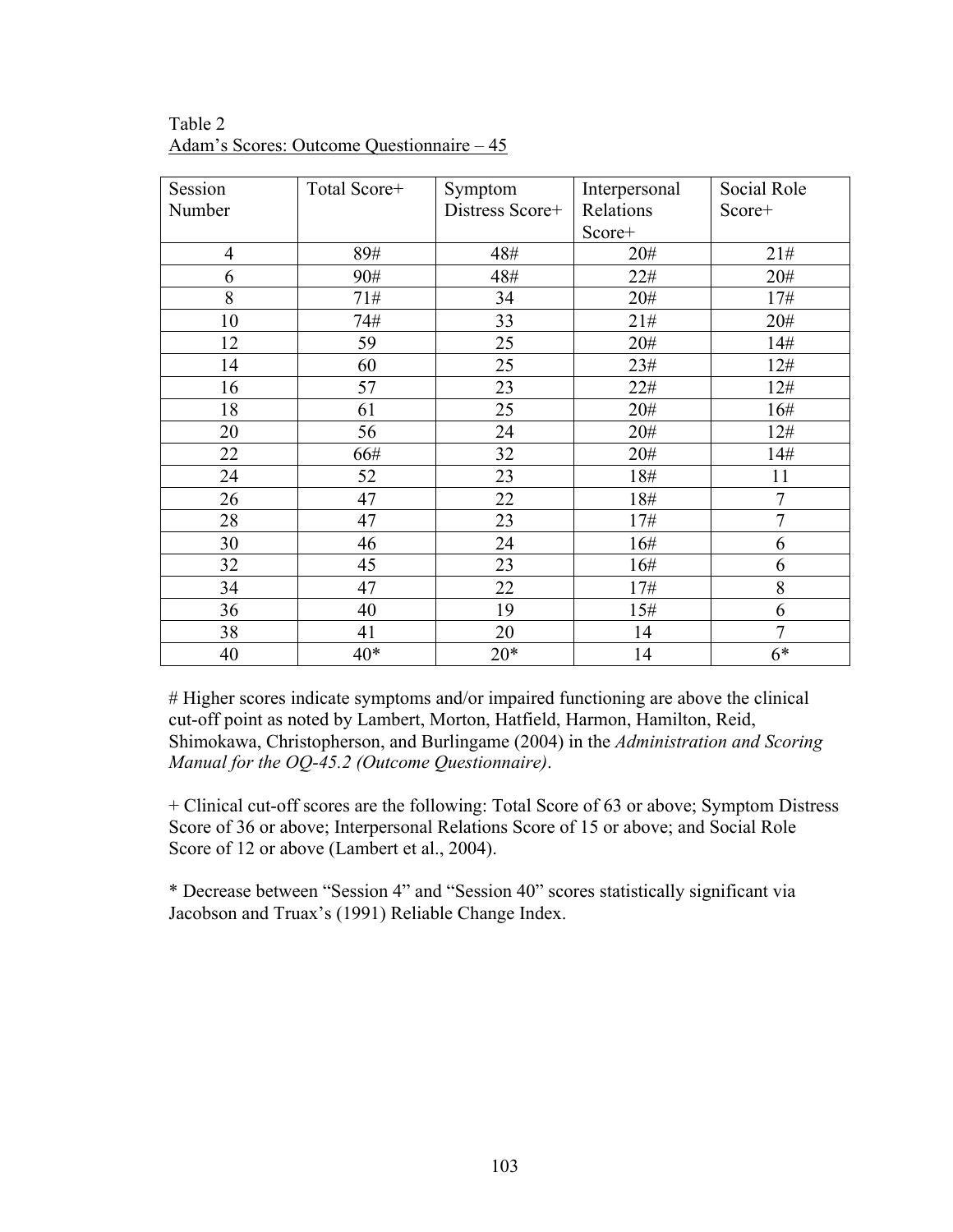Table 3 Adam's Scores: Internalized Homophobia Scale

| <b>Session Number</b> | Score |
|-----------------------|-------|
| $\overline{4}$        | 40    |
| 6                     | 40    |
| 8                     | 40    |
| 10                    | 40    |
| 12                    | 41    |
| 14                    | 41    |
| 16                    | 40    |
| 18                    | 40    |
| 20                    | 40    |
| 22                    | 41    |
| 24                    | 39    |
| 26                    | 36    |
| 28                    | 30    |
| 30                    | 28    |
| 32                    | 23    |
| 34                    | 19    |
| 36                    | 17    |
| 38                    | 17    |
| 40                    | 16    |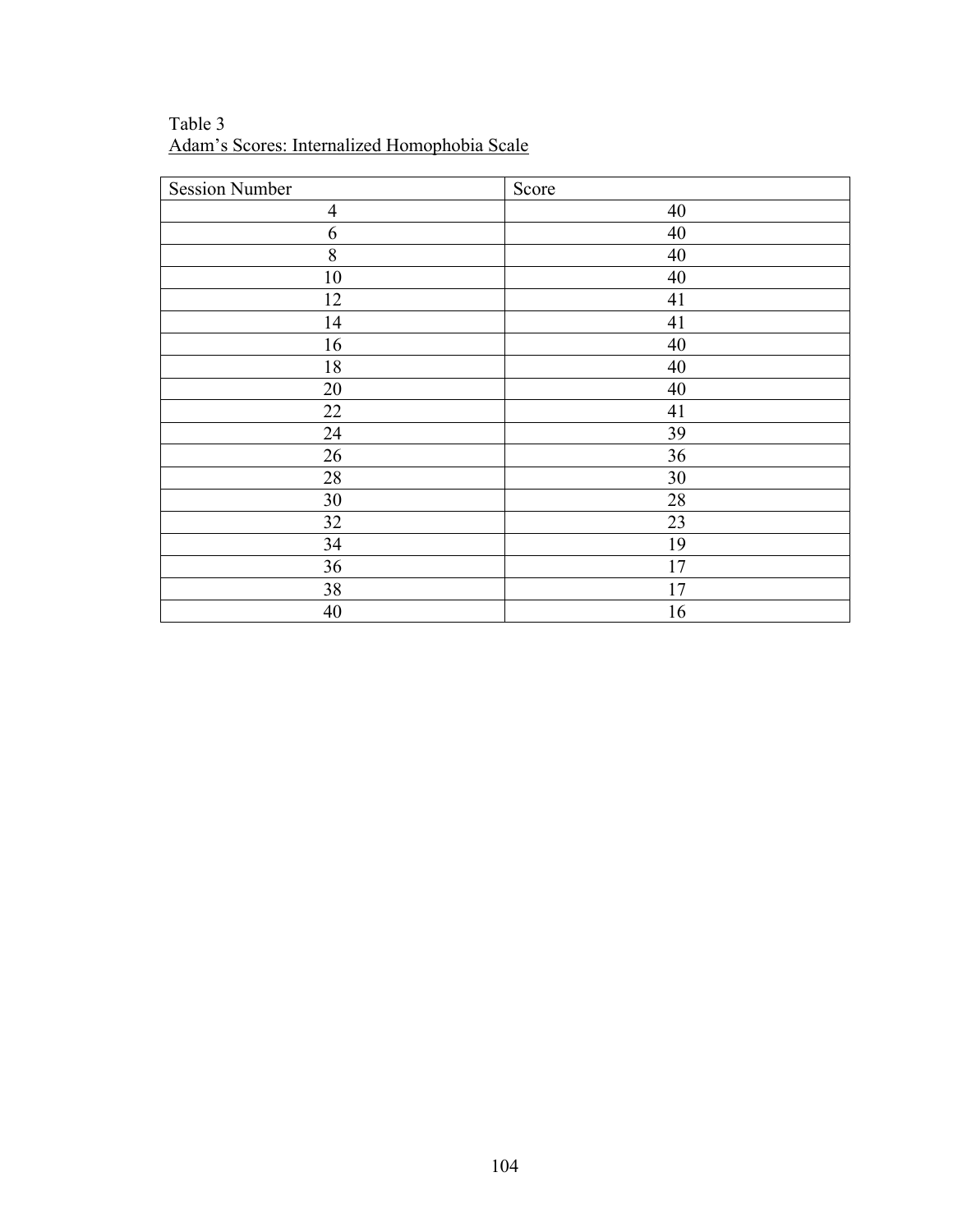Table 4 Diagnosis at Beginning and End of Treatment

|          | <b>DSM-IV-TR Diagnosis at</b> |                                                                                                        | DSM-IV-TR Diagnosis at End of |                                                                                               |
|----------|-------------------------------|--------------------------------------------------------------------------------------------------------|-------------------------------|-----------------------------------------------------------------------------------------------|
|          | Beginning of Therapy          |                                                                                                        | Therapy                       |                                                                                               |
| Axis I   | 296.22<br>300.4               | Major<br>Depressive<br>Disorder,<br>Moderate,<br>Single Episode<br>Dysthymic                           | 296.26                        | Major<br>Depressive<br>Disorder,<br>Single Episode,<br>In Full<br>Remission                   |
|          |                               | Disorder, Early<br>Onset                                                                               |                               |                                                                                               |
|          | 304.30                        | Cannabis<br>Dependence,<br>Without<br>Physiological<br>Dependence                                      | 304.30                        | Cannabis<br>Dependence,<br>Without<br>Physiological<br>Dependence,<br>Early Full<br>Remission |
| Axis II  | V71.09                        | No diagnosis                                                                                           | V71.09                        | No diagnosis                                                                                  |
| Axis III |                               | None                                                                                                   |                               | None                                                                                          |
| Axis IV  |                               | Adjustment to<br>college,<br>academic<br>problems,<br>inadequate<br>social support,<br>familial stress |                               | <b>Familial</b> stress                                                                        |
| Axis V   |                               | $GAF = 55$                                                                                             |                               | $GAF = 79$                                                                                    |